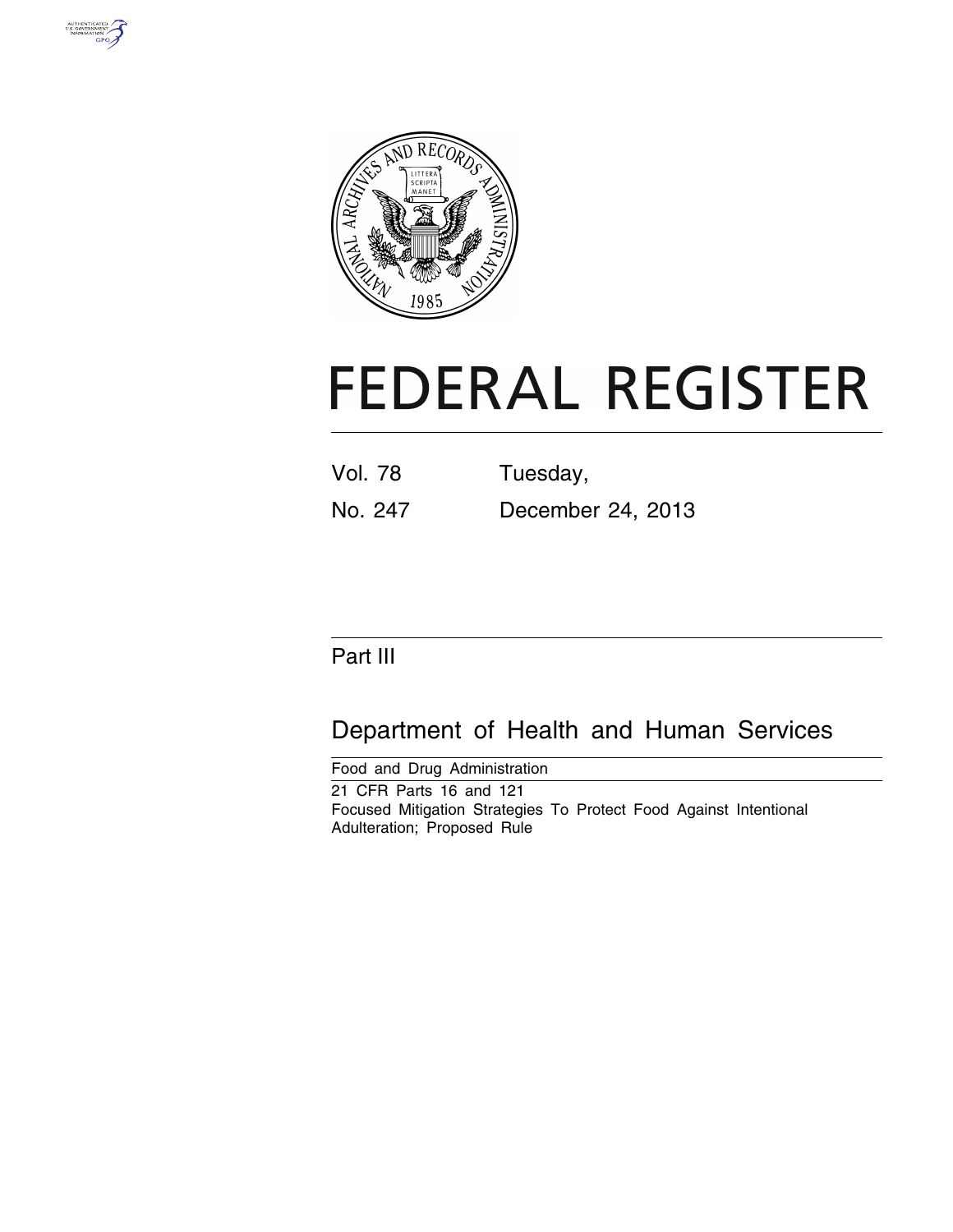# **DEPARTMENT OF HEALTH AND HUMAN SERVICES**

# **Food and Drug Administration**

**21 CFR Parts 16 and 121** 

**[Docket No. FDA–2013–N–1425]** 

**RIN 0910–AG63** 

# **Focused Mitigation Strategies To Protect Food Against Intentional Adulteration**

**AGENCY:** Food and Drug Administration, HHS.

# **ACTION:** Proposed rule.

**SUMMARY:** The Food and Drug Administration (FDA or we) is proposing to require domestic and foreign food facilities that are required to register under the Federal Food, Drug, and Cosmetic Act (the FD&C Act) to address hazards that may be intentionally introduced by acts of terrorism. These food facilities would be required to identify and implement focused mitigation strategies to significantly minimize or prevent significant vulnerabilities identified at actionable process steps in a food operation. FDA is proposing these requirements as part of our implementation of the FDA Food Safety Modernization Act (FSMA). Further, as part of the proposal, FDA discusses an approach to addressing economically motivated intentional adulteration. We expect the proposed rule, if finalized as proposed, would help to protect food from intentional adulteration caused by acts of terrorism.

**DATES:** Submit either electronic or written comments on the proposed rule by March 31, 2014. Submit comments on information collection issues under the Paperwork Reduction Act of 1995 by January 23, 2014, (see the ''Paperwork Reduction Act of 1995'' section of this document).

**ADDRESSES:** You may submit comments, identified by Docket No. FDA–2013–N– 1425 and/or Regulatory Information Number (RIN) 0910–AG63, by any of the following methods, except that comments on information collection issues under the Paperwork Reduction Act of 1995 must be submitted to the Office of Information and Regulatory Affairs, Office of Management and Budget (OMB) (see the ''Paperwork Reduction Act of 1995'' section of this document).

#### *Electronic Submissions*

Submit electronic comments in the following way:

• *Federal eRulemaking Portal: [http://](http://www.regulations.gov)  [www.regulations.gov.](http://www.regulations.gov)* Follow the

instructions for submitting comments. Written Submissions

Submit written submissions in the following ways:

• *Mail/Hand delivery/Courier (for paper or CD–ROM submissions*): Division of Dockets Management (HFA– 305), Food and Drug Administration, 5630 Fishers Lane, rm. 1061, Rockville, MD 20852.

*Instructions:* All submissions received must include the Agency name and Docket No. FDA–2013–N–1425 and Regulatory Information Number (RIN) 0910–AG63 for this rulemaking. All comments received may be posted without change to *[http://](http://www.regulations.gov) [www.regulations.gov,](http://www.regulations.gov)* including any personal information provided. For additional information on submitting comments, see the ''Comments'' heading of the **SUPPLEMENTARY INFORMATION** section of this document.

*Docket:* For access to the docket to read background documents or comments received, go to *[http://](http://www.regulations.gov) [www.regulations.gov](http://www.regulations.gov)* and insert the docket number, found in brackets in the heading of this document, into the ''Search'' box and follow the prompts and/or go to the Division of Dockets Management, 5630 Fishers Lane, rm. 1061, Rockville, MD 20852.

#### **FOR FURTHER INFORMATION CONTACT:**

Regarding the provisions with respect to human food: Ryan Newkirk, Center for Food Safety and Applied Nutrition (HFS–005), Food and Drug Administration, 5100 Paint Branch Pkwy., College Park, MD 20740, 240– 402–2428. Regarding the provisions with respect to food for animals: Alfred Montgomery, Center for Veterinary Medicine (HFV–200), Food and Drug Administration, 7519 Standish Pl., Rockville, MD 20855, 240–453–6836.

# **SUPPLEMENTARY INFORMATION:**

#### **Table of Contents**

Executive Summary

- Scope of Coverage of the Proposed Rule Summary of the Major Provisions of the
- Proposed Rule Costs and Benefits
- I. Introduction
- II. Background
- A. Incidents of Intentional Adulteration of Food
- B. Interagency Approach to Food Defense
- C. Resources for the Food Sector
- D. Outreach
- E. Industry Standards
- F. International Food Defense Guidelines III. Legal Authority
	- A. Section 103 of FSMA
	- B. Section 106 of FSMA
	- C. Intrastate Activities
- IV. Regulatory Approach
- A. Framework of the Rule
- B. Activities That Occur on Produce Farms
- C. Transportation Carriers
- D. Food for Animals
- E. Acts of Disgruntled Employees, Consumers, or Competitors
- F. Economically Motivated Adulteration
- G. Low-Risk Activities at Farm Mixed-Type Facilities
- H. Activities That Occur on Dairy Farms
- I. Other Ways To Focus on Foods With a High Risk of Intentional Adulteration Caused by Terrorism
- V. The Proposal
- A. Definitions
- B. Exemptions
- C. Food Defense Measures
- D. Requirements Applying to Records That Must Be Established and Maintained E. Compliance
- VI. Preliminary Regulatory Impact Analysis
- VII. Analysis of Environmental Impact
- VIII. Federalism
- IX. Comments
- X. References

#### **Executive Summary**

This proposed regulation implements three provisions of the Federal Food, Drug, and Cosmetic (FD&C) Act, as amended by the FDA Food Safety Modernization Act (FSMA), that relate to the intentional adulteration of food. Section 418 of the FD&C Act (21 U.S.C. 350g) addresses intentional adulteration in the context of facilities that manufacture, process, pack, or hold food and are required to register under section 415 of the FD&C Act (21 U.S.C. 350d). Section 419 of the FD&C Act (21 U.S.C. 350h) addresses intentional adulteration in the context of fruits and vegetables that are raw agricultural commodities. Section 420 of the FD&C Act (21 U.S.C. 350i) addresses intentional adulteration in the context of high risk foods and exempts farms except for farms that produce milk. FDA is implementing the intentional adulteration provisions in sections 418, 419, and 420 of the FD&C Act in this rulemaking.

# *Scope of Coverage of the Proposed Rule*

The subject of this proposed rule is protection of food against intentional adulteration caused by acts of terrorism. This proposed rule would apply to both domestic and foreign facilities that are required to register under section 415 of the FD&C Act. However, as explained in the remainder of this document and shown in Diagram 1 and Table 1, the proposed rule contains several exemptions. (The diagrams and table below are intended to illustrate the proposed scope and requirements of this rule, and do not include all aspects of the proposed regulation.) These exemptions are:

• The proposed rule would not apply to a qualified facility, except that the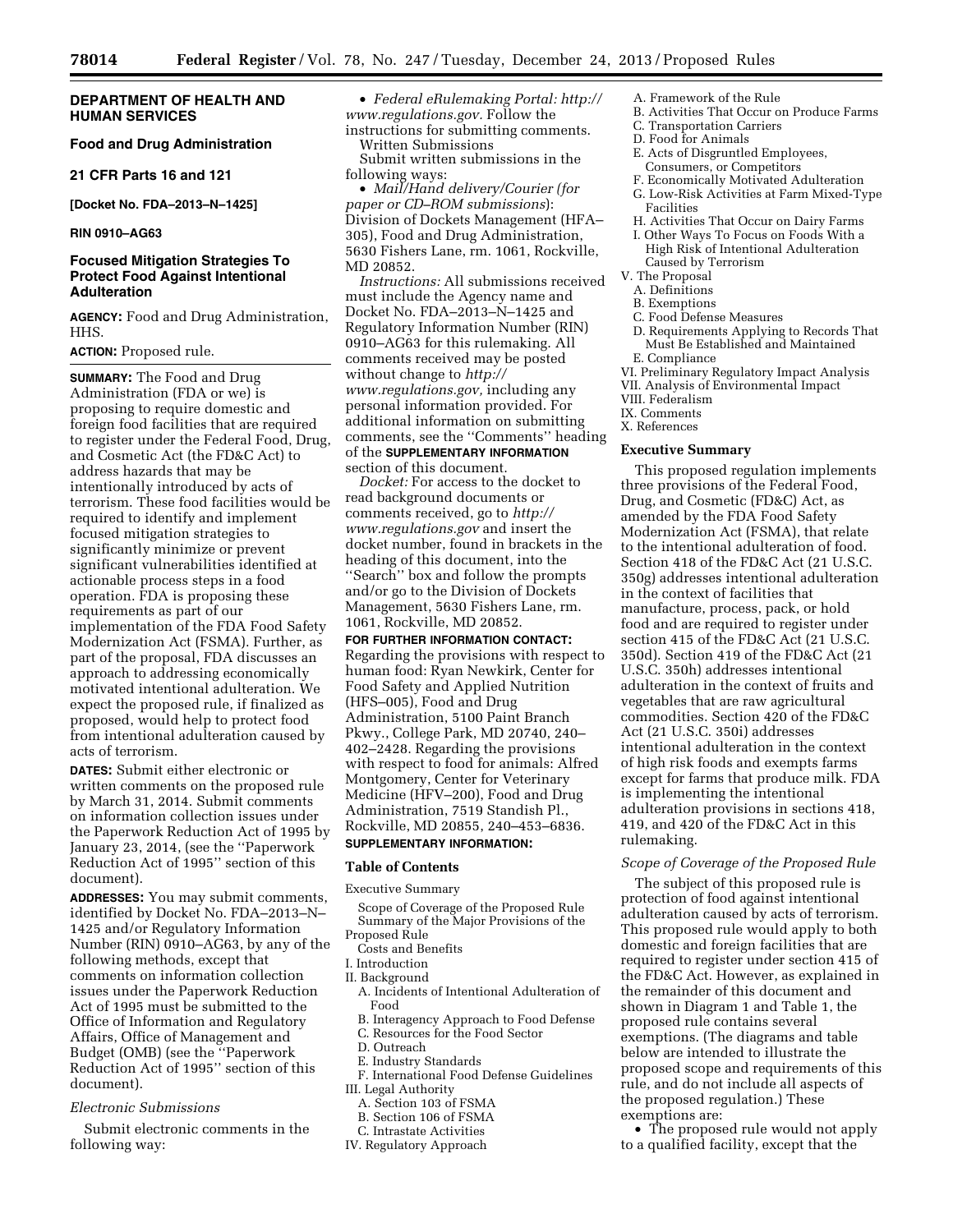facility would be required to provide for official review, upon request, documentation that was relied upon to demonstrate that the facility qualifies for this exemption. As proposed, a qualified facility would be: (1) A very small business (i.e., a business that has less than \$10,000,000 in total annual sales of food, adjusted for inflation), or (2) a facility that meets two requirements, i.e., (a) During the 3-year period preceding the applicable calendar year, the average annual monetary value of the food manufactured, processed, packed or held at such facility that is sold directly

to qualified end-users (as defined in this part) during such period exceeded the average annual monetary value of the food sold by such facility to all other purchasers; and (b) the average annual monetary value of all food sold during the 3-year period preceding the applicable calendar year was less than \$500,000, adjusted for inflation.

• This proposed rule would not apply to the holding of food, except the holding of food in liquid storage tanks.

• This proposed rule would not apply to the packing, re-packing, labeling, or re-labeling of food where the container that directly contacts the food remains intact.

• This proposed rule would not apply to activities of a facility that are subject to section 419 of the Federal Food, Drug, and Cosmetic Act (Standards for Produce Safety).

• This proposed rule would not apply with respect to alcoholic beverages at a facility that meets certain conditions.

• This proposed rule would not apply to the manufacturing, processing, packing, or holding of food for animals other than man.

We seek comment on these exclusions and whether additional exclusions are warranted.

**BILLING CODE 4160–01–P**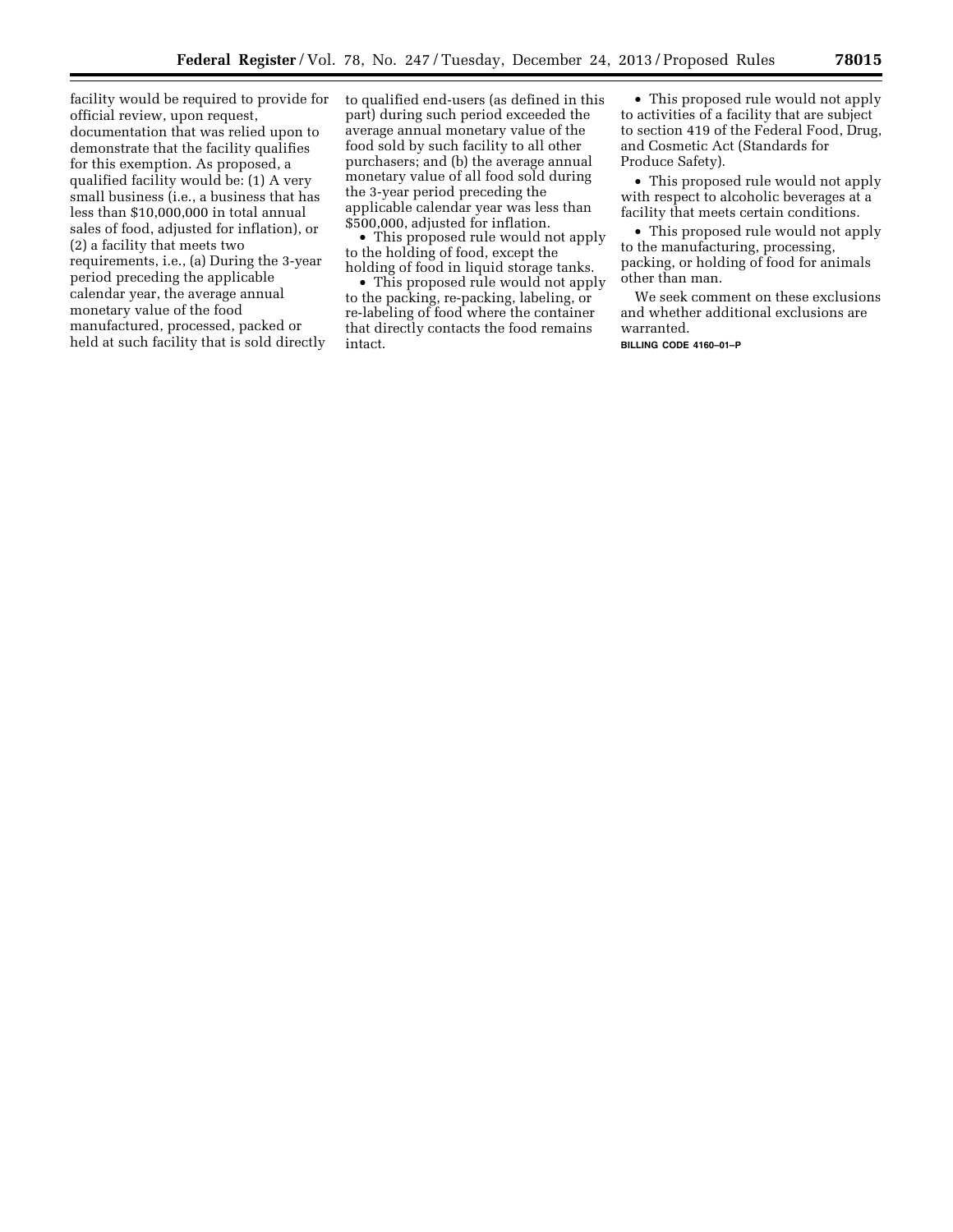# Diagram 1. Would Proposed 21 CFR Part 121 to Protect Against Intentional Adulteration Caused by Acts of Terrorism Apply to Me?



 $*$  See proposed 121.5(e) for specific conditions

**BILLING CODE 4160–01–C**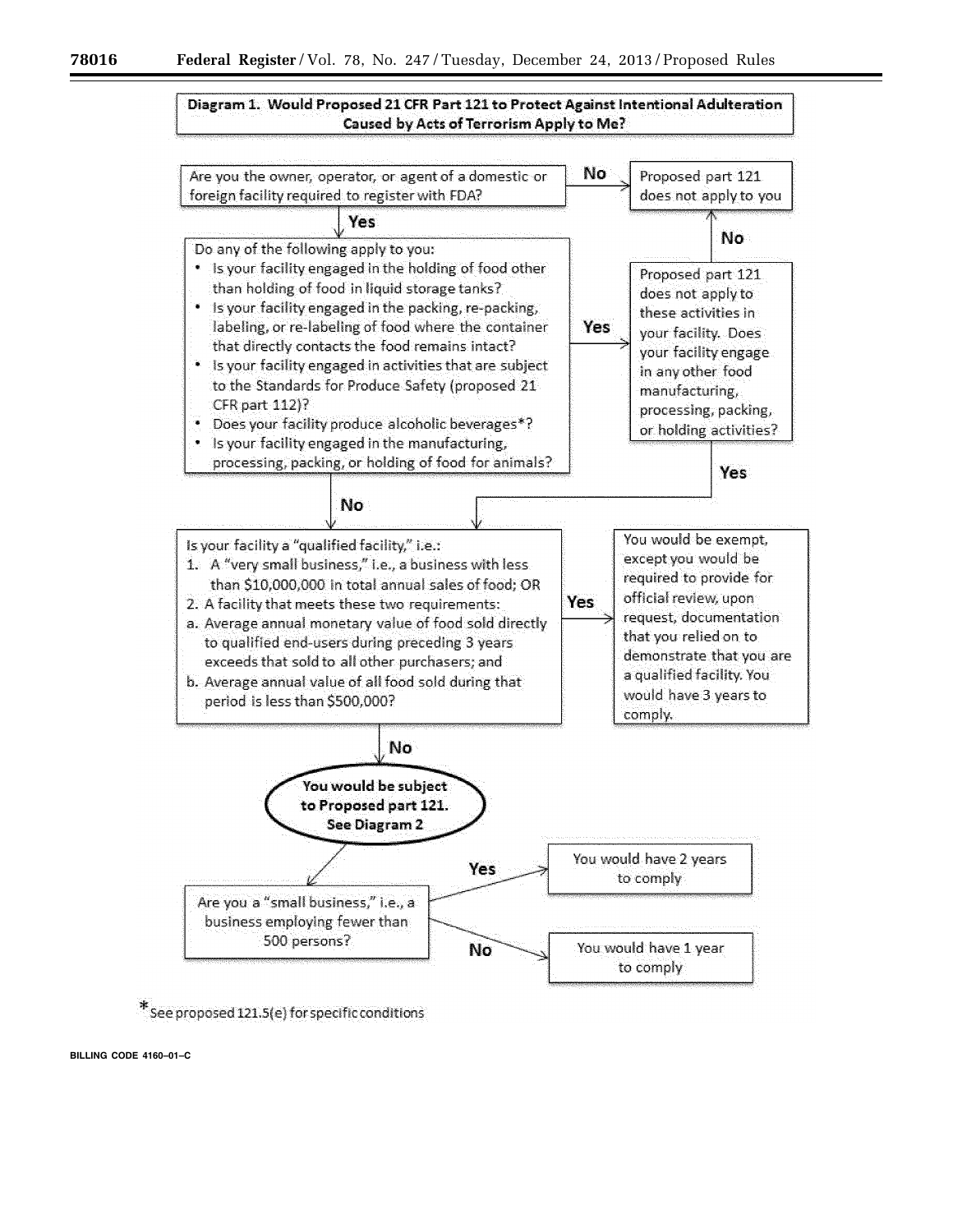# TABLE 1—SCOPE OF INTENTIONAL ADULTERATION AND PROPOSED EXCLUSIONS AND EXEMPTIONS

| Type of intentional adulteration                                                                                                                                                                                                                             | Coverage within scope of proposed<br>21 CFR 121                                                                                                               | Brief rationale, and relevant corresponding<br>section of the rule*                                                                                                                                                                                                                                 |  |  |  |
|--------------------------------------------------------------------------------------------------------------------------------------------------------------------------------------------------------------------------------------------------------------|---------------------------------------------------------------------------------------------------------------------------------------------------------------|-----------------------------------------------------------------------------------------------------------------------------------------------------------------------------------------------------------------------------------------------------------------------------------------------------|--|--|--|
| I. Types of Intentional Adulteration Considered in this Proposed Rulemaking                                                                                                                                                                                  |                                                                                                                                                               |                                                                                                                                                                                                                                                                                                     |  |  |  |
| 1. Acts of disgruntled employees, consumers,<br>or competitors intended to attack the reputa-<br>tion of a company, and not to cause public<br>health harm, although public health harm<br>may occur.                                                        | Not within the scope of intentional adulteration<br>covered under proposed 21 CFR 121.                                                                        | Not considered "high risk" because not in-<br>tended to cause widespread, significant<br>public health harm.<br>■ See section IV.E of this document.                                                                                                                                                |  |  |  |
| 2. Economically motivated adulteration (EMA)<br>intended to obtain economic gain, and not to<br>cause public health harm, although public<br>health harm may occur.<br>3. Acts intended to cause massive public health<br>harm, including acts of terrorism. | Not within the scope of intentional adulteration<br>covered under proposed 21 CFR 121.<br>Covered within scope, and is the focus of pro-<br>posed 21 CFR 121. | • Considering addressing as part of hazard<br>analysis in a preventive controls framework<br>where EMA is "reasonably likely to occur."<br>■ See section IV.F of this document.<br>■ Considered "high risk" because intent of<br>the act is to cause widespread, significant<br>public health harm. |  |  |  |
|                                                                                                                                                                                                                                                              |                                                                                                                                                               | ■ See section IV.A of this document.                                                                                                                                                                                                                                                                |  |  |  |

| II. Facilities or Operations Excluded or Exempted from Proposed 21 CFR 121                                                                                                                                          |                                                                                                                                                                                                              |                                                                                                                                                                                                                                                                                             |  |  |
|---------------------------------------------------------------------------------------------------------------------------------------------------------------------------------------------------------------------|--------------------------------------------------------------------------------------------------------------------------------------------------------------------------------------------------------------|---------------------------------------------------------------------------------------------------------------------------------------------------------------------------------------------------------------------------------------------------------------------------------------------|--|--|
| <b>Facility or Operation</b>                                                                                                                                                                                        | Exclusion or Exemption (and any associated<br>modified requirements)                                                                                                                                         | Brief rationale, and relevant corresponding<br>section of the rule*                                                                                                                                                                                                                         |  |  |
| Activities that fall within the definition of "farm"<br>(as defined in 21 CFR § 1.227).                                                                                                                             |                                                                                                                                                                                                              | Activities that occur on produce farms are<br>not considered "high risk."<br>- Activities that occur on dairy farms are ad-<br>dressed below.<br>- Activities that occur on other farms are out-<br>side the scope of 103, 105, and 106 of<br>FSMA.<br>■ See section IV.B of this document. |  |  |
|                                                                                                                                                                                                                     |                                                                                                                                                                                                              | Transportation of bulk liquids is addressed<br>by coverage of shippers and receivers.<br>- Other transportation activities are not con-<br>sidered "high risk."<br>■ See section IV.C of this document.                                                                                     |  |  |
| Activities that occur on dairy farms                                                                                                                                                                                | • Fluid milk storage and loading appear to pose a significant vulnerability.<br>• We seek comment on practical and effective approach to address this vulnerability.<br>■ See section IV.H of this document. |                                                                                                                                                                                                                                                                                             |  |  |
| Qualified facility, as defined in proposed §121.3                                                                                                                                                                   | Exempt, except must provide for FDA review,<br>upon request, documentation relied on to<br>demonstrate that the facility qualifies for this<br>exemption.                                                    | • Very small businesses are not considered<br>"high risk."<br>■ See section V.B.1 of this document.                                                                                                                                                                                         |  |  |
| Holding of food, except the holding of food in<br>liquid storage tanks.                                                                                                                                             |                                                                                                                                                                                                              | Not considered "high risk" because these<br>activities do not fit within any of the FDA-<br>identified key activity types.<br>See section V.B.2 of this document.                                                                                                                           |  |  |
| Packing, re-packing, labeling, or re-labeling of<br>food where the container that directly con-<br>tacts the food remains intact.                                                                                   |                                                                                                                                                                                                              | Not considered "high risk" because these<br>activities do not fit within any of the FDA-<br>identified key activity types.<br>See section V.B.3 of this document.                                                                                                                           |  |  |
| Activities of a facility that are subject to Stand-<br>ards for Produce Safety (proposed 21 CFR<br>$112$ ).                                                                                                         |                                                                                                                                                                                                              | Activities that occur on produce farms are<br>not considered "high risk."<br>See section V.B.4 of this document.                                                                                                                                                                            |  |  |
| Alcoholic beverages at certain alcohol-related<br>facilities, and certain prepackaged food sold<br>in limited quantities along with alcoholic bev-<br>erages at the same facilities (see proposed<br>$$121.5(e)$ ). |                                                                                                                                                                                                              | Alcoholic beverages at these facilities are<br>outside the scope of 103, 105, and 106 of<br>FSMA.<br>See section V.B.5 of this document.                                                                                                                                                    |  |  |
| Manufacturing, processing, packing, or holding<br>of food for animals.                                                                                                                                              |                                                                                                                                                                                                              | Not considered "high risk" because unlikely<br>to impact human health.<br>■ See section V.B.6 of this document.                                                                                                                                                                             |  |  |

\* Please see the corresponding sections of the rule identified in the column for a complete discussion of our analysis, rationale, and tentative conclusions related to the proposed exclusions or exemption.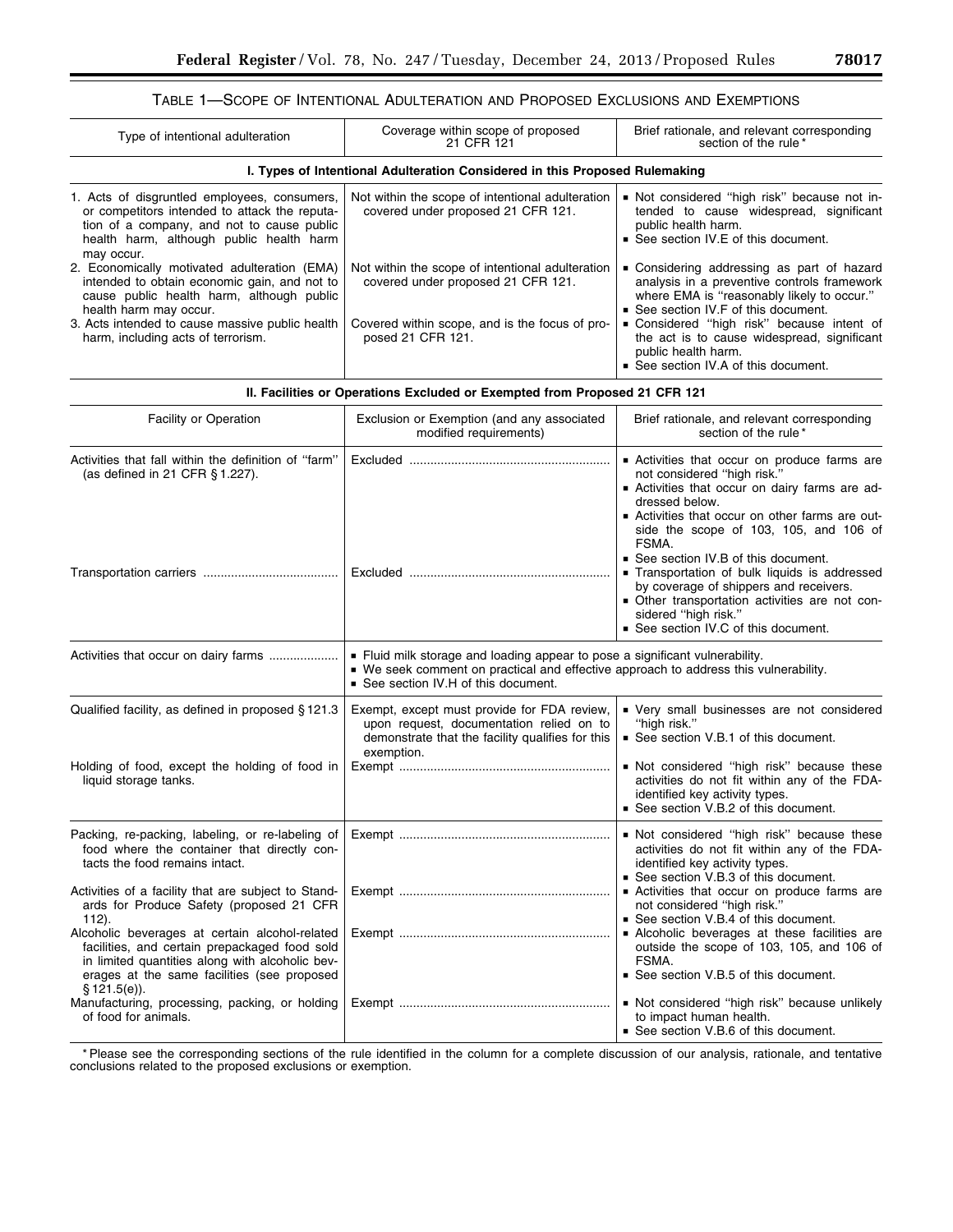# *Summary of the Major Provisions of the Proposed Rule*

This proposed rule would establish various food defense measures that an owner, operator, or agent in charge of a facility would be required to implement to protect against the intentional adulteration of food, as summarized in Diagram 2. Specifically:

• Prepare and implement a written food defense plan that includes actionable process steps, focused mitigation strategies, and procedures for monitoring, corrective actions, and verification (proposed § 121.126).

• Identify any actionable process steps, using one of two procedures. FDA has analyzed vulnerability assessments conducted using the CARVER+Shock methodology and identified four key activity types: Bulk liquid receiving and loading; Liquid storage and handling; Secondary ingredient handling; and Mixing and similar activities. FDA has determined that the presence of one or more of these key activity types at a process step (e.g., manufacturing, processing, packing, or holding of food) indicates a significant vulnerability under section 418 of the FD&C Act and that the food is at high risk of intentional adulteration caused by acts of terrorism under section 420 of the FD&C Act. Facilities may identify actionable process steps using the FDAidentified key activity types as

described in proposed § 121.130(a) or conduct their own facility-specific vulnerability assessments as provided in proposed § 121.130(b).

• Identify and implement focused mitigation strategies at each actionable process step to provide assurances that the significant vulnerability at each step will be significantly minimized or prevented and the food manufactured, processed, packed, or held by the facility will not be adulterated (proposed § 121.135).

• Establish and implement procedures, including the frequency with which they are to be performed, for monitoring the focused mitigation strategies (proposed § 121.140).

• Establish and implement corrective action procedures that must be taken if focused mitigation strategies are not properly implemented (proposed § 121.145).

• Verify that monitoring is being conducted and appropriate decisions about corrective actions are being made; verify that the focused mitigation strategies are consistently implemented and are effectively and significantly minimizing or preventing the significant vulnerabilities; and conduct a reanalysis of the food defense plan (proposed § 121.150).

• Ensure that personnel and supervisors assigned to actionable process steps receive appropriate

training in food defense awareness and their respective responsibilities in implementing focused mitigation strategies (proposed § 121.160).

• Establish and maintain certain records, including the written food defense plan; written identification of actionable process steps and the assessment leading to that identification; written focused mitigation strategies; written procedures for monitoring, corrective actions, and verification; and documentation related to training of personnel (proposed §§ 121.301 to 121.325).

As proposed, the effective date is 60 days after a final rule is published. However, we are providing for a longer timeline for facilities to come into compliance. Facilities, other than small and very small businesses, would have one year after the effective date to comply with proposed part 121. Small businesses (i.e., those employing fewer than 500 persons) would have 2 years after the effective date to comply with proposed part 121. Very small businesses (i.e., businesses that have less than \$10,000,000 in total annual sales of food, adjusted for inflation) would be considered a qualified facility and would have 3 years after the effective date to comply with proposed § 121.5(a). **BILLING CODE 4160–01–P**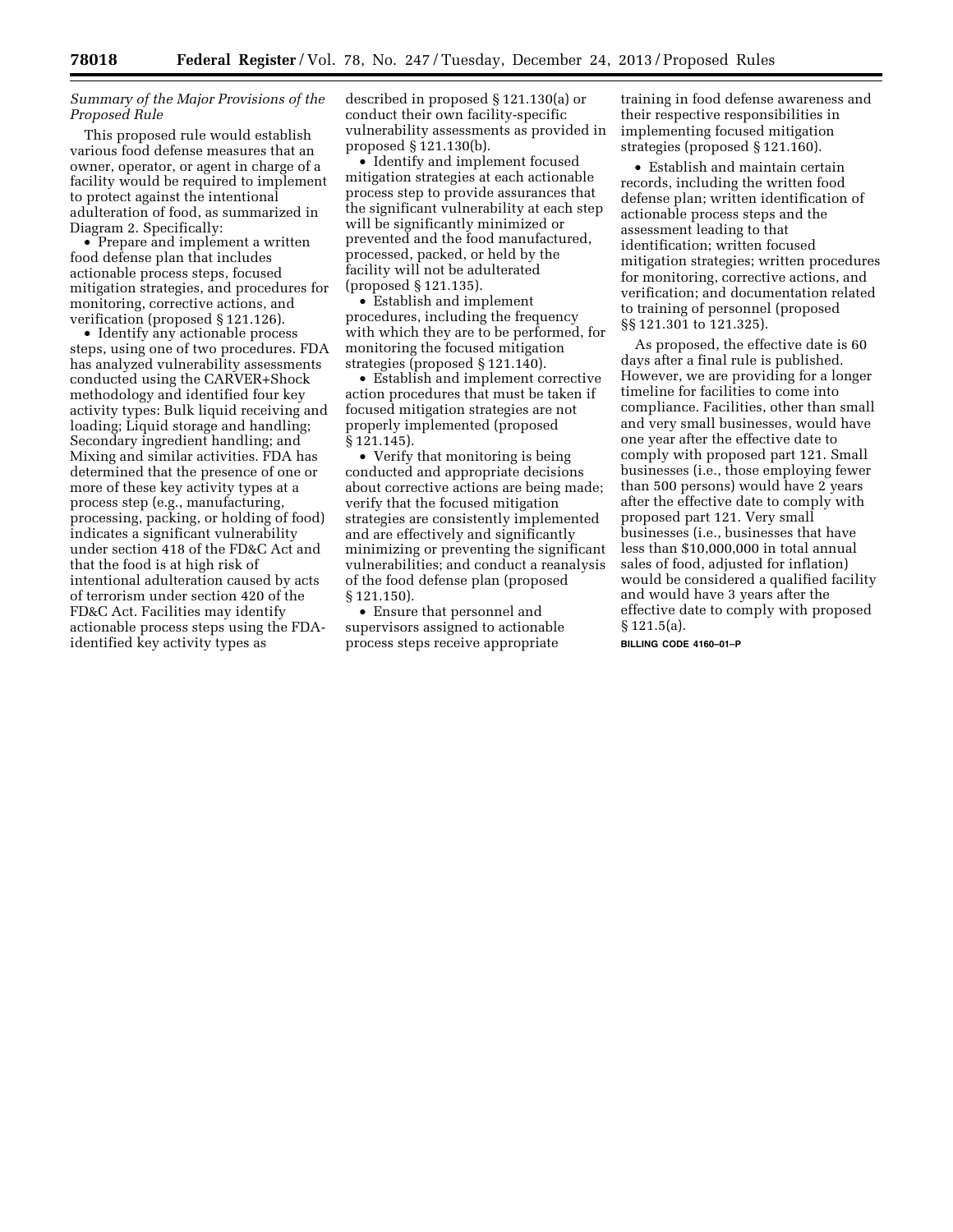

\*FDA identified these key activity types using findings of vulnerability assessments of over 50 food products and processes. These activity types commonly rank high in vulnerability based on various factors, including the ability to physically access the food or process and the potential to adulterate a sufficient quantity of product in order to cause massive public health harm.

**BILLING CODE 4160–01–C**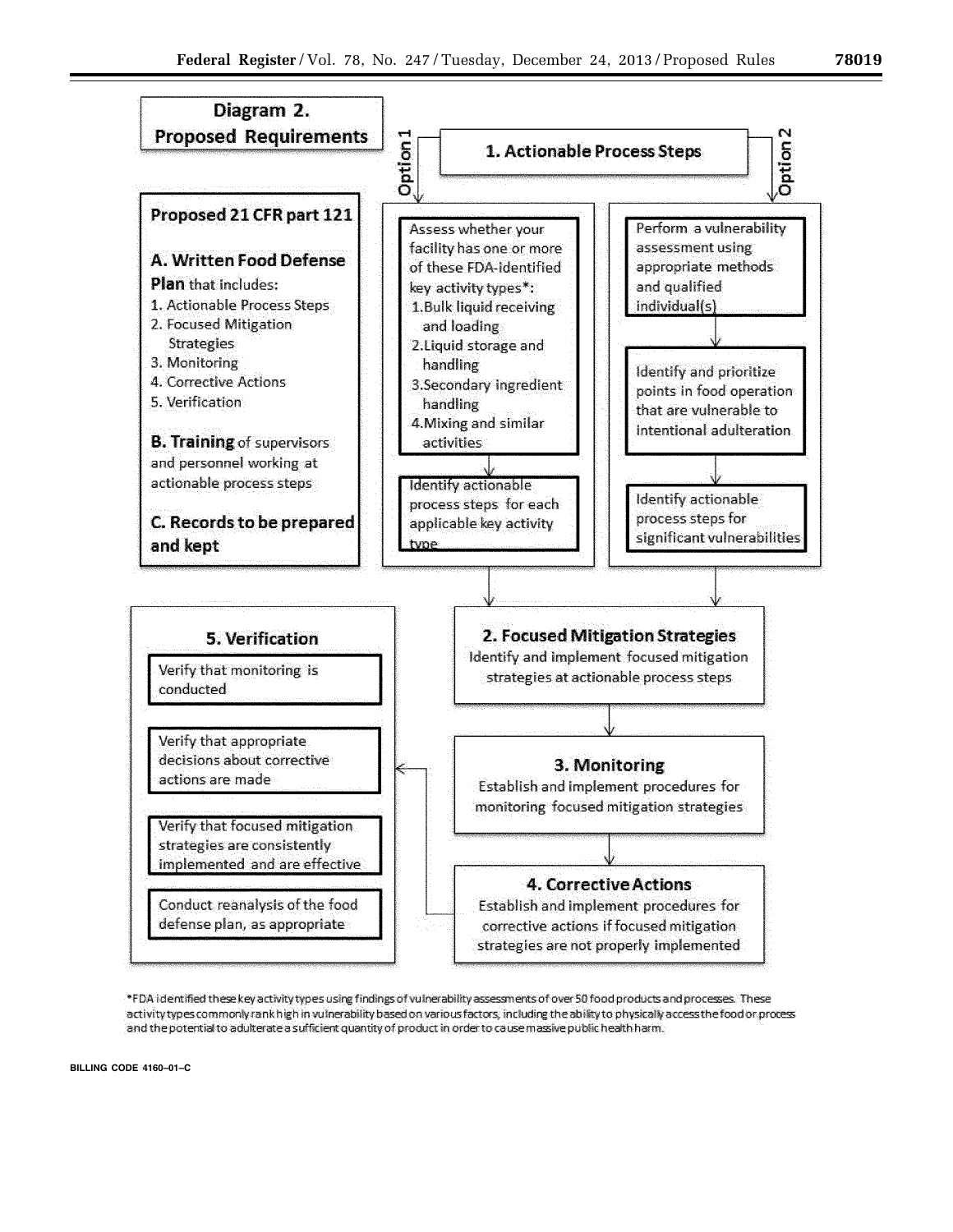In addition, we describe our current thinking and seek comment on other issues, including activities that occur on dairy farms and economically motivated adulteration. Finally, elsewhere in this issue of the **Federal Register**, FDA is publishing for comment its evaluation that identifies low-risk activities that occur at farm mixed-type facilities, with a specific focus on the risk presented by

hazards that may be intentionally introduced by acts of terrorism.

# *Costs and Benefits*

As described in the Preliminary Regulatory Impact Analysis (PRIA), we estimate the annualized costs of the actions required by this proposed rule to be about \$370 million. The benefits of these actions are a reduction in the

possibility of illness, death, and economic disruption resulting from intentional adulteration of food. We are unable to quantify these benefits. However, we monetize the damage that various intentional adulteration scenarios might cause, and present a breakeven analysis showing the number of prevented attacks at which the benefits are larger than the costs.

# ANNUALIZED COST AND BENEFIT OVERVIEW

| All numbers are USD millions, annualized over 10 years | 3% discount | 7% discount |
|--------------------------------------------------------|-------------|-------------|
| Costs:                                                 |             |             |
|                                                        | \$3         | \$3         |
|                                                        | 59          | 63          |
|                                                        | 100         | 100         |
|                                                        |             |             |
|                                                        | ิค          |             |
|                                                        | 172         |             |
|                                                        | 185         | 190         |
| Total                                                  | 357         | 367         |
|                                                        |             |             |

#### **I. Introduction**

The FDA Food Safety Modernization Act (FSMA) (Pub. L. 111–353), signed into law on January 4, 2011, enables FDA to better protect public health by helping to ensure the safety and security of the food supply. FSMA enables us to focus more on preventing food safety problems rather than primarily reacting to problems after they occur. The law also provides us with new enforcement authorities to help us achieve higher rates of compliance with preventionand risk-based safety standards and to better respond to and contain problems when they do occur. In addition, the law gives us important new tools to better ensure the safety of imported foods and directs us to build an integrated national food safety system in partnership with State, local, tribal, and territorial authorities.

Section 103 of FSMA directs FDA to issue regulations establishing requirements for facilities that manufacture, process, pack or hold food and requires facilities to consider hazards that may be intentionally introduced, including by acts of terrorism. Section 106 of FSMA requires FDA to issue regulations to protect food for which there is a high risk of intentional contamination and for which such intentional contamination could cause serious adverse health consequences or death to humans or animals. In addition, section 105 of FSMA directs FDA to issue regulations setting forth science-based minimum

standards for the safe production and harvesting of produce, and requires that the rulemaking consider hazards that may be intentionally introduced, including by acts of terrorism.

Efforts to protect against intentional adulteration require a shift in perspective from that applied to traditional food safety. In proposed rules entitled ''Current Good Manufacturing Practice and Hazard Analysis and Risk-Based Preventive Controls for Human Food'' (78 FR 3646, January 16, 2013) (Docket No. FDA– 2011–N–0920; hereafter referred to as ''the PC proposed rule''), ''Current Good Manufacturing Practice and Hazard Analysis and Risk-Based Preventive Controls for Food for Animals'' (78 FR 64736, October 29, 2013) (Docket No. FDA–2011–N–0922; hereafter referred to as ''the Animal Food PC proposed rule''), and ''Standards for the Growing, Harvesting, Packing and Holding of Produce for Human Consumption'' (78 FR 3504, January 16, 2013) (Docket No. FDA–2011–N–0921; hereafter referred to as ''the Produce Safety proposed rule''), FDA tentatively decided not to include requirements to address ''hazards that may be intentionally introduced, including by acts of terrorism'' (sections 418(b)(2) and 419(a)(3)(C) of the FD&C Act (21 U.S.C. 350g(b)(2) and 350h(a)(3)(C))) and to implement sections 103 and 105 of FSMA regarding such hazards in a separate rulemaking (this proposed rule). As noted in those proposed rules, FDA tentatively concluded that intentional adulteration,

which is not addressed by traditional Hazard Analysis and Critical Controls Point (HACCP) or other food safety systems, likely will require different kinds of controls. FDA is taking the action described in this proposed rule to implement the intentional adulteration provisions in sections 103, 105, and 106 of FSMA.

# **II. Background**

Intentional adulteration of the food supply can result in catastrophic public health consequences, widespread public fear, loss of public confidence in the safety of food and the ability of government to ensure food safety, and significant adverse economic impacts, including disruption of trade (Ref. 1, Ref. 2, Ref. 3, Ref. 4). Acts of intentional adulteration may take several forms, including acts of terrorism; acts of disgruntled employees, consumers, or competitors; and economically motivated adulteration. Acts of terrorism are associated with an intent to cause massive public health harm and, to a lesser extent, economic disruption (Ref. 5, Ref. 2, Ref. 3, Ref. 6). Acts of disgruntled employees, consumers, or competitors are generally understood to be directed at attacking the reputation of the company and not at public health harm. The primary purpose of economically motivated adulteration is to obtain economic gain, and not to impact public health (Ref. 7, Ref. 8, Ref. 9), although public health harm may occur (Ref. 10, Ref. 11).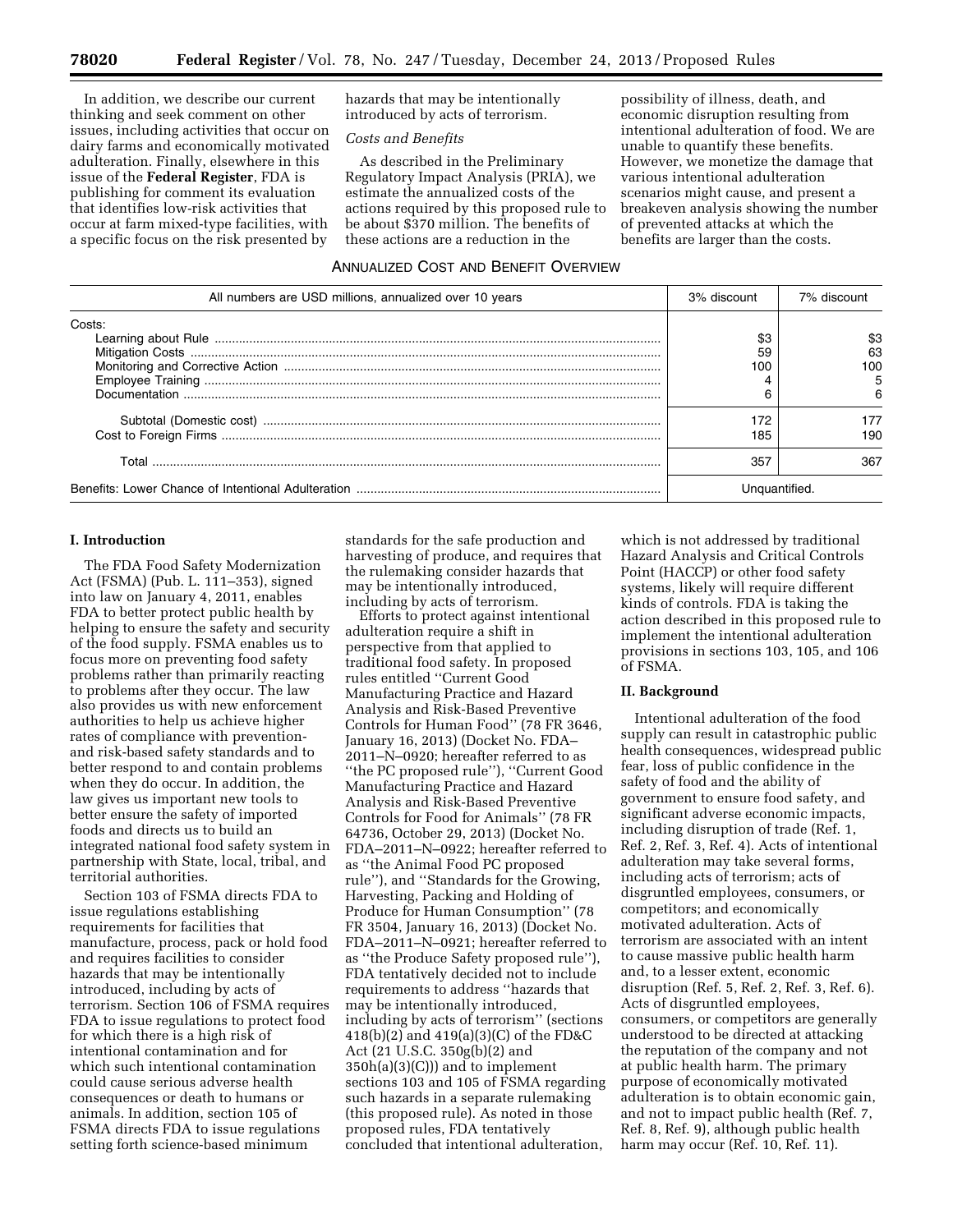''Food defense'' and ''food security'' are terms that are sometimes used interchangeably. We use the term ''food defense'' to refer to the effort to protect food from acts of intentional adulteration where there is an intent to cause public health harm and economic disruption. ''Food security'' is defined by the World Health Organization (WHO) to mean ''when all people at all times have access to sufficient, safe, nutritious food to maintain a healthy and active life'' (Ref. 12). To avoid confusion, we use the term ''food defense'' and not the term ''food security'' in the context of intentional adulteration.

# *A. Incidents of Intentional Adulteration of Food*

Several cases of intentional adulteration with the intent to cause public health harm and economic disruption in the United States have been documented. For example, in 1984, in an attempt to prevent the general public from voting in the local elections, members of a local religious commune in The Dalles, OR, intentionally contaminated food in restaurants with *Salmonella.* A total of 751 people became ill and 45 were hospitalized (Ref. 4). In another incident, in 1996, 12 laboratory workers at a large medical facility in Texas became ill from consuming anonymously donated pastries that were intentionally contaminated with *Shigella dysenteriae* type 2, which was later discovered to have originated from the facility's stock culture (Ref. 13). In 2009, two related incidents resulted in 49 individuals reporting rapid and acute onset of gastrointestinal and neurological symptoms after eating meals at a restaurant in Lenexa, KS. Investigations concluded that the illnesses were caused by methomyl (an insecticide) poisoning associated with the consumption of salsa at the restaurant. Two former employees of the restaurant were found guilty of intentionally contaminating the salsa (Ref. 14).

A widespread incident of economically motivated adulteration occurred in China in 2008. Some Chinese milk firms added melamine, a nitrogen-rich industrial by-product, to diluted dairy products to increase the apparent protein content. This adulteration resulted in significant public health consequences, with more than 290,000 ill infants and 6 deaths in China. In addition, this incident caused significant economic disruption within the Chinese dairy industry, with estimates approaching \$3 billion in loss to industry (Ref. 10, Ref. 11).

# *B. Interagency Approach to Food Defense*

1. Homeland Security Presidential Directives and Presidential Policy Directives for the Food and Agriculture Sector

Intelligence gathered since the attacks on the United States on September 11, 2001, indicates that terrorist organizations have discussed contamination of the food supply as a means to harm U.S. citizens and disrupt the global economy (Ref. 15). In response, FDA, along with the Centers for Disease Control and Prevention (CDC), the United States Department of Agriculture (USDA), the Department of Homeland Security (DHS), the Federal Bureau of Investigation (FBI), the Environmental Protection Agency (EPA), the Department of Defense, the Department of Energy, the Department of Commerce, and the Department of the Interior, as well as with State, local, tribal, territorial, and private sector partners have coordinated efforts to prevent, prepare for, and respond to threats against the food supply. Many of these efforts were accomplished in accordance with applicable Homeland Security Presidential Directives (HSPD), specifically HSPD–7, HSPD–8, and HSPD–9, and Presidential Policy Directives (PPD), specifically PPD–8 and PPD–21 (Ref. 16, Ref. 17, Ref. 18, Ref. 19, Ref. 20). In accordance with these directives, FDA, USDA, DHS, State and local governments and the food industry collaborated to conduct vulnerability assessments of a variety of products and processes within the food and agriculture sector.

2. The Evolution of Vulnerability Assessments

Initially, FDA used Operational Risk Management (ORM), which is a vulnerability assessment methodology that uses a six-step sequence of identifying hazards and reducing the potential for negative public health consequences. The ORM process resulted in three main outcomes: (1) A calculation of risk by combining assessments of severity and probability of an attack on a specific food; (2) calculations for specific contaminants and specific food processes or related activities; and (3) a categorization of specific food/contaminant/food process or related activity into a high, medium, or low risk scheme.

At first, ORM-based assessments were focused on reducing large public health consequences of attacks on the food supply. FDA realized that other significant considerations (i.e., large economic disruptions, public alarm,

loss of confidence in the food supply, and interruption of the food stream) warranted incorporation into the vulnerability assessment calculus. To incorporate these considerations, FDA and USDA's Food Safety and Inspection Service (FSIS) adapted a military targeting tool known as CARVER to assess vulnerabilities of the food and agriculture sector. CARVER is an acronym for the following six attributes used to evaluate the attractiveness of a target for attack:

• Criticality—measure of public health and economic impacts of an attack;

• Accessibility—ability to physically access and egress from target;

• Recuperability—ability of a system to recover from an attack;

• Vulnerability—ease of

accomplishing an attack;

• Effect—amount of direct loss from an attack as measured by loss in production; and

• Recognizability—ease of identifying a target.

A seventh attribute, ''Shock'', was added to the original six attributes to assess the combined health, economic, and psychological impacts of an attack on the food industry. ORM and CARVER+Shock assessment conclusions were consistent; however, the CARVER+Shock methodology improved vulnerability assessment efforts because its process allowed for the identification and estimation of economic and psychological impacts throughout the food system.

In 2005, the Strategic Partnership Program Agroterrorism (SPPA), a public-private cooperative effort was established by FDA, USDA, FBI, and DHS, in partnership with State and industry partners. The intent of the SPPA Initiative was to collect the necessary data to identify food and agriculture sector-specific vulnerabilities using the CARVER+Shock method, develop mitigation strategies, identify research gaps, and increase coordination between government and industry partners. The SPPA initiative ran from 2005 to 2008, resulting in vulnerability assessments of 36 food products and processes (Ref. 21). The SPPA Initiative was a significant step towards identifying vulnerabilities, mitigation strategies, and research needs within the food and agriculture industries. This initiative also provided Federal, State, and local government agencies with an in-depth look at the vulnerabilities that may be associated with the food and agriculture industry, and helped enhance communication among industry, government, and law enforcement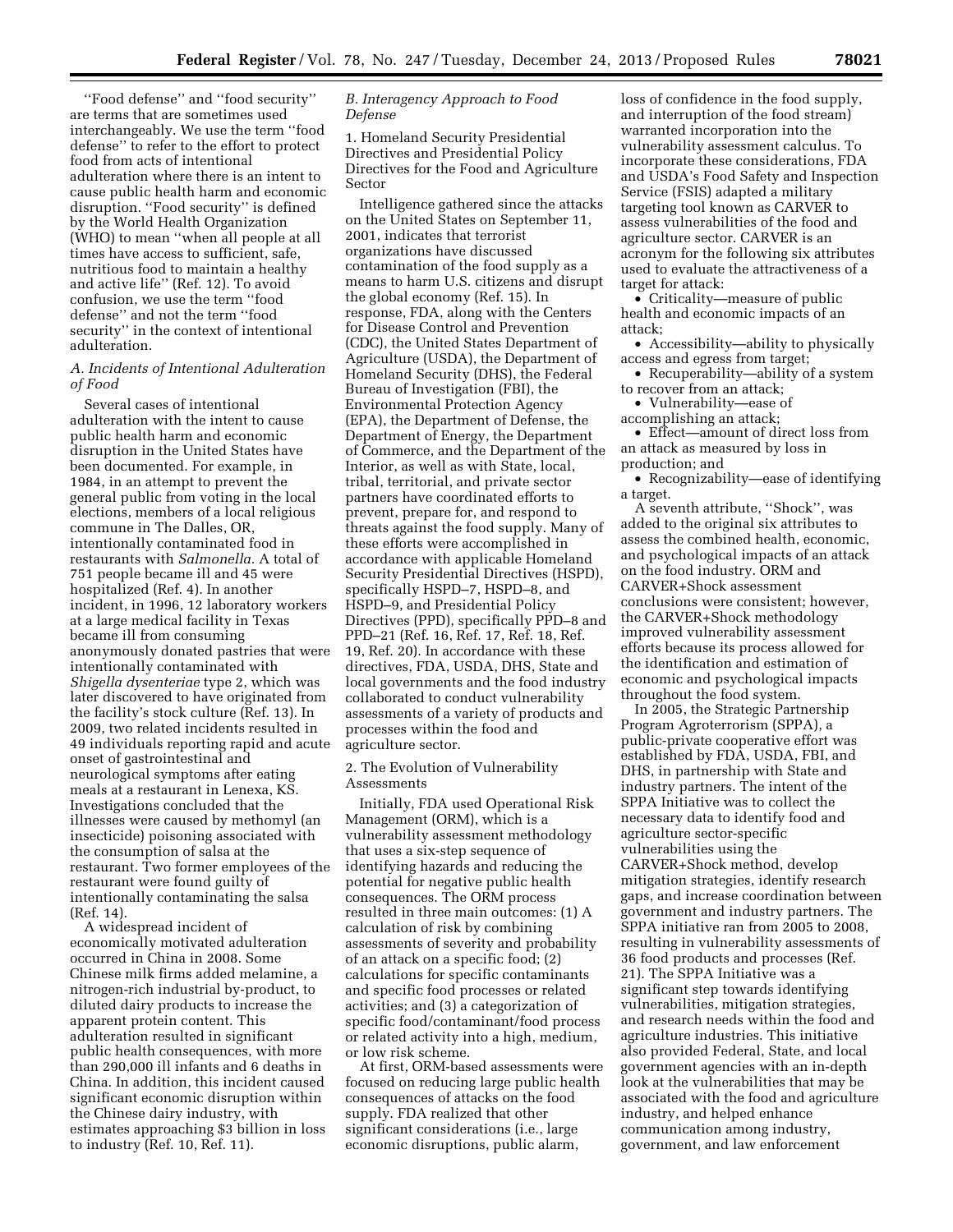stakeholders concerned with the protection of the U.S. food supply. Since the conclusion of the SPPA Initiative, we have conducted additional vulnerability assessments, which continue to help inform our research and policy.

#### *C. Resources for the Food Sector*

FDA has issued guidance documents and developed other resources to assist industry in their efforts to protect the food supply against intentional adulteration. In 2003, FDA issued five guidance documents covering food defense preventive measures for various segments of the food and cosmetic industry: (1) Guidance for Industry: Food Producers, Processors, and Transporters: Food Security Preventive Measures Guidance (Ref. 22); (2) Guidance for Industry: Importers and Filers: Food Security Preventive Measures Guidance (Ref. 23); (3) Guidance for Industry: Dairy Farms, Bulk Milk Transporters, Bulk Milk Transfer Stations and Fluid Milk Processors: Food Security Preventive Measures Guidance (Ref. 24); (4) Retail Food Stores and Food Service Establishments: Food Security Preventive Measures Guidance (Ref. 25); and(5) Cosmetics Processors and Transporters of Cosmetics Security Preventive Measures Guidance (Ref. 26). These guidance documents provide FDA's recommendations for best practices in food defense, and describe preventive measures that establishments can take to minimize the risk of intentional adulteration of food. We updated the guidance documents in 2007 to include a self-assessment tool that guides the user through an assessment of recommended preventive measures to identify those most applicable to the facility.

FDA also has made available other resources to help industry identify and mitigate potential vulnerabilities for intentional adulteration. These include:

• The ''ALERT'' program, • The "Employees FIRST" training tool,

• The ''CARVER+Shock Vulnerability Assessment'' software tool,

• The "Mitigations Strategies

Database,''

• The ''Food Defense Plan Builder'' software tool,

• The Food Related Emergency Exercise Bundle, and

• The "Food Defense 101" training courses.

We describe each briefly in this section of the document.

The ALERT program, originally released in 2006, is an educational program intended to raise the awareness

of State and local governments and industry regarding food defense (Ref. 27). ALERT identifies five key elements that industry can use in food defense planning:

• A—How do you ASSURE that the supplies and ingredients you use are from safe and secure sources?

• L—How do you LOOK after the security of the products and ingredients in your facility?

• E—What do you know about your EMPLOYEES and people coming in and out of your facility?

• R—Could you provide REPORTS about the security of your products while under your control?

• T—What do you do and who do you notify if you have a THREAT or issue at your facility, including suspicious behavior?

Similarly, the Employees FIRST educational tool, originally released in 2008, is a food defense awareness training program for front-line food industry workers about the risk of intentional adulteration and the actions they can take to identify and reduce these risks (Ref. 28). This tool identifies the following five key elements:

• F—Follow company food defense plan and procedures;

• I—Inspect your work area and surrounding areas;

• R—Recognize anything out of the ordinary;

• S—Secure all ingredients, supplies, and finished product; and

• T—Tell management if you notice anything unusual or suspicious.

The CARVER+Shock Vulnerability Assessment software tool, originally released in 2007, helps users conduct vulnerability assessments for their establishments to identify and prioritize the ''critical nodes,'' (also known as critical process steps) the potential targets vulnerable to intentional adulteration attacks (Ref. 29). It guides users through a series of questions to determine the vulnerability of each of the nodes within their facility. After the vulnerabilities are identified, the software helps users to identify mitigation strategies for reducing the risk of intentional adulteration. Using the software tool, the user can focus resources on protecting the most susceptible points in their system.

The Mitigation Strategies Database (MSD), originally released in 2011, is a database of mitigation strategies that can be applied to different steps in a food operation to reduce the risk of intentional adulteration (Ref. 30). The database is searchable by key words and processing steps common to agriculture and food operations (e.g., growing, harvesting, packing, manufacturing,

processing, and holding). See also the discussion in section V.C.3 of this document.

The Food Defense Plan Builder (FDPB) software tool, released in 2013, is a user-friendly computer software program designed to assist owners and operators of food facilities in developing food defense plans for their facilities (Ref. 31). In addition to providing new functionality for food defense planning and implementation, the FDPB software tool harnesses our food defense guidance documents, CARVER+Shock Vulnerability Assessment software tool, and the MSD into a single application.

The Food Related Emergency Exercise Bundle (FREE–B), which FDA released in 2011 and developed in collaboration with CDC and FSIS and USDA's Animal and Plant Health Inspection Service (APHIS), is a compilation of scenarios based on both intentional and unintentional food contamination events. The FREE–B is designed to assist the food industry, government regulatory agencies, and public health organizations in assessing existing food emergency response plans, protocols, and procedures (Ref. 32). The FREE–B tool is designed to allow an individual agency or industry entity to test its own plans, protocols, and procedures independently. Additionally, the tool allows multiple jurisdictions and organizations (e.g., medical community, private sector, law enforcement, and first responder communities) to jointly conduct exercises. The tool is a set of five scenarios, each of which contains a Facilitator's Guide, a Lead Planner's guide, and a Situation Manual.

Finally, our food defense training courses, entitled ''Food Defense 101'' and released in 2013, reflect FDA's current thinking on how to minimize the likelihood and impact of incidents of intentional adulteration (Ref. 27). Four courses integrated into one module include: (1) Food Defense Awareness for Professionals, (2) Food Defense Awareness for Frontline Employees, (3) FDA Regulations, and (4) ALERT for owners and operators of food facilities. The ALERT program is described previously. The other programs are described in section V.C.7 of this document.

# *D. Outreach*

We have conducted food defense awareness outreach to international and domestic stakeholders. Beginning in 2008, under the auspices of the Asia-Pacific Economic Cooperation (APEC), we collaborated with the U.S. Department of State, USDA's Foreign Agricultural Service, and FSIS to launch the Food Defense Pilot Program for the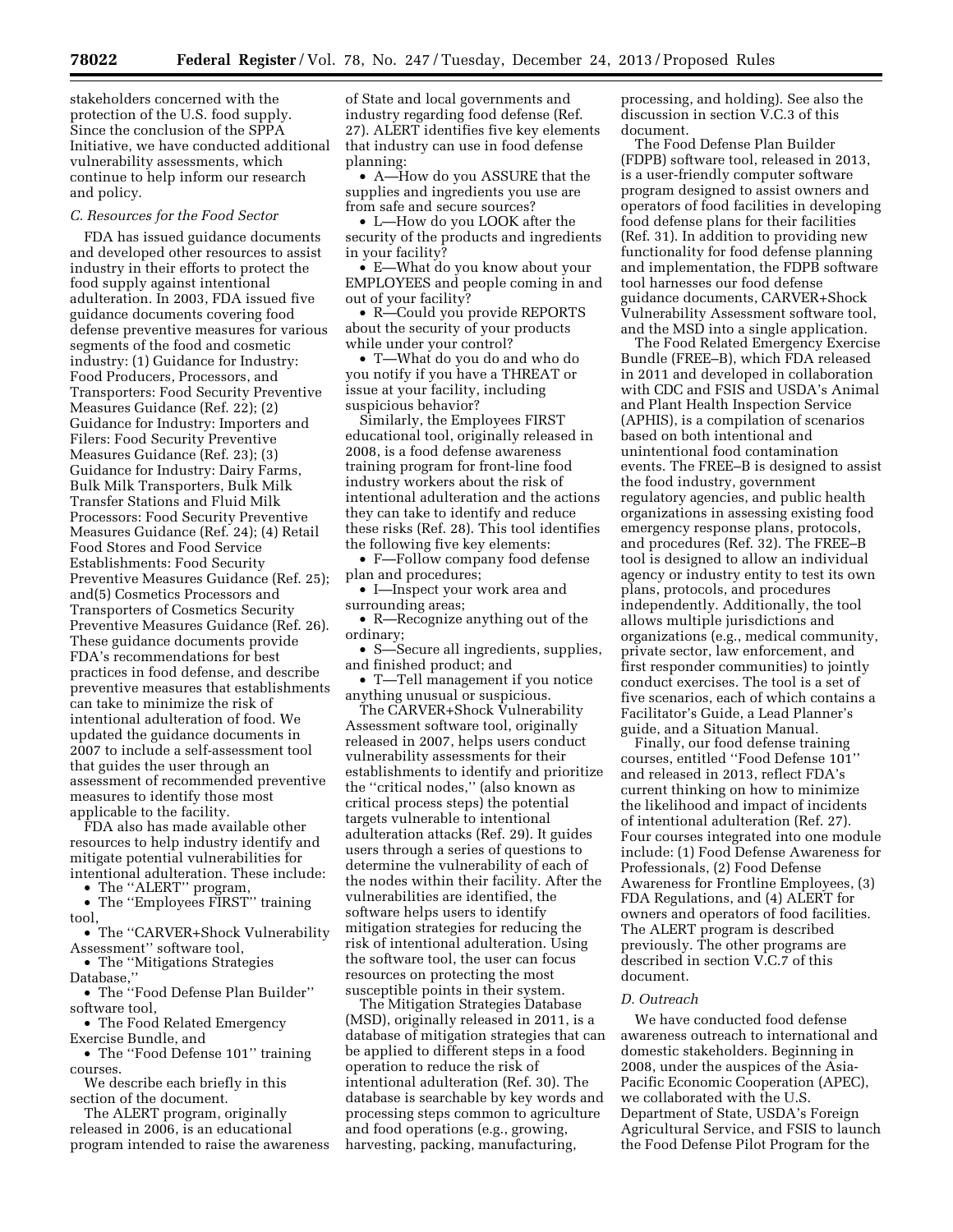APEC member countries. The Pilot Program was developed with the intent to implement the food defense principles endorsed by the APEC Counter Terrorism Task Force. The goal of the program was to build and foster global capacity to prevent and protect against deliberate tampering and intentional contamination of the food supply through information sharing, outreach, and technical assistance on food defense, thereby safeguarding food trade and public health across the APEC member countries. In addition, to support the international capacity building goals of FSMA, we conducted several workshops in various countries to discuss topics such as increasing food defense awareness, developing food defense plans, conducting vulnerability assessments, and implementing mitigation strategies.

In 2013, we increased our domestic outreach activities with a series of workshops in the United States. Using a similar format and agenda as the international workshops, we conducted 1-day food defense awareness workshops to provide industry, State and local governments, and academic partners with information on food defense, and share tools and resources. During these workshops, we shared information on how to use the new FDPB software tool to develop a comprehensive food defense plan. These workshops also served as a forum to discuss food defense concerns, understand industry's current practices, and share ideas for collaboration to better protect the food supply against intentional adulteration. We plan to continue to hold additional workshops in 2014.

#### *E. Industry Standards*

Guidelines accompanying industry standards in the United States have addressed intentional adulteration of food. For example, the Global Food Safety Initiative's (GFSI) Guidance Document Sixth Edition (Ref. 33) addresses food defense. Some organizations that own and manage industry standards have worked or are working to incorporate food defense requirements into their standards to meet this GFSI guideline. For example, the Safe Quality Foods (SQF) Code, edition 7.1, issued in 2013, is a process and product certification standard that specifies various food defense elements, including that the methods, responsibility, and criteria for preventing food adulteration caused by a deliberate act of sabotage or terroristlike incident shall be documented, implemented and maintained (Ref. 34). Another example of industry standards

that incorporate food defense elements is the International Featured Standards (IFS) Food Version 6 Standard, which specifies that areas critical to security be identified, food defense hazard analysis and assessment of associated risks be conducted annually or upon changes that affect food integrity, and an appropriate alert system be defined and periodically tested for effectiveness (Ref. 35).

#### *F. International Food Defense Guidelines*

In 2008, WHO issued its ''Terrorist Threats to Food—Guidelines for Establishing and Strengthening Prevention and Response Systems'' to provide policy guidance to its Member States for integrating consideration of deliberate acts of sabotage of food into existing prevention and response programs (Ref. 6). WHO uses the term ''food terrorism'' and defines it as ''an act or threat of deliberate contamination of food for human consumption with biological, chemical and physical agents or radionuclear materials for the purpose of causing injury or death to civilian populations and/or disrupting social, economic or political stability. Focusing on the two key strategies of prevention and response, WHO recommends that all segments of the food industry consider the development of security and response plans for their establishments, proportional to the threat and their resources. The guidelines state that the key to preventing food terrorism is enhancing existing food safety programs and implementing reasonable security measures on the basis of vulnerability assessments. The guidelines further state that the most vulnerable foods, food ingredients, and food processes should be identified, including: the most readily accessible food processes; foods that are most vulnerable to undetected tampering; foods that are the most widely disseminated or spread; and the least supervised food

production areas and processes. Other national governments, including Australia, China, France, Germany, and the United Kingdom, also have issued guidelines to assist their food industry stakeholders in protecting food against intentional adulteration (Ref. 5, Ref. 36, Ref. 37, Ref. 38, Ref. 39).

#### **III. Legal Authority**

FDA is proposing this regulation under the FD&C Act as amended by FSMA. Under sections 103 and 106 of FSMA, FDA is proposing the requirements applicable to the owner, operator, or agent in charge of a facility required to register under section 415 of

the FD&C Act. Under section 106 of FSMA, FDA is proposing the requirements applicable to activities at some facilities not covered by section 103 of FSMA (i.e., activities subject to and in compliance with the juice and seafood HACCP regulations in parts 120 and 123 (21 CFR parts 120 and 123) and the manufacturing, processing, packing, or holding of a dietary supplement in compliance with certain requirements). Under section 701(a) of the FD&C Act (21 U.S.C. 371(a)), FDA is authorized to issue regulations for the efficient enforcement of the FD&C Act.

#### *A. Section 103 of FSMA*

Section 103 of FSMA, Hazard Analysis and Risk-Based Preventive Controls, amends the FD&C Act to create a new section 418 that mandates rulemaking. Section 418(n)(1)(A) of the FD&C Act requires that the Secretary of Health and Human Services issue regulations ''to establish science-based minimum standards for conducting a hazard analysis, documenting hazards, implementing preventive controls, and documenting the implementation of the preventive controls . . ..'' Section 418(n)(1)(B) of the FD&C Act requires that the regulations define the terms ''small business'' and ''very small business,'' taking into consideration the study of the food processing sector required by section 418(l)(5) of the FD&C Act. Further, section 103(e) of FSMA creates a new section 301(uu) in the FD&C Act (21 U.S.C. 331(uu)) to prohibit ''[t]he operation of a facility that manufactures, processes, packs, or holds food for sale in the United States if the owner, operator, or agent in charge of such facility is not in compliance with section 418 [of the FD&C Act].''

In addition to rulemaking requirements, section 418 of the FD&C Act contains requirements applicable to the owner, operator, or agent in charge of a facility required to register under section 415 of the FD&C Act. Section 418(a) of the FD&C Act is a general provision that requires the owner, operator, or agent in charge of a facility to evaluate the hazards that could affect food manufactured, processed, packed, or held by the facility, identify and implement preventive controls, monitor the performance of those controls, and maintain records of the monitoring. In addition to the general requirements in section 418(a) of the FD&C Act, sections 418(b) to (i) of the FD&C Act contain more specific requirements applicable to facilities, including several provisions explicitly directed at intentional adulteration. For example, section 418(b)(2) of the FD&C Act specifies that the owner, operator, or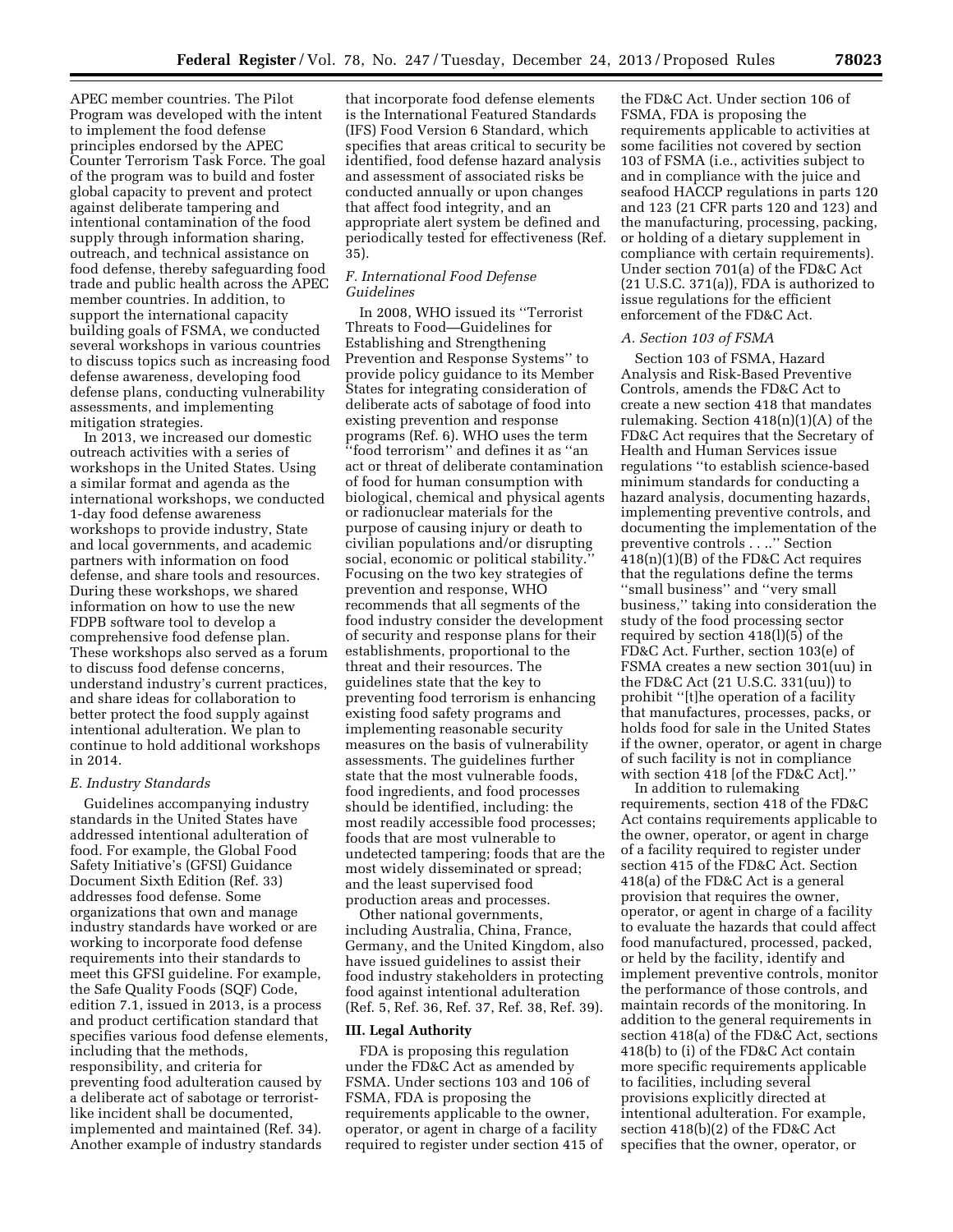agent in charge of a facility shall identify and evaluate hazards that may be intentionally introduced, including by acts of terrorism. Section 418(c)(2) of the FD&C Act specifies that the owner, operator, or agent in charge of a facility shall identify and implement preventive controls to provide assurances that any hazards that relate to intentional adulteration will be significantly minimized or prevented and addressed, consistent with section 420 of the FD&C Act. In sections IV and V of this document, we discuss proposed requirements (proposed subparts C and D of part 121) that would implement these provisions of section 418 of the FD&C Act.

Sections 418(j) to (m) of the FD&C Act and sections  $103(c)(1)(D)$  and  $(g)$  of FSMA provide authority for certain exemptions and modifications to the requirements of section 418 of the FD&C Act. These include provisions related to seafood and juice HACCP, and low-acid canned food (section 418(j) of the FD&C Act); activities of facilities subject to section 419 of the FD&C Act (Standards for Produce Safety) (section 418(k)); qualified facilities (section 418(l)); facilities that are solely engaged in the production of food for animals other than man, the storage of raw agricultural commodities (other than fruits and vegetables) intended for further distribution or processing, or the storage of packaged foods that are not exposed to the environment (section 418(m)); facilities engaged only in certain lowrisk on-farm activities on certain foods conducted by small or very small businesses (section 103(c)(1)(D) of FSMA), and dietary supplements (section  $103(g)$  of FSMA). In sections IV and V of this document, we discuss the related proposed provisions that would implement these provisions of section 418 of the FD&C Act and section 103 of FSMA.

# *B. Section 106 of FSMA*

Section 106 of FSMA, Protection Against Intentional Adulteration, amends the FD&C Act to create a new section 420, which mandates rulemaking. Section 420 of the FD&C Act requires FDA to issue regulations to protect against the intentional adulteration of food. Section 420(b)(1) of the FD&C Act requires that such regulations are to specify how a person is to assess whether the person is required to implement mitigation strategies or measures intended to protect against the intentional adulteration of food. Section 420(b)(2) of the FD&C Act requires that the regulations specify appropriate science—based mitigation strategies or

measures to prepare and protect the food supply chain at specific vulnerable points, as appropriate. Section 420(c) of the FD&C Act provides that such regulations are to apply only to food for which there is a high risk of intentional adulteration and for which such intentional adulteration could cause serious adverse health consequences or death to humans or animals. Section  $420(c)(1)$  provides that such foods are to include those for which FDA has identified clear vulnerabilities. Section 420(d) of the FD&C Act limits applicability on farms to farms that produce milk. Further, section 106(d) of FSMA creates a new section 301(ww) in the FD&C Act to prohibit ''[t]he failure to comply with section 420 [of the FD&C Act].'' We are proposing all of the provisions under section 420 of the FD&C Act.

#### *C. Intrastate Activities*

FDA tentatively concludes that the provisions in the proposed rule should be applicable to activities that are intrastate in character. Facilities are required to register under section 415 of the FD&C Act regardless of whether the food from the facility enters interstate commerce (§ 1.225(b)). The plain language of section 418 of the FD&C Act applies to facilities that are required to register under section 415 of the FD&C Act (section 418(o)(2)) and does not exclude a facility because food from such a facility is not in interstate commerce. Similarly, the plain language of section 420 of the FD&C Act requires FDA to issue regulations to protect against the intentional adulteration of food and does not include a limitation to interstate commerce. Further, the prohibited act provisions in sections 301(uu) and (ww) of the FD&C Act (21 U.S.C. 331(uu) and (ww)) do not require an interstate commerce nexus. Notably, other subsections in section 301 of the FD&C Act, and section 304 of the FD&C Act (21 U.S.C. 334) demonstrate that Congress has included a specific interstate commerce nexus in the provisions of the FD&C Act when that is its intent. Accordingly, it is reasonable to interpret sections 418, 420, 301(uu) and (ww) of the FD&C Act as not limiting the application of the proposed rule only to those facilities with a direct connection to interstate commerce. However, we seek comment on this interpretation and potential alternatives.

#### **IV. Regulatory Approach**

#### *A. Framework of the Rule*

This proposed regulation implements three provisions of FSMA that relate to

the intentional adulteration of food. Section 103 of FSMA addresses intentional adulteration in the context of facilities that manufacture, process, pack, or hold food and are required to register under section 415 of the FD&C Act. Section 105 of FSMA addresses intentional adulteration in the context of fruits and vegetables that are raw agricultural commodities. Section 106 of FSMA addresses intentional adulteration in the context of high risk foods and exempts farms except for farms that produce milk.

# 1. Scope of Intentional Adulteration Covered by this Rule

As noted in section I of this document, acts of intentional adulteration may take several forms, including: (1) Acts of terrorism; (2) acts of disgruntled employees, consumers, or competitors; and (3) economically motivated adulteration. With regard to intentional adulteration from acts of terrorism, we are proposing to require certain facilities covered by this rule to address significant vulnerabilities by implementing focused mitigation strategies at actionable process steps. While we refer to the protection of the food supply from ''acts of terrorism'' throughout this rule, we expect our proposed approach and the proposed implementation of focused mitigation strategies would generally address acts intended to cause massive public health harm and, to a lesser extent, economic disruption, whether committed by terrorists, terrorist organizations, individuals, or groups of individuals. For the reasons described in section IV.E of this document, we have tentatively concluded not to propose additional requirements for the protection of food against intentional adulteration caused by acts of disgruntled employees, consumers, or competitors. We describe our approach to address economically motivated adulteration in section IV.F of this document, and seek comment on our current thinking on this issue.

#### 2. Identification of Key Activity Types

Terrorist attacks on the U.S. food supply have been exceedingly rare. However, vulnerability assessments performed by FDA, USDA, DHS, and FBI, under the SPPA Initiative (Ref. 21), show that an attack could have devastating public health and economic consequences. Because such an attack is a low probability but potentially exceedingly high consequence event, we have tentatively determined that requirements should focus on those facilities and process steps within those facilities that pose the greatest risk. To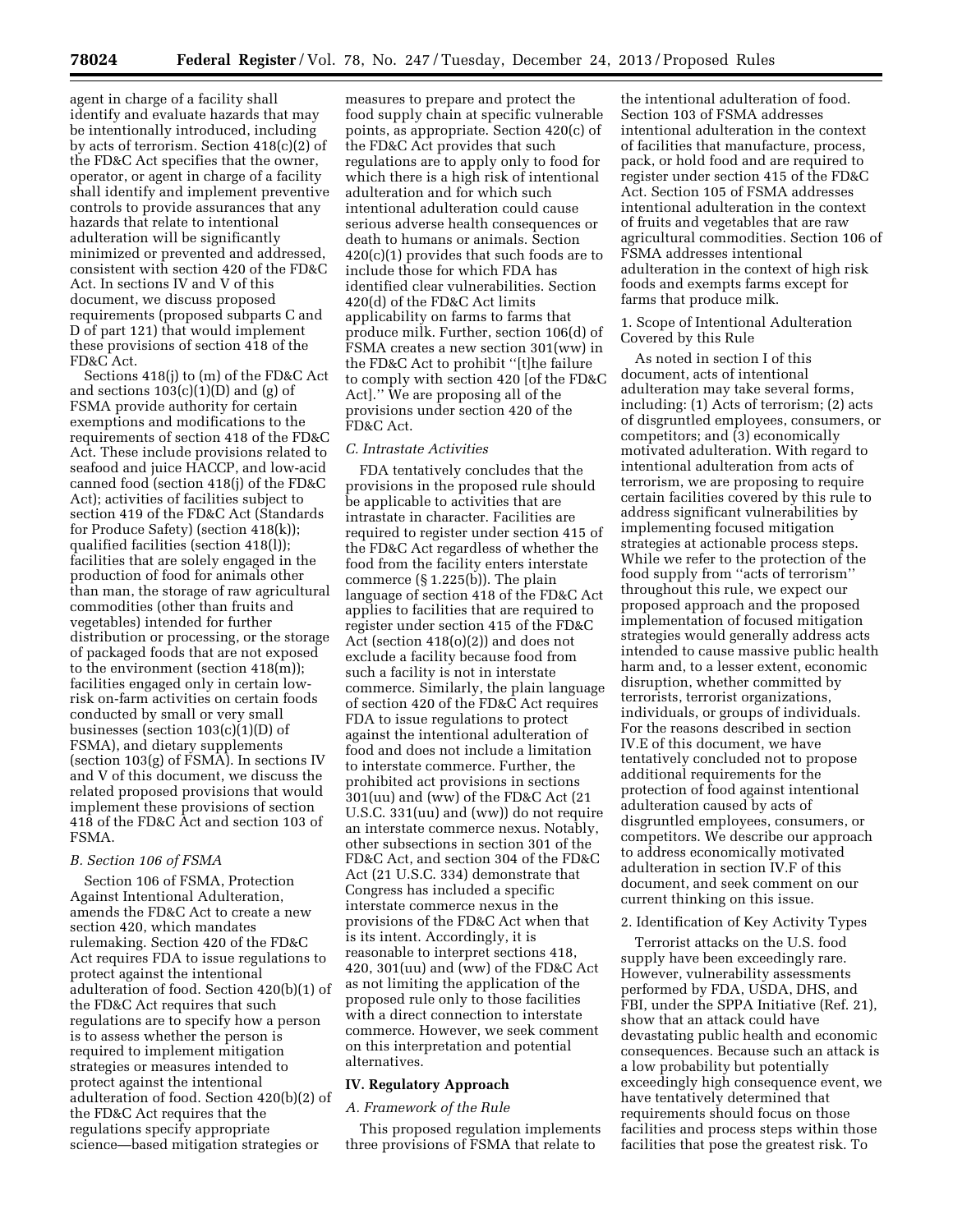assess this risk, FDA and USDA, in collaboration with DHS, FBI, and State and local government and industry partners, performed vulnerability assessments using the CARVER+Shock methodology. This methodology is specifically tailored to assess the risk of a terrorist attack and is different from an assessment of risk posed by food safety hazards (i.e., unintentional adulteration).

As discussed in section V.C.2 of this document, based on an analysis of the vulnerability assessments that FDA has conducted using the CARVER+Shock methodology, we have identified four key activity types: Bulk liquid receiving and loading; Liquid storage and handling; Secondary ingredient handling; and Mixing and similar activities. FDA has tentatively determined that the presence of one or more of these key activity types at a process step (e.g., manufacturing, processing, packing, or holding of food) indicates a significant vulnerability under section 418 of the FD&C Act and that the food is at high risk of intentional adulteration caused by acts of terrorism under section 420 of the FD&C Act. We seek comment on the inclusion of these key activity types.

Designation of these key activity types would serve two purposes. First, it would provide a facility with a means to assess whether it is required to implement focused mitigation strategies or measures intended to protect against intentional adulteration under section 420(b)(1) of the FD&C Act. Second, it would assist a facility subject to section 418 of the FD&C Act with the performance of a hazard analysis to identify and evaluate hazards that may be intentionally introduced by acts of terrorism, in accordance with section 418(b)(2).

Facilities would be able to determine whether their operations involve one or more of the key activity types or choose to perform a vulnerability assessment. Our experience is that the most challenging part of developing a system of controls for intentional adulteration related to terrorism is identifying the points in the food operation that are most vulnerable to attack by performing a vulnerability assessment. By using the FDA-identified key activity types, facilities would be able to concentrate their efforts on the identification of appropriate focused mitigation strategies and the development and implementation of the HACCP-type system for ensuring that those strategies are consistently and effectively implemented.

3. Requirement for a HACCP-Type System of Controls

We have tentatively concluded that a preventive controls approach like the one we proposed for the systematic control of food safety hazards in the PC proposed rule is the most effective means of ensuring that the focused mitigation strategies are consistently applied once the significant vulnerabilities are identified and appropriate focused mitigation strategies are developed. The evolution and advantages of this system, derived from the HACCP methodology, is discussed in detail in section II.C of the PC proposed rule. The application of HACCP-type controls for ensuring the implementation of food defense mitigation strategies is consistent with the approach taken in Publicly Available Specification (PAS) 96, developed by the Centre for the Protection of National Infrastructure in collaboration with the British Standards Institution, entitled ''The Threat Assessment Critical Control Point (TACCP) Approach'' (Ref. 5). It is also consistent with WHO recommendations on protection against intentional adulteration (Ref. 6). We request comment on the appropriateness of a HACCP-type system to ensure that mitigation strategies designed to significantly minimize or prevent intentional adulteration related to terrorism and whether there are approaches that would be more suitable.

Section 418 of the FD&C Act exempts several kinds of activities (e.g., those related to seafood, juice, dietary supplements, low-acid canned food [for certain microbiological hazards]). These activities are subject to preventive control-type regulations that address food safety, but not food defense, concerns. Section 420 of the FD&C Act instructs FDA to issue regulations to require that science-based mitigation strategies or measures be applied to foods that are at high risk of intentional adulteration. The exemptions set out in section 418 of the FD&C Act are not applicable to the provisions of section 420 of the FD&C Act. We also have tentatively determined that some activities that are not subject to section 418 of the FD&C Act that involve manufacturing, processing, packing, or holding of food are likely to involve one of the key activity types (e.g., juice manufacturing, breaded seafood manufacturing, and mixing activity in a low-acid canned food process). Based on our tentative conclusion that the HACCP-type system in section 418 of the FD&C Act is generally appropriate for application to intentional

adulteration related to terrorism, this same system would be required for these activities. Applying the same regulatory framework under sections 418 and 420 of the FD&C Act would facilitate a concise and consistent approach to protection against intentional adulteration of food and the efficient enforcement of the requirements. Further, this approach would be consistent with the approach for unintentional adulteration that many of these facilities (those subject to section 418 of the FD&C Act relative to the control of food safety hazards) would already be required to take for unintentional hazards under the PC proposed rule.

We acknowledge that regulation of entities in the food production system (in this case, facilities) to reduce the risk of intentional adulteration of food caused by acts of terrorism is, essentially, without precedent. Such an endeavor is further complicated by the low probability and potentially high impact nature of such an attack which makes estimating potential public health benefits and establishing an appropriate threshold for requiring action difficult. We are further challenged by the paucity of data on the extent to which facilities have already implemented programs to mitigate this risk, and the effectiveness of various strategies to prevent intentional adulteration of food caused by acts of terrorism.

In developing this proposed rule we have relied on our experience in both implementing preventive control schemes targeting unintentional food safety hazards as well as working with the U.S. intelligence community on the threat of a terrorist attack on the food and agriculture sector, including performing vulnerability assessments and developing guidance for industry. While these activities have provided us with a useful foundation on which to develop this proposed rule, the challenges described previously remain. We request comment on our proposed approach, including on the following issues:

• From which entities would implementation of measures to protect against intentional adulteration derive the greatest benefit to public health protection? How could this proposed regulation be modified to better target such entities?

• Would it be feasible to require measures to protect against intentional adulteration only in the event of a credible threat? If so, would such an approach be consistent with the intentional adulteration provisions of FSMA? How would such requirements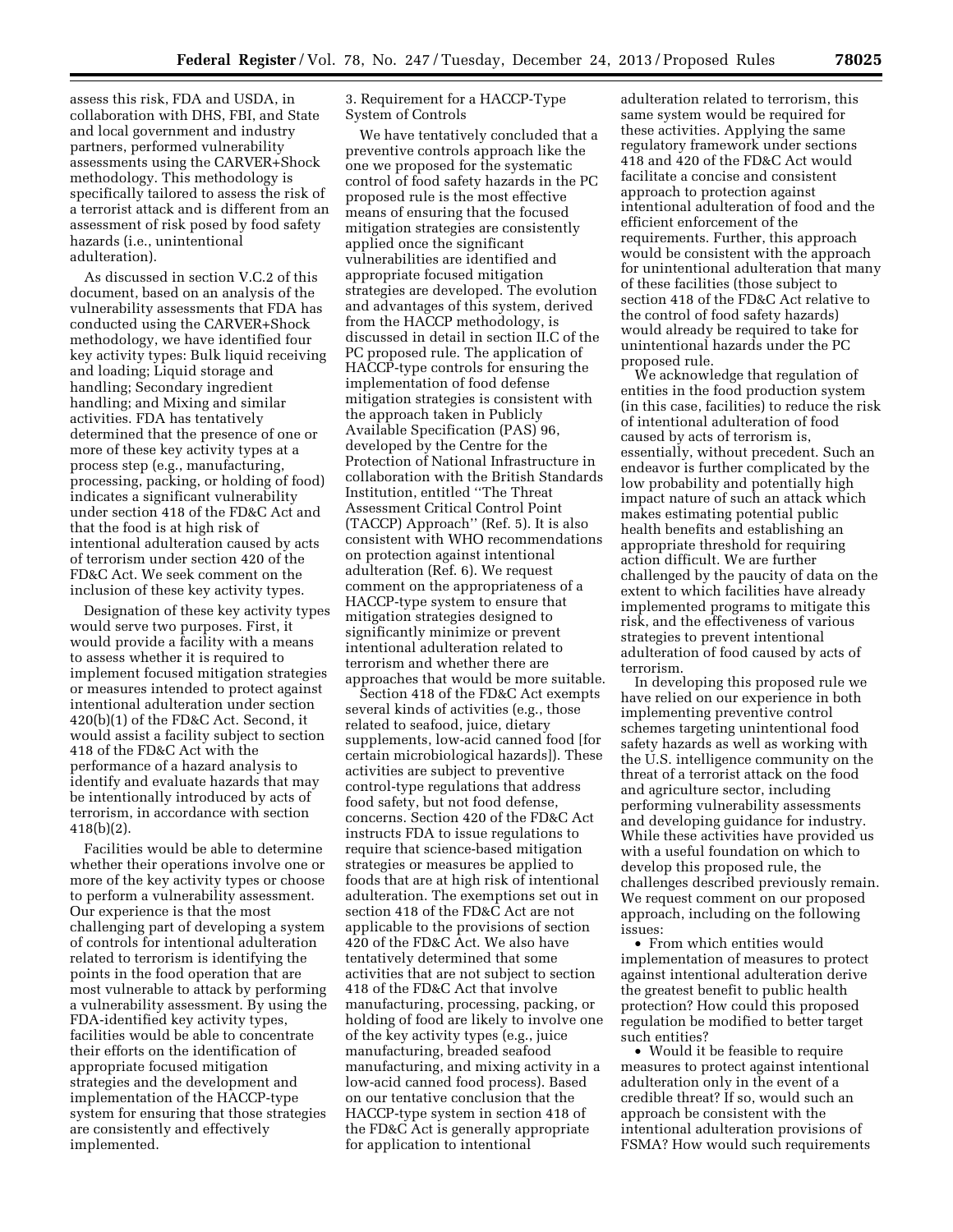be communicated to industry in a timely and actionable manner?

• What is an appropriate level of public health protection with respect to intentional adulteration, considering the intentional adulteration provisions of FSMA?

• Are there other ways to further focus the scope of the rule (see also section IV.I of this document)?

# 4. Compliance Dates

Section 103(i)(1) of FSMA, General Rule, provides that ''[t]he amendments made by this section shall take effect 18 months after the date of enactment'' (i.e., by July 4, 2012). Section 103(i)(2) of FSMA, Flexibility for Small Businesses, provides that ''[n]otwithstanding paragraph (1),'' the amendments made by this section ''shall apply'' to a small business and very small business beginning on the date that are 6 months and 18 months, respectively, ''after the effective date'' of FDA's final regulation. Section 106 of FSMA does not contain similar language. FDA is implementing the amendments made by sections 103 and 106 of FSMA to the FD&C Act, as they relate to intentional adulteration, through this rulemaking.

We have tentatively concluded that it is appropriate to provide a sufficient time period following publication of the final regulation for facilities to come into compliance with proposed part 121. FDA recognizes that it can take time to develop and implement a food defense plan that would require, among other things, identification of actionable process steps, implementation of focused mitigation strategies, and monitoring of focused mitigation strategies.

FDA is proposing that the final rule would be effective 60 days after publication in the **Federal Register**, with staggered compliance dates, consistent with the proposed effective dates in the PC proposed rule and Produce Safety proposed rule. Similarly, we recognize that businesses of all sizes may need more time to comply with the new requirements established under FSMA. As noted in section VII of the PC proposed rule, FDA believes that it is reasonable to allow for 1 year after the date of publication of the final rule for businesses other than small and very small businesses to come into compliance with the new requirements established under FSMA. FDA also believes that it is reasonable to allow for 2 years after the date of publication of the final rule for small businesses to come into compliance with the new requirements established under FSMA, and 3 years after the date of publication

of the final rule for very small businesses to come into compliance with the new requirements established under FSMA.

Therefore, as proposed, facilities, other than small and very small businesses, that are subject to part 121 would have 1 year after the effective date to comply with proposed part 121. Small businesses would have 2 years after the effective date to comply with proposed part 121 (see section V.A of this document for a discussion of the proposed definition of a ''small business''). With respect to very small businesses, we are proposing to exempt qualified facilities, which include very small businesses, from the requirements of proposed part 121, except that such facilities must, upon request, provide for official review documentation that was relied upon to demonstrate that the facility meets this exemption. Very small businesses then would have 3 years after the effective date to comply with proposed § 121.5(a). FDA intends to work closely with the food industry, extension and education organizations, and State partners to develop any necessary additional tools and training programs needed to facilitate implementation of this rule.

# *B. Activities That Occur on Produce Farms*

Section 419 of the FD&C Act requires FDA to issue regulations to establish science-based minimum standards for the safe production and harvesting of fruits and vegetables. In developing these regulations, the Act requires us to consider, among others, those hazards that may be intentionally introduced, including by acts of terrorism (section 419(a)(3)(C) and (c)(1)(A) of the FD&C Act). Note that neither section 418 of the FD&C Act nor section 420 of the FD&C Act apply to these activities. Section 420 of the FD&C Act specifically exempts farms, except those that produce milk, and section 418 of the FD&C Act exempts activities of facilities subject to section 419 of the FD&C Act.

In implementing section 419 of the FD&C Act, we considered the risks posed by a terrorist attack on the kinds of activities that occur on produce farms. We considered those activities that fall within the definition of ''farm'' (as defined in 21 CFR 1.227) (e.g., planting, tilling, irrigating, treating with pesticides, harvesting, drying for purposes of storing or transporting, hydro-cooling, packing, refrigerating, waxing, shelling, sifting, removing leaves, stems and husks, culling, shelling, and washing). We utilized data gathered from vulnerability assessments that we conducted employing the

CARVER+Shock methodology, and evaluated whether activities that occur on produce farms pose significant vulnerabilities (Ref. 40).

Our evaluation found that activities that are typically performed on produce farms are at relatively low risk for intentional adulteration of food from acts of terrorism (Ref. 40). Based on this evaluation, we have tentatively concluded that requirements for produce farms are not necessary to minimize the risk of serious adverse health consequences or death from this type of adulteration. Further, we have tentatively concluded that requirements relating to this form of adulteration are not reasonably necessary to prevent the introduction of known or reasonably foreseeable hazards and to provide reasonable assurances that the produce is not adulterated under section 402 of the FD&C Act. For these reasons, we are not proposing requirements for produce farms to specifically address intentional adulteration related to terrorism. We seek comment on this tentative conclusion and our analysis that informed this tentative decision.

We acknowledge that there may be activities that occur on produce farms for which we are not proposing requirements that are similar to off-farm activities for which we are proposing to require the implementation of focused mitigation strategies. However, there are aspects of the specific on-farm activities that minimize the risk for intentional adulteration caused by acts of terrorism. For example, waxing is an on-farm activity that is similar to coating and that fits within one of the key activity types. However, there are key differences that make an on-farm waxing operation less vulnerable compared to a coating operation. With waxing, there is difficulty of mixing a contaminant into a clear, heated wax in a tank in close proximity to the busy packing line in an on-farm packing house. Conversely, a coating operation involves an opaque, ambient or refrigerated, aqueous coating mix in a tank and occurs in a relatively isolated part of the manufacturing plant. In addition, the uncertainty about whether the produce leaving the farm is destined for direct consumption or for further processing, such as removal of the wax, which could inactivate or remove any contaminant intentionally added, makes it a relatively less likely target for intentional adulteration.

#### *C. Transportation Carriers*

One of the key activity types that we have tentatively determined indicates a significant vulnerability to intentional adulteration caused by acts of terrorism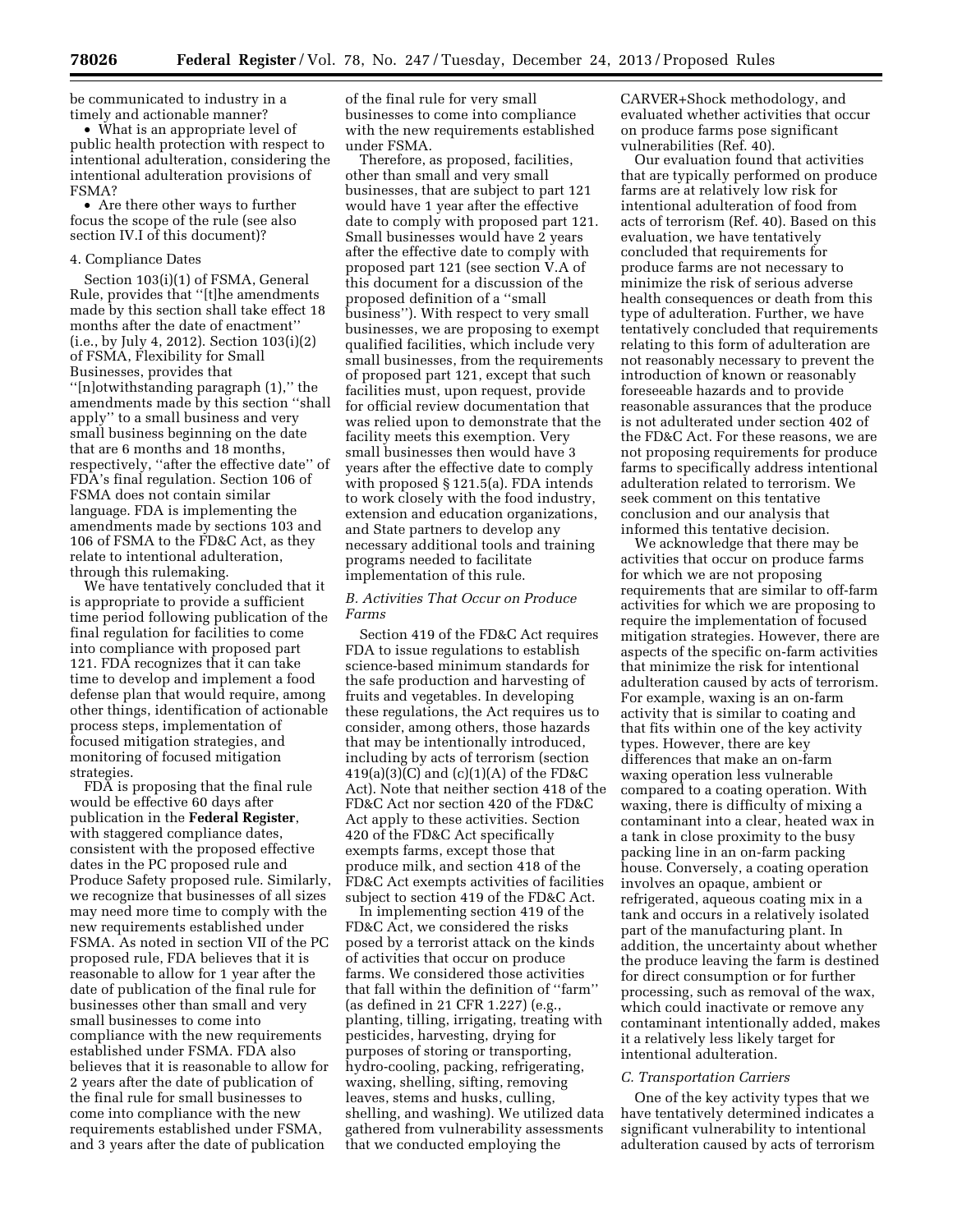is Bulk liquid receiving and loading. As proposed, receiving and loading of other types of foods (e.g., non-bulk liquids, solid foods, gaseous foods) are not identified as key activity types because we determined that they do not present this same level of risk. By requiring that shippers and receivers of bulk liquids implement focused mitigation strategies at actionable process steps involving this key activity, as proposed in § 121.135(a), we expect that shippers and receivers will institute focused mitigation strategies that will significantly minimize or prevent the potential for intention adulteration of these foods during transportation. Such mitigation strategies may include sealing or locking outbound conveyances of bulk liquid, or requiring that inbound conveyances be sealed or locked as a condition of receipt of the bulk liquid. Where such measures are implemented by the shippers and receivers of bulk liquids, we have tentatively concluded that the food would be sufficiently protected from intentional adulteration caused by acts of terrorism, and that no further actions by a carrier would be needed to ensure the safety of the food. For this reason, we are not proposing to cover transportation carriers in this proposed rule. We request comment on our analysis of this issue, and our tentative conclusion.

Note that FDA will issue a proposed rule in the near future related to transportation carriers and sanitary transportation practices.

# *D. Food for Animals*

As discussed in section V.B.6 of this document, we are proposing to exempt the manufacturing, processing, packing, and holding of animal food from this proposed regulation with respect to intentional adulteration caused by acts of terrorism.

# *E. Acts of Disgruntled Employees, Consumers, or Competitors*

While the goals and outcomes of acts of disgruntled employees, consumers or competitors can overlap with acts of terrorism, generally, the distinction has to do with differences in scale. Disgruntled employees are generally understood to be interested primarily in attacking the reputation of the company, and otherwise have little interest in public health harm. On the other hand, terrorist organizations are generally understood to be interested in maximizing public health harm and, to a lesser extent, economic disruption (Ref. 5, Ref. 6).

Section 420(c) of the FD&C Act requires that the regulation prepared

under that section apply to ''food for which there is a high risk of intentional contamination.'' In the spectrum of risk associated with intentional adulteration of food, attacks perpetrated by terrorist organizations intent on causing massive casualties and, to a lesser extent, economic disruption would be ranked as relatively high risk. On the other hand, attacks by disgruntled employees, consumers, or competitors would be consistently ranked as relatively low risk; although these events occur annually, their public health and economic impact would be generally quite small. In general, the target food and the point in its production are those of convenience (i.e., a point to which the employee, consumer, or competitor has ready access). Should a disgruntled employee, consumer, or competitor choose to attack at an actionable process step, where the adverse public health and economic consequences could be greater, the provisions of this proposed rule would be effective in minimizing the opportunity for success. Actions taken to mitigate the potential for a terrorist attack against the food supply are likely to have collateral benefits in reducing the potential for an attack by a disgruntled employee, consumer, or competitor (as well as on other security related issues, such as theft and vandalism). As a practical matter, hardening the food supply (i.e., reducing the opportunity for attack) to attacks by disgruntled employees, consumers, or competitors could require taking steps at many more points in the food system than would be required to harden the food supply to minimize the potential for terrorist attack. We have tentatively concluded that the latter can be accomplished by focusing on those points in the food system where an attack would be expected to cause massive adverse public health impact, and, to a lesser extent, economic disruption.

#### *F. Economically Motivated Adulteration*

Efforts to protect against intentional adulteration require a shift in perspective from that applied to traditional food safety. In the PC, Animal Food PC, and Produce Safety proposed rules, we tentatively concluded that hazards associated with intentional adulteration, which are not addressed in traditional HACCP or other food safety systems, likely will require different kinds of controls, and would be best addressed in a separate rulemaking (this proposed rule). However, we also explained how in some circumstances economically motivated adulteration could be viewed as reasonably likely to occur. Further,

we requested comment on where to address those hazards that may be intentionally introduced for economic gain. After additional consideration, we present our current thinking in this section of the document.

For facilities subject to section 418 of the FD&C Act, we have tentatively concluded that economically motivated adulteration would be best addressed under the regulatory regime described in the PC and Animal Food PC proposed rules and thus best addressed in those rulemakings. Before we decide to finalize provisions on economically motivated adulteration in the PC and Animal Food PC final rules, FDA plans to provide new language and an analysis of costs associated with these provisions, and seek comment. Under this approach, the owner, operator, or agent in charge of a covered facility would be required to perform a hazard analysis to identify those hazards related to economically motivated adulteration that are reasonably likely to occur. Economically motivated adulteration could be reasonably likely to occur, for example, when obtaining certain ingredients from a country in which economically motivated adulteration has occurred in those ingredients in the past. Because of past incidents regarding the addition of melamine to certain food products apparently to enhance perceived quality and/or protein content, even if there is no known history regarding the specific supplier or the specific food product, a prudent person would implement preventive controls to address the potential presence of this hazard in a food. The goal of the perpetrator of economically motivated adulteration is for the adulterant to be undetected in the product, so that the perpetrator can continue to obtain the desired economic benefits (Ref. 7, Ref. 9). Accordingly, unlike with acts of terrorism, such occurrences of economic adulteration are expected to be long term, and would not be appropriately viewed as a rare occurrence, but rather as reasonably likely to occur.

We have tentatively concluded that this hazard-analysis type approach is better suited to address economically motivated adulteration than the vulnerability assessment-type approach we are proposing to address intentional adulteration related to terrorism. In the latter approach, which we are not proposing, significant vulnerabilities would be identified based either on the presence of key activity types (which reflect FDA-conducted vulnerability assessments) or facility-specific vulnerability assessments. Under a vulnerability assessment-type approach,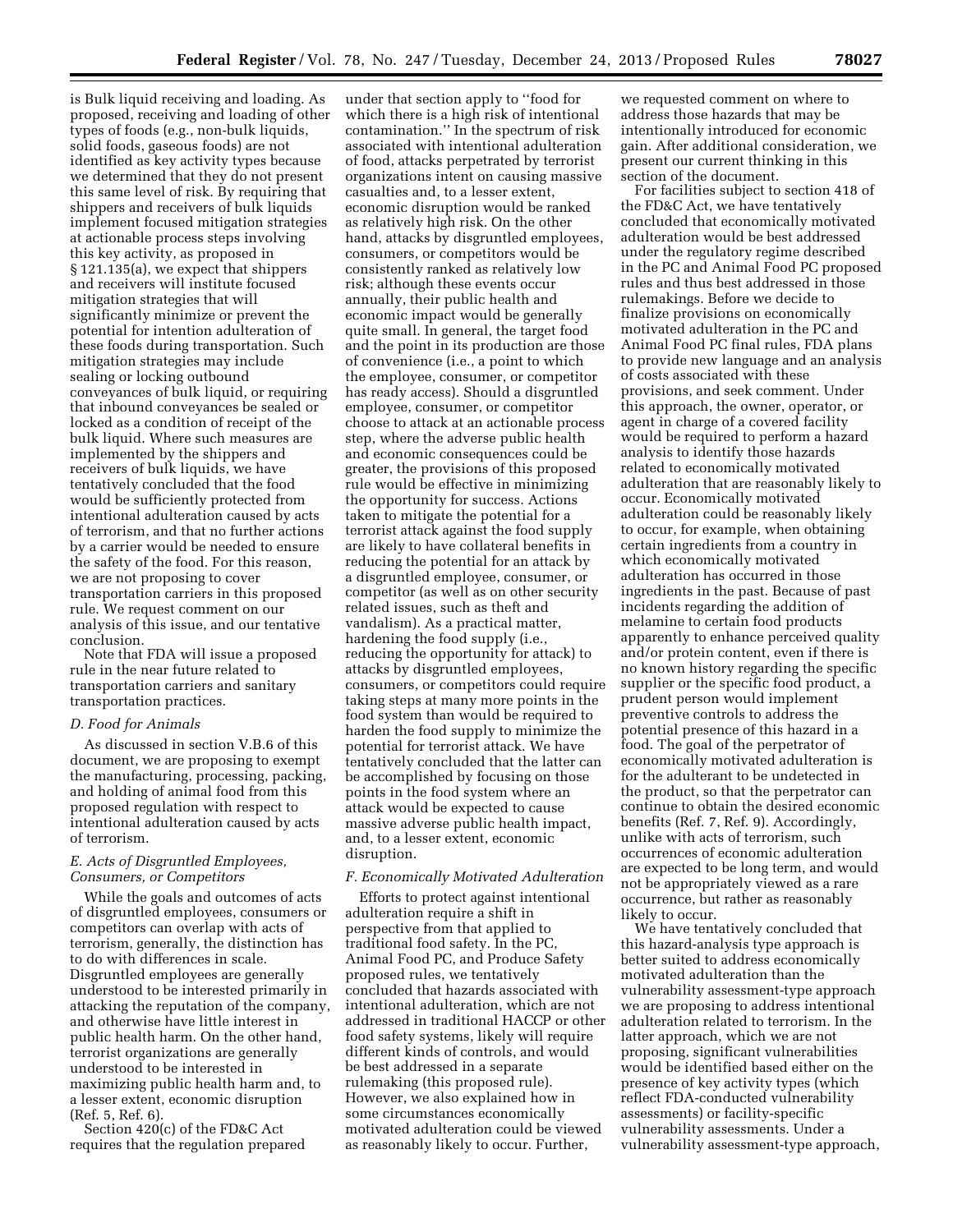the assessment would need to consider the degree to which a food is a likely target for economically motivated adulteration based on the attributes of the food (such as the nature of the food, its production system, and its supply chain) and the capabilities of a perpetrator (such as availability and access to adulterants that can be readily disguised and undetected by currently accepted testing methods). Factors to consider could include previous occurrences of economically motivated adulteration; a highly complex supply chain; sudden changes in commodity prices; known inadequacies in identification and assay testing methods for potential adulterants; a highly complex and variable food ingredient; the widespread availability of a potential adulterant; the lack of organoleptic properties of a potential adulterant; the high cost or scarcity of an ingredient; and variation in the value of a food based on variations in levels of a high value attribute of that food. The nature of economically motivated adulteration makes it difficult to identify all relevant factors to be considered in a vulnerability assessment to predict when novel events of economic adulteration are expected to occur. Moreover, predictive tools such as CARVER+Shock are not currently configured to assess the risk of economically motivated adulteration, nor have extensive vulnerability assessments for economically motivated adulteration in food products been conducted by FDA or others. Therefore, we believe the most appropriate framework to assess the risk of economically motivated adulteration is to consider whether it is reasonably likely to occur (such as whether it has occurred under similar circumstances with some regularity in the past) as part of a hazard analysis.

Under this approach, facilities subject to section 418 of the FD&C Act would be expected to implement controls against economically motivated adulteration under circumstances where there has been a pattern of such adulteration in the past, even though the past occurrences may not be associated with the specific supplier or the specific food product but the pattern suggests a potential for intentional adulteration. Further, a system of monitoring, corrective action, verification, and recordkeeping that is similar to those in the PC and Animal Food PC proposed rules would be appropriate for economically motivated adulteration. In addition, the elements of a preventive control system, including hazard analysis, preventive controls,

monitoring, corrective actions, verification, and recordkeeping would be documented in a food safety plan that would include control of economically motivated adulteration. We believe that addressing both of these potential sources for contamination within the same framework is likely to streamline requirements and reduce costs to industry.

We seek comment on our tentative conclusions presented above. Specifically, we are interested in information on the specific factors that are most relevant for determining whether economically motivated adulteration is reasonably likely to occur, particularly in instances where the specific product or supplier has not been previously associated with such adulteration. In addition, we seek comment on whether and how these relevant factors may be used to develop appropriate predictive tools or establish a standard for when preventive controls are necessary.

Section 418 of the FD&C Act contains certain exemptions related to compliance with FDA's seafood and juice HACCP regulations and with regard to manufacturing, processing, packing or holding dietary supplements that are in compliance with the requirements of sections 402(g)(2) and 761 of the FD&C Act. Section 420 of the FD&C Act does not contain these exemptions and requires FDA to issue regulations to protect against the intentional adulteration of food. Seafood and juice are currently subject to HACCP-type regulations in §§ 123 and 120, respectively, and our current thinking is that under section 420 economically motivated adulteration could be addressed through the existing frameworks for these foods. Under this option, FDA would amend the seafood and juice HACCP regulations to specify that economically motivated adulteration is a hazard that must be considered in a hazard analysis of these foods, and addressed in a HACCP plan. For example, for seafood, we could propose to add ''economically motivated adulteration that could result in serious adverse health consequences or death'' to the list of hazards to be considered in a hazard analysis in accordance with § 123.6(c)(1). Similarly, for juice we could propose to add ''economically motivated adulteration that could result in serious adverse health consequences or death'' to the list of hazards to be considered in a hazard analysis in accordance with § 120.7(c). Also under this option, FDA would consider proposing to amend part 111 (21 CFR part 111), the Dietary Supplements current good

manufacturing practice (CGMP) rule, to include economically motivated adulteration that could result in serious adverse health consequences or death. Current § 111.70(b) and (c) require establishing component specifications and in-process specifications to ensure the identity, purity, strength, and composition of the dietary supplement, and we could amend these provisions to cover economically motivated adulteration that could result in serious adverse health consequences or death.

We have also tentatively concluded not to require produce farms subject to section 419 of the FD&C Act and farms that produce milk (also referred to in this document as ''dairy farms'') subject to section 420 of the FD&C Act to take measures to address economically motivated adulteration. With regard to produce farms subject to section 419 of the FD&C Act, we have tentatively concluded that there are not procedures, processes, or practices that are reasonably necessary to be implemented by these entities to prevent the introduction of known or reasonably foreseeable biological, chemical, or physical hazards that can cause serious adverse health consequences or death as a result of economically motivated adulteration. With regard to farms that produce milk subject to section 420 of the FD&C Act, we have tentatively concluded that there are not appropriate science-based strategies or measures intended to protect against economically motivated adulteration that can be applied at the farm. These tentative conclusions are based on our assessment that preventive controls for economically motivated adulteration are suitable to address such adulteration when it is perpetrated by the entity's supplier, but not when it is perpetrated by the entity itself, as would be the case for economically motivated adulteration at a produce farm or a farm that produces milk. Actions such as auditing of suppliers or reliance upon suppliersupplied test results or production control records are generally considered unsuitable to address economically motivated adulteration where the supplier, if intentionally adulterating the food, would already be violating the law and would be able to subvert these controls. For both types of farms, we are not aware of inputs into the growing, harvesting, packing, or holding of produce or milk (i.e., within our farm definition) that could be subject to economically motivated adulteration that could cause serious adverse health consequences or death under sections 419 and 420 of the FD&C Act. We seek comment on this tentative conclusion.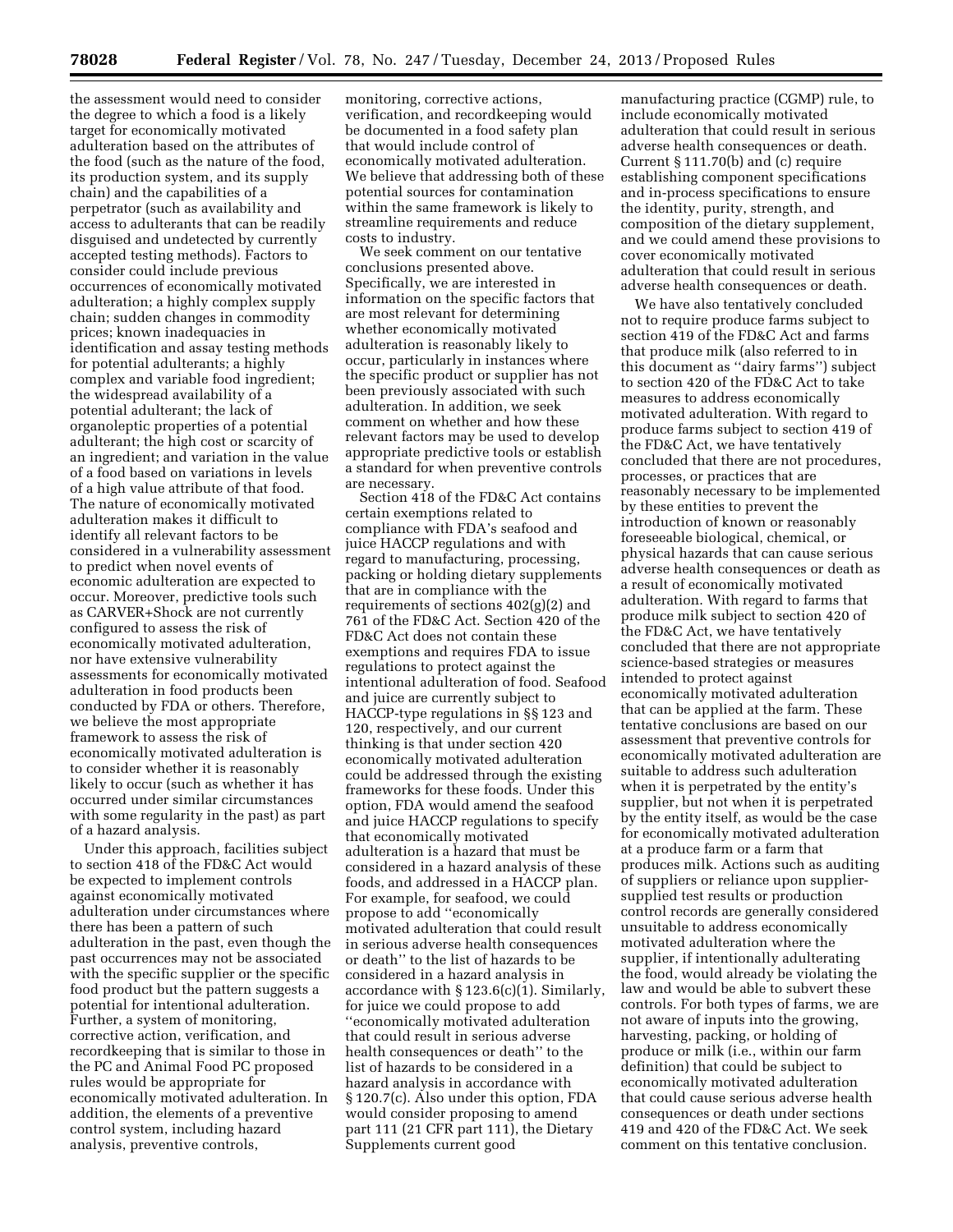# *G. Low-Risk Activities at Farm Mixed-Type Facilities*

Section 103(c)(1)(C) of FSMA directs the Secretary of Health and Human Services to conduct a science-based risk analysis as part of the section 103(c) rulemaking. The science-based risk analysis is to cover ''(i) specific types of on-farm packing or holding of food that is not grown, raised, or consumed on such farm or another farm under the same ownership, as such packing and holding relates to specific foods; and (ii) specific on-farm manufacturing and processing activities as such activities relate to specific foods that are not consumed on that farm or on another farm under common ownership.'' In section VIII.G of the PC proposed rule, we describe a draft Qualitative Risk Assessment (the draft RA) we performed to satisfy this requirement. Section  $103(c)(1)(D)(i)$  of FSMA requires FDA to use the results of this analysis to establish exemptions and inspection frequencies, or modify requirements, for facilities engaged only in specific types of on-farm activities that FDA determines to be low risk.

Elsewhere in this issue of the **Federal Register**, FDA is publishing a notice announcing the availability for public comment Appendix 4 to the draft RA (the draft RA Appendix). The purpose of the draft RA Appendix is to provide a science-based risk analysis of those foods whose production processes would be considered low risk with respect to the risk of intentional adulteration caused by acts of terrorism. FDA conducted this evaluation to satisfy the requirement in Section 103(c)(1)(C) of FSMA to conduct a science-based risk analysis with respect to the risk of intentional adulteration caused by acts of terrorism. We evaluated the production processes for the types of finished foods we expect are produced at farm mixed-type facilities to determine whether or not they are low-risk with respect to hazards that may be intentionally introduced by acts of terrorism. For the purposes of this analysis, we evaluated whether a production process involved any of the four FDA-identified key activity types, and identified a production process that did not involve any of the four key activity types as a ''low risk production process.'' Based on this evaluation, we concluded that the production processes for the following finished foods are ''low-risk'':

• Eggs (In-Shell)

• Fruits & Vegetables Other Than Pods, Seeds for Direct Consumption, and Hesperidia (Fresh, Intact)

• Game Meats (Whole or Cut, Not Ground or Shredded, Without Secondary Ingredients)

• Peanuts & Tree Nuts (Raw, In-Shell) • Sugarcane & Sugar Beets (Fresh, Intact)

We are considering the results of this analysis in determining any specific exemptions or modified requirements. We request comment on whether we should exempt on-farm manufacturing, processing, packing, or holding of the foods identified as having low-risk production practices when conducted by a small or very small business if such activities are the only activities conducted by the business that are subject to section 418 of the FD&C Act. If we were to take this approach, only facilities meeting all of the specified criteria would be exempt as a result of being engaged in low-risk activities. Thus, a facility located on-farm, that is a small or very small business, and only produces fresh, intact apples as a finished product (e.g., by packing apples grown on a different farm that is under different ownership) would be exempt from this proposed rule. On the other hand, an apple-packing facility that is off-farm would not be exempt, an apple packing facility that is on-farm but that is not a small or very small business would not be exempt, and an apple packing facility that also packs green beans would not be exempt. We request comment on whether we should broaden this potential exemption in any way, such as by removing certain of the restrictions mentioned immediately above. We also seek comment on whether we should instead establish modified requirements for facilities that produce foods identified as having lowrisk production processes, and if so, what those modified requirements should be and the scope of application of the modified requirements. In addition, we seek comment on whether and how we should consider the results of this analysis in determining whether to exempt or modify the inspections frequency requirements under Section 421 of the FD&C Act, Targeting of Inspection Resources for Domestic Facilities.

# *H. Activities That Occur on Dairy Farms*

#### 1. Assessment of Vulnerabilities

Under section 420 of the FD&C Act, we considered whether activities that occur on farms that produce milk pose a high risk for intentional adulteration of food caused by acts of terrorism that could cause significant adverse health consequences or death. A preliminary evaluation indicates that fluid milk storage appears to fit within the key

activity type, Liquid storage and handling, and fluid milk loading appears to fit within the key activity type, Bulk liquid receiving and holding. The fluid milk storage tank is one of the actionable process steps that would be applicable to both of these activities on a dairy farm.

As discussed in section V.C.2 of this document, FDA is proposing to require that the owner, operator, or agent in charge of a facility that has one or more of the FDA-identified key activity types identify actionable process steps for those key activity types and implement focused mitigation strategies at any actionable process steps. Because dairy farms generally are not facilities as defined in this rule, they would not be subject to this requirement. However, section 420 is applicable to dairy farms (see § 420(d)) and fluid milk storage and loading in a dairy farm operation appear to pose a significant vulnerability.

The risk posed by intentional adulteration of milk on-farm results from a number of factors: (1) The system of milk collection from farms and subsequent holding and processing serves to distribute contaminants added to the milk on the farm into much larger quantities of fluid milk, increasing the potential magnitude of an intentional adulteration event; (2) in its fluid form milk has a short shelf life, increasing the potential for significant adverse public health impacts before detection and, once detected, before a public health intervention can be implemented; (3) fluid milk is widely consumed across different sub-populations, including infants and children, increasing the potential for significant adverse public health impacts and, because of public reaction to child and infant morbidity and mortality, decreasing public confidence in the food supply; (4) fluid milk is consumed in a variety of food forms, including as a beverage (finished food) and as an ingredient in other finished foods, complicating public health intervention; and (5) milk storage tanks are commonly left unlocked (Ref. 41, Ref. 42, Ref. 43, Ref. 44, Ref. 45, Ref. 46, Ref. 47).

#### 2. Mitigation Strategies

Farms are not subject to the HACCPtype system of preventive controls prescribed in section 418 of the FD&C Act, and our current thinking is that, should we include requirements relative to dairy farms in the final rule, we would not require HACCP-type controls for dairy farms under section 420 of the FD&C Act. Similarly, under section 419 of the FD&C Act we did not propose to apply such an approach to unintentional adulteration on produce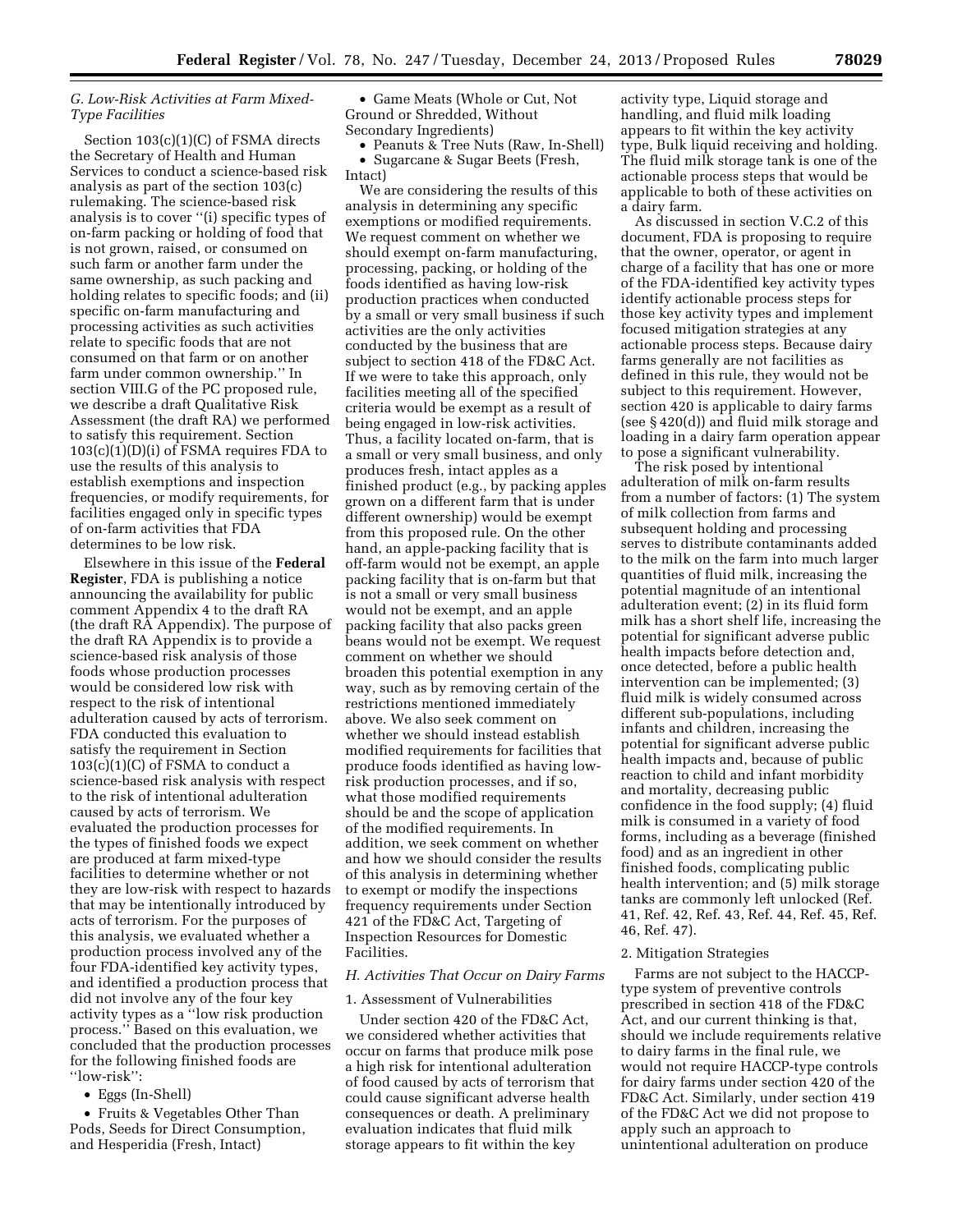farms in the Produce Safety proposed rule (see section IV.D of the Produce Safety proposed rule). Rather, as with produce farms, a more appropriate approach might be a CGMP-type provision that relates directly to the significant vulnerability. Generally, CGMPs set out mandatory, broad, generally applicable practices and conditions that are required to be met, and the criteria and definitions that are applicable in determining whether the food is adulterated. For example, a CGMP approach would identify the broad, generally applicable mitigation strategies that dairy farm operators must implement (e.g., limiting access to fluid milk storage tanks), without specifying how that strategy must be accomplished and without a further requirement for monitoring, recordkeeping or the development of a plan. We seek comment on this approach.

FDA previously provided guidance for the dairy industry, including dairy farms, on the potential for intentional contamination and identified the types of food defense measures that dairy farms may take to minimize the risk that fluid milk under their control will be subject to tampering or other malicious, criminal, or terrorist actions (Ref. 24). Among other recommendations, FDA's guidance recommends ''limiting access'' to raw and pasteurized milk storage as a food defense preventive measure. We acknowledge the difficulties involved in limiting access to many dairy farms, including multiple entries to the milk house, multiple visitors with customary access to the milk house (e.g., State food safety inspectors, vendors delivering veterinary medications, and drivers collecting bulk milk for transport to processing and storage facilities); continuous milk piping from the milking parlor to the bulk milk tank, providing for access points to the bulk milk tank from outside the milk house; open access to the milking parlor for workers and cows; and automated milking operations where employees are not necessarily present to escort cows into the milking parlor.

In light of these circumstances, we request comment on whether and how access to the bulk milk storage tank and associated systems can be limited, and the costs and other implications of doing so. In addition, we are interested in comment on whether and what types of focused mitigation strategies or other measures are currently employed by dairy farms. Specifically for fluid milk storage tanks, we seek comment on whether and what focused mitigation strategies would be appropriate and feasible given current dairy farming practices.

We also seek comment on whether it would be more appropriate for FDA to require that dairy farm operators receive food defense awareness training rather than requiring that they implement focused mitigation strategies to limit access to certain steps of their operation. If you support an approach based on training rather than mandated focused mitigation strategies, we are further interested in how such an approach would work at those farms where an agent of the farm may not be present at all times, given that a system based on awareness training is premised on the assumption that such training would provide the operator with the tools to report and respond to suspicious activity that they observe.

# 3. Scope of Dairy Farms Subject to any Requirement

Finally, we seek comment on the scope of farms that produce milk that should be subject to any requirements that we may establish in a final rule. For example, the scope of dairy farms covered could be determined based on the potential for adverse public health outcome resulting from consumption of milk produced at a farm, if a contaminant were intentionally introduced into the milk from that farm. Farms with less than 50 milk-producing cows contribute a relatively small proportion to the total volume of milk produced in the United States (i.e., approximately 4.2 percent of total milk produced in the United States), and the current trend in the dairy farm industry toward consolidation (Ref. 48) likely further reduces the percentage of production that such farms will contribute in the future. However, milk from even very small dairy farms may be pooled with milk from other farms in raw milk storage tanks at milk processing and storage facilities, potentially resulting in a public health impact from intentional adulteration that is disproportionate to the size of the farm or its contribution to the milk supply. We request comment on the appropriateness of determining the scope of dairy farms covered based on the number of cows on a farm. Alternatively, should we consider excluding farms based on how the milk from a farm is distributed (e.g., direct sale to consumers or other end users; pooling with milk from other farms; supplied to the Grade A Milk system for the production of fluid milk; or used in the production of cheese and other products that have a different risk associated with intentional adulteration caused by acts of terrorism)?

# *I. Other Ways to Focus on Foods With a High Risk of Intentional Adulteration Caused by Terrorism*

We are requesting comment on whether, under section 420 of the FD&C Act, there are other ways in which the coverage of this proposed regulation can be further focused on foods that present a high risk of intentional adulteration caused by acts of terrorism. For example, are there ways in which a food's shelf life, turnover in the marketplace, batch size, serving size and servings per batch, distribution and consumption patterns, and intended consumer could be considered in providing for an exemption or in setting modified requirements for that food. Ordinarily, these considerations are part of a vulnerability assessment, and in such assessments the risk reduction aspects of one attribute may be offset or exacerbated by those of another attribute, and may be very facilityspecific. Such attributes specific to the food(s) manufactured, processed, packed, or held at the facility can be taken into account, should a facility choose to perform its own vulnerability assessment and assign actionable process steps, as provided for in proposed § 121.130(b). However, as discussed in section V.C.2 of this document, facilities would not be required to perform a facility-specific vulnerability assessment and, instead, would have the option of identifying actionable process steps using the procedure in proposed § 121.130(a). We are particularly interested in how foodspecific attributes can be taken into account in the absence of a general requirement for a facility-specific vulnerability assessment.

#### **V. The Proposal**

# *A. Definitions*

In subpart A of proposed part 121, under § 121.3, FDA is proposing the following definitions and interpretations of terms relevant to proposed part 121. The definitions and interpretations of terms in section 201 of the FD&C Act (21 U.S.C. 321) are applicable to such terms when used in this part. As proposed, several terms in part 121 have the same definitions as in proposed part 117 and, therefore, we have not included an extensive discussion of those terms in this proposed rule. See section X.B of the PC proposed rule for a discussion of the following terms: facility, farm, holding, manufacturing/processing, mixed-type facility, packing, qualified end-user, qualified facility, and small business.

FDA is proposing to define the term ''*actionable process step*'' to mean a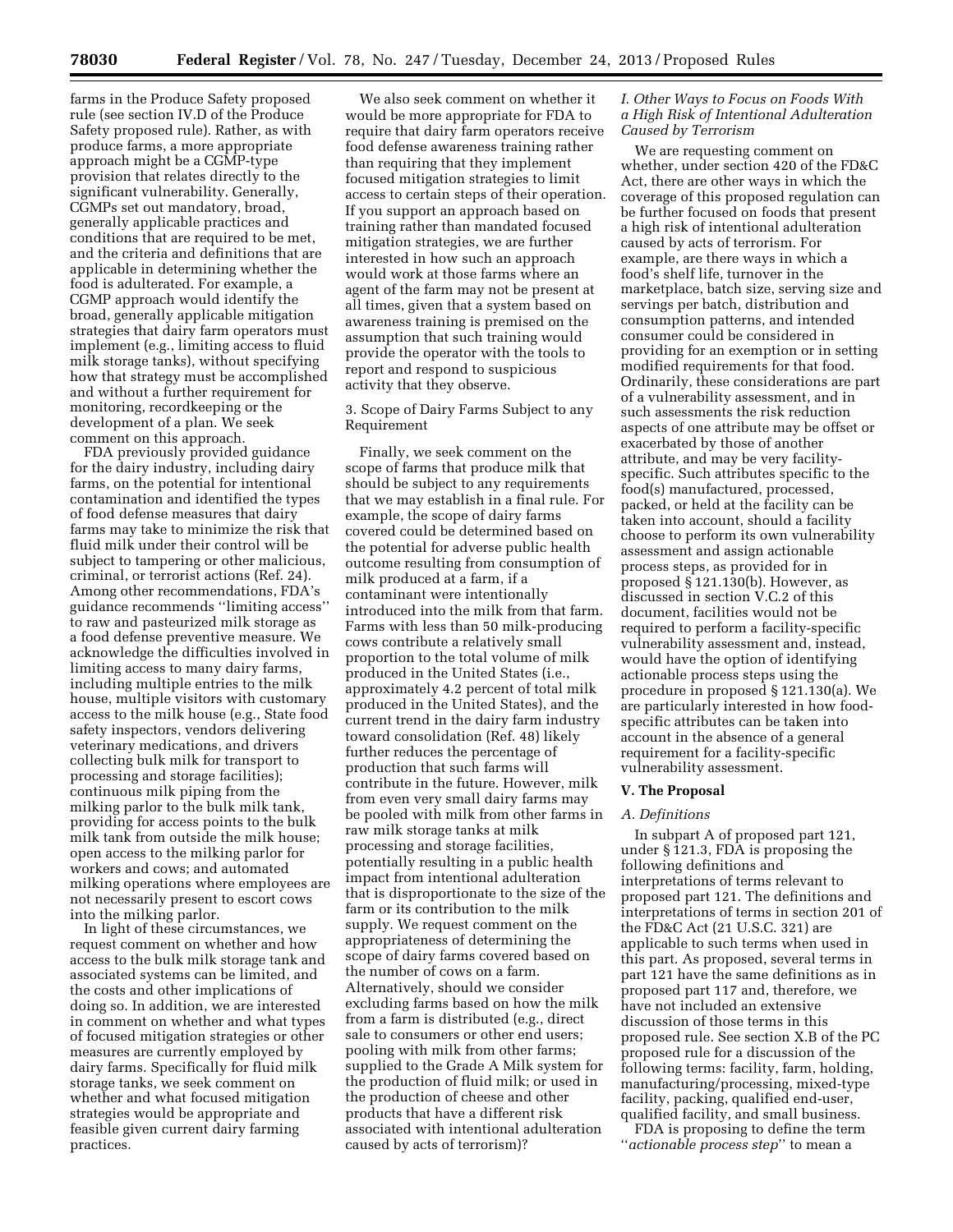point, step, or procedure in a food process at which food defense measures can be applied and are essential to prevent or eliminate a significant vulnerability or reduce such vulnerability to an acceptable level. The term ''actionable process step'' used in the food defense context is analogous to the term ''critical control point'' (CCP), which is defined as ''a point, step, or procedure in a food process at which control can be applied and is essential to prevent or eliminate a food safety hazard or reduce such hazard to an acceptable level.'' Similar to a CCP, in proposed part 121, an ''actionable process step'' is identified during a vulnerability assessment (analogous to a hazard analysis) in relation to a significant vulnerability (analogous to a hazard that is reasonably likely to occur), and is facility-specific.

As discussed in section V.C.2 of this document, based on vulnerability assessments, FDA has identified four key activity types that we have tentatively concluded pose significant vulnerabilities in a food operation. FDA identified and described these key activity types (which are not facilityspecific) with the expectation that an owner, operator, or agent in charge would objectively determine whether the processing steps in a facility fit within one or more of these key activity types. The processing steps identified by facilities in their food operation that fit within the FDA-identified key activity types are ''actionable process steps,'' and are steps at which a focused mitigation strategy would be employed to prevent or eliminate a significant vulnerability or reduce it to an acceptable level. Actionable process steps might also be identified in a vulnerability assessment (proposed § 121.130(b)). Though we use the term ''actionable process step'' in FDA's FDPB software tool (Ref. 31), we recognize it is a relatively new term and, therefore, we solicit comment on its appropriateness and any other more appropriate alternative terms.

FDA is proposing to define the term ''*contaminant*'' as any biological, chemical, physical or radiological agent that may be intentionally added to food and that may cause illness, injury or death. We based the proposed definition, in part, on the definition of ''contaminant'' used in Codex Alimentarius guidelines (Ref. 49) that refers to any biological or chemical agent, foreign matter or other substances not intentionally added to feed or food that may compromise feed and food safety or suitability. In this proposal, the term ''contaminant'' is used in the context of key activity types, which are

related to intentional acts of adulteration caused by acts of terrorism with intent to cause public health harm and, to a lesser extent, economic disruption. Therefore, for the purposes of proposed part 121, we focused the definition of ''contaminant'' on agents that may be intentionally added to food and that may cause illness, injury, or death, which is consistent with our determination that the primary goal of such an attack would be public health harm (i.e., illness, injury, or death). Our proposed definition of ''contaminant'' in proposed 121.3 would be applicable to proposed part 121 only. We acknowledge that this term has a broader meaning in other settings, as evidenced by its use in the Codex Alimentarius guidelines.

FDA is proposing to define the term ''facility'' to mean a domestic facility or a foreign facility that is required to register under section 415 of the FD&C Act in accordance with the requirements of part 1, subpart H (21 CFR part 1, subpart H). The proposed definition would incorporate the definition in section 418(o)(2) of the FD&C Act.

FDA is proposing to define the term ''farm'' by reference to the definition of that term in proposed § 1.227. We are proposing to cross-reference the definition of ''farm'' rather than to define it in proposed part 121 because the definition of ''farm,'' under both current § 1.227(b)(3) and proposed § 1.227, includes the word ''facility'' with a meaning that is broader than the meaning of ''facility'' in section 418(o)(2) of the FD&C Act. Under part 1, subpart H, the term ''facility'' is not limited to entities that are required to register under section 415 of the FD&C Act. We are proposing to cross-reference the definition to reduce the potential confusion that could result if we used the term ''facility'' to have two different meanings within proposed part 121. See sections X.B and VIII of the PC proposed rule for additional information.

FDA is proposing to define the term ''*focused mitigation strategies*'' to mean those risk-based, reasonably appropriate measures that a person knowledgeable about food defense would employ to significantly minimize or prevent significant vulnerabilities identified at actionable process steps, and that are consistent with the current scientific understanding of food defense at the time of the analysis. The term ''focused mitigation strategies'' used in the food defense context is analogous to the term ''preventive controls'' in a HACCP-type framework for food safety.

As discussed in section V.C.3 of this document, a mitigation strategy is a

measure taken by a facility to reduce the potential for intentional adulteration of food. A ''focused mitigation strategy'' is such a strategy applied in response to the identification of a significant vulnerability and at an actionable process step. Focused mitigation strategies are customized to the processing step at which they are applied, tailored to existing facility practices and procedures, and depend on an evaluation of the vulnerabilities identified in a facility. Because they are applied in response to a significant vulnerability, we have determined that focused mitigation strategies are essential to ensure that appropriate action is taken to protect the food from intentional adulteration caused by acts of terrorism.

While an option to perform a vulnerability assessment is provided under proposed § 121.130(b), facilities may choose instead to rely on the analysis performed by FDA that resulted in the identification of the key activity types listed in proposed § 121.130(a) when identifying actionable process steps and, subsequently, focused mitigation strategies, eliminating the need for a full vulnerability assessment. See section V.C.3 of this document for examples of focused mitigation strategies.

FDA is proposing to define the term ''*food defense*'' as the effort to protect food from intentional acts of adulteration where there is an intent to cause public health harm and economic disruption. As discussed in section IV.A of this document, acts of intentional adulteration may take several forms, including acts of terrorism; acts of disgruntled employees, consumers, or competitors; and economically motivated adulteration. We are proposing to define the term ''food defense'' to refer to the sum of actions and activities (including identification of actionable process steps; implementation of focused mitigation strategies; monitoring, corrective actions, verification, and training activities) taken to protect food from intentional acts of adulteration related to terrorism.

FDA is proposing to define the term ''holding'' to mean the storage of food. The proposed definition would also state that holding facilities include warehouses, cold storage facilities, storage silos, grain elevators, and liquid storage tanks; and that, for farms and farm mixed-type facilities, holding also includes activities traditionally performed by farms for the safe or effective storage of raw agricultural commodities grown or raised on the same farm or another farm under the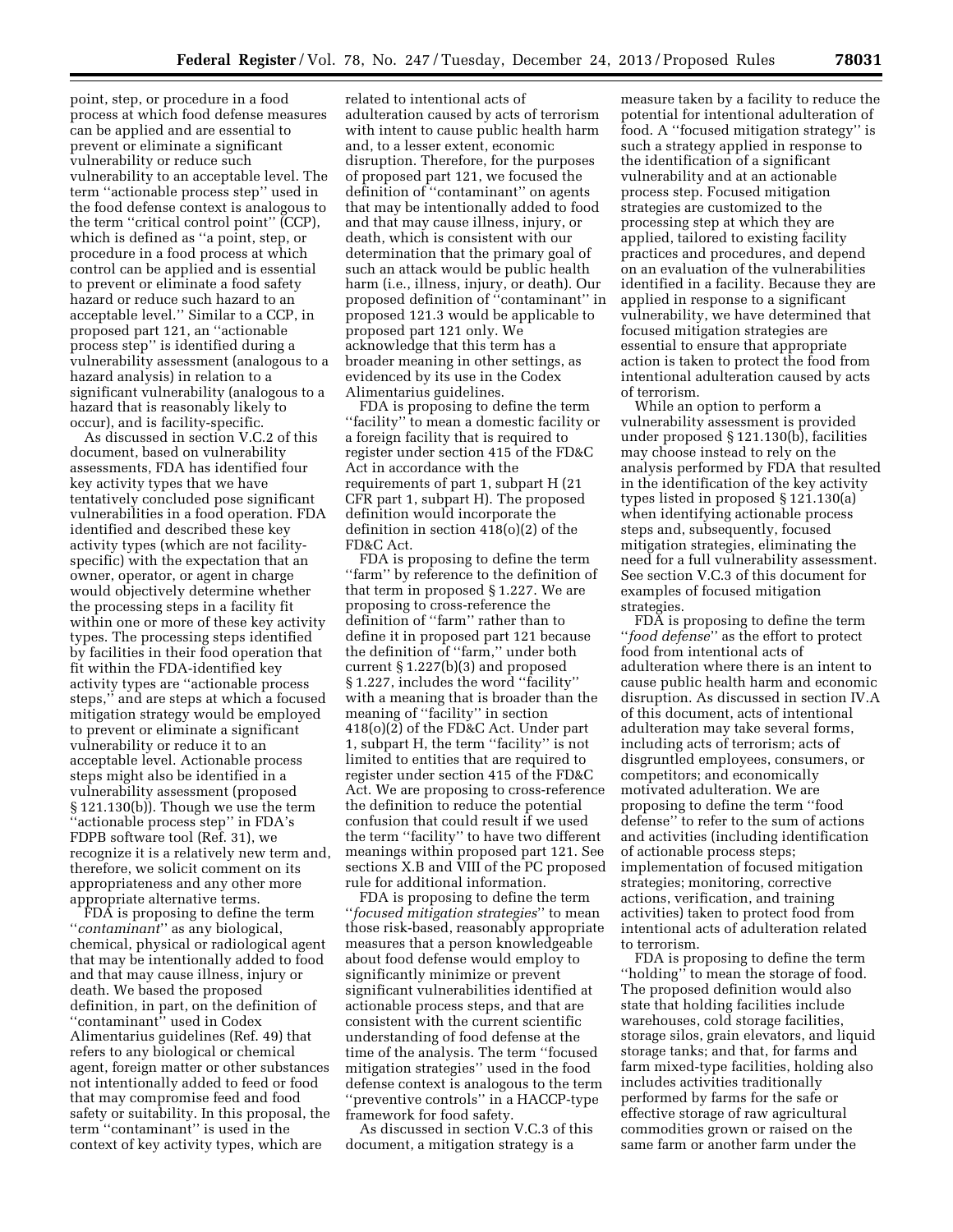same ownership, but does not include activities that transform a raw agricultural commodity, as defined in section 201(r) of the FD&C Act, into a processed food as defined in section 201(gg) of the FD&C Act. For consistency of terminology, we are proposing the same definition of ''holding'' as in the PC proposed rule (see proposed §§ 1.227 and 117.3). For a detailed discussion of ''holding,'' see sections VIII.E and X.B of the PC proposed rule.

FDA is proposing to define the term ''manufacturing/processing'' to mean making food from one or more ingredients, or synthesizing, preparing, treating, modifying or manipulating food, including food crops or ingredients. The proposed definition would also state that examples of manufacturing/processing activities are cutting, peeling, trimming, washing, waxing, eviscerating, rendering, cooking, baking, freezing, cooling, pasteurizing, homogenizing, mixing, formulating, bottling, milling, grinding, extracting juice, distilling, labeling, or packaging. The proposed definition would also specify that, for farms and farm mixed-type facilities, manufacturing/processing does not include activities that are part of harvesting, packing, or holding. For consistency of terminology, we are proposing the same definition of ''manufacturing/processing'' as in the PC proposed rule (see proposed §§ 1.227 and 117.3). For a detailed discussion of ''manufacturing/processing,'' see sections VIII.E and X.B of the PC proposed rule.

FDA is proposing to define the term ''mixed-type facility'' to mean an establishment that engages in both activities that are exempt from registration under section 415 of the FD&C Act and activities that require the establishment to be registered. The proposed definition would also state that an example of such a facility is a ''farm mixed-type facility,'' which is an establishment that grows and harvests crops or raises animals and may conduct other activities within the farm definition, but also conducts activities that require the establishment to be registered. For consistency of terminology, we are proposing the same definition of ''mixed-type facility'' as in the PC proposed rule (see proposed §§ 1.227 and 117.3). For a detailed discussion of ''mixed-type facilities,'' see sections VIII.E and X.B of the PC proposed rule.

FDA is proposing to define the term ''monitor'' to mean to conduct a planned sequence of observations or measurements to assess whether

focused mitigation strategies are consistently applied and to produce an accurate record for use in verification. In the intentional adulteration framework, monitoring would be performed to ensure that focused mitigation strategies are consistently applied and to provide a record for use in verifying consistent application.

FDA is proposing to define the term "packing" to mean placing food into a container other than packaging the food. The proposed definition would also specify that, for farms and farm mixedtype facilities, packing also includes activities traditionally performed by farms to prepare raw agricultural commodities grown or raised on the same farm or another farm under the same ownership for storage and transport, but does not include activities that transform a raw agricultural commodity, as defined in section 201(r) of the FD&C Act, into a processed food as defined in section 201(gg). We are proposing to use the same definition of 'packing'' as in the PC proposed rule (see proposed §§ 1.227 and 117.3). For a detailed discussion of ''packing,'' see sections VIII.E and X.B of the PC proposed rule.

FDA is proposing to define the term ''qualified end-user'' to mean, with respect to a food, the consumer of the food (where the term consumer does not include a business); or a restaurant or retail food establishment (as those terms are defined in § 1.227) that: (1) Is located: (i) in the same State as the qualified facility that sold the food to such restaurant or establishment; or (ii) not more than 275 miles from such facility; and (2) is purchasing the food for sale directly to consumers at such restaurant or retail food establishment. The proposed definition would incorporate the definition in section 418(l)(4)(B) of the FD&C Act.

FDA is proposing to define the term ''qualified facility'' to mean (when including the sales by any subsidiary; affiliate; or subsidiaries or affiliates, collectively, of any entity of which the facility is a subsidiary or affiliate) a facility that is: (1) A very small business as defined in this part; or (2) a facility to which both of the following apply: (i) During the 3-year period preceding the applicable calendar year, the average annual monetary value of the food manufactured, processed, packed or held at such facility that is sold directly to qualified end-users (as defined in this part) during such period exceeded the average annual monetary value of the food sold by such facility to all other purchasers; and (ii) the average annual monetary value of all food sold during the 3-year period preceding the

applicable calendar year was less than \$500,000, adjusted for inflation.

We acknowledge that facilities would not need to consider the applicability of previous paragraph (2) because facilities that meet this second prong of the definition would be included in our proposed definition of a very small business, which is broader.

The proposed definition would incorporate the description of ''qualified facility'' in section 418(l)(1) of the FD&C Act with editorial changes to improve clarity.

FDA is proposing to define the term ''*significant vulnerability*'' to mean a vulnerability for which a prudent person knowledgeable about food defense would employ food defense measures because of the potential for serious adverse health consequences or death and the degree of accessibility to that point in the food process. The term ''significant vulnerability'' is analogous to the term ''hazard that is reasonably likely to occur'' in a HACCP-type framework for food safety. As proposed, a ''significant vulnerability'' is a type of vulnerability for which there is both: (1) The potential for serious adverse health consequences or death from the intentional introduction of a contaminant at the particular point in the process at which the significant vulnerability exists; and (2) a significant degree of accessibility at the particular point in the process. Unlike a ''hazard that is reasonably likely to occur'' in a HACCP system, a ''significant vulnerability'' exists at a particular point in a process (e.g., during storage in a bulk tank or during mixing). As discussed in section V.C.2 of this document, we have determined that significant vulnerabilities exist in a food operation at those actionable process steps that fit in the FDA-identified key activity types or that are identified as part of a vulnerability assessment.

We have retained in this proposed definition the concept of a ''prudent person'' used in the definition of a ''hazard that is reasonably likely to occur'' in the PC proposed rule. However, because intentional adulteration is a potentially high consequence but low probability occurrence, the portion of the proposed definition in the PC proposed rule that reads, ''experience, illness data, scientific reports, or other information provides a basis to conclude that there is a reasonable possibility that the hazard will occur in the type of food being manufactured, processed, packed, or held in the absence of those controls,'' does not appear to be appropriate. Successful intentional adulteration caused by an act of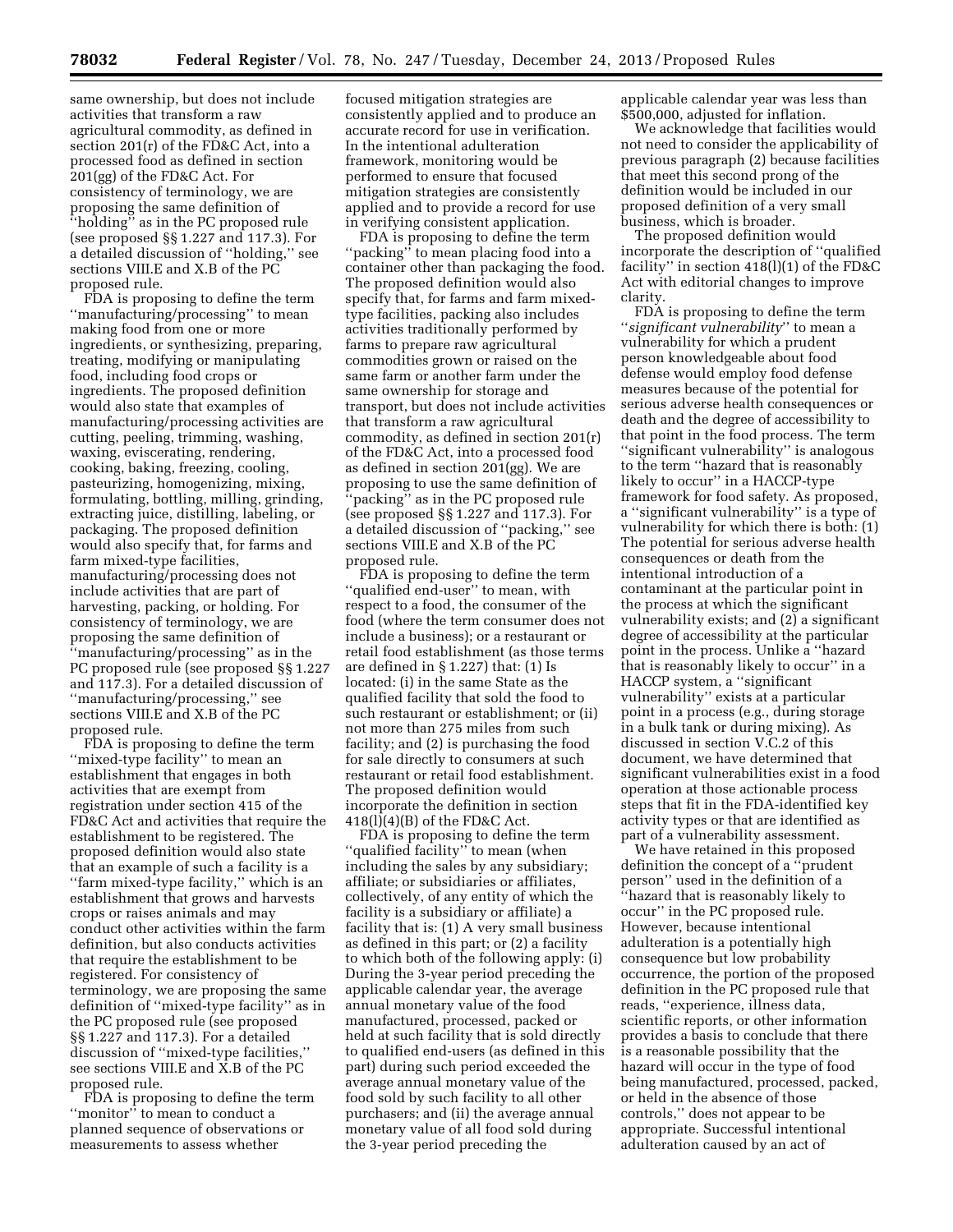terrorism requires not only the absence of focused mitigation strategies designed to address a significant vulnerability, but also simultaneous intent by an attacker to adulterate the food. As such, the absence of focused mitigation strategies to address a significant vulnerability alone may not present a reasonable possibility of intentional adulteration. Instead, as described above, we have tentatively concluded that the prudent person would consider the potential for public health consequences should intentional adulteration occur, and the degree of access by the attacker to commit the intentional adulteration, in determining which vulnerabilities are significant.

FDA is proposing to define the term ''significantly minimize'' to mean to reduce to an acceptable level, including to eliminate. As noted in section X.B of the PC proposed rule, the term ''significantly minimize'' is used in FSMA and is consistent with the outcome of a ''control measure'' as described in the HACCP regulations for seafood (part 123), juice (part 120), and meat and poultry (9 CFR part 417). Generally, a ''control measure'' is implemented so that hazards are prevented, reduced to an acceptable level, or eliminated.

FDA is proposing to define the term ''small business'' to mean, for the purposes of proposed part 121, a business employing fewer than 500 persons. The proposed limit of 500 employees would include all employees of the business rather than be limited to the employees of a particular facility. We are proposing to establish the same definition for small business as that which has been established by the U.S. Small Business Administration under 13 CFR part 121 for most food manufacturers.

FDA is proposing to define the term "verification" to mean those activities, other than monitoring, that establish that the system is operating according to the food defense plan. As discussed in section V.C.6 of this document, we are not proposing to require validation of the focused mitigation strategies and, therefore, we are not proposing to include a determination of the validity of the food defense plan within the definition of verification in proposed § 121.3.

FDA is proposing to define the term ''very small business'' to mean, for the purposes of proposed part 121, a business that has less than \$10,000,000 in total annual sales of food, adjusted for inflation. In the discussion on the regulatory framework in section IV.A of this document, we discuss our assessment that the goal of terrorist

organizations is to maximize public health harm and, to a lesser extent, economic disruption. It is our assessment that such goals are likely to drive terrorist organizations to target the product of relatively large facilities, especially those for which the brand is nationally or internationally recognizable. An attack on such a target would potentially provide the widescale consequences desired by a terrorist organization and the significant public attention that would accompany an attack on a recognizable brand. Such facilities are likely to have larger batch sizes, potentially resulting in greater human morbidity and mortality. Further, an attack on a well-recognized, trusted brand is likely to result in greater loss of consumer confidence in the food supply and in the government's ability to ensure its safety and, consequently, cause greater economic disruption than a relatively unknown brand that is distributed regionally (Ref. 2, Ref. 50, Ref. 3, Ref. 51, Ref. 6). Therefore, we have set a threshold of \$10,000,000 in total food sales, adjusted for inflation, as the level defining a very small business. Data from the Dun & Bradstreet Global Business Database show that businesses with less than \$10,000,000 in total food sales represent about 3 percent of the market share of food commodities, but include the majority of food facilities. Of a total of 65,900 domestic food facilities that are estimated to have actionable process steps, about 51,700 are owned by businesses with less than \$10,000,000 in total annual sales. We request comment on our proposed definition, and whether a dollar amount of sales more than or less than \$10,000,000 would be more appropriate. We also seek comment on whether this threshold should be based on total food sold, as we proposed, or on some appropriate proportion of food sales. For example, in the case of foreign facilities, would it be more appropriate to consider the proportion of food sold for marketing in the United States?

FDA is proposing to define the term ''*vulnerability*'' to mean the susceptibility of a point, step, or procedure in a facility's food process to intentional adulteration. ''Vulnerability'' is used in the term ''vulnerability assessment'' in section 420 of the FD&C Act and may best be described in the food defense context as analogous to the term ''hazard'' in a HACCP-type framework for food safety. While hazards in the unintentional adulteration context may also be thought of as analogous to agents or contaminants in the intentional

adulteration context, we have tentatively concluded that focusing on individual agents or contaminants is generally not effective or efficient in minimizing the risk of intentional adulteration caused by acts of terrorism. There are a significant number of potential agents or contaminants that could be used in a terrorist attack on food, with one or more being suitable for essentially any point in the production of any specific food. It would be extremely difficult, if not impossible, to consider the multiple combinations of potential contaminants, points in a food operation, and food categories, and to determine a strategy that would effectively address all possible agents. For this reason, determining whether there is an agent that could be intentionally introduced to a specific food that would then cause serious adverse health consequences or death would not be a useful exercise. Further, many agents or contaminants that could be used in such an attack are different from those that are associated with foodborne illnesses caused by unintentional adulteration and, as such, are not expected to be well understood by operators of food facilities. Therefore, we have tentatively concluded that in the intentional adulteration framework related to acts of terrorism, it is appropriate to refer to ''vulnerabilities'' rather than ''hazards''. According to the Merriam-Webster dictionary (Ref. 52), vulnerability is a ''susceptibility,'' and we believe this concept best captures the idea of a point, step, or procedure where someone intent on intentional adulteration would focus an attack in a facility's food process. See section V.C.2 of this document for a discussion of assessing vulnerabilities to identify actionable process steps.

We solicit comment on the proposed definitions.

#### *B. Exemptions*

In subpart A of proposed part 121, proposed § 121.5 would establish exemptions from some or all of the provisions of this proposed regulation.

1. Proposed § 121.5(a)—Exemption for Qualified Facilities

Proposed § 121.5(a) would provide that proposed part 121 does not apply to a qualified facility, except that qualified facilities must, upon request, provide for official review documentation that was relied upon to demonstrate that the facility meets this exemption. Such documentation must be retained for 2 years.

*a. Exemption of qualified facilities.* As discussed in section V.A of this document, proposed § 121.3 would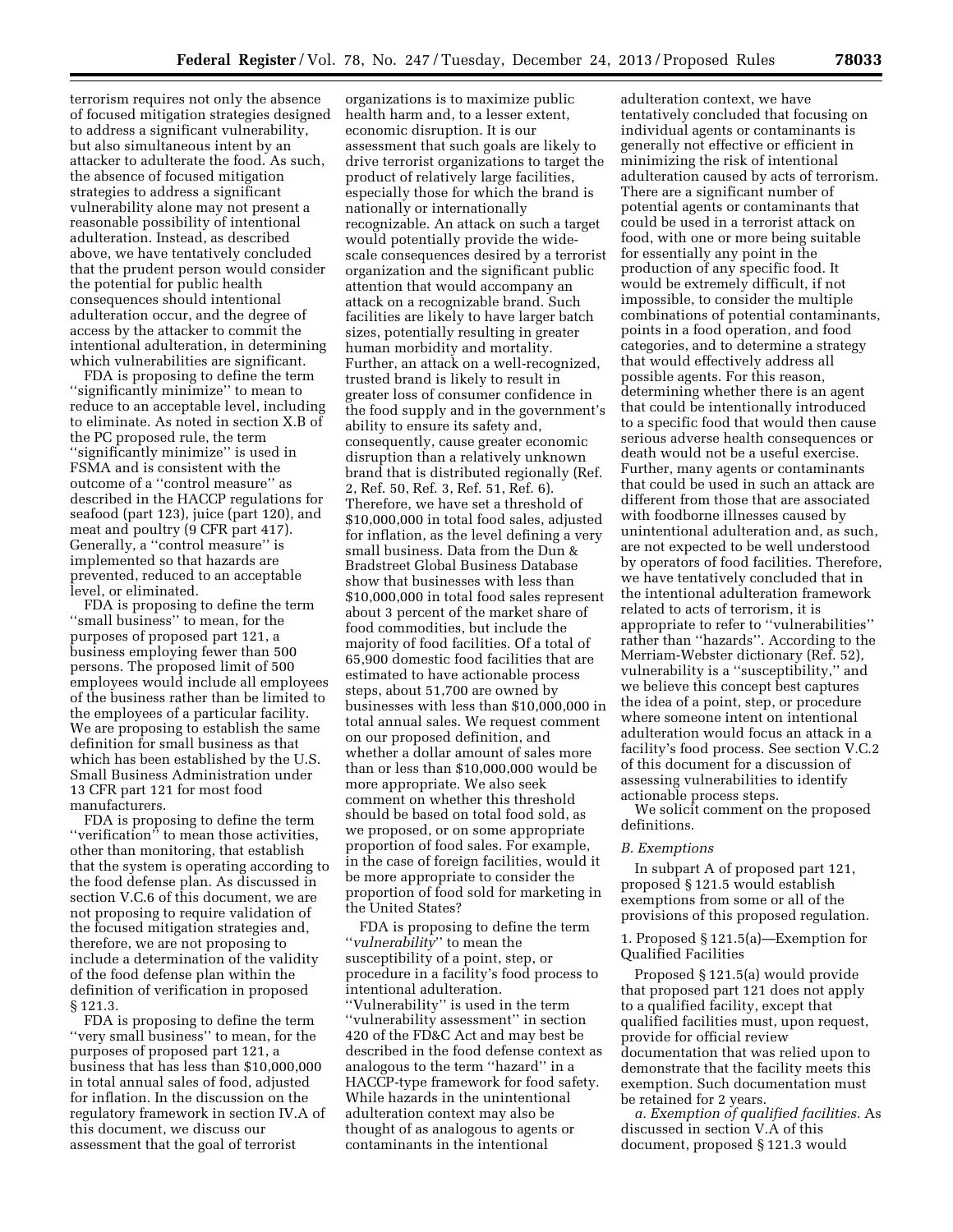define a *qualified facility* to mean (when including the sales by any subsidiary; affiliate; or subsidiaries or affiliates, collectively, of any entity of which the facility is a subsidiary or affiliate) a facility that is: (1) A very small business as defined in this part, or (2) a facility to which both of the following apply: (i) During the 3-year period preceding the applicable calendar year, the average annual monetary value of the food manufactured, processed, packed or held at such facility that is sold directly to qualified end-users (as defined in this part) during such period exceeded the average annual monetary value of the food sold by such facility to all other purchasers; and (ii) the average annual monetary value of all food sold during the 3-year period preceding the applicable calendar year was less than \$500,000, adjusted for inflation. In addition, we are proposing to define very small business to mean a business that has less than \$10,000,000 in total annual sales of food, adjusted for inflation.

Section 418(l)(2)(A) of the FD&C Act provides that a qualified facility ''shall not be subject to the requirements under [sections 418(a) through (i) and (n) of the FD&C Act].'' We have tentatively concluded that we should include the exemption provided in section 418(l)(2)(A) of the FD&C Act in proposed § 121.5(a) to establish by regulation the reach of the provision.

Section 418(l)(5) of the FD&C Act requires the Secretary of Health and Human Services, in consultation with the Secretary of Agriculture, to conduct a study of the food processing sector regulated by the Secretary of Health and Human Services and to make determinations in five areas. These areas include, in part: (1) Distribution of food production by type and size of operation; (2) the proportion of food produced by each type and size of operation; (3) the number and types of food facilities co-located on farms; (4) the incidence of foodborne illness originating from each size and type of operation; and (5) the effect on foodborne illness risk associated with certain activities regarding food.

Section 418(n)(1)(B) of the FD&C Act requires that the regulations define the terms ''small business'' and ''very small business,'' taking into consideration the study of the food processing sector required by section 418(l)(5) of the FD&C Act. Consistent with section 418(l)(5) of the FD&C Act, we have consulted with USDA during our study of the food processing sector. The study is available in the docket established for this proposed rule (Ref. 53). We request comment on that study. We will

consider comments regarding the study, as well as comments regarding our proposed definition for very small business, in any final rule based on this proposed rule.

We note that section 420 of the FD&C Act does not contain an explicit sizebased exemption, such as the qualified facility provision in section 418 of the FD&C Act. In section IV.A of this document, we discuss our assessment that the goal of terrorist organizations is to maximize public health harm and, to a lesser extent, economic disruption. We have tentatively concluded that such goals are likely to drive terrorist organizations to target the product of relatively large facilities, especially those for which the brand is nationally or internationally recognizable. The regulations issued under section 420 of the FD&C Act are to apply to food for which there is a high risk of intentional contamination. We have tentatively concluded that designating businesses with less than \$10,000,000 in total annual sales of food as very small businesses, resulting in their exemption from proposed part 121, is consistent with the requirement in section 420 of the FD&C Act that the regulation be limited to foods at high risk of intentional adulteration.

We acknowledge that the amount of food sales in the proposed definition of very small business (total annual sales of food of less than \$10,000,000) is significantly higher than the threshold in the PC proposed rule, in which we co-proposed three amounts (\$250,000, \$500,000, and \$1,000,000 in total annual sales of food). The higher amount proposed here reflects the difference in the nature of risk related to intentional adulteration covered by this rule and is consistent with the requirement in section 418(n)(3)(C) of the FD&C Act that this regulation ''acknowledge differences in risk and minimize, as appropriate, the number of separate standards that apply to separate foods.''

There are some facilities that are not subject to section 418 of the FD&C Act but are subject to section 420 of the FD&C Act, and would be subject to this rulemaking because their activities would likely involve one of the key activity types (e.g., juice manufacturing and breaded seafood manufacturing). However, under proposed § 121.5(a), such facilities would be exempt from proposed part 121 if they are part of businesses with less than \$10,000,000 in total annual sales of food, adjusted for inflation.

*b. Documentation requirement for qualified facilities.* Sections 418(l)(2)(A) and (l)(2)(B) of the FD&C Act provide

that a qualified facility is exempt from the requirements of sections 418(a) through (i) and (n) (i.e., the requirements for hazard analysis and risk-based preventive controls), but must instead submit two types of documentation to the Secretary of Health and Human Services. The first type of required documentation relates to food safety practices at the facility, and section 418(l)(2)(B)(i) of the FD&C Act provides two options for satisfying this documentation requirement. Under section  $418(1)(2)(B)(i)(I)$  of the FD&C Act, the qualified facility may choose to submit documentation that demonstrates that the owner, operator, or agent in charge of the facility has identified potential hazards associated with the food being produced, is implementing preventive controls to address the hazards, and is monitoring the preventive controls to ensure that such controls are effective. Alternatively, under section  $418(1)(2)(B)(i)(II)$  of the FD&C Act, the qualified facility may choose to submit documentation (which may include licenses, inspection reports, certificates, permits, credentials, certification by an appropriate agency (such as a State department of agriculture), or other evidence of oversight), as specified by the Secretary of Health and Human Services, that the facility is in compliance with State, local, county, or other applicable non-Federal food safety law.

The second type of required documentation relates to whether the facility satisfies the definition of a qualified facility. Under section 418(l)(2)(B)(ii) of the FD&C Act, the facility must submit documentation, as specified by the Secretary of Health and Human Services in a guidance document, that the facility is a qualified facility under section 418(l)(1)(B) or section 418(l)(1)(C).

Section 418(l)(7)(A) of the FD&C Act requires that a qualified facility that is exempt from the requirements under sections 418(a) through (i) and subsection (n), and that does not prepare documentation under section  $418(1)(2)(B)(i)(I)$ , provide notification to consumers by one of two procedures, depending on whether a food packaging label is required on the food. With respect to a food for which a food packaging label is required by the Secretary of Health and Human Services under any other provision of the FD&C Act, section  $418(1)(7)(A)(i)$  of the FD&C Act requires that a qualified facility include prominently and conspicuously on such label the name and business address of the facility where the food was manufactured or processed. With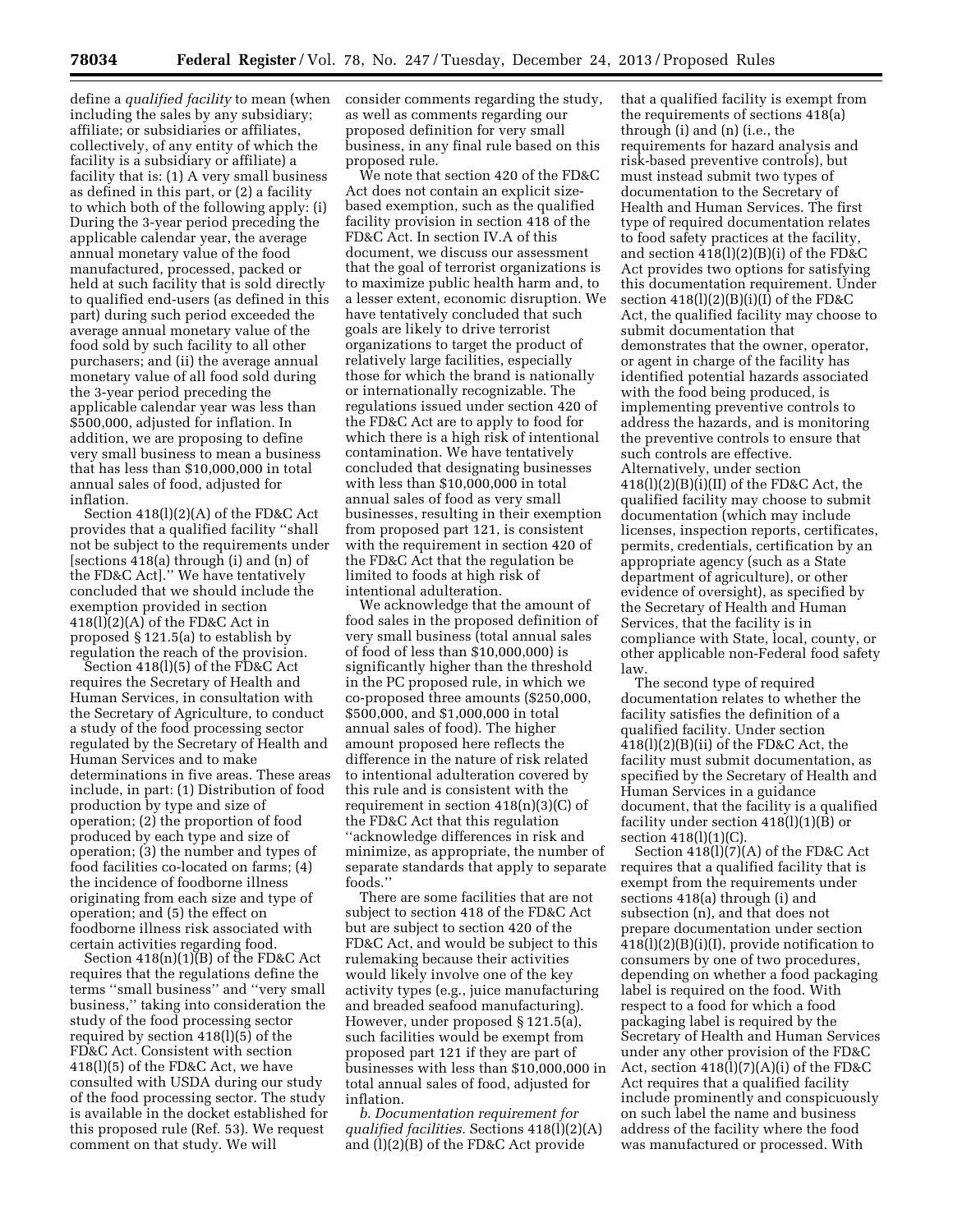respect to a food for which a food packaging label is not required by the Secretary of Health and Human Services under any other provisions of the FD&C Act, section 418(l)(7)(A)(ii) of the FD&C Act requires that a qualified facility prominently and conspicuously display, at the point of purchase, the name and business address of the facility where the food was manufactured or processed, on a label, poster, sign, placard, or documents delivered contemporaneously with the food in the normal course of business, or, in the case of Internet sales, in an electronic notice.

Section XIII.A of the PC proposed rule describes our proposed requirements pursuant to the above described modified requirements for qualified facilities in that proposed rule. In summary, in the PC proposed rule, we proposed codified language to require submission of the following to FDA: (1) Documentation that the facility is a qualified facility; and (2) documentation that demonstrates that the owner, operator, or agent in charge of the facility has identified the potential hazards associated with the food being produced, is implementing preventive controls to address the hazards, and is monitoring the performance of the preventive controls to ensure that such controls are effective; or documentation (which may include licenses, inspection reports, certificates, permits, credentials, certification by an appropriate agency (such as a State department of agriculture), or other evidence of oversight) that the facility is in compliance with State, local, county, or other applicable non-Federal food safety law, including relevant laws and regulations of foreign countries. In Section XIII.A of the PC proposed rule, we clarified that the following submission of information would be satisfactory: (1) A statement from the owner, operator, or agent in charge of a qualified facility certifying that the facility is a very small business, otherwise meets the definition of a qualified facility under proposed § 117.3, or both; and (2) a statement from the owner, operator, or agent in charge of a qualified facility certifying that the facility (a) has identified the potential hazards associated with the food being produced, is implementing preventive controls to address the hazards, and is monitoring the implementation of the preventive controls to ensure that such controls are effective; or (b) is in compliance with State, local, county, or other applicable non-Federal food safety law, including relevant laws and regulations of foreign

countries. We tentatively concluded that we would not, for example, require that a facility submit documentation to FDA demonstrating the content of their hazard identification, preventive controls, or monitoring of the implementation of preventive controls; or copies of their non-Federal licenses, inspection reports, certificates, permits, credentials, or certifications. We proposed to require that the information be resubmitted to FDA at least every 2 years, or whenever there is a material change to the information. Finally, we proposed to require that a qualified facility maintain records relied upon to support their assertion of meeting the requirements of the qualified exemption. We tentatively concluded that it is appropriate to require that the records relied upon to support a selfcertified statement be retained and made available to FDA upon request.

Proposed § 121.5(a) would require that qualified facilities, upon request, provide for official review documentation that was relied upon to demonstrate that the facility meets this exemption. In addition, proposed § 121.5(a) would provide that such documentation must be retained for 2 years. We are not proposing to apply all of the modified requirements described in proposed § 117.201 in the PC proposed rule to qualified facilities that would be covered under this rule. We have tentatively concluded that such an approach is reasonable, considering the context and wording of the statutory provision as it relates to intentional adulteration caused by acts of terrorism.

*c. Withdrawal of exemption for qualified facilities.* Section 418(l)(3) of the FD&C Act provides that the Secretary of Health and Human Services may withdraw the exemption provided in section 418(l)(2)(A) under certain circumstances. We discuss the withdrawal provisions of section 418(l)(3) of the FD&C Act, and the process we propose to use to withdraw an exemption for a qualified facility subject to that rule in section XIV.E of the PC proposed rule. We ask for comment on the appropriateness of those proposed procedures to withdraw an exemption for a qualified facility subject to this proposed rule. We also seek input on whether we should include the process for such withdrawal within proposed part 121 or whether those provisions might be best placed in a separate part and cross-referenced in proposed part 121 in order to reduce duplication, given these provisions also appear in the PC and the Produce Safety proposed rules.

2. Proposed § 121.5(b)—Exemption for Holding of Food

*a. Requirement of section 418 of the FD&C Act.* Section 418(m) of the FD&C Act provides in relevant part that FDA may by regulation ''exempt or modify the requirements for compliance under [section 418 of the FD&C Act] with respect to facilities that are solely engaged in . . . the storage of raw agricultural commodities (other than fruits and vegetables) intended for further distribution or processing or the storage of packaged foods that are not exposed to the environment.'' In the PC proposed rule, we proposed exemptions and modified requirements based on this provision (see proposed §§ 117.5(j), 117.7, and 117.206).

*b. Petition relevant to section 418(m) of the FD&C Act.* In a letter dated July 22, 2011, an industry coalition of the American Bakers Association, the American Frozen Food Institute, the Grocery Manufacturers Association, the International Bottled Water Association, the International Dairy Foods Association, the International Warehouse Logistics Association, the Peanut and Tree Nut Processors Association, and the Snack Food Association (the section 418(m) petitioners) submitted a citizen petition (Docket No. FDA–2011–P–0561). The petition requests that FDA issue regulations under section 418(m) of the FD&C Act ''to exempt from compliance or modify the requirements for compliance under section 418 [of the FD&C Act] for facilities that are solely engaged in the storage of packaged foods that are not exposed to the environment, by allowing such facilities to satisfy the requirements of that section through compliance with the [CGMPs] mandated for such facilities by [current] § 110.93.'' The section 418(m) petitioners assert that the food safety issues presented by facilities used only to store packaged foods that are not exposed to the environment are essentially the same, regardless of the type of food. As such, trade associations representing a variety of product sectors are signatories to the petition and are supportive of the request to exempt such facilities from the provisions of section 418 of the FD&C Act.

The section 418(m) petitioners stated, ''As an initial matter, the risk of intentional adulteration at facilities solely engaged in the storage of packaged foods not exposed to the environment is quite remote. The food in these facilities is stored in unit packaging, meaning any effort to adulterate the food would be laborious and likely ineffective.'' They further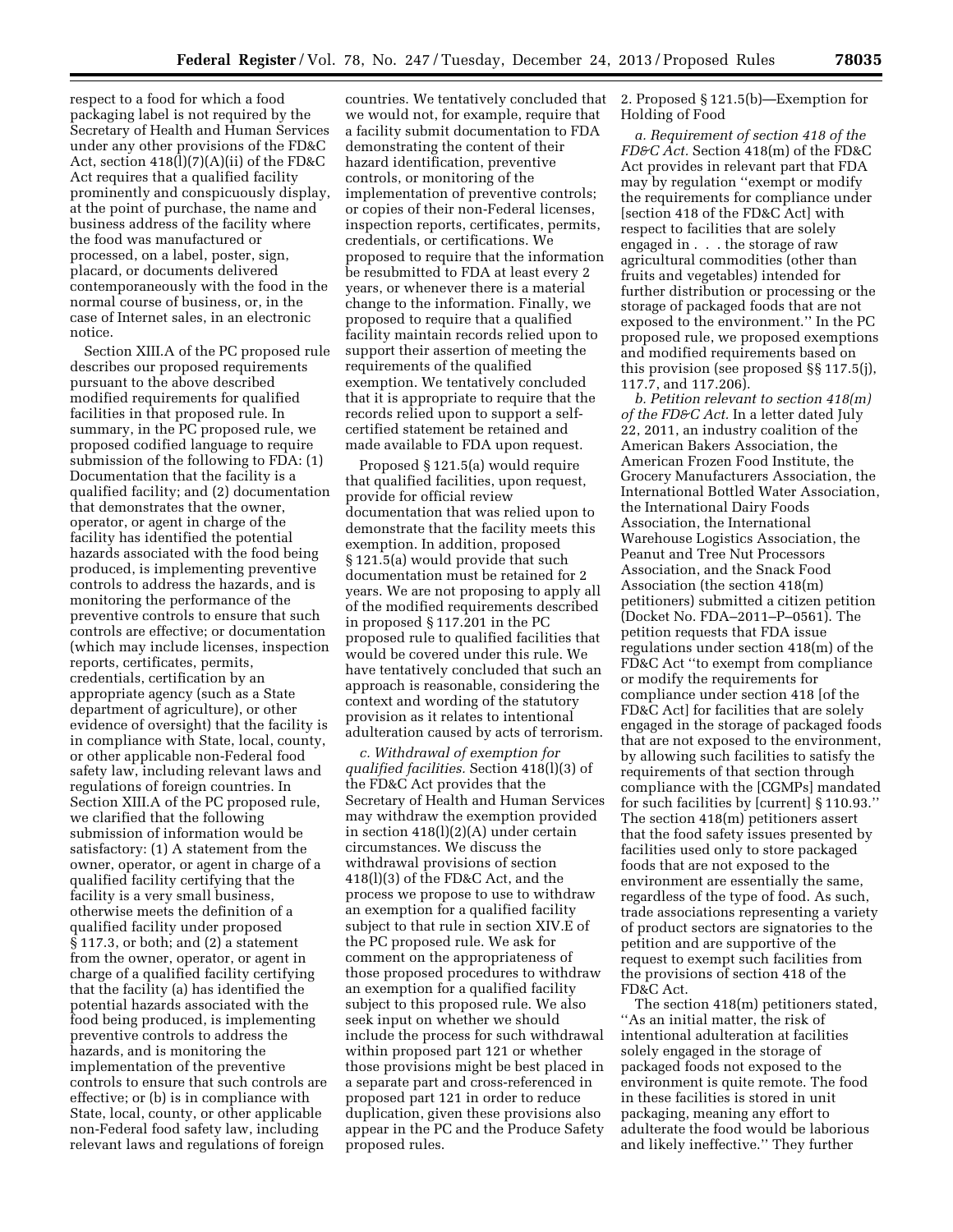asserted that, ''Members of the food industry have implemented a number of precautions against intentional adulteration. Most importantly, these facilities are locked and secured against unauthorized entry. Access is restricted to the employees of the manufacturer dropping off food, any staff employed at the facility, and the persons who deliver food to retailers and other customers. Food is often held in such facilities for a short period of time, which would not be conducive to attempts at intentional adulteration. Further, we note that the continual activity in these facilities during pickup and drop-off hours serves as a deterrent for anyone attempting to gain unauthorized access.''

*c. Proposed exemption for the holding of food.* Proposed § 121.5(b) would exempt from the requirements in proposed part 121 the holding of food, except the holding of food in liquid storage tanks. This provision is broader in scope than exemptions in proposed §§ 117.5(j) and 117.7 in the PC proposed rule, and would exempt, for example, storage of whole grains, shell eggs, fruits and vegetables, and packaged foods (including packaged milk and orange juice). It would not exempt, for example, storage in bulk storage tanks of milk or liquid orange juice.

As discussed in section V.C.2 of this document, based on an analysis of the vulnerability assessments that FDA has conducted using the CARVER+Shock methodology, we identified four key activity types (Bulk liquid receiving and loading; Liquid storage and handling; Secondary ingredient handling; and Mixing and similar activities) as production processes that require focused mitigation strategies. With the exception of the holding of food in liquid storage tanks, which is not included in the proposed exemption, we are not aware of activities performed during the holding of food that fit within any of these four key activity types.

We acknowledge that our proposed exemption in § 121.5(b) is not identical to the exemption in section 418(m) of the FD&C Act. However, as explained above, the holding of food that would be exempt does not include any of the four key activity types associated with actionable process steps under proposed § 121.130(a). Consequently, even without an exemption, this holding of food would not require the implementation of focused mitigation strategies under proposed § 121.130(a) to protect food against intentional adulteration. The only requirement related to holding activities would be for a written assessment that would conclude that no focused mitigation

strategies are necessary with regard to the holding activities. Under these circumstances, we have tentatively concluded that an exemption is appropriate. Accordingly, we propose to exempt the holding of food, except the holding of food in liquid storage tanks, from the requirements of this proposed regulation. Although we are not responding to the merits of the arguments of the section 418(m) petitioners with regard to precautions against intentional adulteration, we believe that this proposed exemption meets the request of the section 418(m) petitioners.

3. Proposed § 121.5(c)—Exemption for Packing, Re-Packing, Labeling, and Relabeling of Food

Proposed § 121.5(c) would exempt from the requirements in proposed part 121 the packing, re-packing, labeling, or re-labeling of food where the container that directly contacts the food remains intact. As discussed in section V.C.2 of this document, based on an analysis of the vulnerability assessments that FDA has conducted using the CARVER+Shock methodology, we identified four key activity types (Bulk liquid receiving and loading; Liquid storage and handling; Secondary ingredient handling; and Mixing and similar activities) as production processes that require focused mitigation strategies. We are not aware of activities performed during the packing, re-packing, labeling, or relabeling of food where the immediate package or container of the food remains intact that fit within any of these four key activity types.

As discussed in section V.A of this document, the proposed rule would not require a facility that chooses to identify its actionable process steps under proposed § 121.30(a) to implement focused mitigation strategies for a food process that does not include any of the four key activity types. Even without the exemption, a facility that conducts packing, re-packing, labeling, or relabeling activities would be able to conclude that it has no key activity types and, therefore, would not be required to implement focused mitigation strategies. However, without an exemption, under proposed § 121.130, such a facility would be required to perform a written assessment to make this determination. We have tentatively concluded that requiring such an assessment is unnecessary. Consequently, we propose to exempt the packing, re-packing, labeling, or re-labeling of food where the container that directly contacts the food

remains intact from the requirements of this proposed regulation.

4. Proposed § 121.5(d)—Exemption for Produce Farms

Proposed § 121.5(d) would exempt from the requirements in proposed part 121 the activities of a facility that are subject to section 419 of the FD&C Act (Standards for Produce Safety). We discuss our tentative decision not to cover produce farms under section 419 of the FD&C Act in sections IV.B and IV.F, respectively, of this document.

Section 418(k) of the FD&C Act provides that section 418 ''shall not apply to activities of a facility that are subject to section 419''. Section 419 of the FD&C Act, ''Standards for Produce Safety,'' requires FDA to establish by regulation ''science-based minimum standards for the safe production and harvesting of those types of fruits and vegetables, including specific mixes or categories of fruits and vegetables, that are raw agricultural commodities for which [FDA] has determined that such standards minimize the risk of serious adverse health consequences or death.'' Section 419(h) of the FD&C Act provides that section 419 ''shall not apply to activities of a facility that are subject to section 418.''

Establishments that are exempt from registration under section 415 of the FD&C Act as ''farms'' would not be subject to section 418 of the FD&C Act when conducting activities within the farm definition. Farm mixed-type facilities would be subject to section 418 of the FD&C Act when conducting those activities that trigger the section 415 registration requirement. We have tentatively concluded that Congressional intent regarding the reach of section 418(k) of the FD&C Act is unambiguous in that section 418(k) directly limits the exemption to activities of the facility that are subject to section 419 of the FD&C Act. We have also tentatively concluded that we should include a provision implementing section 418(k) of the FD&C Act in the proposed regulation to establish by regulation the reach of the exemption. Therefore, in proposed § 121.5(d), we are proposing that proposed part 121 would not apply to activities of a facility that are subject to section 419 of the FD&C Act (Standards for Produce Safety).

At the time FDA developed the farm definition and its interpretations of that definition, the practical impact of an activity's classification as inside or outside that definition was limited to the potential to trigger the section 415 registration regulations and the section 414 recordkeeping regulations. With the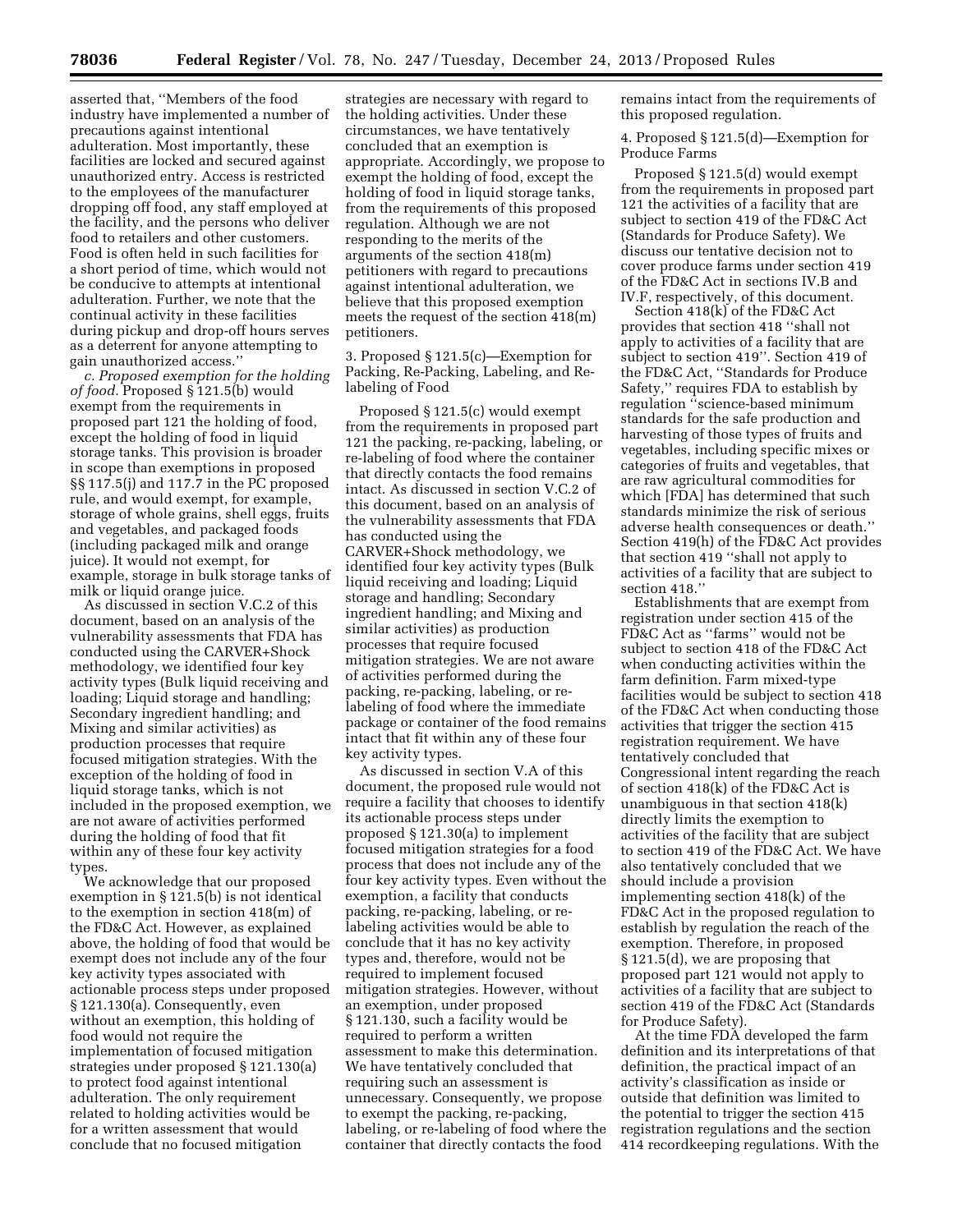advent of FSMA, the scope of the farm definition has taken on more importance because, for example, activities within the farm definition are not subject to section 418 of the FD&C Act, but activities outside the farm definition are subject to section 418. Therefore, FDA proposed to clarify and adjust the scope of the farm definition, including the classification of manufacturing, processing, packing, and holding activities relevant to that definition, in the proposed preventive controls regulations for human food. In section VIII.D of the PC proposed rule, we described a set of organizing principles that would form the basis for our proposal for classifying activities to more accurately reflect the scope of activities traditionally conducted by farms and to allow for more certainty among industry with regard to how their activities will be regulated.

# 5. Proposed § 121.5(e)—Exemption for Alcoholic Beverages

Proposed § 121.5(e)(1) would provide that proposed part 121 does not apply with respect to alcoholic beverages at a facility that meets the following two conditions: (i) Under the Federal Alcohol Administration Act (27 U.S.C. 201 *et seq.*) or chapter 51 of subtitle E of the Internal Revenue Code of 1986 (26 U.S.C. 5001 *et seq.*) the facility is required to obtain a permit from, register with, or obtain approval of a notice or application from the Secretary of the Treasury as a condition of doing business in the United States, or is a foreign facility of a type that would require such a permit, registration, or approval if it were a domestic facility; and (ii) Under section 415 of the Federal Food, Drug, and Cosmetic Act (21 U.S.C. 350d) the facility is required to register as a facility because it is engaged in manufacturing, processing, packing, or holding one or more alcoholic beverages.

Proposed § 121.5(e)(2) would provide that proposed part 121 does not apply with respect to food other than alcoholic beverages at a facility described in paragraph (e)(1) of this section, provided such food: (i) Is in prepackaged form that prevents any direct human contact with such food; and (ii) Constitutes not more than 5 percent of the overall sales of the facility, as determined by the Secretary of the Treasury.

In section X.C.7 of the PC proposed rule, we explain in detail our interpretation of section 116 of FSMA and our consideration of hazards and preventive controls for the manufacturing, processing, packing, and holding of alcoholic beverages. Based on

that analysis, we proposed, in proposed § 117.5(i), to exempt certain facilities engaged in the manufacturing, processing, packing, or holding of alcoholic beverages and other food. Consistent with that analysis, we are proposing similar exemptions related to alcoholic beverages in this proposed rule on focused mitigation strategies for the protection of food against intentional adulteration caused by acts of terrorism.

We have tentatively concluded that we should include a provision implementing section 116 of FSMA in the proposed rule to establish by regulation the reach of the provision. We request comment on our interpretation of section 116 of FSMA, described in section X.C.7 of the PC proposed rule, and its application to the proposed exemption in § 121.5(e).

# 6. Proposed § 121.5(f)—Exemption for Food for Animals

Proposed § 121.5(f) would exempt from the requirements of proposed part 121 the manufacturing, processing, packing, and holding of food for animals other than man. In the Animal Food PC proposed rule, we proposed to require that facilities that manufacture, process, pack, or hold animal food and that are not otherwise covered by certain exemptions, design and implement a system of preventive controls to address food safety issues. In that proposed rulemaking, we tentatively concluded that hazards associated with intentional adulteration would likely require different kinds of controls and would be best addressed in a separate rulemaking.

We also requested comment in that rulemaking on whether to include in those regulations potential hazards that may be intentionally introduced for economic reasons, which we refer to as economically motivated adulteration, a type of intentional adulteration. Our current thinking regarding economically motivated adulteration is discussed in section IV.F of this document.

Section 418(m) of the FD&C Act authorizes FDA to exempt or modify the requirements for compliance with section 418 with regard to facilities that engage solely in the production of animal food. Further, section 420(c) of the FD&C Act requires that regulations that FDA issues under that section apply only to food for which there is a high risk of intentional contamination. In section IV.A of this document, we discuss how FDA is proposing to implement the provisions of sections 418 and 420 of the FD&C Act with regard to circumstances under which a facility subject to either of these sections would be required to have and

implement focused mitigation strategies under a HACCP-like system to address intentional adulteration related to terrorism. In summary, this proposed rule would require a facility to implement focused mitigation strategies if one or more of four key activity types are applicable to its food operation or if a facility conducts its own vulnerability assessment and identifies actionable process steps for significant vulnerabilities in its food operation.

The identification of a production step for a food as necessitating focused mitigation strategies is premised upon an analysis, based on CARVER+Shock methodology, that an attack at these points in the production of a food would likely result in an outcome that is consistent with our understanding of the goal of terrorist organizations (i.e., maximizing adverse public health impacts and, to a lesser extent, economic disruption) (Ref. 54). For human foods, our analyses show the potential for significant human morbidity and mortality should intentional adulteration occur at any one or more of these points in a food operation. (Significant economic harm is also likely, related to the human morbidity and mortality as well as disruption in the food supply as a result of loss of consumer confidence in its safety.) In contrast, for animal food, our analysis shows only minimal potential for human morbidity or mortality as a result of attacks at key activity types or other points in an animal food operation. Significantly, our CARVER+Shock vulnerability assessments of animal food have had to focus entirely on economic consequences because of the lack of potential for human morbidity and mortality.

In considering whether to provide an exemption related to animal food, we evaluated three types of possible attack scenarios: (1) Incorporation of a contaminant into feed to be used for muscle meat-producing animals; (2) incorporation of a contaminant into feed to be used for egg-producing or milkproducing animals; and (3) incorporation of a contaminant into pet food. With regard to the two former scenarios, we are not aware of contaminants that could be incorporated into feed at levels that would not produce noticeable clinical signs and/or mortality in animals but would result in significant human morbidity or mortality among consumers that subsequently eat the meat, eggs or milk (Ref. 55). While contaminants can increase the risk of chronic disease, such as cancer, among consumers (Ref. 56), such an outcome is not consistent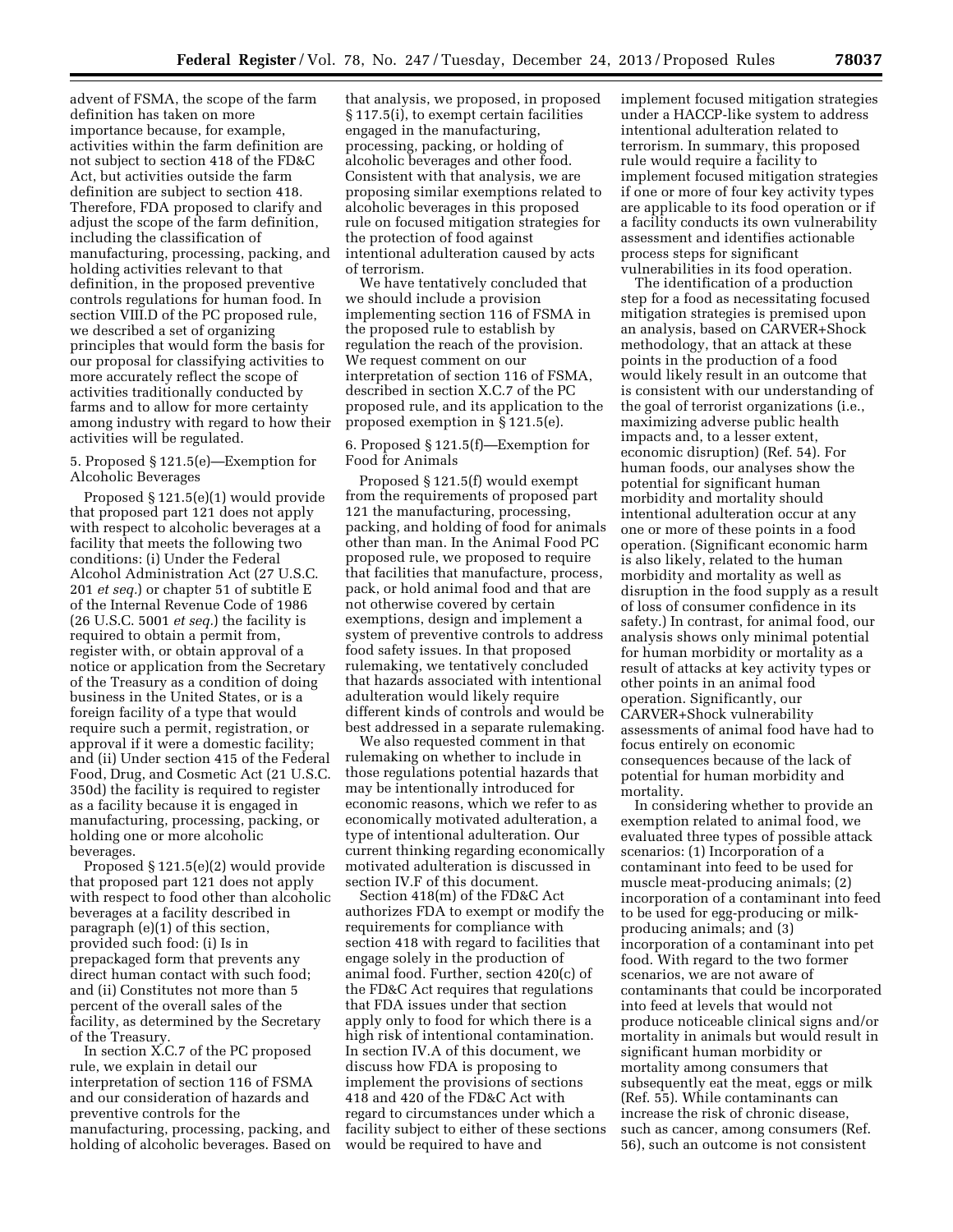with our understanding of the goals of terrorist organizations, which include a more immediate impact. We recognize that such an attack could result in significant economic disruption because of the loss of consumer confidence in the safety of the food supply. While important, attacks of that nature fall significantly below those involving human morbidity and mortality when placed on a scale of risk with regard to targeting by terrorist organizations.

Regarding the third attack scenario (incorporation of a contaminant into pet food), we are aware of contaminants that could be incorporated into feed or pet food that could result in significant animal (including pet) morbidity and mortality, including some which could result in secondary infectious spread of disease (because some infectious agents can be transmitted orally as well as through aerosol). Again, such attacks could be significant from an economic and societal standpoint. However, the risk that they pose with regard to targeting by terrorist organizations appears to be significantly lower than those involving human morbidity and mortality. We request comment on this assessment of risk.

Therefore, notwithstanding the likely presence of one or more of the four key activity types in the production of many animal foods, we have tentatively concluded that animal food (regardless of whether it is produced at a facility solely engaged in the production of animal food or at a facility engaged in the production of both animal and human food) does not involve significant vulnerabilities that require focused mitigation strategies under section 418 of the FD&C Act and is not at high risk for intentional adulteration related to terrorism under section 420 of the FD&C Act. Consequently, we are proposing to exempt the manufacturing, processing, packing, and holding of food for animals other than man. We request comment on these tentative conclusions.

#### *C. Food Defense Measures*

In subpart C of proposed part 121, FDA is proposing various food defense measures, including requirements for a food defense plan, identification of actionable process steps, implementation of focused mitigation strategies and related monitoring, corrective actions, and verification, and training of certain personnel. We discuss the provisions of proposed subpart C in this section.

# 1. Food Defense Plan

*a. Proposed § 121.126(a)— Requirement for a Food Defense Plan.* 

Proposed § 121.126(a) would require that the owner, operator, or agent in charge of a facility prepare, or have prepared, and implement a written food defense plan. To make clear that the written plan is related to food defense rather than to other plans a facility may have (such as quality control plans or food safety plans), for purposes of this rulemaking, we have designated the ''written plan'' to be a ''food defense plan.'' A written food defense plan is essential for a facility covered by this rule to implement the plan consistently, train its employees, and periodically reanalyze and update the plan. It is also essential to auditors, and to inspectors, in the same way written plans are essential to ensuring food safety. A written food defense plan addressing vulnerabilities associated with intentional adulteration is analogous to a written HACCP or food safety plan for hazards associated with unintentional contamination.

Proposed § 121.126(a) would provide flexibility for the owner, operator, or agent in charge of the facility to either prepare the written food defense plan or have that plan prepared, in whole or in part, on its behalf. In addition, proposed § 121.126 would provide flexibility for facilities in the development of their food defense plans by allowing facilities to group food types or production method types if the vulnerabilities, focused mitigation strategies, and other required procedures, such as monitoring, are essentially identical.

Proposed § 121.126(a) would require that the owner, operator, or agent in charge of a facility implement the written food defense plan. Our proposed requirement to develop and implement a food defense plan, which includes the identification of actionable process steps and implementation of focused mitigation strategies, reflects our tentative conclusion that such actions are measures necessary to prepare and protect the food supply from intentional adulteration caused by acts of terrorism. Proposed § 121.126(a) implements sections 418(b), (c), (d), (e), (f), and (h), and 420(b) of the FD&C Act. We seek comment on these tentative conclusions.

*b. Proposed § 121.126(b)—Contents of a food defense plan.* Proposed § 121.126(b)(1) through (b)(5) would require that the contents of a food defense plan include:

• The written identification of actionable process steps as required by proposed § 121.130;

• The written focused mitigation strategies as required by proposed § 121.135(b);

• The written procedures for monitoring as required by proposed § 121.140(a);

• The written corrective action procedures as required by proposed § 121.145(a)(1); and

• The written verification procedures as required by proposed § 121.150(e).

Although we are proposing to require that the contents of food defense plan include only the specific elements described above, the food defense plan can be used as a resource for facilities to capture additional food defenserelated information. For example, facilities may also wish to include information, such as process flow diagrams, an evaluation of broad mitigation strategies, emergency contact information, crisis management plans, action plans for implementation of broad mitigation strategies, results of supplier audits, and other documents, analysis, reviews, or information the facility finds relevant to its food defense program. FDA has developed and publicly released the user-friendly FDPB software tool that can be used to assist a facility to develop a robust food defense plan. This free tool is available on the FDA Web site at *[http://](http://www.fda.gov/Food/FoodDefense/ToolsEducationalMaterials/ucm349888.htm) [www.fda.gov/Food/FoodDefense/](http://www.fda.gov/Food/FoodDefense/ToolsEducationalMaterials/ucm349888.htm) [ToolsEducationalMaterials/](http://www.fda.gov/Food/FoodDefense/ToolsEducationalMaterials/ucm349888.htm) [ucm349888.htm.](http://www.fda.gov/Food/FoodDefense/ToolsEducationalMaterials/ucm349888.htm)* 

Proposed § 121.126, if finalized, would establish a requirement for every facility covered by this rule to have its own written food defense plan. Like the food safety plan, this facility-based nature of the written food defense plan is consistent with the overall framework of section 418 of the FD&C Act, which is directed to a facility rather than, for example, a corporate entity that may have multiple facilities.

Proposed § 117.126(c) of the PC proposed rule would require that the food safety plan be prepared by (or its preparation overseen by) a qualified individual (See the discussion in section XII.A.4 of the PC proposed rule). We are proposing to require that the vulnerability assessment be performed by an individual qualified by experience and/or training only when facilities choose to identify actionable process steps in their food defense plans using the provisions of proposed § 121.130(b), whereby they would perform their own vulnerability assessment. Our proposal is based on two considerations. First, we anticipate that most facilities will develop their food defense plan using the procedure in proposed § 121.130(a) for identification of actionable process steps. Here, FDA has performed much of the scientific analysis required and identified the key activity types (see section V.C.2 of this document for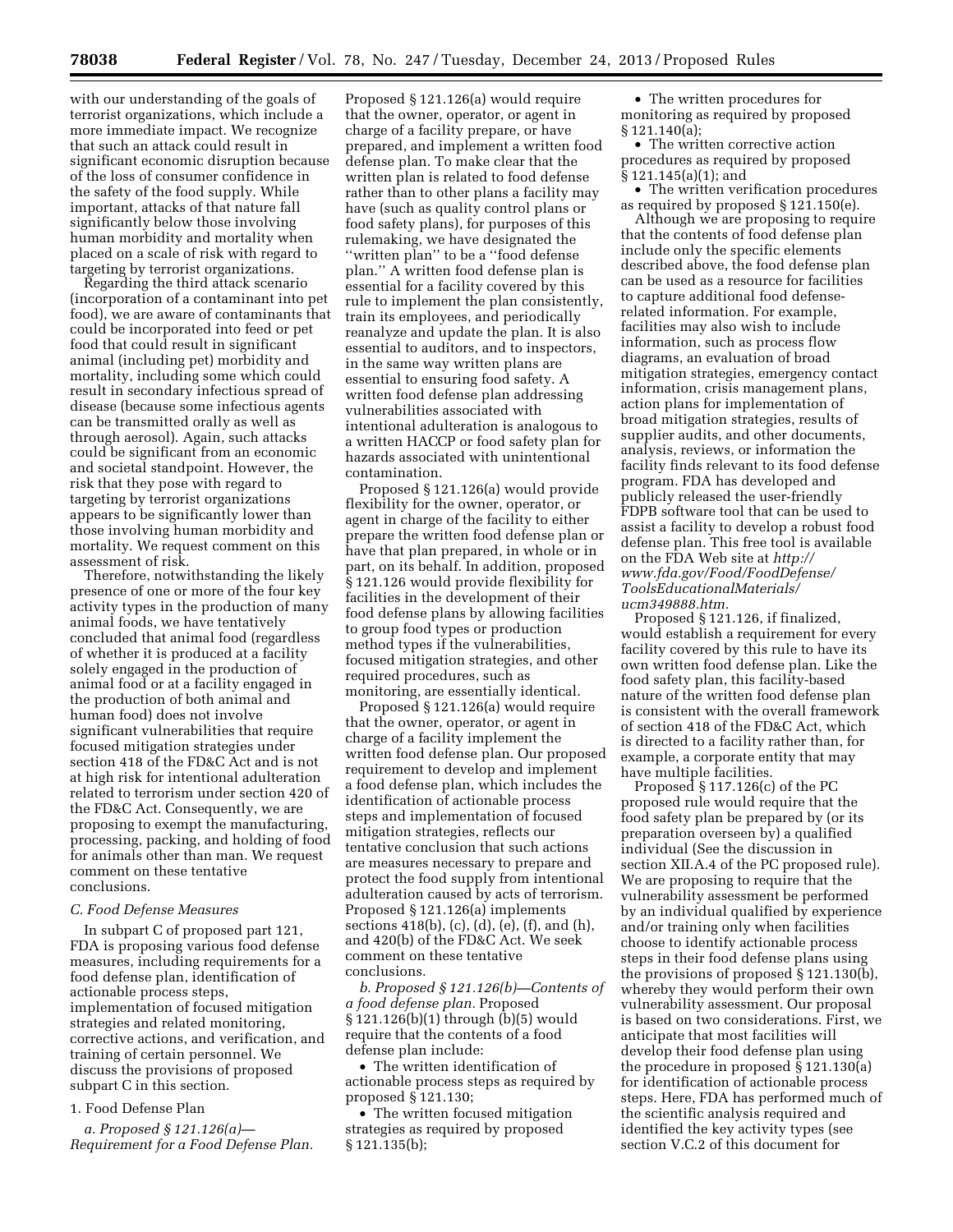further discussion). Second, we believe that the identification of focused mitigation strategies, and the monitoring, corrective action and verification activities to implement them requires less technical expertise than required for preventive controls and implementation procedures for those controls. The former usually involve focused mitigation strategies to limit access to specific steps in the production process with simple visual checks to monitor them, while the latter often involve scientific studies to establish critical limits with process control instruments to monitor them.

Proposed § 121.126(b) implements sections 418(h) and 420(b)(2) of the FD&C Act.

We seek comment on our proposed provisions related to the written food defense plan and its contents.

2. Identification of Actionable Process Steps

*a. FDA's vulnerability assessments and FDA-identified key activity types.*  As noted in section II.B of this document, under the SPPA Initiative, FDA, along with USDA, FBI, and DHS, conducted vulnerability assessments on products and processes in the food and agriculture sector. After conclusion of the initiative, FDA continued conducting assessments for products and processes not previously assessed. To implement section 420(a)(1)(A), FDA combined and analyzed data from a subset of these assessments (i.e., those relevant to the food manufacturing and distribution segments of the food system) and identified activities which consistently ranked high for vulnerability to intentional adulteration. FDA published the results of this analysis in April, 2013 (April 2013 Report) (Ref. 54).

CARVER+Shock methodology is a tool for assessing the vulnerabilities within a food system and determining the most vulnerable points, and focusing resources on protecting the most susceptible points. Using the CARVER+Shock methodology, FDA, in collaboration with other U.S. government partners conducted over 50 vulnerability assessments on a wide range of food products and processes. Based on these assessments, we identified the processing steps with the greatest vulnerability to intentional adulteration caused by acts of terrorism. Through this review, we determined that the processing steps we identified fit into one of four groups of activities occurring at those processing steps. We refer to these as ''key activity types.'' The key activity types that we have identified are: (1) Bulk liquid receiving

and loading, (2) Liquid storage and handling, (3) Secondary ingredient handling, and (4) Mixing and similar activities. In this proposed rule we have modified the activity type names and descriptions from those in the April 2013 Report for clarity.

Providing these key activity types to facilities for their use in identifying actionable process steps and developing focused mitigation strategies provides some advantages over other approaches that we might have taken, such as identifying points in the production of specific foods at increased risk for intentional adulteration caused by an acts of terrorism, or requiring each facility to perform its own vulnerability assessment. First, publicly providing a list of key activity types does not disclose sensitive information, as might be the case if we provided CARVER+Shock scores derived from our vulnerability assessments for process steps for specific foods.

Second, providing a list of key activity types rather than requiring facilities to perform their own facilityspecific vulnerability assessments relieves the burden upon the facility to assemble a team of individuals with the diverse expertise needed to properly self-score the steps in their process (using the CARVER+Shock Vulnerability Assessment software tool or another suitable tool). When we performed vulnerability assessments during the SPPA initiative our teams included individuals with expertise in the production of the food under study, law enforcement, food science, food regulatory systems, and public health. We expect that such an effort is likely beyond the capacity of many facilities. Further, by providing a list of key activity types, we eliminate the need to identify a CARVER+Shock score, for example, as the threshold for the implementation of focused mitigation strategies. This is important because CARVER+Shock scores are somewhat subjective and difficult to correlate across food types, making identification of a universal threshold score challenging.

*b. Proposed § 121.130—Requirement for written identification of actionable process steps.* Proposed § 121.130 would require that the owner, operator, or agent in charge of a facility identify any actionable process steps, using the procedures in either proposed § 121.130(a) or proposed § 121.130(b). A facility would be required to follow either one of the two specified procedures, but not both.

Proposed § 121.130 would also require that the identification of actionable process steps and the

assessment leading to that identification be written. A written assessment of whether the facility has one or more of the key activity types (under proposed § 121.130(a)) or a written vulnerability assessment (under proposed § 121.130(b)) would help the facility organize its assessment, and fully understand the nature of the vulnerabilities. In addition, it is essential for auditors and inspectors to assess the adequacy of the facility's assessment. This written identification of actionable process steps would also be essential during reanalysis of the food defense plan, as would be required by proposed § 121.150(d). Such a written document would also be useful for training purposes as a tool to make employees aware of the elements of the facility's food defense plan.

The written identification of actionable process steps must include the justification for whatever conclusion the owner, operator, or agent in charge of a facility reaches. Proposed § 121.130 would not limit the requirement for a written identification of actionable process steps to only those circumstances where the owner, operator, or agent in charge of a facility identifies one or more actionable process steps. Rather, under proposed § 121.130, a written analysis would be required even if the conclusion of the analysis is that there are no actionable process step.

If a facility chooses to identify actionable process steps using the procedure in proposed § 121.130(a), the written documentation would not need to include the procedures for assessing the vulnerabilities associated with identified actionable process steps. If a facility chooses to identify actionable process steps using the procedure in proposed § 121.130(b), the written identification of actionable process steps must include information about the appropriate methods used to conduct the vulnerability assessment and identify actionable process steps, and the experience and training of the person(s) who conducted that assessment (see also discussion in section V.C.2.d of this document).

Proposed § 121.130 implements sections 418(b)(2), 418(b)(3), 420(a)(1), and 420(b)(1) of the FD&C Act.

*c. Proposed § 121.130(a)— Identification of actionable process steps using FDA-identified key activity types.* Proposed § 121.130(a) would specify the first of two procedures by which the proposed requirement for identification of actionable process steps in proposed § 121.130 can be met, i.e., using the FDA-identified key activity types.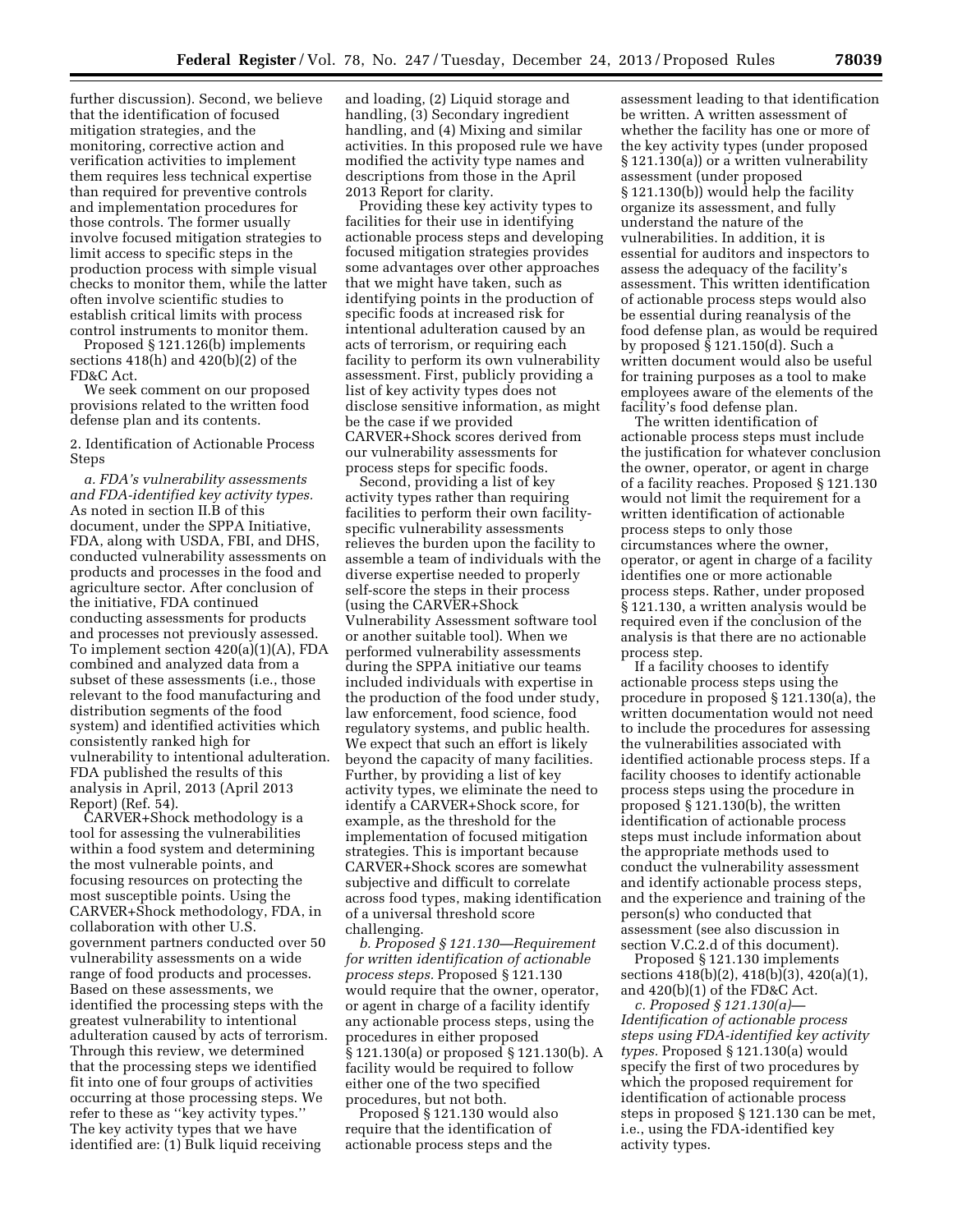Proposed § 121.130(a) would state that the owner, operator, or agent in charge of a facility must assess, for each type of food manufactured, processed, packed or held at the facility, whether the facility has one or more of the following key activity types and identify the actionable process steps associated with any key activity types present:

1. *Bulk liquid receiving and loading* a step in which a bulk liquid is received and unloaded from an inbound conveyance or loaded into an outbound conveyance where a contaminant can be intentionally introduced and, if it is, it is likely that the contaminant will be distributed throughout the liquid due to sloshing, movement, or turbulence caused by the receiving and unloading or loading activity;

2. *Liquid storage and handling*—a step in which a liquid is contained in bulk storage tanks or in holding, surge, or metering tanks where a contaminant can be intentionally introduced and, if it is, it is likely that the contaminant will be distributed into the food;

3. *Secondary ingredient handling*—a staging, preparation, addition, or rework step where a contaminant can be intentionally introduced into a relatively small amount of ingredient or rework and, if it is, it is likely that the contaminant will be distributed into a larger volume of food; and

4. *Mixing and similar activities*—a step, such as mixing, blending, homogenizing, or grinding where a contaminant can be intentionally introduced and, if it is, it is likely that the contaminant will be distributed into the food.

The owner, operator, or agent in charge would be required to assess whether the facility has a food process that involves any one or more of the specified four key activity types. If the food process is found to involve any key activity types, the owner, operator, or agent would be required to identify actionable process step(s) that are associated with each key activity type that is present.

For example, based on proposed § 121.130(a), a facility may identify a mixing tank as involving the key activity type, Mixing and similar activities, in its operation because the mixing tank has an unsecured lid and several sample ports which provide direct access to the food product and because a contaminant can be introduced into the tank through the lid or one of the sampling ports and, if it is, the contaminant would be distributed into the food. The owner would conclude that the mixing tank is an actionable process step. We would expect that this conclusion would be

reached for virtually all steps that involve mixing, blending, homogenizing, or grinding because these kinds of process steps generally: (1) Present an opportunity for access to the product at or just prior to the equipment (e.g., in-feed conveyor); and (2) would cause a contaminant, if intentionally added, to be distributed into the food. We expect this conclusion to be reached regardless of whether the facility may already have mitigation strategies in place to impede access to the mixing tank (e.g., a ''buddy system'' that ensures that at least two employees were present at the mixing tank at all times or a lock on the mixing tank access ports). The presence of mitigation strategies should not be considered when assessing whether a facility has a process step that involves one of the key activity types. Any existing mitigation strategies and their adequacy to significantly minimize or prevent the significant vulnerability should be considered at a later step when identifying appropriate focused mitigation strategies, in accordance with proposed § 121.135.

We acknowledge the possibility, although not likely, that circumstances may exist where access at or just prior to the equipment is not possible (i.e., because the equipment is fully enclosed, with no access ports), and that in such a situation this process step would not be identified as fitting within the key activity type. For example, the owner of the same facility may assess a second mixing tank that is part of an entirely closed system, with no direct access points into the system, such that an individual attempting to access this mixing tank would likely cause a major disruption to the line, foiling any attempted intentional adulteration. Based on this assessment, the owner may conclude that the enclosed nature of this second mixing tank renders the product inaccessible at this step and, therefore, it does not fit within the key activity type. In this circumstance, there would be no requirement to identify an actionable process step associated with this mixing tank (in which case, there also would be no requirement to implement a focused mitigation strategy at this step). Under proposed § 121.130, the owner would be required to document the basis for the determination that the second mixing tank does not fit within the key activity type. The second mixing tank would continue to be subject to the requirement for reanalysis of a food defense plan, as proposed in § 121.150(d) and the facility would consider the applicability of the four

key activity types during reanalysis. We request comment on whether there are specific process steps for specific products that otherwise fit within one of the four key activity types but for which access to the equipment is not possible (i.e., because the equipment is fully enclosed, with no access ports).

If the owner, operator, or agent in charge determines that the food operation does not involve any of the key activity types, there would be no need to identify actionable process steps. Such a facility, however, would still be required to document its finding that none of the key activity types apply to its food processes, under proposed § 121.130. The documentation would be a part of the written food defense plan required under proposed § 121.126. Such a facility would continue to be subject to the requirement for reanalysis of a food defense plan, as proposed in § 121.150(d).

Proposed § 121.130(a) would require that the process of identification of actionable process steps be done ''for each type of food manufactured, processed, packed, or held at the facility.'' The vulnerability of a food to intentional contamination may differ based on the type of food and associated process, practices, and conditions at the facility. Therefore, we are proposing that the facility assess whether it has any of the key activity types for each type of food that is manufactured, processed, packed, or held at that facility. A facility may find that its operation related to one type of food manufactured at that facility involves one or more of the key activity types, but all other types of food manufactured at that facility do not involve any of the key activity types. In such an instance, actionable process steps would need to be identified and focused mitigation strategies implemented only for the food type that involved the key activity types.

*Description of key activity types*—As discussed in section V.C.2.a of this document, our vulnerability assessments revealed four key activity types that most commonly rank high: Bulk liquid receiving and loading; Liquid storage and handling; Secondary ingredient handling; and Mixing and similar activities. We have tentatively concluded that the presence of any of these four key activity types in a food operation indicates a significant vulnerability for intentional contamination caused by acts of terrorism. Based on our assessments, we believe that these four key activity types capture the significant vulnerabilities in a food operation. However, although generally unlikely, a vulnerability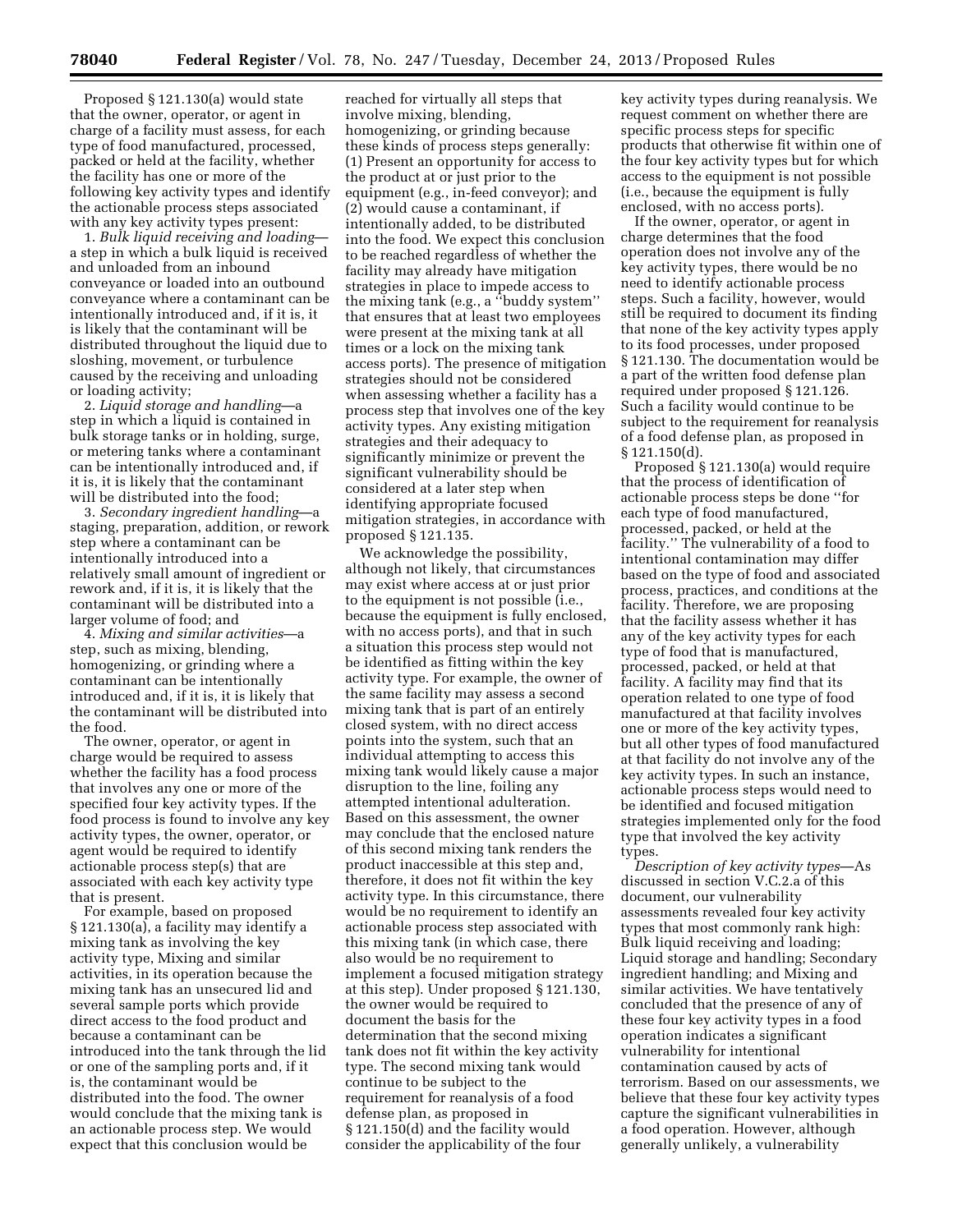assessment of a specific food at a specific facility conducted under proposed § 121.130(b) may identify significant vulnerabilities at actionable process steps that are not associated with one of these four key activity types. We seek comment on our tentative conclusion.

Proposed § 121.130(a)(1) would identify ''*Bulk liquid receiving and loading''* as a key activity type, based on our finding that this activity type commonly ranked high in our vulnerability assessments. Proposed § 121.130(a) would describe this key activity type as a step in which a bulk liquid is received and unloaded from an inbound conveyance or loaded into an outbound conveyance where a contaminant can be intentionally introduced and, if it is, it is likely that the contaminant will be distributed throughout the liquid due to sloshing, movement, or turbulence caused by the receiving and unloading or loading activity. Bulk liquid receiving refers to the inbound movement of liquid product into a facility for its use in the food production process, whereas bulk liquid loading refers to the outbound movement of liquid product from a facility for further processing or use by an end customer/consumer. Examples of products that may be received or loaded in bulk include juices, high fructose corn syrup and other sweeteners, milk, animal fats, syrups, and vegetable oils.

Bulk liquid receiving and loading refers to any processing step where a liquid ingredient is being received and unloaded at a facility or a liquid intermediate or finished product is being loaded into an outbound shipping transport vehicle and for which there is an opportunity for a contaminant to be intentionally introduced into the food. This key activity type incorporates the actions of opening the transport vehicle, attaching any pumping equipment or hoses, and opening any venting hatches. The characteristics associated with these activities are such that there is a high probability of a contaminant, if intentionally added, mixing within the liquid, due to significant sloshing, movement, and turbulence associated with the receiving or loading activity. In addition, the need for worker activity associated with these processing steps provides access to hoses, the transport vessel, and potentially the product as it is being received or loaded.

Proposed § 121.130(a)(2) would identify ''*Liquid storage and handling''*  as a key activity type, based on our finding that this activity type ranked high in our vulnerability assessments. Proposed § 121.130(a) would describe this key activity type as a step in which

a liquid is contained in bulk storage tanks or in holding, surge, or metering tanks where a contaminant can be intentionally introduced and, if it is, it is likely that the contaminant will be distributed into the food. This key activity type refers to any processing step where a liquid ingredient or intermediate or finished liquid product is stored in either bulk storage tanks or smaller secondary, non-bulk holding tanks or surge tanks and for which there is an opportunity for a contaminant to be intentionally introduced into the food. Bulk liquid storage refers to any storage silo or tank where liquid product may be stored prior to introduction into the product stream or prior to loading for outbound shipping. Non-bulk tanks can be used to store non-bulk liquid ingredients (e.g., fats, oils, vitamin mixes, and sweeteners), hold liquid product for sample testing and other quality control activity, or to control flow rates of liquid ingredients or product through the production system. Non-bulk storage tanks also include tanks or totes where the tamper evident seals are opened and the container itself is used for holding. Both categories of liquid storage can be considered key processing steps because if a contaminant were successfully introduced, there is a high probability of a contaminant mixing within the liquid due to the agitation commonly used to prevent separation within the liquid medium. Access necessary for the introduction of a contaminant is generally available through hatches, sample ports, and the container lid (in the case of a tanker or tote for which the tamper evident seal has been broken).

Proposed § 121.130(a)(3) would identify ''*Secondary ingredient handling''* as a key activity type, based on our finding that this activity type commonly ranked high in our vulnerability assessments. Proposed § 121.130(a) would describe this key activity type as the staging, preparation, addition, or rework step where a contaminant can be intentionally introduced into a relatively small amount of ingredient or rework and, if it is, it is likely that the contaminant will be distributed into a larger volume of food. This key activity type refers to any processing step where ingredients (either dry or liquid) are manipulated prior to or during addition to the product stream by human contact and for which there is an opportunity for a contaminant to be intentionally introduced into the food. ''Staging'' refers to the process of opening the tamper evident packaging of a secondary ingredient and moving the

ingredient to the production area in advance of being added into the primary product stream. ''Preparation'' refers to any act of measuring, weighing, premixing, or otherwise manipulating the ingredient prior to addition to the product stream. ''Addition'' refers to any act of physically adding ingredient directly into the product stream or into surge or meter hoppers in order to deliver the ingredient into the product stream. ''Rework'' refers to clean, unadulterated food that has been removed from processing for reasons other than insanitary conditions or that has been successfully reconditioned by reprocessing and that is suitable for use as food. Staging, preparation, addition, and rework involving secondary ingredients are key activities because a contaminant added to a relatively small volume of product would be distributed into the large product flow as the ingredient or rework is combined with the other components of the food. Secondary ingredient staging, preparation, addition, and rework are generally open and accessible and that accessibility is an inherent component of the activity. Thus, these key activities provide a potential point of access where a contaminant could be introduced into the product stream.

Proposed § 121.130(a)(4) would identify ''*Mixing and similar activities''*  as a key activity type, based on our finding that the activities commonly ranked high in our vulnerability assessments. Proposed § 121.130(a) would describe this key activity type as a step, such as mixing, blending, homogenizing, coating, glazing, or grinding where a contaminant can be intentionally introduced and, if it is, it is likely that the contaminant will be distributed into the food. This key activity type refers to any processing step where there is an opportunity for a contaminant to be intentionally introduced into the food, and the primary purpose or result of the processing step is: (1) Coating, i.e., to layer a powder or liquid onto the surface of a product, such as a batter, breading, glazing or flavoring; (2) mixing, i.e., to blend a powder, dough, or liquid ingredient together; (3) grinding, i.e., to reduce the particle size of a solid ingredient or mass to a smaller granularity; or (4) homogenizing, i.e., to reduce the particle size of an ingredient and disperse it throughout a liquid.

These are key activities because a potential contaminant successfully added at one of these steps would generally be readily dispersed throughout the product. Further, access is generally available through access ports, lids, and in-feed conveyors or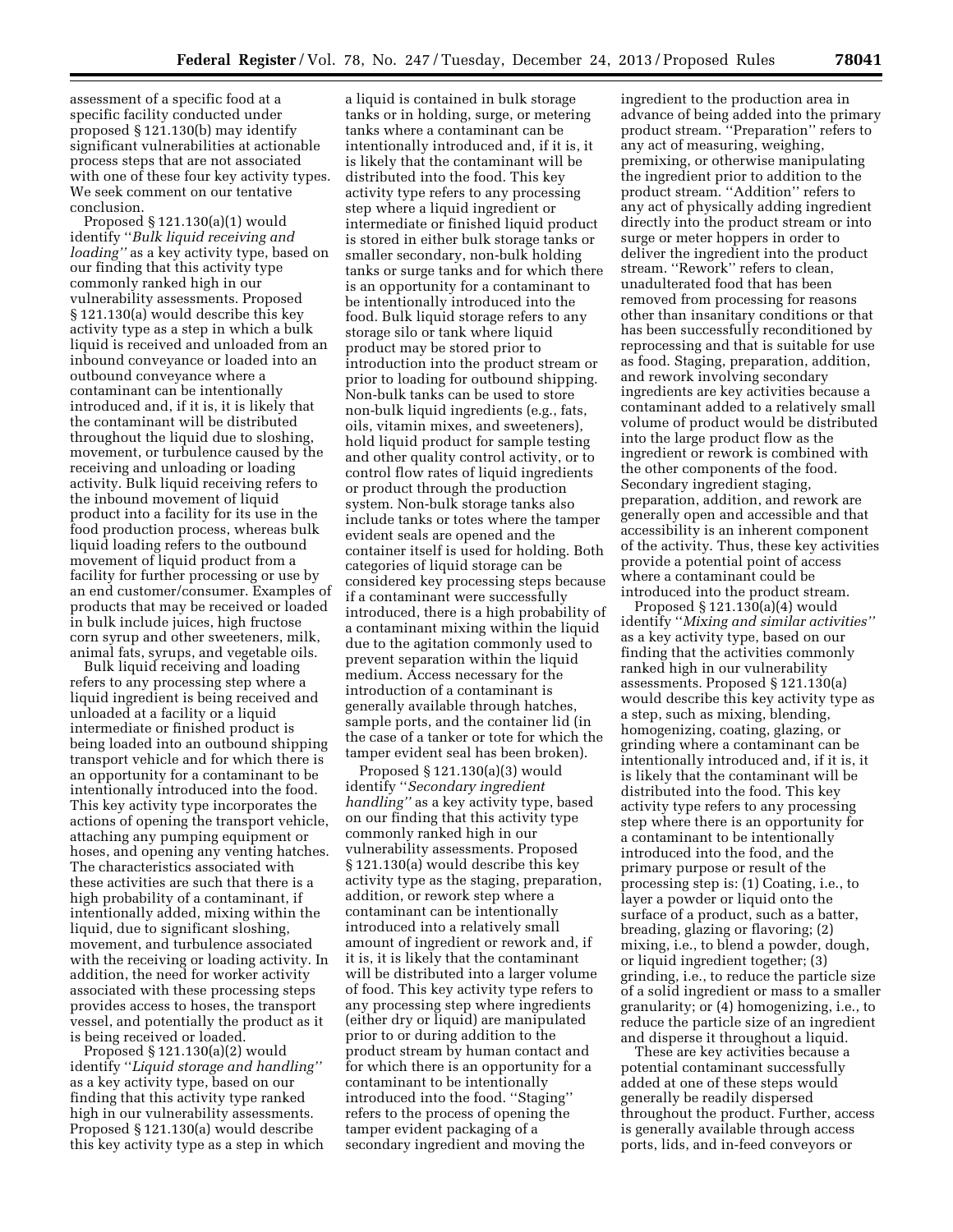flumes. Examples of equipment associated with these activities include: Mixers, blenders, homogenizers, cascade breaders, mills, grinders, and pulverizers.

We seek comment on these key activity types, and whether they are each appropriate to include and whether there are additional activities that present significant vulnerability to intentional adulteration caused by acts of terrorism.

Proposed § 121.130(a) implements sections 418(a) through (c) and  $420(a)(1)(A)$  of the FD&C Act.

*d. Proposed § 121.130(b)— Identification of actionable process steps by conducting a vulnerability assessment.* Proposed § 121.130(b) would provide the second of two options for identification of actionable process steps. Proposed § 121.130(b) would specify that the owner, operator, or agent in charge of a facility must conduct or have conducted, for each food type manufactured, processed, packed or held at the facility, an evaluation to identify and prioritize the points, steps, and procedures in a food operation based on their vulnerability to intentional adulteration and to identify actionable process steps.

Proposed § 121.130(b) would provide flexibility to the owner, operator, or agent in charge of a facility covered by this rule to conduct, or have conducted, their own vulnerability assessment of the food operations at a facility, rather than assessing their food operation against the FDA-identified key activity types. We are proposing that a vulnerability assessment conducted under proposed § 121.130(b) must be performed by an individual(s) qualified by experience and/or training using appropriate methods. Training or job experience is essential to the effective evaluation of vulnerabilities and identification of actionable process steps. Only a trained individual or individual qualified by job experience using appropriate methods would be capable of effectively conducting a vulnerability assessment, including assessing the various points, steps, or procedures in a food process; identifying and prioritizing those points, steps, or procedures in a food process that are susceptible to intentional contamination; and identifying actionable process steps where food defense measures are essential to address significant vulnerabilities. Our proposed definition of significant vulnerability (in proposed § 121.3), too, reflects the need for a qualified individual to make such assessments where focused mitigation strategies would be necessary to protect

the food from intentional adulteration caused by acts of terrorism. As noted above, when we performed vulnerability assessments during the SPPA initiative our teams included individuals with expertise in the production of the food under study, law enforcement, food science, food regulatory systems, and public health. While we are not proposing to specify the particular training or experience requirements of the individual(s) qualified to conduct such vulnerability assessments, or the particular methods that must be used to conduct these assessments, facilities choosing this procedure in proposed § 121.130(b) would be required to employ appropriate methods and use a qualified individual(s) to conduct a robust and scientifically sound vulnerability assessment of the facility's food operation. FDA's resources available online, such as the CARVER+Shock Vulnerability Assessment software tool and the FDPB software tool may be helpful.

Finally, as in the case of proposed § 121.130(a), proposed § 121.130(b) would require that the process of identification of actionable process steps be done ''for each type of food manufactured, processed, packed, or held at the facility.'' See discussion in section V.C.2 of this document.

*Elements of a Facility-Specific Vulnerability Assessment*—The elements of an approach to conducting a facility-specific vulnerability assessment are:

• Planning to conduct a vulnerability assessment—collect and evaluate appropriate background information on biological, chemical, physical, and radiological agents of concern, such as those found in the CDC's Select Agents and Toxins List (Ref. 57);

• Assembling the vulnerability assessment team—identify appropriate individuals within the organization to assist in the vulnerability assessment process. This may include personnel working in the areas of security, food safety/quality assurance or control, human resources, operations, maintenance, and other individuals deemed necessary to facilitate the formation of a vulnerability assessment;

• Developing a process flow diagram—list out each of the steps in the food process to be evaluated;

• Identifying significant vulnerabilities—evaluate each process step to prioritize vulnerabilities and identify significant vulnerabilities. For each process step, the evaluation should consider, at a minimum: (1) The potential public health impact if a contaminant were added; (2) whether downstream processing steps would

eliminate or remove agents of concern; (3) the degree of physical access to product; (4) the ability of an aggressor to successfully contaminate the product; and (5) the volume of product impacted. This evaluation should also include the rationale or justification for which process steps were and were not identified as significant vulnerabilities; and

• Identifying actionable process steps—for identified significant vulnerabilities, indicate where actionable process steps exist in the food process and where associated focused mitigation strategies would be required to be implemented, under proposed § 121.135.

Facilities that choose this alternative may need assistance from outside experts who are knowledgeable in food defense and vulnerability assessments. Some facilities may not have the resources or the necessary expertise on site and expert advice may be obtained when necessary from other sources, such as trade and industry associations, independent experts, and regulatory authorities.

We seek comment on the need for, and appropriateness of, proposed § 121.130(b), including whether, in a final rule, we should specify the particular qualifications of individual(s) performing the vulnerability assessment or the methods that must be used under this alternative procedure, and whether the vulnerability assessment elements, we described previously, provide sufficient direction regarding appropriate methodology.

Proposed § 121.130(b) implements sections  $418(a)$  to (c) and  $420(a)(1)(A)$  of the FD&C Act.

#### 3. Focused Mitigation Strategies

*a. Requirements of sections 418 and 420 of the FD&C Act.* Section 418(c)(2) of the FD&C Act, in relevant part, specifies that the owner, operator, or agent in charge of a facility shall identify and implement preventive controls to provide assurances that hazards identified in the hazard analysis conducted under section 418(b)(2) of the FD&C Act will be significantly minimized or prevented and addressed, consistent with section 420 of the FD&C Act, as applicable. Section 418(c)(1)(3) of the FD&C Act, in relevant part, specifies that the preventive controls must also provide assurances that the food manufactured, processed, packed, or held by such facility will not be adulterated under section 402 of the FD&C Act. Section 418(h) of the FD&C Act requires that the owner, operator, or agent in charge of a facility prepare a written food safety plan that, among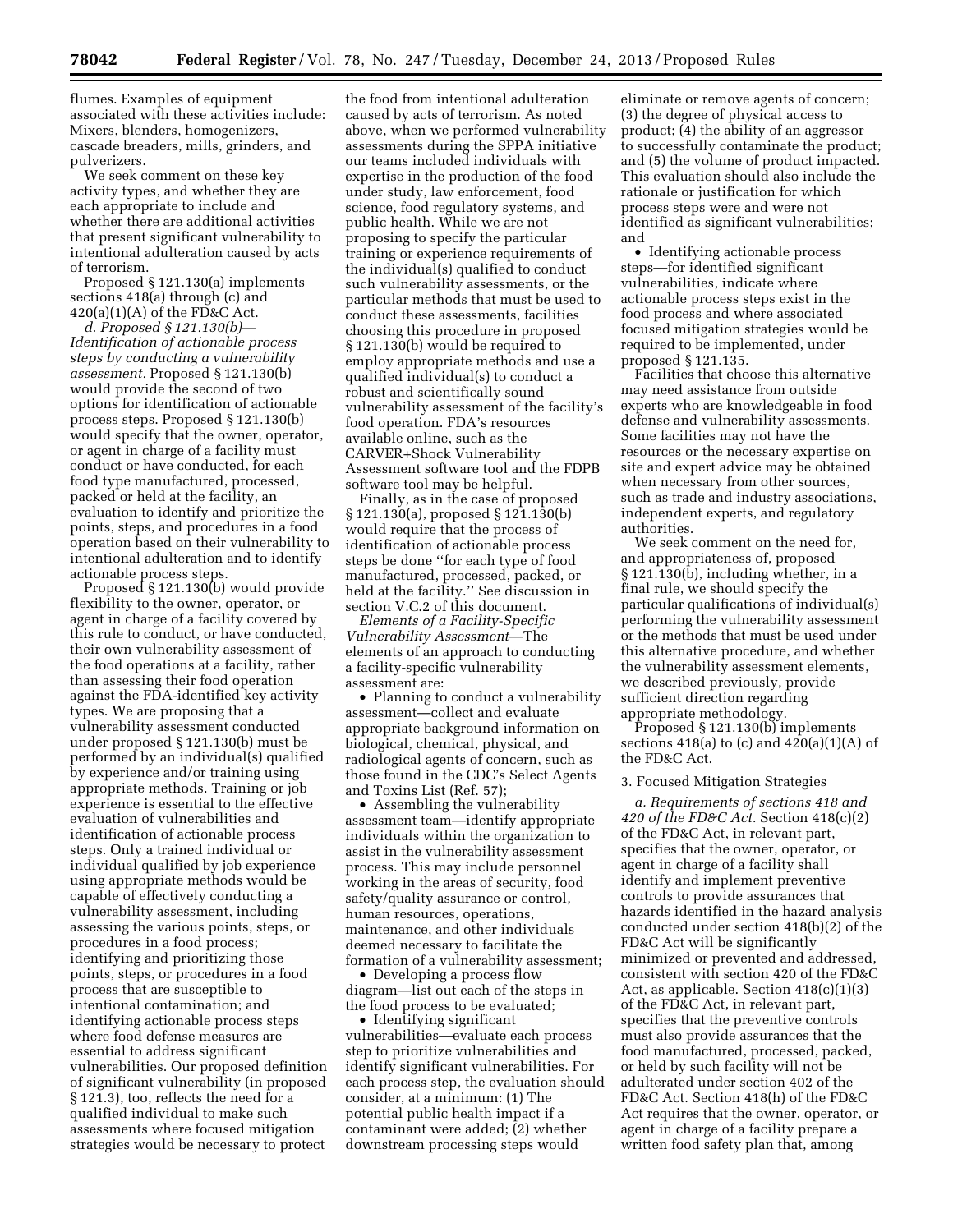other things, identifies the preventive controls within the plan. Section 420(b) of the FD&C Act requires FDA to issue regulations to protect against the intentional adulteration of food. Such regulations are to specify appropriate science–based mitigation strategies or measures to prepare and protect the food supply chain at specific vulnerable points, as appropriate (section 420(b)(2) of the FD&C Act).

Section 418(o)(3) of the FD&C Act defines preventive controls as ''those risk-based, reasonably appropriate procedures, practices, and processes that a person knowledgeable about the safe manufacturing, processing, packing, or holding of food would employ to significantly minimize or prevent the hazards identified under the hazard analysis conducted under [section 418(b) of the FD&C Act] and that are consistent with the current scientific understanding of safe food manufacturing, processing, packing or holding at the time of the analysis.'' The definition provides that ''those procedures, practices, and processes may include the following: (A) Sanitation procedures for food-contact surfaces and utensils and food-contact surfaces of equipment; (B) Supervisor, manager, and employee hygiene training; (C) An environmental monitoring program to verify the effectiveness of pathogen controls in processes where a food is exposed to a potential contaminant in the environment; (D) A food allergen control program; (E) A recall plan; (F) Current Good Manufacturing Practices (cGMPs) under part 110 of title 21, Code of Federal Regulations (or any successor regulations); (G) Supplier verification activities that relate to the safety of food.'' (emphasis added)

In section V.A.2 of this document, we discuss our proposed definition of focused mitigation strategy and its relationship to the definition of preventive controls in section 418(o)(3) of the FD&C Act. We are not proposing requirements for sanitation procedures, hygiene training, environmental monitoring, food allergen control, and CGMPs because these examples are relevant to food safety, but not to food defense. We considered proposing to require a recall plan (as we did in the PC proposed rule in proposed § 117.135(d)(4); see sections XII.C.8 and XII.D of that document). However, we tentatively conclude that the usefulness of a recall plan is greatly reduced in the context of preventive controls for intentional adulteration. The relationship between an implementation failure and the status of the food is different in intentional adulteration and

food safety contexts. An act of intentional adulteration caused by terrorism, historically, has been a rare event. In the vast majority of cases, the failure to properly implement a focused mitigation strategy would not be expected to result in intentional adulteration. With intentional adulteration, adulteration of food requires not just the opportunity for a contamination event (i.e., failure of a mitigation strategy to limit access to an actionable process step), but also someone with intent to cause harm at that same moment. As such, it is unlikely that a deviation from the provisions of this proposed rule would necessitate a recall. In contrast, the failure to properly implement a preventive control for a food safety hazard (for example, where proper cook temperatures are not reached in a process) would be expected to more likely result in a situation where the food becomes adulterated (e.g., because the pathogen reasonably likely to be present in the raw food would not be eliminated from the food by the inadequate cooking process), potentially necessitating a recall.

*b. General description of mitigation strategies.* Mitigation strategies are measures taken by a facility to reduce the potential for intentional adulteration of food. Based on these vulnerability assessments, FDA previously developed recommendations for mitigation strategies that can be implemented, as appropriate, to minimize or prevent intentional contamination of food. These mitigation strategies are presented in our guidance documents (Ref. 22, Ref. 23, Ref. 24, Ref. 25, Ref. 26), the CARVER+Shock Vulnerability Assessment software tool (Ref. 29), the MSD (Ref. 30), and the FDPB software tool (Ref. 31). FDA divides mitigation strategies into two types: Broad Mitigation Strategies and Focused Mitigation Strategies. We explain each of these types in this section of the document.

*i. Broad mitigation strategies.* Broad mitigation strategies are general facilitylevel measures that are intended to minimize a facility's vulnerability, as a whole, to potential acts of intentional contamination. Examples of broad mitigation strategies are: (1) Physical security, such as perimeter security fencing, locking exterior doors, penetration alarms; (2) personnel security, such as pre-hire background, reference checks, identification badges, and controlled visitor access; (3) securing hazardous materials, such as cleaning products, laboratory materials, and pesticides; (4) management practices, such as ingredient storage

inventory procedures; key security procedures, PINs or passwords; procedures to restrict personal items from all food production areas; procedures requiring IDs and uniforms to be returned when a person's employment ends; and supplier verification or certification procedures; and (5) crisis management planning, such as maintenance of updated emergency contact information, procedures for responding to reported threats, and establishment of a designated food defense leadership team.

Broad mitigation strategies, by nature, are generally applicable to a facility, regardless of the type of food being processed, and, as such, are not targeted to a specific processing step in a food operation. Broad mitigation strategies address facility-wide vulnerabilities that may present an opportunity for an attacker to access the facility and intentionally adulterate food. Broad mitigation strategies serve as foundational actions or procedures that improve a facility's overall defense against intentional contamination caused by acts of terrorism.

We are proposing to require the implementation of focused mitigation strategies only. However, as set out in our guidance documents (Ref. 22, Ref. 23, Ref. 24, Ref. 25, Ref. 26), we think it is prudent for facilities to review our guidance and implement those broad mitigation strategies that are appropriate to minimize the risk for intentional adulteration of food.

*ii. Focused mitigation strategies.* As discussed in section V.A of this document, we are proposing to define focused mitigation strategies as those risk-based, reasonably appropriate measures that a person knowledgeable about food defense would employ to significantly minimize or prevent significant vulnerabilities identified at actionable process steps, and that are consistent with the current scientific understanding of food defense at the time of the analysis.

Focused mitigation strategies are specific to an actionable process step in a food operation where a significant vulnerability is identified. They represent reasonably appropriate measures that are necessary to reduce the likelihood of intentional contamination caused by an act of terrorism at that process step. Focused mitigation strategies are customized to the processing step at which they are applied, tailored to existing facility practices and procedures, and depend on an evaluation of the vulnerabilities identified in a vulnerability assessment. When properly implemented, focused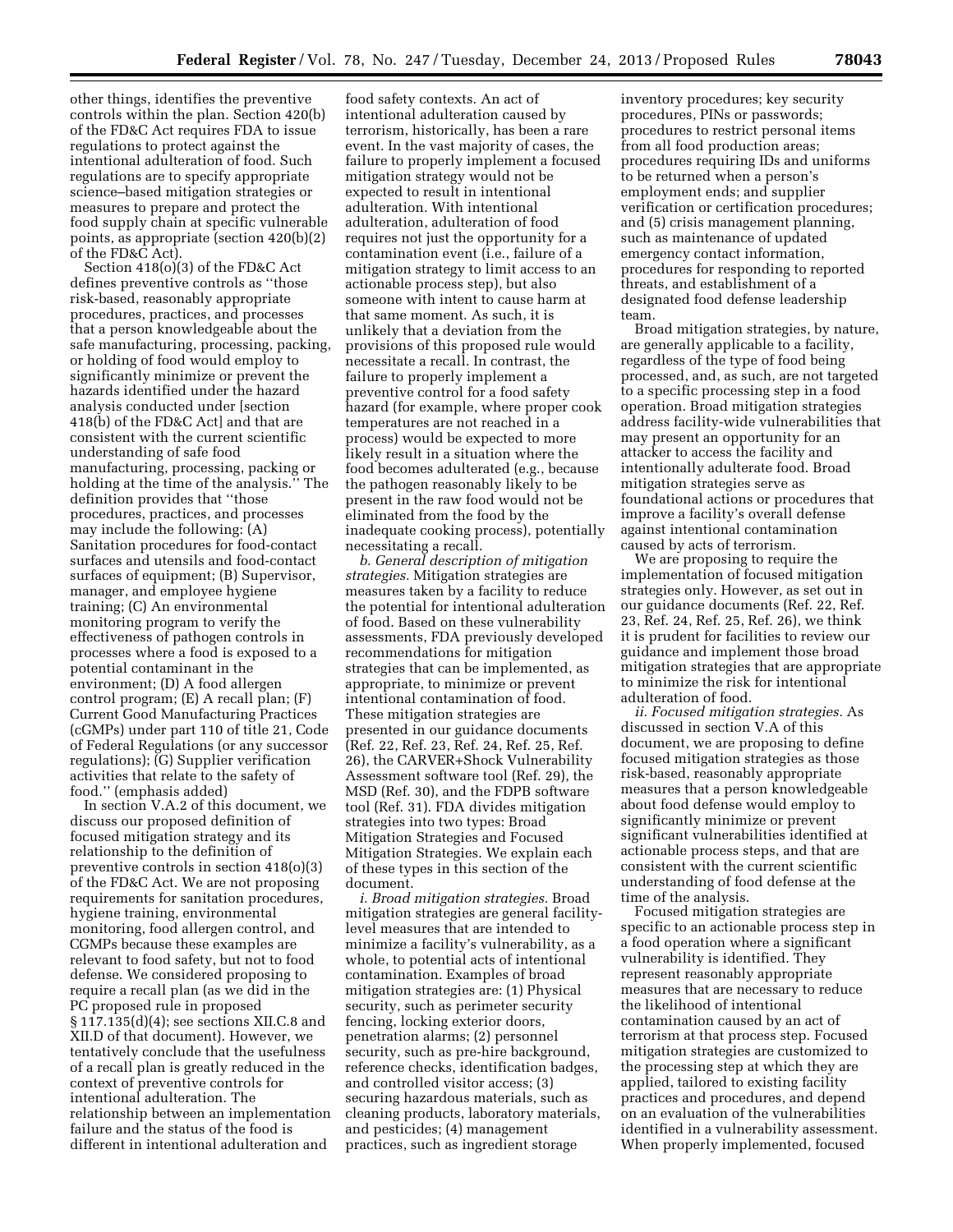mitigation strategies by themselves are sufficient to significantly minimize or eliminate the chances that an attacker would be successful if an act of intentional adulteration were attempted at the specific process step. Focused mitigation strategies focus on minimizing either the accessibility of an attacker to the product at a particular process step or the opportunity for the attacker to successfully contaminate the product at that process step, or both.

Based on our vulnerability assessments, we tentatively conclude that the implementation of focused mitigation strategies at actionable process steps in a food operation is necessary to minimize or prevent the significant vulnerabilities that are identified in a vulnerability assessment (Ref. 21, Ref. 54, Ref. 58), regardless of the existence of broad mitigation strategies. Although broad mitigation strategies are important to further reduce the vulnerability for intentional contamination, they are not sufficient to significantly minimize the risk of intentional contamination caused by an act of terrorism because broad mitigation strategies are not specific enough, for example, to counter the actions of an attacker who has legitimate access to the facility (i.e., insider attack) or an attacker who circumvents perimeter protections (e.g., scaling a fence), with the goal of intentionally contaminating the food. Focused mitigation strategies, on the other hand, are targeted to actionable process steps identified in a food operation to reduce the likelihood of intentional contamination at those process steps and, therefore, are essential to ensure that appropriate food defense measures are taken to protect the food from intentional contamination caused by acts of terrorism. In contrast to broad mitigation strategies, focused mitigation strategies are targeted to actionable process steps and, therefore, are more effective at countering an attacker who has legitimate access to the facility. We have tentatively concluded that we will continue to encourage the implementation of broad mitigation strategies on a voluntary basis, but we will require the implementation of focused mitigation strategies at actionable process steps. We request comment on this tentative conclusion, and on whether we should include, in a final rule, a requirement for the implementation of any broad mitigation strategies.

*iii. Examples of focused mitigation strategies for FDA-identified key activity types.* For the FDA-identified key activity types, a variety of focused mitigation strategies may be applicable,

dependent both on the food manufactured, processed, packed, or held at the facility and on the practices and processes employed at that facility. We list in this section some examples of focused mitigation strategies that may be appropriate to implement at actionable process steps for each of these four key activity types. While the decision of which and how many focused mitigation strategies would be appropriate to employ at an actionable process step is dependent upon the physical layout and operation at a specific facility, the examples presented in the section immediately below illustrate the decision-making process to identify and determine appropriate focused mitigation strategies at an actionable process step.

*Bulk liquid receiving and loading*— Examples of focused mitigation strategies that may be appropriate include the following:

1. *Controlling access to the receiving or loading area, conveyances, and equipment, including hoses and pumping machinery,* to prevent an unauthorized person from gaining access to the food during receiving or loading. Access controls may include: strategies to easily identify authorized persons, such as color-coded uniforms or badges; restricting conveyance drivers to areas away from the receiving or loading area (e.g., restricting them to a lounge or break room); securing hoses with locking caps or in cabinets; and ensuring that conveyance access hatches, vents, and inspection ports are secured;

2. *Ensuring adequate lighting in the receiving or loading area,* which reduces the ability of an attacker to disguise his or her actions. Adequate lighting in and around vulnerable areas of a food operation increases the likelihood that other staff will witness the actions of an attacker and enable them to take steps to prevent or react to contamination;

3. *Increasing observation of the receiving or loading area,* which reduces the ability of an attacker to disguise his or her actions. For example, maximizing the line of sight by removing boxes, crates, or other obstructions from the area; positioning quality control personnel in the receiving or loading area to supervise operations; or utilizing closed-circuit TV systems or other monitoring devices;

4. *Verifying that seals on a shipping conveyance are intact prior to receiving or after loading a bulk liquid* to reduce the likelihood that the shipping conveyance was or is accessed during transport to introduce a contaminant into the product;

5. *Establishing and implementing a policy for driver check-in and identification* to help confirm driver identity and verify the individual is authorized, through verification of shipping documentation or other means, to deliver or pick-up the shipment and reduce the likelihood that an attacker could fraudulently pose as a driver as a means of gaining access to the facility; and

6. *Inspecting the shipping conveyance prior to loading bulk liquids* to help ensure that no contaminant has been introduced to the conveyance chamber that could then contaminate the product once the product is loaded.

*Liquid storage and handling*— Examples of focused mitigation strategies that may be appropriate include the following:

1. *Controlling access to liquid storage, holding, surge, or metering tanks,*  similar to the strategies that may be applied for controlling access to bulk liquid receiving and holding;

2. *Ensuring that the area around liquid storage, holding, surge, or metering tanks is free of unrelated materials,* such as personal items (backpacks, purses, or packages), and other items that are not directly related to the food operation, to reduce the likelihood of a contaminant being brought into the area for introduction into the tank;

3. *Ensuring adequate lighting in and around liquid storage, holding, surge or metering tanks,* similar to the strategies that may be applied for ensuring adequate lighting at bulk liquid receiving and loading;

4. *Installing one-way sample ports in liquid storage, holding, surge, or metering tanks* , so that food product can be drawn out of the equipment but a contaminant cannot be inserted into the tank;

5. *Inspecting tanks prior to filling* to help ensure that no contaminant has been introduced into the empty tank that could then contaminate the product once loaded;

6. *Inspecting pumping or metering equipment prior to use* to help ensure that no contaminant has been introduced into the equipment that could contaminate the product;

7. *Using enclosed tanks and transfer systems to move materials* to reduce the potential for an attacker to access the product and introduce a contaminant; and

8. *Positioning holding, surge, or metering tanks to increase visibility,*  such that frequent observation is facilitated and visibility of activity around the tank is improved. This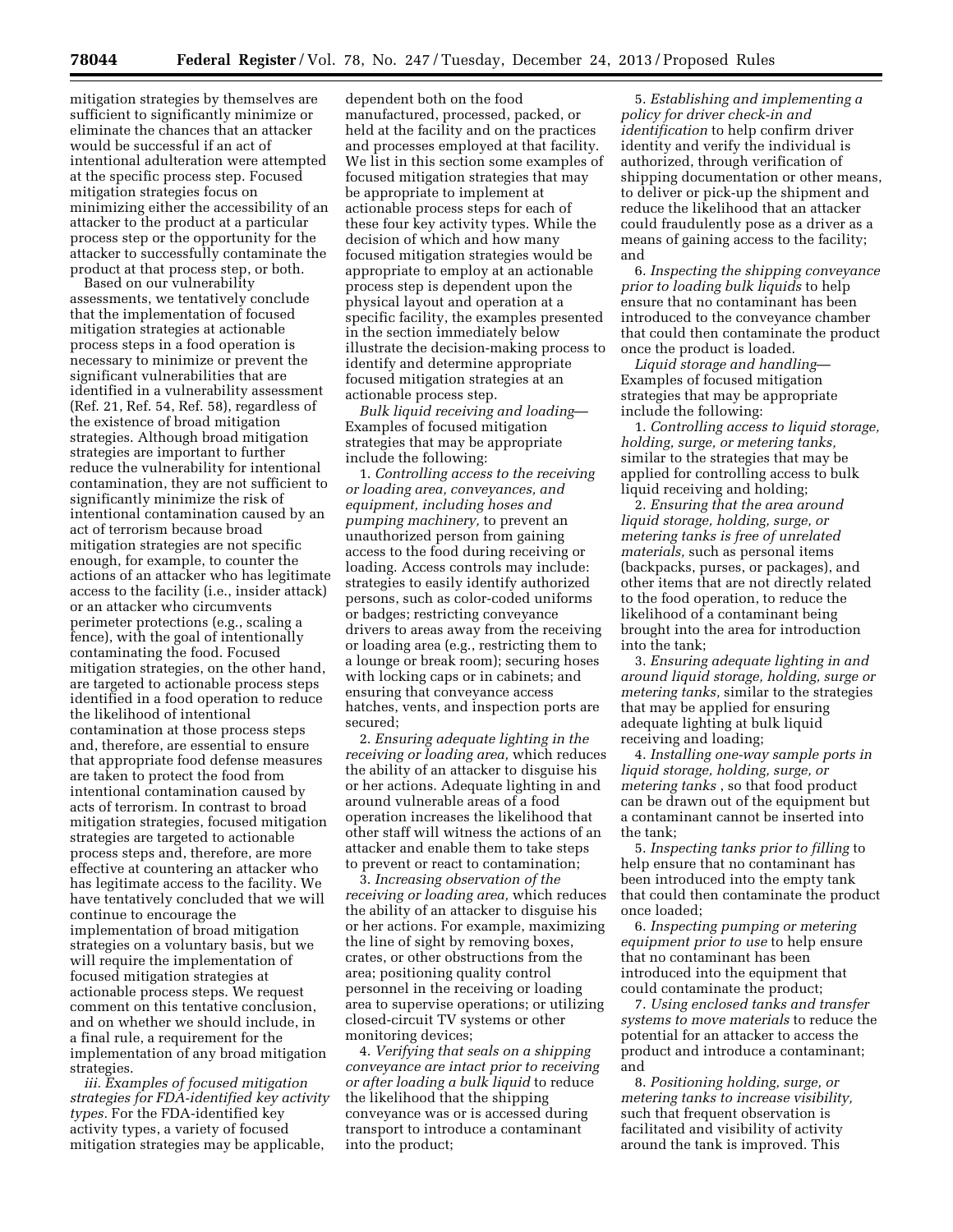focused mitigation strategy may be less practical for longer term storage tanks.

*Secondary ingredient handling*— Examples of focused mitigation strategies that may be appropriate include the following:

1. *Controlling access to ingredient handling areas,* including where secondary ingredients or rework are staged, prepared, or added to the product stream, to prevent an unauthorized person from gaining access to the ingredients or rework during these processes. As with other key activity types, access controls may include strategies to easily identify authorized persons, such as with color coded uniforms or badges, or conducting ingredient handling activities in areas behind locking gates, doors, or other barriers;

2. *Ensuring the secondary ingredient handling area is free of unrelated materials,* such as personal items or other items not directly related to the activity, to help ensure that a contaminant is not brought into the area for introduction into the ingredient during staging, preparation, or addition;

3. *Ensuring adequate lighting and increasing visibility in and around ingredient staging and handling areas,*  similar to the strategies that may be employed to ensure adequate lighting at bulk liquid receiving and holding;

4. *Reducing staging time* to reduce the opportunity for intentional adulteration. Any time sealed or tamper-evident containers are breached provides a potential opportunity for an attacker to introduce a contaminant into the ingredient or rework. Reducing the time ingredients and rework are staged in unsecured containers reduces the opportunity for an attacker to adulterate the ingredient or rework;

5. *Restricting secondary ingredient handling to senior staff* to reduce the accessibility and opportunity for intentional adulteration;

6. *Using peer monitoring in the ingredient handling area,* because requiring at least two staff members to be in the area at any given time during operations can reduce the opportunity for a contaminant to be discreetly introduced into the food;

7. *Using automated and enclosed ingredient handling equipment,* such as automated computer weighing, measuring, and addition equipment, to reduce human contact with secondary ingredients or rework and thereby reduce the opportunity for introduction of a contaminant; and

8. *Inspecting secondary ingredients held in staging and investigating any irregularities in the amount, condition, or organization of items in secondary* 

*ingredient handling areas* to identify circumstances that suggest product contamination before a contaminated ingredient is added to the product stream.

*Mixing and similar activities*— Examples of focused mitigation strategies that may be appropriate include the following:

1. *Controlling access to processing areas where mixing and similar activities are conducted* to prevent an unauthorized person from gaining access to the product and equipment. Access controls may include: strategies to easily identify authorized persons, such as with color coded uniforms or badges; conducting these activities in areas behind locking gates, doors, or other barriers; securing access to overhead gangways and sampling platforms; and securing hatches, ports, and lids with locks or access alarm devices;

2. *Ensuring that the area is free of unrelated materials,* such as personal items and other items that are not directly related to the activity, to reduce the likelihood of a contaminant being brought into the area for introduction into the ingredient during mixing and similar activities;

3. *Ensuring adequate lighting and increasing visibility in and around mixing and similar activities areas,*  similar to the strategies that may be employed to ensure adequate lighting at bulk receiving and loading;

4. *Positioning mixing and similar equipment in a manner that maximizes visibility,* similar to the strategies that may be employed to maximize visibility for liquid storage and handling;

5. *Using one-way sample ports that prohibit introduction of a contaminant into the mixing or similar equipment,*  similar to the strategies that may be employed for liquid storage and handling;

6. *Conducting inspections of mixing and similar equipment prior to use* to help ensure no contaminant has been introduced that could contaminate the product once loaded;

7. *Restricting mixing and similar activities to senior staff,* similar to the strategies that may be employed for secondary ingredient handling;

8. *Using peer monitoring in this area*  to ensure that at least two staff members are in this area at any given time during operations, reducing the opportunity for a contaminant to be discreetly introduced into the food; and

9. *Using automated, self-contained, enclosed equipment* to reduce human contact with the product and reduce the opportunity for introduction of a contaminant.

These examples of focused mitigation strategies are consistent with measures included in the MSD. The examples are not intended to be an exhaustive list of appropriate focused mitigation strategies. For additional guidance on identifying appropriate focused mitigation strategies, see our guidance documents, the MSD, and other resources (see section II.D of this document).

*iv. Specific examples of determining appropriate focused mitigation strategies.* In this section, we discuss specific examples of the decisionmaking process to identify and determine appropriate focused mitigation strategies at an actionable process step for each of the FDAidentified key activity types.

*Bulk liquid receiving and loading*— Unloading at Facility A's bulk tanker truck unloading bay is an actionable process step for this key activity type. Facility A has a significant vulnerability related to access to the food during the unloading of the bulk liquid. At Facility A, the tanker truck drives into the unloading bay without passing through any security check-in procedures. A single facility employee is assigned to this area and takes a facility-owned hose from an open shelving unit in the unloading bay and attaches it to the tanker truck's unloading port. The driver of the tanker truck assists in unloading by opening the venting hatch at the top of the tanker truck while the facility employee is attaching the hose. The driver then waits in the unloading bay area while the truck is being unloaded. Upon completion of unloading activities, the driver gets back in the truck and exits the facility.

Facility A is not implementing focused mitigation strategies at this actionable process step such that access to the food during unloading of the bulk liquid is significantly minimized or eliminated. The food is significantly vulnerable to an attacker (in this case, potentially the driver, the facility employee, or a third party) who could intentionally add a contaminant to the product to adulterate the food. One approach for Facility A to significantly minimize or eliminate the significant vulnerability at this actionable process step is to implement the following focused mitigation strategies:

• Establish a receiving check-in and verification procedure to ensure that the shipment is being delivered by the proper firm and that the driver is properly identified. The procedure would be documented and maintained in a shipping log that records the key identifying information about the driver, tanker truck, and shipping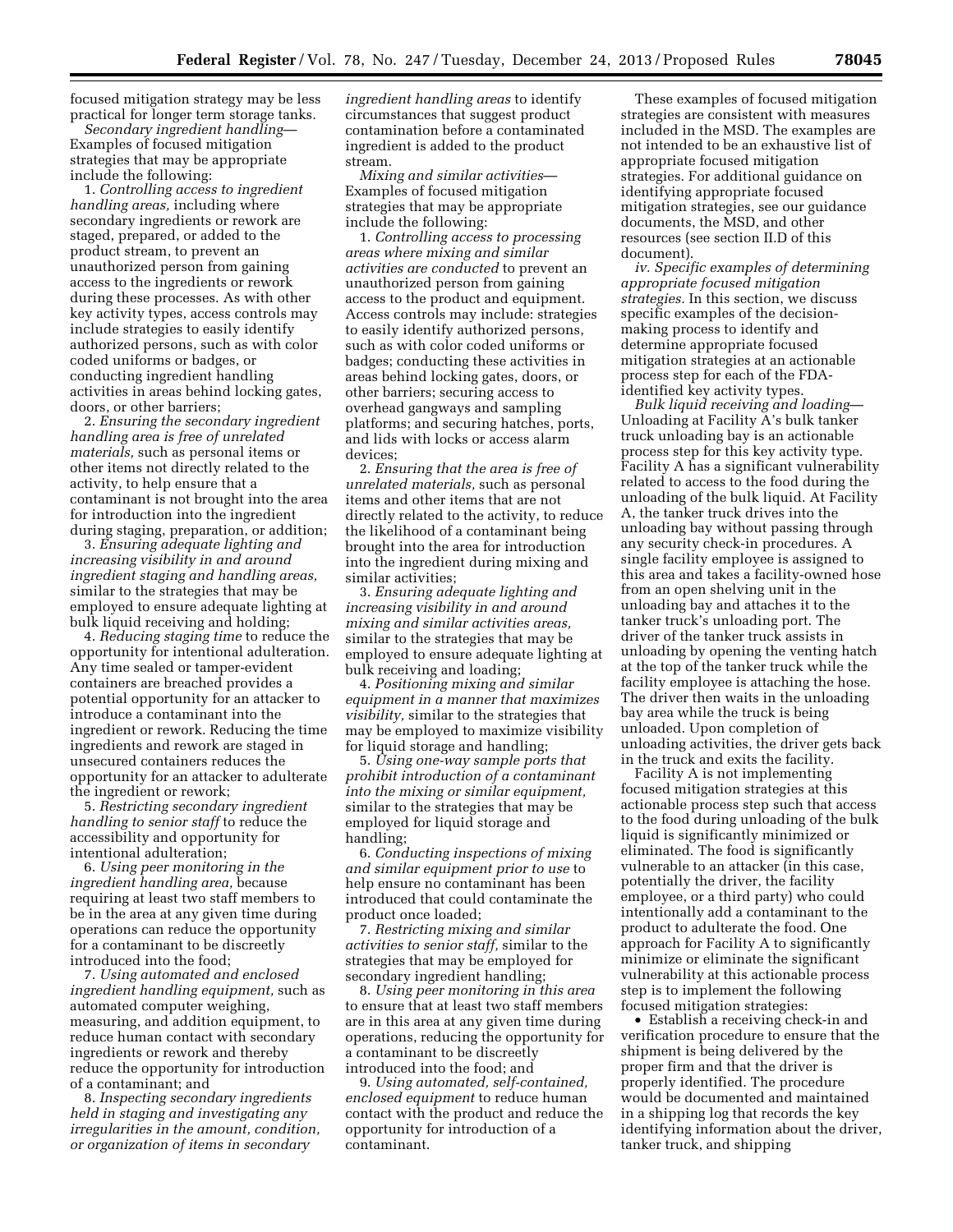documentation for the delivered product. The facility would also institute a policy requiring that the shipping documentation include the ID numbers of the seals on the unloading ports so that the facility employee can verify that seal numbers match the shipping documentation and that the seals were not broken, tampered with or replaced during transport.

• Implement a procedure to store hoses securely to reduce the likelihood an attacker could add a contaminant to the hoses when not in use. This would include storing hoses in locking cabinets and placing end caps on the hoses. The facility also would issue keys only to staff working in the tanker truck receiving bay and use a key numbering and tracking system to verify that all keys are accounted for.

• Increase active observation of the unloading process to reduce the likelihood of an attacker successfully introducing a contaminant by requiring two or more production staff members to be present during unloading activities (i.e., peer monitoring), or requiring the bulk liquid unloading operations be overseen by a supervisor or a member of the quality control staff. Alternatively, the facility could employ video surveillance of the area. If the truck driver is permitted to remain in the area of the receiving bay, the introduction of active observation practices ensures that no contaminant could be intentionally introduced to the product during unloading activities. Alternatively, the facility could limit the driver's access to the product by restricting the location of the driver to designated areas outside the loading area while the truck is being unloaded.

In this example, the focused mitigation strategies were selected to achieve the following goals: Establishing the identity of personnel with access to the food; ensuring that equipment that may be used to introduce a contaminant is secured when not in use; and providing active observation of activities at actionable process steps. By implementing these focused mitigation strategies, the facility could significantly minimize the significant vulnerability identified at the actionable process step.

*Liquid storage and handling—*The storage of liquid in Facility B's bulk liquid storage tank is an actionable process step for this key activity type. Facility B's bulk storage tank holding a primary ingredient is located within its building, and a significant vulnerability relates to access to the food during such storage. In Facility B, a network of gangways, ladders, and platforms surround the bulk liquid storage tank so that personnel can gain access to a hatch

at the top of the tank. Facility B has a procedure for securing this hatch with a lock, and the facility stores the key to the hatch in the operations manager's office. To access a key, a worker must request the key from the operations manager and justify the need to open the lock. When an employee checks out the key, the manager's assistant records the employee's name, time the key is checked out, and the reason. Facility B's bulk liquid storage tank also has a second hatch along the side which is used for cleaning the tank when empty and is not locked. This secondary hatch is not accessible while product is in the tank because it opens inward, and pressure from product in the tank prevents the hatch from being opened when product is present.

In considering the requirement for focused mitigation strategies at this actionable process step, Facility B would determine that it has sufficient safeguards in place to significantly minimize the likelihood of intentional adulteration from an attacker accessing the hatch on the top of the bulk storage tank. However, the facility would identify the secondary hatch as presenting a significant vulnerability for which insufficient focused mitigation strategies are being implemented. While food is in the tank, the secondary hatch is secure. However, when the tank is empty after cleaning, there is an opportunity for an attacker to introduce a contaminant into the tank via the secondary hatch which would then contaminate the food when it is added to the tank. To significantly minimize or eliminate the significant vulnerability presented by the secondary hatch, the facility would implement focused mitigation strategies to restrict and document access to the secondary hatch as is done for the hatch on the top of the tank. To do this, the facility would install a lock on the secondary hatch and incorporate the key for the secondary hatch into its existing key management system. Alternatively, the facility could implement a procedure of monitoring the condition of the tank interior immediately prior to reintroducing product to the tank. This monitoring check would be recorded in a monitoring log.

Facility B already has in place some practices that we would consider appropriate focused mitigation strategies. The procedures in place to control access to the top access hatch on the bulk liquid storage tank are sufficient to minimize the significant vulnerability presented by this hatch. However, Facility B still has a significant vulnerability associated with the secondary access hatch, which

required additional focused mitigation strategies to significantly reduce or eliminate the risk of intentional contamination.

Another example of an actionable process step for the key activity type ''Liquid Storage and Handling'' is liquid storage in a liquid surge tank located above an in-line bottling operation at Facility C. The surge tank is used to control the flow rate of liquid product into the bottling equipment and is enclosed by an unlocked lid. A ladder and walkway enable workers to access the surge tank as needed to monitor product flow and take quality control samples. Facility C has an operations control room, which is equipped with windows to view the production floor. However, the view of the bottling operation from the operations control room is commonly blocked by pallets of empty bottles awaiting introduction into the bottling equipment.

It is not practical for Facility C to lock the surge tank lid because workers need to frequently check the status of product flow and take quality control samples. Also, it is not practical to physically limit access to the ladder or walkway used to access the surge tank, for the same reasons. One approach for Facility C to significantly minimize or eliminate the significant vulnerability at this actionable process step is to implement the following focused mitigation strategies:

• Implement a policy to prohibit all personnel not associated with the bottling operation from entering the area and issue uniforms of a particular color to the bottling personnel only. The staff working in the bottling area would enforce this policy by instructing any staff not associated with the bottling operation to leave the area.

• Prohibit staff working in the bottling area from bringing any items not associated with the bottling operation into the work area.

• Train the staff working in the bottling area in a peer monitoring program to be attentive to the activity of other staff in the area.

• Stage pallets of empty bottles awaiting introduction into the bottling equipment in another location to improve line of sight from the operations control room.

By implementing these focused mitigation strategies, the facility could significantly minimize or eliminate the significant vulnerability associated with the actionable process step at the liquid surge tank.

*Secondary ingredient handling—*  Ingredient staging at Facility D is an actionable process step for this key activity type. Facility D opens a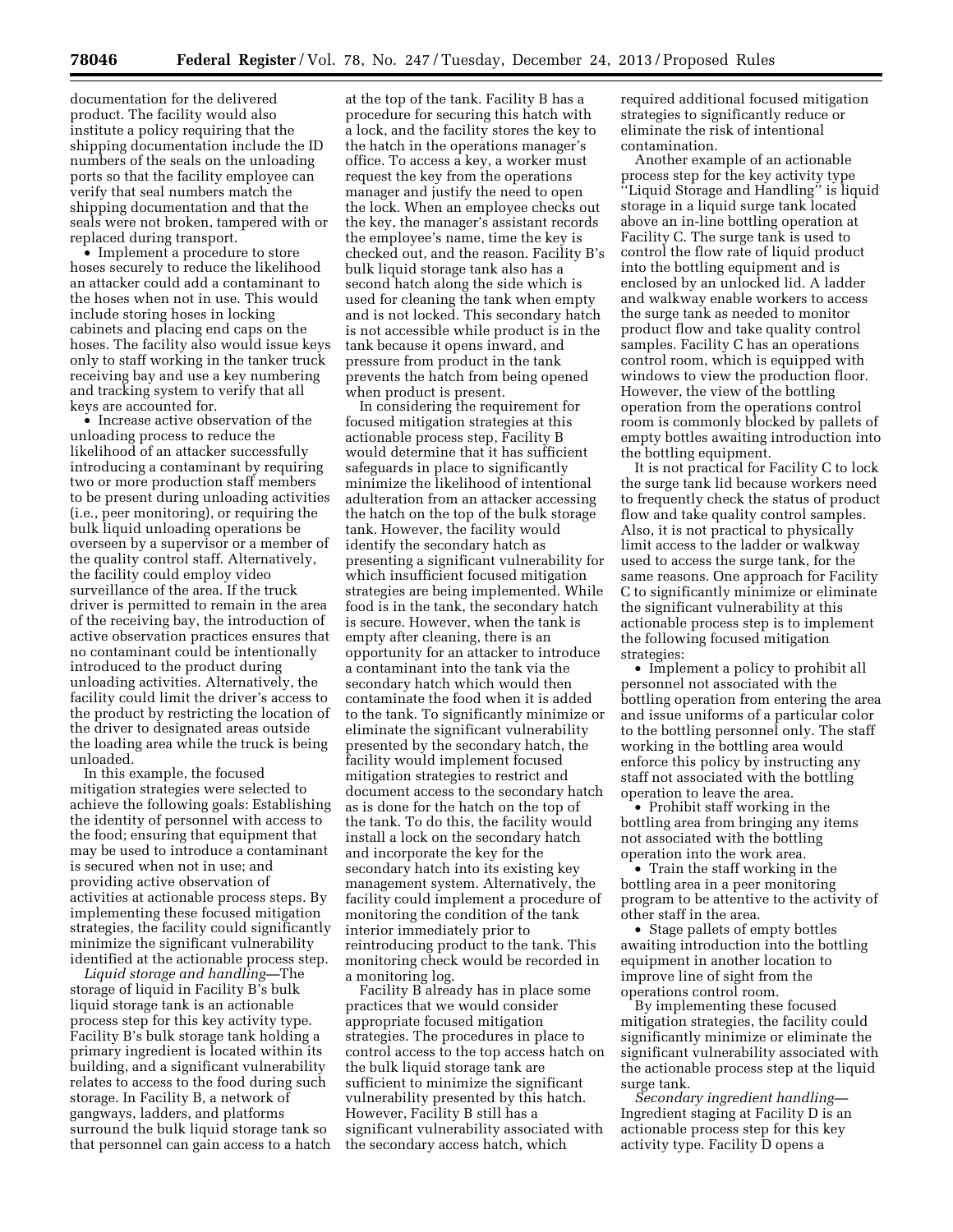containerized secondary ingredient's tamper evident package, measures out the required amount into a secondary container, and pre-positions the ingredient in the production area so that it is readily added to the product line. Access to the food during each of these activities at this actionable process step presents a significant vulnerability. Facility D stages a dry, powdered ingredient near the mixer the night before it is intended to be used so that it is ready when the production run begins the next morning. Additionally, the staging area in Facility D is accessible to all staff and is an open area on the production floor.

One approach for Facility D to significantly minimize or eliminate the significant vulnerability at this actionable process step is to implement the following focused mitigation strategies:

• Reduce staging time, by revising its procedures so that ingredients are staged immediately before they are added into the product stream. This strategy would reduce the time ingredients are accessible.

• Change its staffing procedures to ensure that only senior or long-term employees are assigned to measuring and staging secondary ingredients. Assigning the most trusted employees to work in sensitive areas reduces the risk of intentional contamination.

• Increase its observation of this area by installing closed-circuit TV cameras to monitor the actions of staff in the secondary ingredient staging area.

By its nature, the action of ingredient staging is an open and accessible process step. Focused mitigation strategies must address personnel access so that the likelihood of an intentional contamination at this step is significantly reduced or eliminated. By implementing these focused mitigation strategies, the facility could significantly minimize the significant vulnerability identified at the actionable process step.

*Mixing and similar activities—*  Blending in Facility E's dough mixer is an actionable process step for this key activity type. Facility E operates a dough mixer to combine several dry and liquid ingredients. This mixer is not enclosed and is located in an open area of the facility where it is under regular—though not dedicated—human observation. While a batch of product is being mixed, the staff member assigned to the mixer may leave the area to retrieve and prepare ingredients for the next production batch. The line of sight in this area is clear, and management in the operations control room located above the production floor has a clear

view of the mixer through an observation window.

The mixer is vulnerable to an attacker who could intentionally introduce a contaminant into the food because of the open nature of the mixer, the lack of constant and dedicated observation, and the lack of physical access control to the area where it is located. One approach for Facility E to significantly minimize or eliminate the significant vulnerability at this actionable process step is to implement the following focused mitigation strategies:

• Install a lid on the mixer that must be opened to add anything to the mixer. If Facility E determines that it would be disruptive to the production schedule to install a lock on the lid, the facility could install an access alarm that would indicate that the lid has been opened. This alarm would sound in the operation control room where a manager supervises production operations.

• Assign another member of staff the responsibility of preparing and securely staging ingredients for later production batches. This would alleviate the need for the mixer operator to leave the area, leaving the mixer unattended.

With the introduction of these two focused mitigation strategies, the facility would have taken steps to enclose the mixer, making it more difficult for an attacker to introduce a contaminant without alerting management (by the sounding of the alarm), and increased the dedicated observation of this otherwise vulnerable process step by ensuring that the mixer operator is not required to leave the area unattended.

Mixing at Facility F's rotating air dryer is another example of an actionable process step for the key activity type ''Mixing and similar activities.'' In Facility F, product, such as crackers or breakfast cereals, are fed through drum-like equipment, where warm air is blown across it while the drum rotates. Although the goal of this process is to dry the product, it also could distribute any contaminant introduced into the dryer evenly across the product. Facility F's rotating air dryer is located alongside a commonly used walkway, but is behind a guard rail to prevent employees from coming in contact with the hot exterior of the dryer. Product is fed into the top of the dryer via a pneumatic conveyor. There is sufficient space between the dryer opening and the pneumatic conveyor discharge to enable an attacker to introduce a contaminant to the dryer at this point. That opening is about six feet above the ground, accessible from the floor of the facility. Product leaves the dryer through a gravity fed line. The

connection between the dryer and the discharge line is sealed.

To goal of focused mitigation strategies at this actionable process step would be to reduce access to this equipment to significantly reduce the likelihood an attacker could introduce a contaminant into the rotating air dryer. One way Facility F could do this would be to install a clear plastic shield that would be affixed to and extend from the discharge of the pneumatic conveyor to the opening of the dryer where it would also be tightly affixed to the housing of the dryer. A clear plastic shield would enable workers to supervise the product flow into the dryer while posing as an effective barrier to an attacker wishing to introduce a contaminant into the product at the dryer. This engineering improvement would significantly minimize or eliminate access to the food in the dryer and thereby significantly reduce or eliminate the likelihood of a successful act of intentional adulteration at this process step. The installation of physical barriers to access of equipment at actionable process steps can be one of the most effective focused mitigation strategies because it does not require restricting personnel or maintaining active observation of an area. The implementation of this engineering improvement would be detailed in the facility's food defense plan.

*c. Proposed § 121.135(a)— Requirement to identify and implement focused mitigation strategies for actionable process steps.* Proposed § 121.135(a) would require that the owner, operator, or agent in charge of a facility identify and implement focused mitigation strategies at each actionable process step to provide assurances that the significant vulnerability at each step will be significantly minimized or prevented and the food manufactured, processed, packed or held by such facility will not be adulterated under section 402 of the FD&C Act. Under § 121.135, we are proposing that, for each of the identified actionable process steps, the owner, operator, or agent in charge of a facility covered by this rule identify and implement focused mitigation strategies. Focused mitigation strategies would be required only for actionable process steps.

Because a focused mitigation strategy that would be necessary at an actionable process step must be tailored to address the significant vulnerability applicable to the specific actionable process step, we are not proposing to specify the particular focused mitigation strategies that would be appropriate. Rather, we expect the owner, operator, or agent in charge of the facility covered by this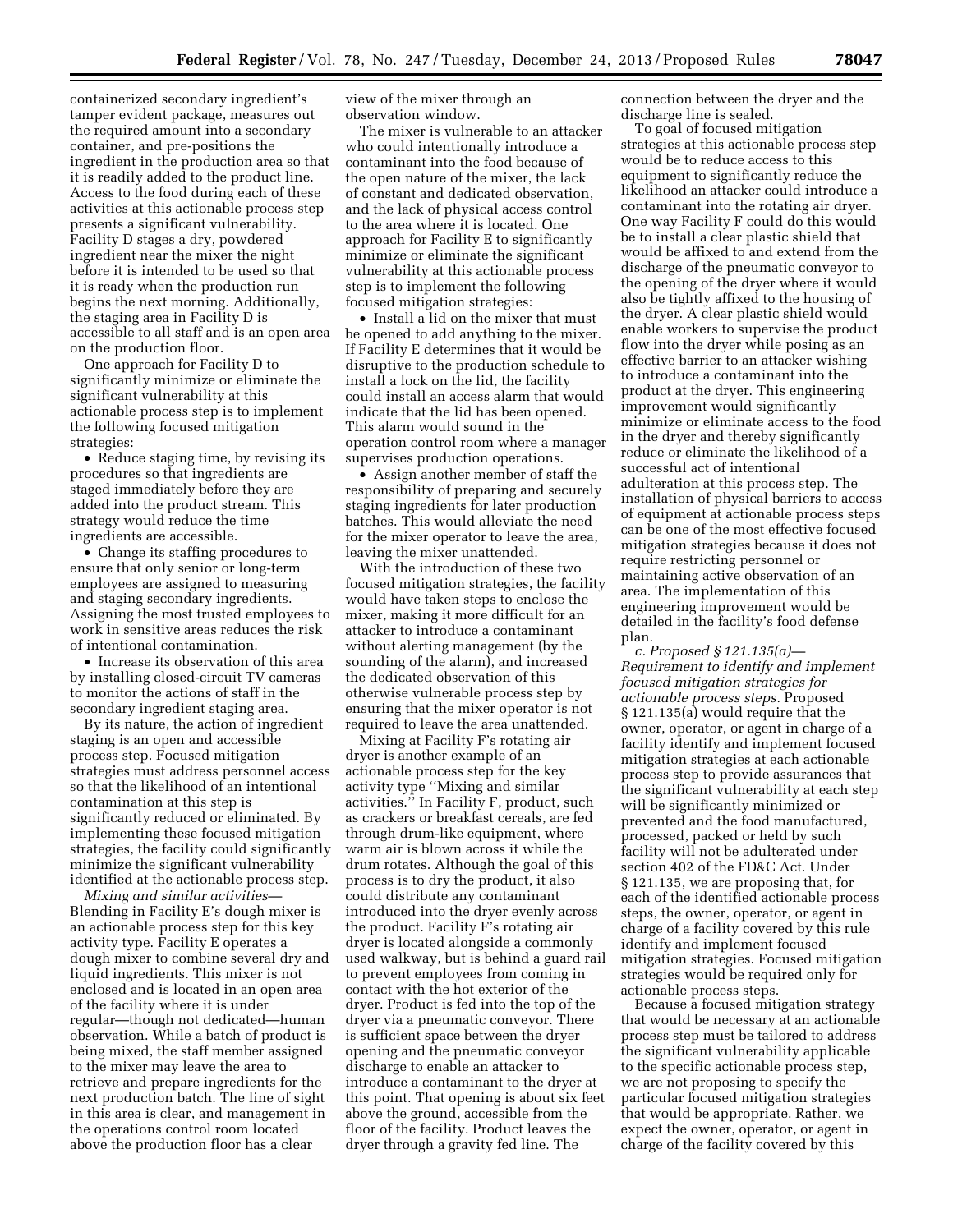rule to identify the specific focused mitigation strategy(s) that would be appropriate, considering the facility and food it produces, and to ensure the proper implementation of those strategies to provide assurances that the significant vulnerability at each identified actionable process step is significantly minimized or prevented and the food is not adulterated. In section V.C.3.b of this document, we list examples of focused mitigation strategies and describe scenarios for determining appropriate focused mitigation strategies at actionable process steps for each of the FDAidentified key activity types.

A facility would have the flexibility to identify and implement focused mitigation strategies from among all procedures, practices, and processes available to the facility that would provide the assurances that would be required by proposed § 121.135. The flexibility provided under this proposed provision acknowledges the existing expertise within the food industry in this regard, and recognizes the complex and varied nature of operations in food facilities. Additionally, to the extent facilities may already be engaging in practices that constitute focused mitigation strategies, facilities should consider whether those measures satisfy the requirements of proposed § 121.135, such that the implementation of additional focused mitigation strategies may not be necessary. (Note that associated requirements, such as monitoring and verification, would apply).

FDA's existing guidance documents and other resources (discussed in section II.D of this document) include guidance for industry on a range of focused mitigation strategies. In particular, the MSD includes a list of mitigation strategies that can be applied to different steps in a food operation to reduce the risk of intentional adulteration. The database is searchable by key words and processing steps common to food operations (e.g., packing, manufacturing, processing and holding).

Proposed § 121.135(a) implements the provisions in sections 418(c)(2) and 420(b)(2) of the FD&C Act. FDA requests comments on our analysis and proposed provisions related to mitigation strategies necessary to protect against intentional adulteration of food caused by acts of terrorism. We also seek input on whether and, to what extent, facilities currently employ broad mitigation strategies and focused mitigation strategies.

*d. Proposed § 121.135(b)— Requirement for written focused* 

*mitigation strategies.* Proposed § 121.135(b) would require that focused mitigation strategies for actionable process steps be written. The focused mitigation strategy(ies) selected for each actionable process step identified in accordance with proposed § 121.130, and a justification for how the strategy significantly reduces or eliminates the risk of intentional adulteration at that actionable process step(s) must be documented. Similar to preventive controls in a food safety plan, written focused mitigation strategies in a food defense plan are essential for the facility to implement the focused mitigation strategies consistently, and essential for the facility and inspectors. Written focused mitigation strategies also would be essential for training purposes and during reanalysis and updates of the focused mitigation strategies.

Proposed § 121.135(b) implements the provisions in sections 418(h) and  $420(b)(2)$  of the FD&C Act.

*e. Proposed § 121.135(c)— Applicability of monitoring, corrective actions, and verification.* Proposed § 121.135(c) would specify that the focused mitigation strategies required under this section would be subject to monitoring as would be required by proposed § 121.140; corrective actions as would be required by proposed § 121.145; and verification as would be required by proposed § 121.150. Proposed § 121.135(c)(1) through (c)(3) would restate the requirements of proposed §§ 121.140, 121.145, and 121.150 to clearly communicate the applicability of proposed §§ 121.140, 121.145, and 121.150 to the focused mitigation strategies that would be required under proposed § 121.135 and would establish no new requirements.

#### 4. Monitoring

*a. General description of monitoring.*  Proposed § 121.3 would define ''monitor'' to mean ''to conduct a planned sequence of observations or measurements to assess whether focused mitigation strategies are consistently applied and to produce an accurate record for use in verification.'' In developing the proposed monitoring requirements related to food defense, we considered our proposed monitoring requirements related to food safety, which are described in section XII.E of the PC proposed rule. For the same reasons outlined in the PC proposed rule, we have tentatively concluded that monitoring is necessary to establish the performance of the implementation of the focused mitigation strategies. The proposed provisions in § 121.140 implement section 418(h) of the FD&C Act.

*b. Proposed § 121.140(a)— Requirement for written procedures for monitoring.* Proposed § 121.140(a) would require that the owner, operator, or agent in charge of a facility establish and implement written procedures, including the frequency with which they are to be performed, for monitoring the focused mitigation strategies. Monitoring the performance of focused mitigation strategies at specified frequencies would facilitate tracking the implementation of the focused mitigation strategies to provide assurance that they are consistently applied in a facility covered by this rule. If monitoring shows that a focused mitigation strategy is frequently not implemented, a facility can consider whether another focused mitigation strategy would be more appropriate. For example, if an ingredient storeroom door is to be kept locked when not in use, but the door is frequently left unlocked because access to the room is needed for other purposes, the facility may replace the previous focused mitigation strategy with video monitoring. Further, if monitoring is conducted with sufficient frequency, it will detect if a focused mitigation strategy is not properly implemented (e.g., if access to a particular area of a facility is not being appropriately restricted or a bulk liquid tank is not being visually inspected prior to filling), indicating a problem and signaling the need for an appropriate corrective action. In addition, the proposed monitoring requirement would result in written documentation for use in verification.

*c. Proposed § 121.140(b)—Frequency of monitoring.* Proposed § 121.140(b) would require that the owner, operator, or agent in charge of a facility monitor the focused mitigation strategies with sufficient frequency to provide assurances that they are consistently applied. Proposed § 121.140(b) does not specify a single monitoring frequency applicable to all facilities and processes. Rather, it requires monitoring with ''sufficient frequency'' to ensure that the focused mitigation strategies are consistently applied in a facility covered by this rule. We note that for food defense that many focused mitigation strategies may be monitored over longer timeframes (non-continuous monitoring) than preventive controls for food safety, which are often monitored continuously. In large part preventive controls for food safety are monitored continuously because they relate to physical or chemical parameters of the process, such as the temperature of a pasteurizer, which both lend themselves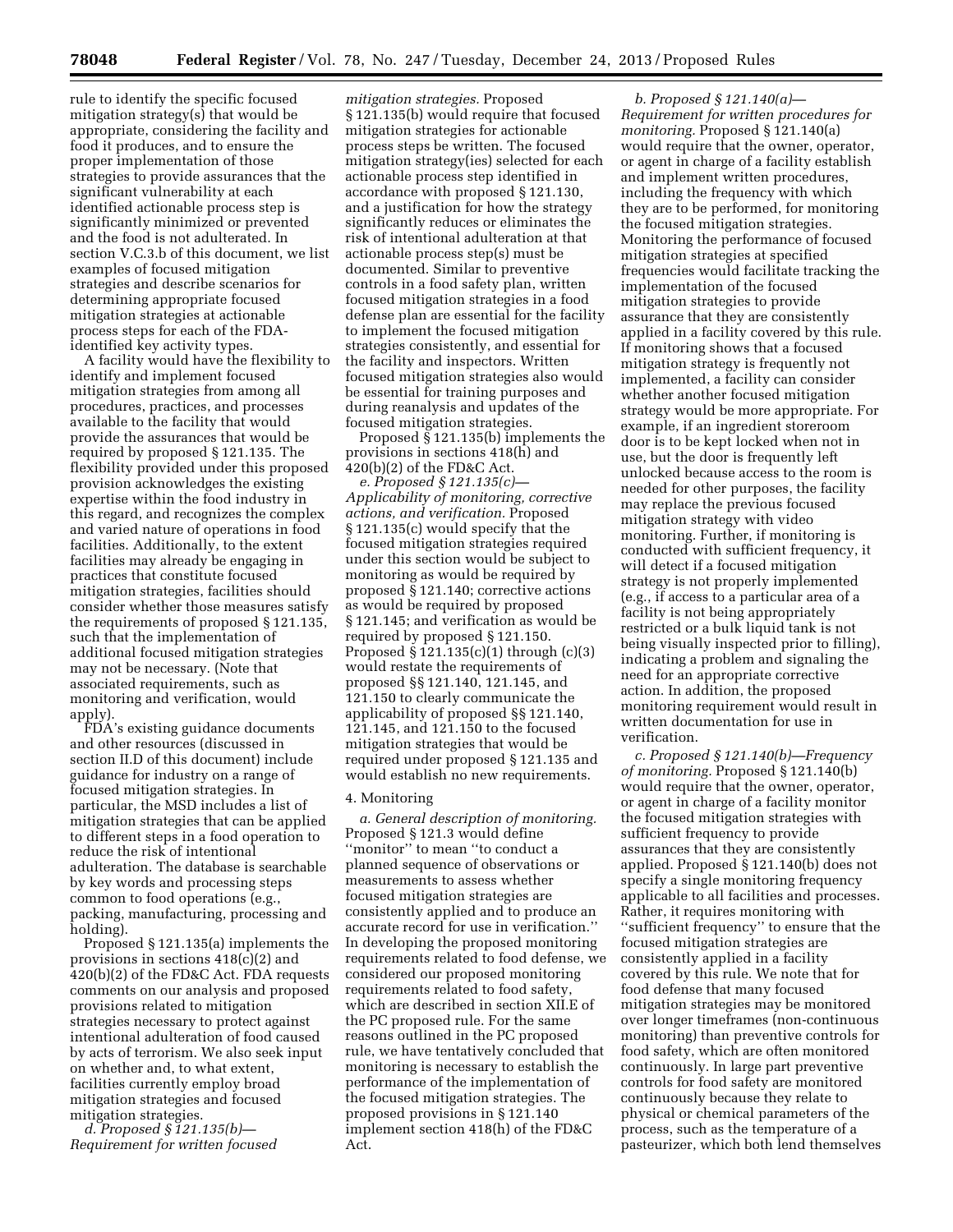to continuous monitoring and necessitate that level of monitoring to ensure that the process is under control. As discussed in greater detail in section V.C.3 of this document, most focused mitigation strategies for food defense are not related to physical or chemical parameters of the process. They tend to have more in common with sanitation preventive controls for food safety in that they relate to conditions around the food process, such as access to the equipment. A focused mitigation strategy such as ''adequate lighting at an actionable process step'' or ''secure air vents on a cooling tank with one-way valves'' would not require continuous monitoring. Management may choose to monitor lighting on a weekly basis to ensure that everything is working properly and monitoring of the security of air vents with one-way valves on a cooling tank might be done monthly. Frequency is not prescribed in this proposed rule. More frequent (e.g., daily) monitoring would be appropriate for mitigation strategies that relate to conditions or practices that are more likely to change more rapidly, such as keeping the access door to an actionable process step closed when not in use or ensuring that employees with color coded uniforms are staying in the areas designated by the color code.

*d. Proposed § 121.140(c)— Requirement for records.* To implement section 418(g) of the FD&C Act, proposed § 121.140(c) would require that all monitoring of focused mitigation strategies in accordance with this section must be documented in records that are subject to verification in accordance with § 121.150(a) and records review in accordance with proposed § 121.150(c).

The monitoring records would be used to verify that the focused mitigation strategies are being monitored, as would be required by proposed § 121.150(a), and to verify that the focused mitigations strategies are consistently implemented and are effective at significantly minimizing or preventing the significant vulnerabilities, as would be required by proposed § 121.150(c). Further, they are necessary to facilitate regulatory review of the system of controls. Together, proposed §§ 121.140(a), (b), and (c) and 121.150(a), (c), and (e) would establish a system that would provide assurances that the significant vulnerabilities identified for a food operation are being significantly minimized or prevented.

# 5. Corrective Actions

*a. General description of corrective actions.* When a HACCP-type system is applied to ensure food safety, the term

''corrective actions'' is used to describe procedures that are in place to correct the cause of a deviation to ensure that a critical control point is under control and to ensure that the product produced under that deviation is safe, since total adherence to a planned process may not always occur. This concept is discussed in detail in section XII.F of the PC proposed rule.

This same concept can be applied to the control of intentional adulteration related to acts of terrorism. Monitoring may detect a deviation from implementation of a focused mitigation strategy; corrective actions are implemented to re-establish control. In developing the proposed corrective actions requirements related to food defense, we considered our proposed relevant requirements related to food safety. The proposed provisions in § 121.145 implement sections 418(e), 418(h), and 420(b)(2) of the FD&C Act.

*b. Proposed § 127.145(a)—Corrective action procedures.* Proposed § 121.145(a)(1) would require that the owner, operator, or agent in charge of a facility establish and implement written corrective action procedures that must be taken if focused mitigation strategies are not properly implemented. Having written procedures in place would enable facilities covered by this rule to act quickly and appropriately when focused mitigation strategies are not properly implemented—e.g., a situation where a work station at an actionable process step requires two staff at all times in a ''buddy system'' but is only staffed by one person for a period of time.

The benefits of identifying corrective action procedures before corrective action is needed largely derive from having written procedures. Written corrective action procedures would be essential to the facility's management, to auditors, and to inspectors. The facility's management will be responsible for ensuring that appropriate corrective actions are taken if focused mitigation strategies are not properly implemented. Having access to appropriate, written corrective action procedures determined in advance of the need for such action can ensure that correct and complete actions are taken in a timely fashion. Having written corrective action procedures available for auditors and for inspectors is essential for them to assess the adequacy of the food defense plan; the procedures a facility will use to address implementation failures are essential to proper, consistent implementation, and without them a complete assessment cannot be made. Written corrective action procedures also will be useful for

training purposes, so that employees who would need to implement the corrective action procedures will be prepared for what they would need to do.

Proposed § 121.145(a)(2) would require that corrective action procedures describe the steps to be taken to ensure that appropriate action is taken to identify and correct a problem with implementation of a focused mitigation strategy to reduce the likelihood that the problem will recur. In the previous example in which two staff are required to be at a work station at all times, the corrective action could be speaking with the employees to ensure they understand the importance of remaining at the work station together, sending staff to a refresher course on food defense awareness, and ensuring that the supervisor knows that there must be adequate staff present on a shift so two people can be at the work station at all times. If the problem recurs, management may need to consider other measures for preventing access at that process step.

*c. Proposed § 121.145(b)— Documentation.* Proposed § 121.145(b) would require that all corrective actions taken in accordance with this section be documented in records that are subject to verification in accordance with proposed § 121.150(b) and records review in accordance with proposed § 121.150(c). The records that document corrective actions would be used to verify that appropriate decisions about corrective actions are being made and appropriate corrective actions are being taken in facilities covered by this rule.

*d. Corrective actions proposed to be required by part 117 but not part 121.*  Unlike in proposed part 117, in proposed part 121, we have not proposed a requirement to ensure that all affected food is evaluated for food safety if focused mitigation strategies are not properly implemented or are found to be ineffective. An act of intentional adulteration or attempted intentional adulteration has historically been a rare event and, as a result, in the vast majority of cases, the failure to properly implement a focused mitigation strategy would not be expected to result in contaminated food. This is because intentional adulteration requires not just the opportunity for contamination (i.e., failure of a mitigation strategy to limit access to an actionable process step), but also someone with intent to cause harm at that same moment. In contrast, the failure to properly implement a preventive control for a food safety hazard, such as proper cook temperatures, is more likely to result in adulterated food (e.g., because the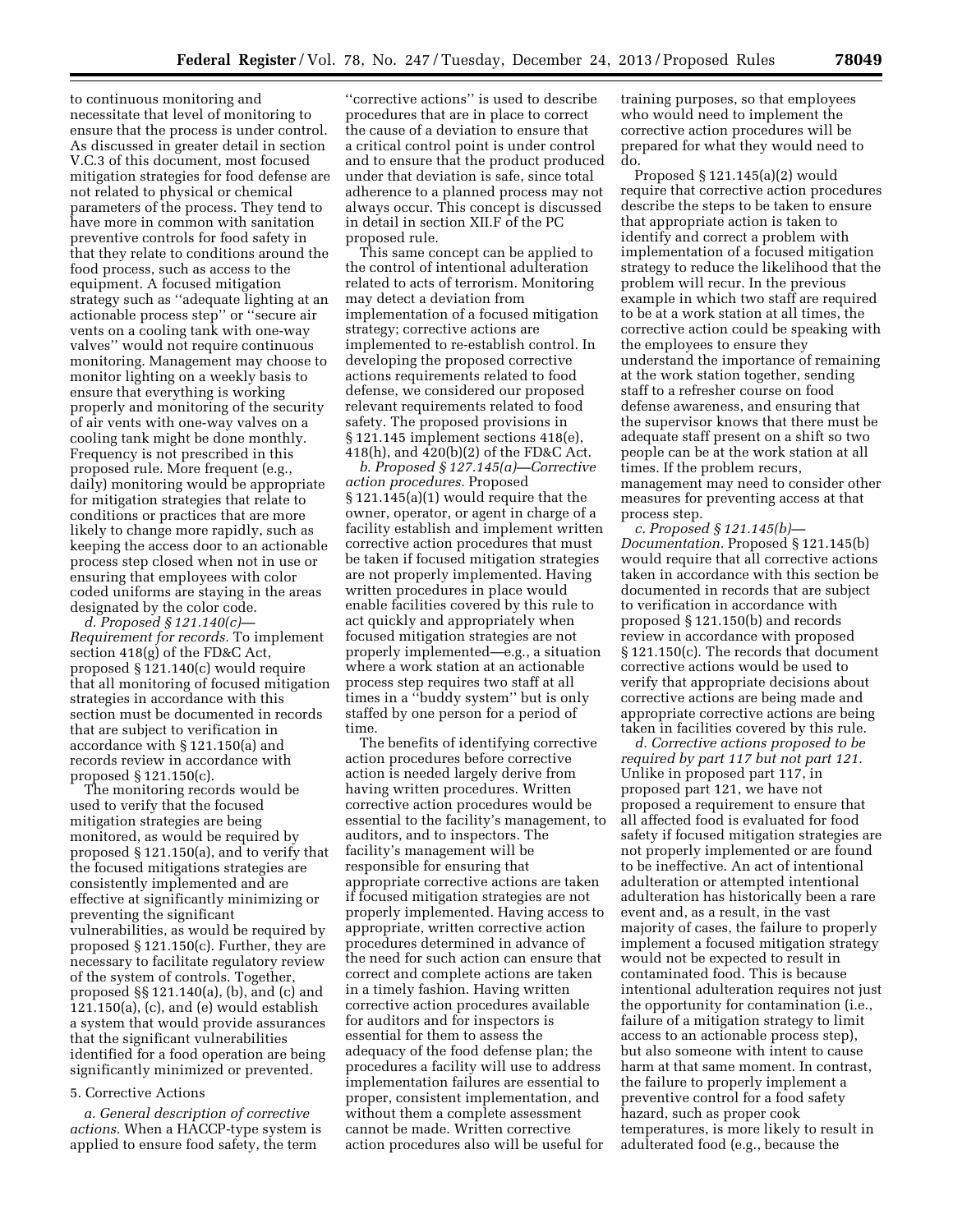pathogen reasonably likely to be present in the raw food would not be eliminated from the food by the inadequate cooking process). However, our decision not to propose these requirements does not absolve an owner, operator, or agent in charge of a facility from their responsibility to ensure that food is not adulterated. In addition, food firms would continue to be subject to the reporting requirements under section 417 of the FD&C Act. Moreover, the introduction or delivery for introduction into interstate commerce of any food that is adulterated is a prohibited act under section 301(a) of the FD&C Act.

The PC proposed rule also contains requirements for corrective actions that must be taken in the event of an unanticipated problem. Unlike in proposed part 117, in proposed part 121, we are not proposing a requirement related to unanticipated problems because we are not aware of circumstances where this would be relevant. Because of the nature of the focused mitigation strategies, we expect that the outcomes of monitoring will be binary, either the focused mitigation strategy will be in place or it will not be in place. For this reason, we expect that corrective action plans will be straightforward, with no provision needed for unanticipated corrective actions. This contrasts with the circumstances of food safety preventive measures, where controls are often more complex, presenting opportunities for a more nuanced corrective action, which may not be possible to fully anticipate in advance.

We ask for comment on our rationale and tentative conclusion not to propose these requirements.

# 6. Verification

*a. General description of verification.*  In the preventive controls framework, ''verification'' involves activities that help determine whether the focused mitigation strategies are valid and are implemented according to the food defense plan. Verification includes confirming that monitoring and corrective actions are being implemented as planned, through review of records and periodic reanalysis of the food defense plan. This concept as applied to food safety is discussed in detail in section XII.G of the PC proposed rule.

We have tentatively concluded that this same concept applies to the control of intentional adulteration related to acts of terrorism. Efforts must be made to ensure that the system of mitigation strategies is in place and functioning as designed. The proposed provisions in

§ 121.150 implement sections 418(f) and 420(b)(2) of the FD&C Act.

*b. Proposed § 121.150(a)—Verification of monitoring.* Proposed § 121.150(a) would require that the owner, operator, or agent in charge of a facility verify that monitoring is being conducted. Verification of monitoring can be conducted in a number of ways. One example of verification of monitoring is a periodic observation of the monitoring activity, e.g., by a supervisor. Another example is an independent test made by a person other than the person doing the monitoring. For example, if a shift supervisor is assigned to check at the end of each shift that chemicals are properly stored and secured, another supervisor may be responsible for checking periodically (e.g., once a week) that this is occurring. In another example, if an alarm is supposed to sound if a mixing tank is accessed without authorization and the monitoring procedures provide for weekly testing of the alarm, a supervisor may be responsible for performing the same test monthly to ensure that the alarm and the monitoring procedure are both working properly. Proposed § 121.150(a) would not specify the verification activities that must be conducted for monitoring. We request comment on whether proposed § 121.150(a) should do so, and if so, what verification activities should be required.

*c. Proposed § 121.150(b)—Verification of corrective actions.* Proposed § 121.150(b) would require that the owner, operator, or agent in charge of a facility verify that appropriate decisions about corrective actions are being made. An example of verification that appropriate decisions about corrective actions are being made is observation of the corrective actions being taken, e.g., by a supervisor. Proposed § 121.150(b) would not specify the verification activities that must be conducted for corrective actions. We request comment on whether proposed § 121.150(b) should do so, and if so, what verification activities should be required.

*d. Proposed § 121.150(c)— Implementation and effectiveness.*  Proposed § 121.150(c) would require that the owner, operator, or agent in charge of a facility verify that the focused mitigation strategies are consistently implemented and are effectively and significantly minimizing or preventing the significant vulnerabilities. As appropriate to the facility and the food, this must include review of the monitoring and corrective action records within appropriate timeframes to ensure that the records

are complete, the activities reflected in the records occurred in accordance with the food defense plan, the focused mitigation strategies are effective, and appropriate decisions were made about corrective actions.

Proposed § 121.150(c) would establish that the purpose of the review of records is to ensure that the records are complete, the activities reflected in the records occurred in accordance with the food defense plan, the focused mitigation strategies are effective, and appropriate decisions are made about corrective actions. We tentatively conclude that review of the records required by proposed § 121.150(c) would accomplish these purposes. Reviewing monitoring records can reveal whether they contain information on all of the activities or measures that were to be monitored to determine whether a focused mitigation strategy is being consistently implemented in accordance with the food defense plan. For example, a review of monitoring records can show if the shift supervisor is consistently storing and securing chemicals at the end of each shift as may be required by a food defense plan. Review of monitoring records also can reveal whether any information is missing—e.g., a date or time—so that the missing information can be quickly identified and added to the record if necessary.

Review of records also can reveal whether appropriate decisions were made about corrective actions. The review would determine whether all the corrective action procedures required by proposed § 121.145 have been followed to prevent recurrence of the problem. For example, in the previous example on corrective actions, a review of records could reveal that the supervisor spoke to the staff about always having two staff present at the work station as required in the food defense plan and, as appropriate, enrolled the staff in a refresher course on food defense awareness.

Proposed § 121.150(c) would require review of the monitoring and corrective action records within an appropriate time after the records are made. We are not proposing to require review of records within a specified timeframe. While the PC proposed rule contains a requirement that monitoring and corrective action records be reviewed within a week after the records are made, in the case of food defense, we do not believe specifying a timeframe for records review is necessary. As discussed previously, some focused mitigation strategies may be monitored less frequently than are preventive controls for food safety. In a HACCP-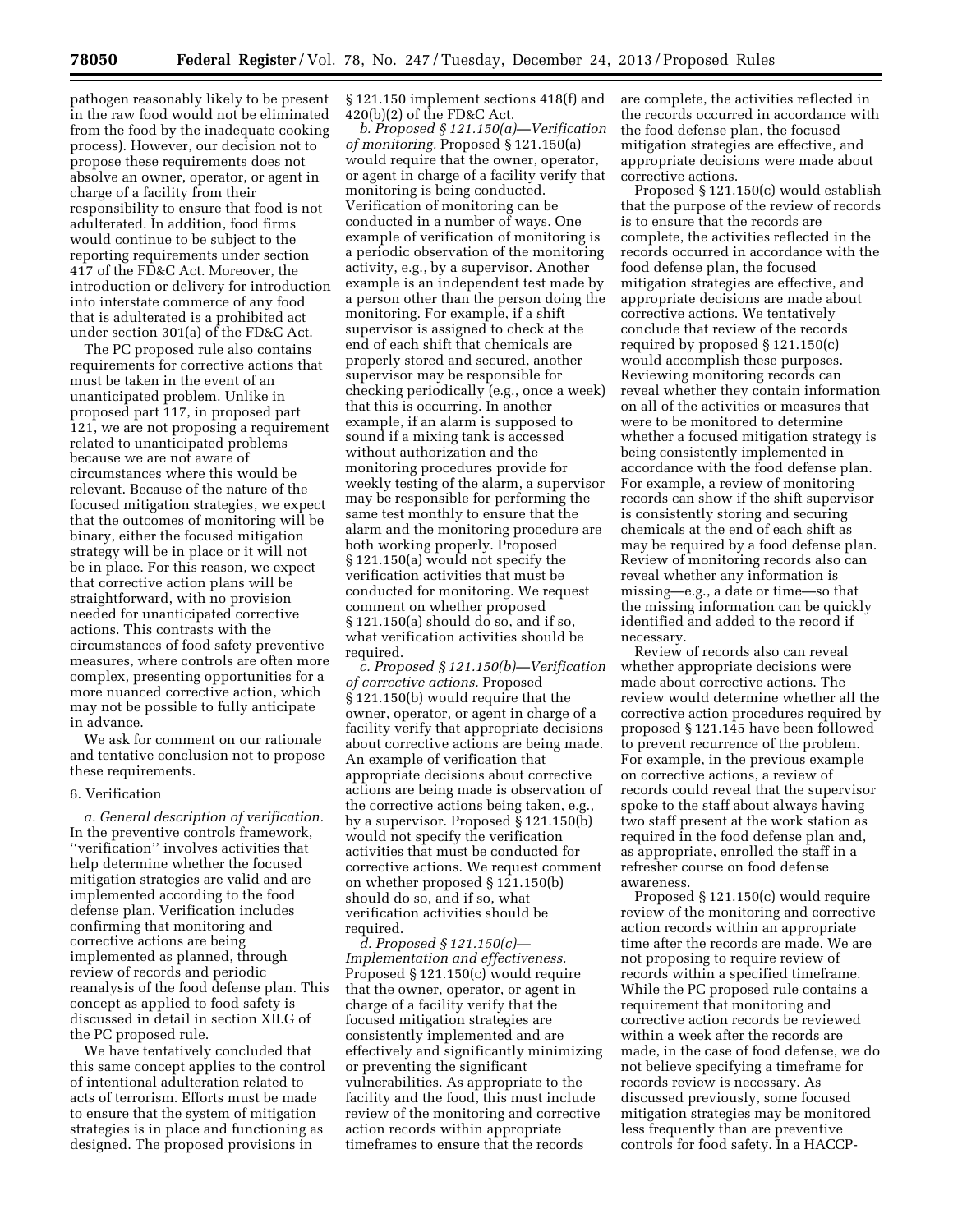type system for food safety, monitoring and corrective action records are often reviewed a short time after their creation to enable action to be taken relative to food that may be adulterated (e.g., recall). It is unlikely that an improperly implemented focused mitigation strategy would result in adulterated food (i.e., because adulteration of food would require not only opportunity but also a simultaneous intent to cause adulteration). A focused mitigation strategy such as ''adequate lighting at the bulk truck unloading bay'' or ''secure air vents on a cooling tank with one-way valves'' may be monitored on a weekly or monthly basis. Because the focused mitigation strategies may be monitored less frequently and because these frequencies may vary significantly from one focused mitigation strategy to another, we believe it is appropriate for owners, operators, or agents in charge of a facility to determine when review of the monitoring and corrective action records is best performed.

*e. Proposed § 121.150(d)—Reanalysis.*  To implement section 418(i) of the FD&C Act, proposed § 121.150(d)(1) would require that the owner, operator, or agent in charge of a facility conduct a reanalysis of the food defense plan as follows:

1. At least once every 3 years  $(proposed \S 121.150(d)(1)(i)).$ 

2. Whenever a significant change is made in the activities conducted at a facility operated by such owner, operator, or agent in charge if the change creates a reasonable potential for a new vulnerability or a significant increase in a previously identified vulnerability (proposed § 121.150(d)(1)(ii)). For example, if a facility adds a new product line, then the food defense plan must be reanalyzed to consider whether it includes one of the key activity types, and, if so to implement appropriate focused mitigation strategies.

3. Whenever such owner, operator or agent in charge becomes aware of new information about potential vulnerabilities associated with the food operation or facility (proposed § 121.150(d)(1)(iii)). For example, an owner, operator, or agent in charge of a facility may become aware that access to a particular piece of equipment is greater than was thought to be the case when they initially considered whether a key activity type is applicable to their food process.

4. Whenever a focused mitigation strategy is found to be ineffective (proposed § 121.150(d)(1)(iv)). Proposed  $§ 121.150(d)(1)(iv)$  would require that the owner, operator, or agent in charge

of a facility reanalyze the food defense plan to determine whether modification of the plan is required if a focused mitigation strategy is found to be ineffective. For example, if the owner, operator, or agent in charge of a facility finds that color coding of employee hard hats according to their assigned work stations or areas is not effective in preventing employees from crossing into areas where they are not assigned because employees have found that adhering to the system adversely affects product, the owner, operator, or agent in charge may need to consider other focused mitigation strategies to ensure that staff access at actionable process steps is controlled.

5. Whenever FDA requires reanalysis to respond to new vulnerabilities and developments in scientific understanding including, as appropriate, results from a DHS biological, chemical, radiological, or other terrorism risk assessment (proposed § 121.150(d)(1)(v)). Risk assessments or vulnerability assessments conducted by DHS or others may reveal a significant vulnerability in process steps in addition to the significant vulnerabilities associated with the key activity types that FDA has identified. FDA would require reanalysis of food defense plans, as necessary, to respond to any new knowledge about threats or vulnerabilities to food operations based on information available to the agency. This requirement for reanalysis could involve a requirement to consider whether a new key activity type is relevant to a facility's food processes. It could also involve a requirement to reconsider existing key activity types in light of a credible threat of terrorist attack on a specific food type, product, brand, or company.

Proposed § 121.150(d)(2) would require that the owner, operator, or agent in charge of a facility complete the required reanalysis and implement any additional focused mitigation strategies needed to address the significant vulnerabilities identified, if any, before the change in activities at the facility is operative or, when necessary, during the first six weeks of production. The purpose of the reanalysis is to identify the need for, and implement, focused mitigation strategies in light of a reasonable potential for a new significant vulnerability, or a significant increase in a previously identified significant vulnerability.

Proposed § 121.150(d)(3) would require that the owner, operator, or agent in charge of a facility revise the written plan if a significant change is made or document the basis for the

conclusion that no additional or revised focused mitigation strategies are needed. It is important to document that a reanalysis has been conducted and the plan has been revised accordingly or that no change has been made. Such documentation demonstrates that a facility has considered all relevant information on the defense of the operation, including new information that has become available since the last analysis. The documentation further demonstrates that appropriate changes have been made or that current procedures for implementing focused mitigation strategies are adequate to significantly minimize or prevent significant vulnerabilities.

*f. Proposed § 121.150(e)— Requirement for records for verification.*  To implement sections 418(g) and 420(b)(2) of the FD&C Act, proposed § 121.150(e) would require that all verification activities taken in accordance with this section be documented in records.

*g. Verification proposed to be required by part 117 but not part 121.*  In the PC proposed rule, we proposed to require, as part of verification, the validation of the adequacy of the preventive controls implemented to control the hazards identified in the hazard analysis as reasonably likely to occur. In this proposed rule, we are not including a similar proposed requirement. Unlike preventive controls, which often involve processing parameters that can be scientifically validated, focused mitigations strategies for food defense (which correspond to preventive controls for food safety) often are not of a nature that they can be scientifically validated. For example, it would not be practical for a facility to attempt to validate the effectiveness of a lock on a tank or the use of a 'buddy system' at a particular process step to prevent or significantly minimize intentional adulteration of food caused by a terrorist attack. Most of the recommended mitigation strategies in the MSD (Ref. 30) are similar in nature to the two mentioned in the example above in that validation would be impractical. Therefore, we have tentatively concluded not to propose a requirement for validation of focused mitigation strategies.

However, if a facility chooses to use a processing parameter (e.g., thermal kill step) as a focused mitigation strategy, the facility should employ such a processing parameter if it has been demonstrated to be effective in significantly minimizing or preventing the associated significant vulnerability. In many circumstances it is not appropriate to use such strategies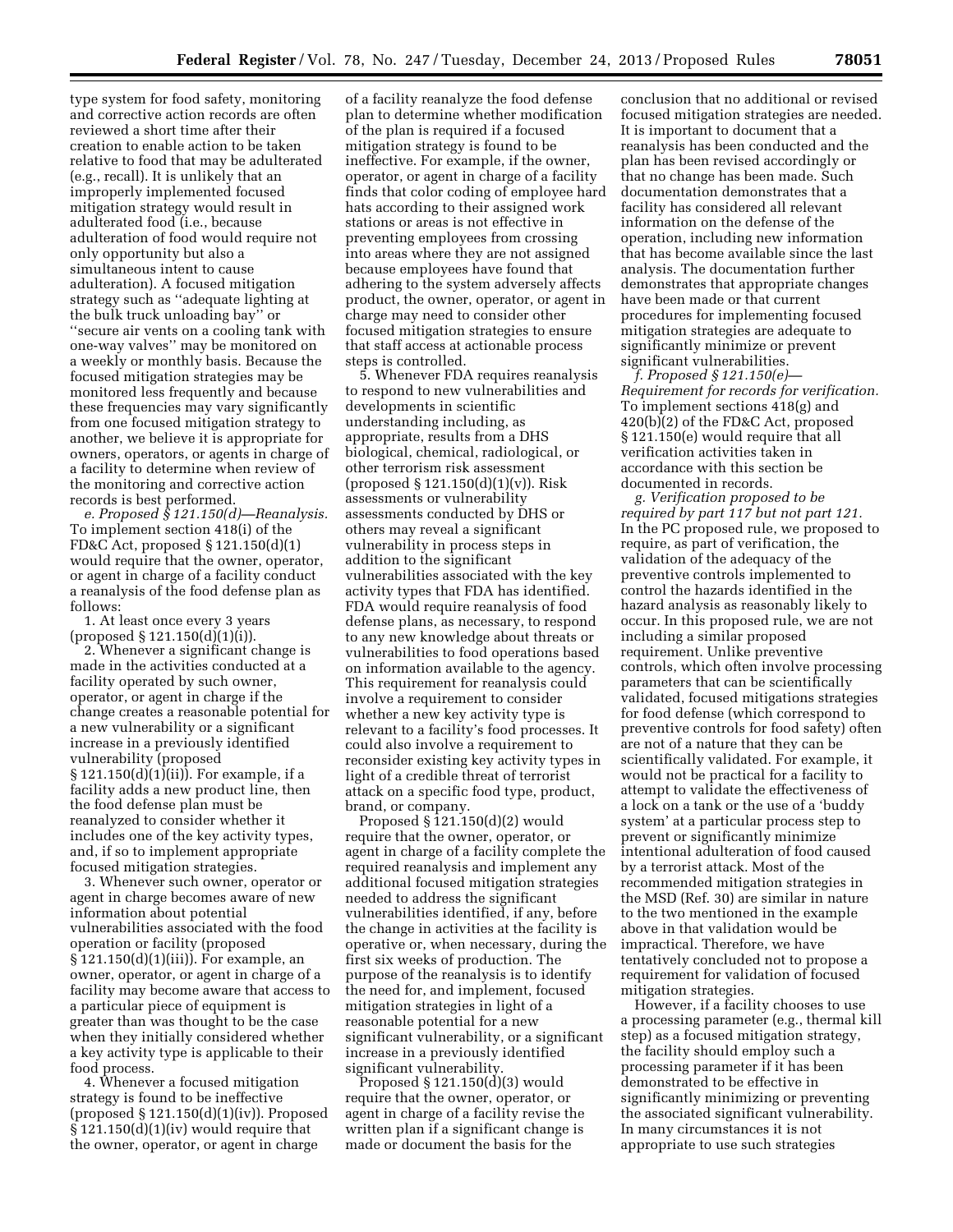because they are usually effective against one or several, but not all, potential contaminants. See section XII.G of the PC proposed rule for additional discussion of validation.

The PC proposed rule also includes proposed requirements for calibration of process monitoring instruments and verification instruments and also records associated with these activities. As discussed previously, it is our expectation that most of the focused mitigation strategies will not be continuously monitored and will not require process monitoring instruments or instruments to verification purposes. Therefore, we do not believe it would be necessary to include those requirements in this part.

We ask for comment on our tentative decision not to include validation of the focused mitigation strategies and calibration of monitoring and verification instruments in codified requirements in proposed § 121.150.

#### 7. Training of Personnel

Proposed § 121.160 would establish requirements related to training of certain personnel working in a food operation. Proposed § 121.160(a) would require that personnel and supervisors assigned to actionable process steps receive appropriate training in food defense awareness and their respective responsibilities in implementing focused mitigation strategies. Because the effectiveness of a mitigation strategy, which is applied at an actionable process step, is dependent on the proper implementation by personnel and supervisors of the strategy, we are proposing to require that personnel and supervisors assigned to actionable process steps be appropriately trained in food defense. The purpose of training a supervisor, in addition to personnel at actionable process steps, is so that the supervisor can help train employees, recognize conditions that could lead to intentional contamination, and take necessary actions to correct those conditions.

We are proposing that training required under this provision must cover food defense awareness and the respective responsibilities of personnel and supervisors assigned to actionable steps in implementing focused mitigation strategies. At a minimum, such training must include the general principles of food defense, including simple procedures for employees to follow to adhere to those principles in their jobs. We have tentatively concluded that completion of FDA's training course on Food Defense Awareness for the Front-line Employee (described in this section of the

document), which takes about 20 minutes to complete, would be sufficient to satisfy this element of the proposed training requirement. Additionally, training must contain specifics about the actionable process steps where employees are working and their roles in the proper implementation of the focused mitigation strategy(ies) applied at those actionable process steps. Training on the application of focused mitigation strategies, which is likely to be specific to each facility or actionable process step, may be added to existing on-the-job training programs or provided separately.

FDA has developed training tools that are available for use by the industry. FDA revamped its online food defense courses in 2013, and the revamped courses, entitled ''Food Defense 101'' (Ref. 27), address the types of intentional contamination that have occurred in the United States in recent years and reflect FDA's current thinking on how to minimize the likelihood and impact of such incidents. The courses included in Food Defense 101 are: (1) Food Defense Awareness for the Food Professional; (2) Food Defense Awareness for the Front-line Employee; (3) Food Defense Regulations; and (4) ALERT, for owners and operators of food facilities. The course on Food Defense Awareness for the Food Professional provides an understanding of food defense and information for professionals in the food industry. The course modules progress through food defense planning including broad mitigation strategies, vulnerability assessments, focused mitigation strategies, and food defense plans. The course on Food Defense Awareness for Front-line Employees provides information specific to front-line workers and simple procedures for these employees to follow in food defense. The course on Food Defense Regulations presents an overview of the Public Health Security and Bioterrorism Preparedness and Response Act of 2002 (the Bioterrorism Act), FSMA, and FDA's Reportable Food Registry. Finally, the course on ALERT, which was developed by FDA to help stakeholders better understand food defense and how food defense applies to the food industry, provides specific examples of ways to protect a firm from the threat of intentional contamination. FDA's Food Defense 101 online courses are available free-of-charge on our Web site at *[http://www.fda.gov/Food/](http://www.fda.gov/Food/FoodDefense/default.htm) [FoodDefense/default.htm.](http://www.fda.gov/Food/FoodDefense/default.htm)* 

We expect these existing courses will assist industry to comply with this training requirement, if finalized as proposed. We are also aware of training seminars and programs offered by private sector entities (Ref. 59, Ref. 60, Ref. 61, Ref. 62) that may also assist industry to comply with this training requirement. We seek comment on the adequacy of FDA's Food Defense 101 training materials, and whether there is a need for revisions to these existing FDA courses or the development of additional FDA training materials.

FDA also previously issued guidance documents for industry on food defense (Ref. 22, Ref. 23, Ref. 24, Ref. 25, Ref. 26), which include recommendations related to personnel training. In these guidance documents, we recommended that all employees have training in food defense awareness, including information on how to prevent, detect, and respond to an intentional contamination incident at their facility. As noted in these guidance documents, we recommended incorporating periodic reminders of the importance of food defense procedures into routine facility communications, such as brochures, staff meetings or payroll stuffers. We further recommended that facilities encourage all employees to report unusual or suspicious individuals or activities to management. We reiterate these recommendations described in our guidance documents. However, in this proposed rule, we are not proposing to include additional specific training requirements to reflect all of those recommendations. For example, although we are not requiring that all employees at a facility receive training in food defense, we recognize the importance of training as a measure to protect against intentional adulteration of food and, therefore, reiterate our recommendation that all personnel working in a food operation receive training in food defense awareness. We request comment on this issue, including on whether we should require, in a final rule, that basic food defense awareness training be completed by all employees at a facility. We also request comment on whether we should require training to be repeated periodically, including when significant changes are made to food defense plans.

Proposed § 121.160(b) would require that all training received in accordance with section § 121.160 be documented in records. Under proposed § 121.305, records would include such information as the date of the training, the topics covered, and the person(s) trained. An example of records that would comply with proposed § 121.160(b) is an attendance sheet with the date, list of those in attendance, and the particular topics covered (such as an overview of food defense principles or food defense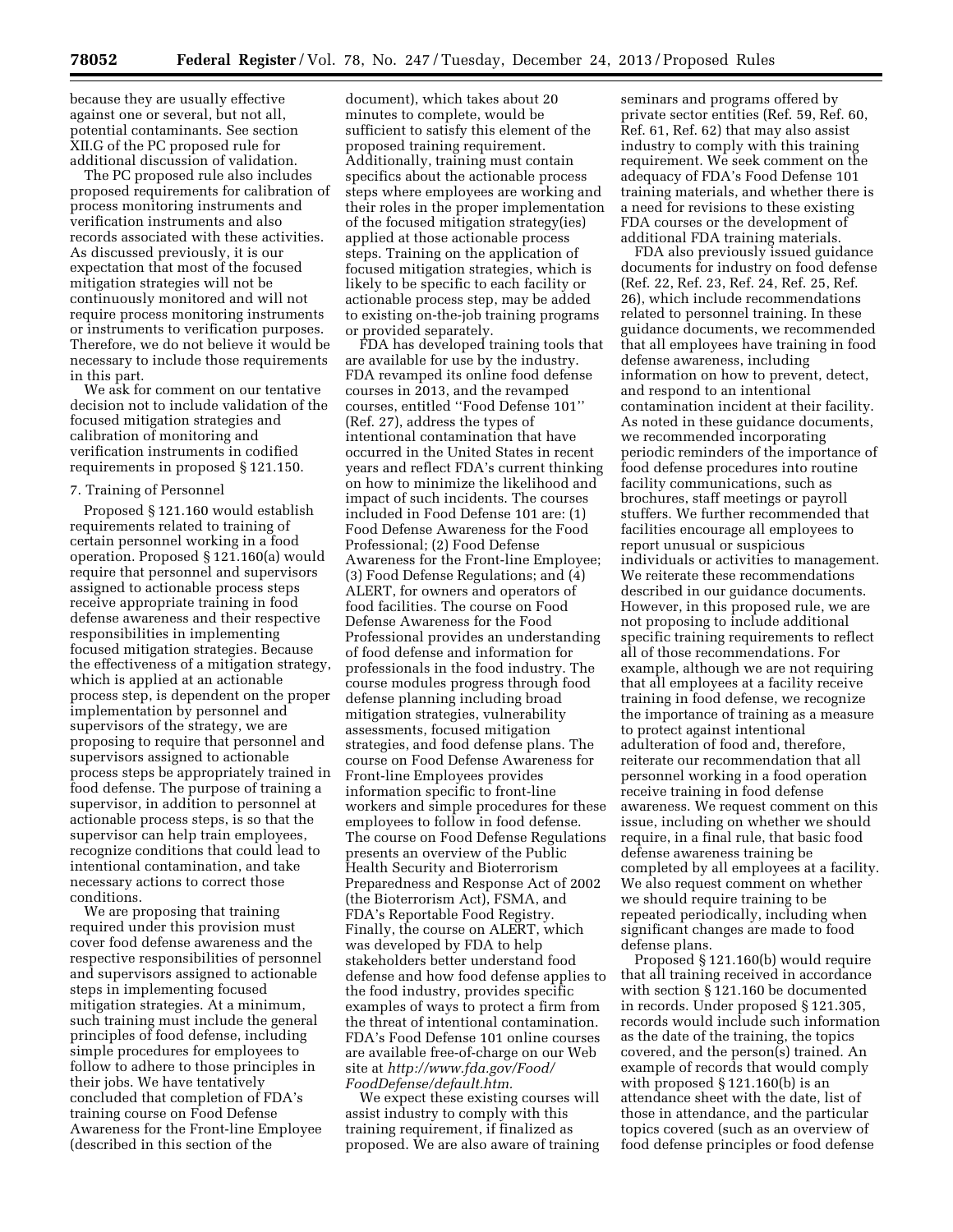planning). The records required by proposed § 121.160(b) would enable a facility to track the training that personnel received, thereby enabling identification of personnel that have the prerequisite awareness training for an assignment at an actionable process step. Such records could be used to document that a person has, as would be required under proposed § 121.160(a), successfully completed training appropriate to the person's duties at an actionable process step.

We recognize that industry has already begun to implement food defense measures to meet certain industry standards, which include guidelines for food defense training (Ref. 63, Ref. 33, Ref. 35). Our proposed minimum requirements for training are consistent with these standards, as well as with WHO recommendations for personnel training in its guidance on food defense (Ref. 6). We seek comment on the feasibility of our proposed training requirements, in light of the current state of food defense awareness in the industry and available training resources.

# *D. Requirements Applying to Records That Must Be Established and Maintained*

When a HACCP-type system is implemented for food safety, records are a critical part of the system because they aid facilities in compliance with the requirements, including all the elements of a food safety plan as proposed in Part 117, and allow facilities to show, and FDA to determine, compliance with the requirements. This concept is discussed in detail in section XV of the PC proposed rule. We have tentatively concluded that records are critical to protect food from intentional adulteration caused by acts of terrorism.

In subpart D of proposed part 121, FDA is proposing to establish requirements applying to records that must be established and maintained according to the requirements of this proposed rule. This subpart implements numerous provisions in section 418 of the FD&C Act, including sections 418(a), (b)(3), (g), (h), and  $(n)(1)(A)$ , as well as section 420(b) of the FD&C Act.

1. Proposed § 121.301—Records Subject to the Requirements of this Subpart D

Proposed § 121.301(a) would establish that, except as provided by proposed § 121.301(b), all records required by proposed subpart C of part 121 would be subject to all requirements of proposed subpart D. We have tentatively concluded that the requirements in subpart D describing how records must be established and maintained,

including the general requirements, record retention requirements, and requirements for official review and public disclosure, are applicable to all records that would be required under subpart C. Such records would aid facilities in compliance with the requirements of proposed part 121, and allow facilities to show, and FDA to determine, compliance with the requirements of part 121. The proposed requirements of subpart D are discussed in this document.

Proposed § 121.301(b) would establish that the requirements of proposed § 121.310 apply only to the written food defense plan and is discussed in more detail in section V.D.3 of this document.

2. Proposed § 121.305—General Requirements Applying to Records

Proposed § 121.305 contains general requirements that would apply to records that would be required under proposed part 121, including the format for required records, the recording of actual values and observations obtained during monitoring, when records must be created, and information that must be included in each record.

*a. Proposed § 121.305(a).* Proposed § 121.305(a) would require that the records be kept as original records, true copies (such as photocopies, pictures, scanned copies, microfilm, microfiche, or other accurate reproductions of the original records), or electronic records. True copies of records should be of sufficient quality to detect whether the original record was changed or corrected in a manner that obscured the original entry (e.g., through the use of white-out). Proposed § 121.305(a) would provide flexibility for mechanisms for keeping records while maintaining the integrity of the recordkeeping system. The proposed requirement allowing true copies provides options that may be compatible with the way records are currently being kept in facilities.

Proposed § 121.305(a) also would require that electronic records be kept in accordance with part 11 (21 CFR part 11). Part 11 provides criteria for acceptance by FDA, under certain circumstances, of electronic records, electronic signatures, and handwritten signatures executed to electronic records as equivalent to paper records and handwritten signatures executed on paper. The proposed requirement clarifies and acknowledges that records required by proposed part 121 may be retained electronically, provided that they comply with part 11.

In the PC proposed rule, FDA tentatively concluded that it would be appropriate to apply the requirements of part 11 to the records that would be

required to be kept under proposed part 117. However, we requested comment on whether there are any circumstances that would warrant not applying part 11 to records that would be kept under proposed part 117. In section XV.C of that document, we provided examples of circumstances in which we exempted records from the requirements of part 11 (21 CFR 1.329(b)) to avoid the necessity of establishing new recordkeeping systems as long as current practices would satisfy the requirements of the Act. In the PC proposed rule, we also asked for comment on whether we should allow additional time for electronic records to be kept in accordance with part 11. We seek similar comment with regard to circumstances that would warrant not applying part 11 to records that would be kept under proposed part 121 and whether we should allow additional time for electronic records to be kept in accordance with part 11. Comments should provide the basis for any view that the requirements of part 11 are not warranted.

*b. Proposed § 121.305(b).* Proposed § 121.305(b) would require that records contain the actual values and observations obtained during monitoring. For example, monitoring of the locking of an access door to an actionable process step could be recorded as ''locked'' or ''unlocked'' (or ''yes'' or ''no'') and the monitoring of the presence of staff with only appropriate color uniforms in a designated area could be recorded as ''100% staff (or 10 of 10 staff) with blue uniforms'' or conversely ''80% staff (or 8 of 10 staff) with blue uniforms'' in the case of an improperly implemented focused mitigation strategy. In the case of an improperly implemented focused mitigation strategy, it is important to document the extent to which the strategy was incorrectly applied, as monitoring data can show a trend toward loss of control at an actionable process step. So, in the example in which 8 of 10 staff have blue uniforms, a facility may also consider documenting what color the remaining two staff were wearing if such information would be valuable in establishing a trend. If the recording of numerical values is possible in the monitoring of a focused mitigation strategy (e.g., if a facility is using a processing parameter such as heat treatment), then the actual times and temperatures or other appropriate processing data should be recorded.

*c. Proposed § 121.305(c), (d) and (e).*  Proposed § 121.305(c), (d) and (e) would require that records be accurate, indelible, and legible (proposed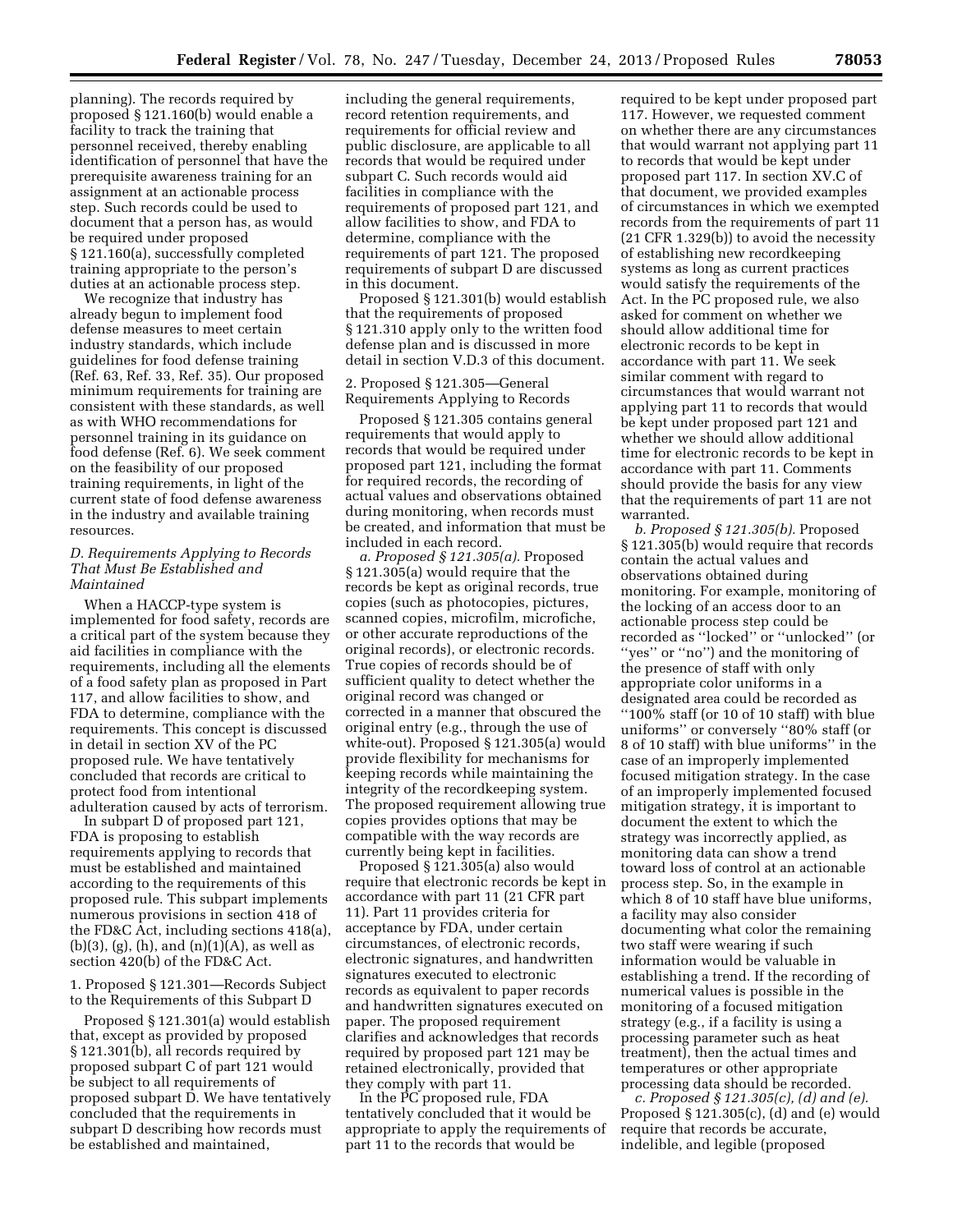§ 121.305(c)); be created concurrently with performance of the activity documented (proposed § 121.305(d)); and be as detailed as necessary to provide a history of work performed (proposed § 121.305(e)). Proposed § 121.305(c) and (d) would ensure that the records are useful to the owner, operator, or agent in charge of a facility in complying with the requirements of proposed part 121, for example, in documenting compliance with monitoring requirements and verifying compliance with the food defense plan. These proposed requirements would also ensure that the records would be useful to FDA in determining compliance with the requirements of proposed part 121. Proposed § 121.305(e) would provide flexibility to facilities to tailor the amount of detail to the nature of the record.

*d. Proposed § 121.305(f).* Proposed § 121.305(f) would require that the records include the following: (1) The name and location of the facility; (2) the date and time of the activity documented; (3) the signature or initials of the person performing the activity; and (4) where appropriate, the identity of the product and the production code, if any. The name and location of the facility and the date and time would allow the owner, operator, or agent in charge of a facility (and, during inspection, an FDA investigator) to assess whether the record is current, to identify when and where any deviation occurred, and to track corrective actions. The signature of the individual who made the observation would ensure responsibility and accountability. In addition, if there is a question about the record, a signature would ensure that the source of the record will be known. Linking a record to a specific product (and, when applicable, the production code) would enable the owner, operator, or agent in charge of a facility covered by this rule to isolate product if there is a question that food has been adulterated. We seek comment on the scope and potential burden associated with these proposed requirements.

The proposed requirement (proposed § 121.305(f)(4)) for the identity of the product and production code, if any, is important in the context of food safety, where the production of potentially adulterated product may result from loss of control during processing, such as an improper cook temperature, and a recall may be necessary. It is also especially applicable for food safety in cases of continuous monitoring, when the loss of control can be associated with a particular product or production code. Consistent with the PC proposed rule, we have qualified the proposed

requirement to indicate that the identity of the product and the production code should be included as part of the record ''where appropriate.'' We note that, in many cases, it will likely be more difficult to include this information for a focused mitigation strategy. As noted in the discussion on monitoring in section V.C.5 of this proposed rule, some focused mitigation strategies may be monitored weekly or monthly. In that case, it may not be appropriate to include all of the products and production codes that may have been affected by an improperly implemented focused mitigation strategy. Further, in many cases the identity of the product and the production code will not be relevant because the monitoring will be performed in the area surrounding one or more production lines, used for one or more products, rather than of processing parameters on a production line for a specific lot of product. On the other hand, if control of processing parameters, such as pasteurization time and temperature, are used as a focused mitigation strategy, it would be appropriate to document the product and production code, if any, that was being processed at the time of monitoring. The nature of the focused mitigation strategy should drive the decision by an owner, operator, or agent in charge of a facility regarding whether or not to include the identity of the product and the production code, if any, in records.

3. Proposed § 121.310—Additional Requirements Applying to the Food Defense Plan

Proposed § 121.310 would require that the owner, operator, or agent in charge of a facility sign and date the food defense plan upon initial completion (proposed § 121.310(a)) and upon any modification (proposed § 121.310(b)). Such a signature would provide direct evidence of the owner, operator, or agent's acceptance of the plan and commitment to implementation of the plan. Additionally, the signature, along with the date of signing, would serve to minimize potential confusion over the authenticity of any differing versions or editions of the document that might exist.

# 4. Proposed § 121.315—Requirements for Record Retention

Proposed § 121.315 contains requirements on the length of time records that would be required under proposed part 121 must be retained and allowances for offsite storage of records under certain circumstances.

*a. Proposed § 121.315(a) and (b).*  Proposed § 121.315(a) would require that all records that would be required by proposed part 121 be retained at the facility for at least 2 years after the date they were prepared. Proposed § 121.315(b) would require that the food defense plan be retained at the facility for at least 2 years after its use is discontinued (e.g., because the facility has updated the written food defense plan. The 2-year timeframe for all records required by proposed part 121 is consistent with the length of time that nonperishable food products, on average, can be expected to be in commercial distribution plus a reasonable time thereafter to ensure that the records are available for verification activities. This proposed requirement is similar to the proposed records retention requirement in the PC proposed rule, which contains a discussion of similar requirements found in other FDA regulations and in particular the proposed and final rules implementing the recordkeeping requirements of the Bioterrorism Act. This 2-year retention period would run from either the date the record is prepared, for day-to-day operational records, or the date at which use of the record is discontinued, for the food defense plan. We seek comment on this proposal.

*b. Proposed § 121.315(c).* Proposed § 121.315(c) would provide that, except for the food defense plan, use of offsite storage for records is permitted after 6 months following the date that the record was made if such records can be retrieved and provided onsite within 24 hours of request for official review. The food defense plan would be required to remain onsite. FDA realizes that the proposed requirements for recordkeeping could require some facilities to store a significant quantity of records, and that there may not be adequate storage space in the facility for all of these records. Providing for offsite storage of most records after 6 months would enable a facility to comply with the proposed requirements for record retention while reducing the amount of space needed for onsite storage of the records without interfering with the purpose of record retention, because the records will be readily available.

Proposed § 121.315(c) also would provide that electronic records are considered to be onsite if they are accessible from an onsite location. Computerized systems within corporations can be networked, allowing for the sending and receiving of information in a secure fashion to all of the different food processing facilities of that corporation worldwide. This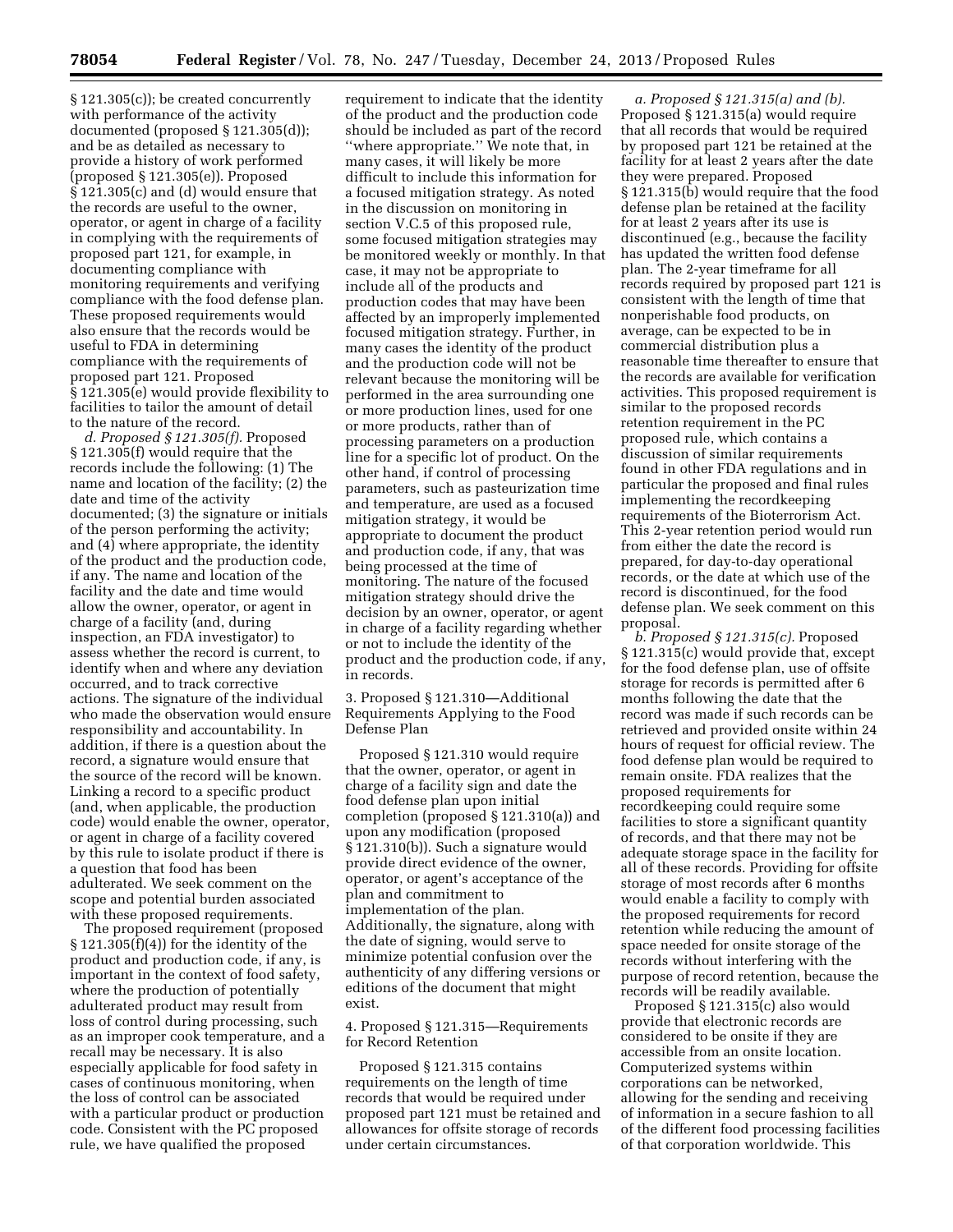type of system can be used to provide access at multiple locations to records from multiple facilities.

*c. Proposed § 121.315(d).* Proposed § 121.315(d) would provide that if the facility is closed for a prolonged period, the records may be transferred to some other reasonably accessible location but must be returned to the facility within 24 hours for official review upon request. Allowing for transfer of records will give practical storage relief to seasonal operations or those closed for other reasons for prolonged periods.

5. Proposed § 121.320—Requirements for Official Review

Proposed § 121.320 would require that all records required by proposed part 121 be made promptly available to a duly authorized representative of the Secretary of Health and Human Services upon oral or written request.

# 6. Proposed § 121.325—Public Disclosure

Proposed § 121.325 would establish that all records required by proposed part 121 will be protected from public disclosure to the extent allowable under part 20 of this chapter. Our general policies, procedures, and practices relating to the protection of confidential or otherwise protected information received from third parties would apply to information received under this rule.

#### *E. Compliance*

Section 103(e) of FSMA amends section 301 of the FD&C Act (21 U.S.C. 331) by adding a new section—(uu)—to the list of acts and the causing thereof that are prohibited. Under section 301(uu) of the FD&C Act, the following act, and the causing thereof, are prohibited: ''[t]he operation of a facility that manufactures, processes, packs, or holds food for sale in the United States if the owner, operator, or agent in charge of such facility is not in compliance with section 418 [of the FD&C Act].'' To clearly communicate that failure to comply with the regulations established under section 418 of the FD&C Act is a prohibited act, proposed § 121.401(a) in subpart E would establish that the operation of a facility that manufactures, processes, packs, or holds food for sale in the United States if the owner, operator, or agent in charge of such facility is required to comply with, and is not in compliance with, section 418 or subparts C or D of part 121 is a prohibited act under section 301(uu) of the FD&C Act.

Section 106(d) of FSMA amends section 301 of the FD&C Act by adding a new section—(ww)—to the list of acts and the causing thereof that are

prohibited. Under section 301(ww) of the FD&C Act, the following act, and the causing thereof, are prohibited: ''[t]he failure to comply with section 420 [of the FD&C Act].'' To clearly communicate that failure to comply with the regulations established under section 420 of the FD&C Act is a prohibited act, proposed § 121.401(b) would establish that the failure to comply with section 420 of the FD&C Act or subparts C or D of part 121 is a prohibited act under section 301(ww) of the FD&C Act.

# **VI. Preliminary Regulatory Impact Analysis**

#### *A. Overview*

FDA has examined the impacts of the proposed rule under Executive Order 12866, Executive Order 13563, the Regulatory Flexibility Act (5 U.S.C. 601–612), and the Unfunded Mandates Reform Act of 1995 (Pub. L. 104–4). Executive Orders 12866 and 13563 direct Agencies to assess all costs and benefits of available regulatory alternatives and, when regulation is necessary, to select regulatory approaches that maximize net benefits (including potential economic, environmental, public health and safety, and other advantages; distributive impacts; and equity). We believe that this proposed rule is a significant regulatory action under Executive Order 12866.

#### *B. Regulatory Flexibility Act*

The Regulatory Flexibility Act requires Agencies to analyze regulatory options that would minimize any significant impact of a rule on small entities. The annualized costs per entity due to this proposed rule are about \$13,000 for a one-facility firm with 100 employees, and there are about 4,100 small businesses that would be affected by the proposed rule, so we tentatively conclude that the proposed rule could have a significant economic impact on a substantial number of small entities.

# *C. Small Business Regulatory Enforcement Fairness Act of 1996*

The Small Business Regulatory Enforcement Fairness Act of 1996 (Pub. L. 104–121) defines a major rule for the purpose of congressional review as having caused or being likely to cause one or more of the following: An annual effect on the economy of \$100 million or more; a major increase in costs or prices; significant adverse effects on competition, employment, productivity, or innovation; or significant adverse effects on the ability of U.S.-based enterprises to compete with foreignbased enterprises in domestic or export markets. In accordance with the Small Business Regulatory Enforcement Fairness Act, the Office of Management and Budget (OMB) has determined that this proposed rule is a major rule for the purpose of congressional review.

# *D. Unfunded Mandates Reform Act of 1995*

Section 202(a) of the Unfunded Mandates Reform Act of 1995 requires that Agencies prepare a written statement, which includes an assessment of anticipated costs and benefits, before proposing ''any rule that includes any Federal mandate that may result in the expenditure by State, local, and tribal governments, in the aggregate, or by the private sector, of \$100,000,000 or more (adjusted annually for inflation) in any one year.'' The current threshold after adjustment for inflation is \$141 million, using the most current (2012) Implicit Price Deflator for the Gross Domestic Product. We expect this proposed rule may result in a 1-year expenditure that would meet or exceed this amount.

#### *E. Paperwork Reduction Act of 1995*

This proposed rule contains information collection requirements that are subject to review by the Office of Management and Budget (OMB) under the Paperwork Reduction Act of 1995 (PRA) (44 U.S.C. 3501–3520). A description of these provisions is given in the *Description* section of this document with an estimate of the annual reporting, recordkeeping, and third-party disclosure burden. Included in the estimate is the time for reviewing instructions, searching existing data sources, gathering and maintaining the data needed, and completing and reviewing each collection of information.

FDA invites comments on: (1) Whether the proposed collection of information is necessary for the proper performance of FDA's functions, including whether the information will have practical utility; (2) the accuracy of FDA's estimate of the burden of the proposed collection of information, including the validity of the methodology and assumptions used; (3) ways to enhance the quality, utility, and clarity of the information to be collected; and (4) ways to minimize the burden of the collection of information on respondents, including through the use of automated collection techniques, when appropriate, and other forms of information technology.

To ensure that comments on information collection are received, OMB recommends that written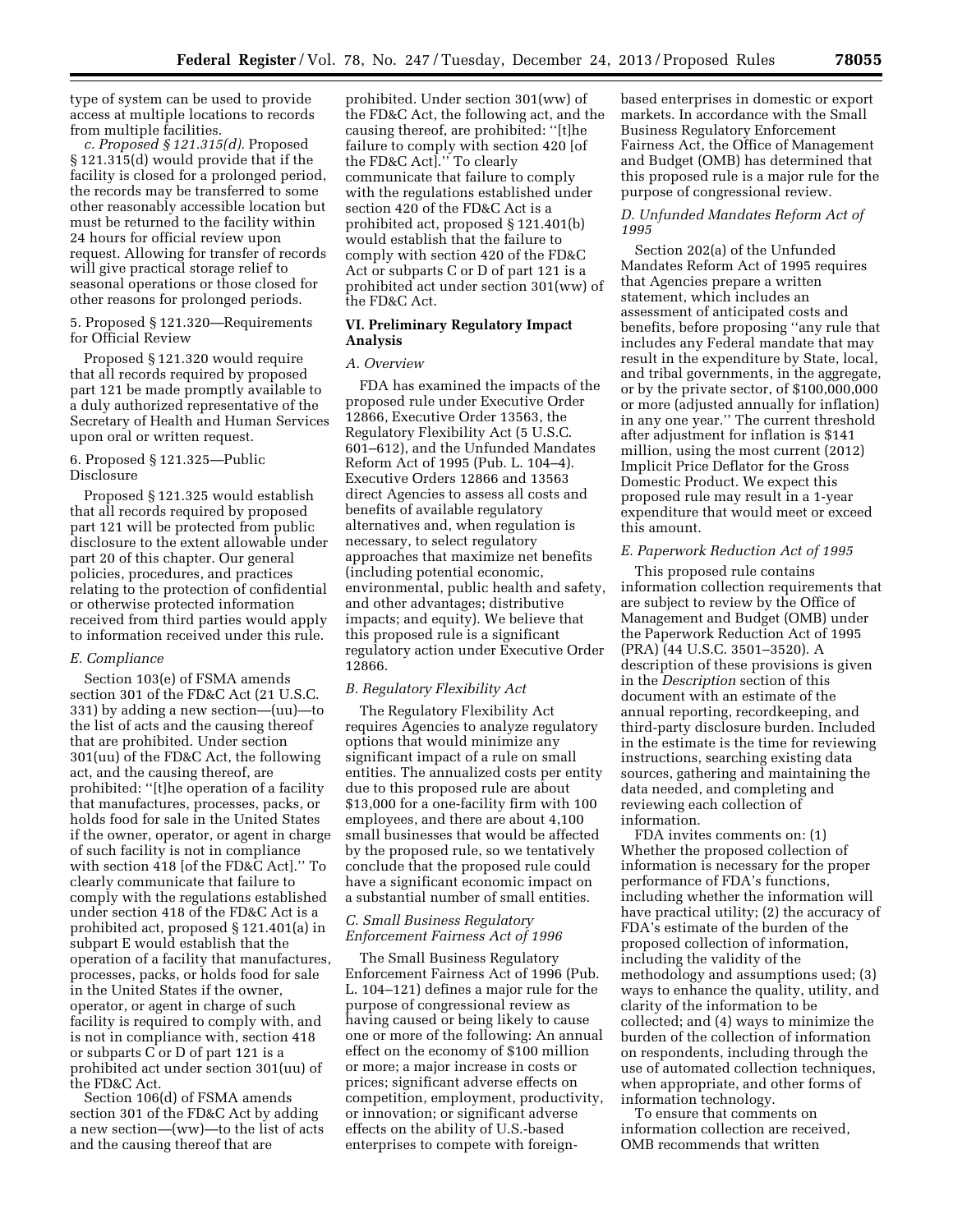comments be faxed to the Office of Information and Regulatory Affairs, OMB, Attn: FDA Desk Officer, FAX: 202–395–7285, or emailed to *[oira](mailto:oira_submission@omb.eop.gov)*\_ *[submission@omb.eop.gov.](mailto:oira_submission@omb.eop.gov)* All comments should be identified with the title ''Focused Mitigation Strategies to Protect Food Against Intentional Adulteration.''

In compliance with the Paperwork Reduction Act of 1995 (44. U.S.C. 3407(d)), the agency has submitted the information collection provisions of this proposed rule to OMB for review. Interested persons are requested to send comments regarding information collection by *January 23, 2014* to the Office of Information and Regulatory Affairs, OMB. To ensure that comments on information collection are received, OMB recommends that written comments be faxed to the Office of Information and Regulatory Affairs, OMB, Attn: FDA Desk Officer, FAX: 202–395–6974, or emailed to *[oira](mailto:oira_submission@omb.eop.gov)*\_ *[submission@omb.eop.gov.](mailto:oira_submission@omb.eop.gov)* All comments should be identified with the title, ''Focused Mitigation Strategies to Protect Food Against Intentional Adulteration.''

#### *F. Public Access to the Analyses*

The analyses that we have performed to examine the impacts of this proposed rule under Executive Order 12866, Executive Order 13563, the Regulatory Flexibility Act (5 U.S.C. 601–612), the Unfunded Mandates Reform Act of 1995 (Pub. L. 104–4), and the Paperwork Reduction Act of 1995 (44 U.S.C. 3501– 3520) are available to the public in the docket for this final rule (Ref. 64).

#### **VII. Analysis of Environmental Impact**

The Agency has determined under 21 CFR 25.30(h) that this action is of a type that does not individually or cumulatively have a significant effect on the human environment (Ref. 65). Therefore, neither an environmental assessment nor an environmental impact statement is required.

#### **VIII. Federalism**

FDA has analyzed this proposed rule in accordance with the principles set forth in Executive Order 13132. FDA has determined that the proposed rule, if finalized, would not contain policies that would have substantial direct effects on the States, on the relationship between the National Government and the States, or on the distribution of power and responsibilities among the various levels of government. Accordingly, the Agency tentatively concludes that the proposed rule does not contain policies that have federalism implications as defined in

the Executive order and, consequently, a federalism summary impact statement is not required.

#### **IX. Comments**

We invite public comment on the matters specified in this document as well as any other matters concerning this proposed rule that are of interest. Interested persons may submit either electronic comments regarding this document to *<http://www.regulations.gov>* or written comments to the Division of Dockets Management (see **ADDRESSES**). It is only necessary to send one set of comments. Identify comments with the docket number found in brackets in the heading of this document. Received comments may be seen in the Division of Dockets Management between 9 a.m. and 4 p.m., Monday through Friday, and will be posted to the docket at *[http://](http://www.regulations.gov) [www.regulations.gov.](http://www.regulations.gov)* 

#### **X. References**

The following references have been placed on display in the Division of Dockets Management (see **ADDRESSES**) and may be seen by interested persons between 9 a.m. and 4 p.m., Monday through Friday. (FDA has verified the Web site addresses, but FDA is not responsible for any subsequent changes to the Web sites after this document publishes in the **Federal Register**.)

1. Kennedy, S.K. and F.F. Busta, ''Chapter 5 Biosecurity: Food Protection and Defense,'' *Food Microbiology: Fundamentals and Frontiers,* Edited by M.P. Doyle and L.R. Beuchat, American Society for Microbiology Press: Washington, DC, pp. 87–102, 2007. Accessed October 30, 2013.

2. Khan A.S., D.L. Swerdlow, and D.D. Juranek, ''Precautions Against Biological and Chemical Terrorism Directed at Food and Water Supplies,'' *Public Health Reports,*  116(1):3–14, 2001.

3. Sobel, J., A.S. Khan, and D.L. Swerdlow, ''Threat of a Biological Terrorist Attack on the US Food Supply: The CDC Perspective,'' *The Lancet,* 359(9309):874–880, March 9, 2002.

4. Török, T.J., R.V. Tauxe, R.P. Wise, et al., ''A Large Community Outbreak of Salmonellosis Caused by Intentional Contamination of Restaurant Salad Bars,'' *Journal of American Medical Association,*  278(5):389–395, August 1997.

5. British Standards Institute and Centre for the Protection of National Infrastructure. ''Publicly Available Specification 96:2010 Defending Food and Drink,'' March 2010. *[http://www.cpni.gov.uk/documents/](http://www.cpni.gov.uk/documents/publications/non-cpni_pubs/pas96_vis14.pdf) [publications/non-cpni](http://www.cpni.gov.uk/documents/publications/non-cpni_pubs/pas96_vis14.pdf)*\_*pubs/pas96*\_ *[vis14.pdf.](http://www.cpni.gov.uk/documents/publications/non-cpni_pubs/pas96_vis14.pdf)* Accessed September 25, 2013.

6. World Health Organization. ''Terrorist Threats to Food: Guidance for Establishing and Strengthening Prevention and Response Systems,'' *Food Safety Issues,* Revision May 2008. *[http://www.who.int/foodsafety/](http://www.who.int/foodsafety/publications/general/en/terrorist.pdf) [publications/general/en/terrorist.pdf.](http://www.who.int/foodsafety/publications/general/en/terrorist.pdf)*  Accessed September 23, 2013.

7. Everstine, K., S. Kennedy, and J. Spink, ''Economically Motivated Adulteration (EMA) of Food: Common Characteristics of EMA Incidents,'' *Journal of Food Protection,*  76(4):723–735, 2013.

8. U.S. Food and Drug Administration. ''Economically Motivated Adulteration; Public Meeting; Request for Comment,'' **Federal Register,** 74(64):15497–15499, 2009. *[http://www.gpo.gov/fdsys/pkg/FR-2009-04-](http://www.gpo.gov/fdsys/pkg/FR-2009-04-06/pdf/E9-7843.pdf) [06/pdf/E9-7843.pdf.](http://www.gpo.gov/fdsys/pkg/FR-2009-04-06/pdf/E9-7843.pdf)* Accessed September 23, 2013.

9. Spink, J. and DC Moyer, ''Defining the Public Health Threat of Food Fraud,'' *Journal of Food Science,* 75(9):R157–R163, 2011.

10. Ingelfinger, J.R., ''Melamine and the Global Implications of Food Contamination,'' *New England Journal of Medicine,*  359(26):2745–2748, 2008.

11. Xiu, C. and K.K. Klein, ''Melamine in Milk Products in China: Examining the Factors That Led to Deliberate Use of the Contaminant,'' *Food Policy,* 35(5):463–470, 2010.

12. World Health Organization. Food Security Page. *[http://www.who.int/trade/](http://www.who.int/trade/glossary/story028/en) [glossary/story028/en.](http://www.who.int/trade/glossary/story028/en)* Accessed September 23, 2013

13. Kolavic, S., A. Kimura, S. Simons, L. Slutsker, S. Barth, and C. Haley, ''An Outbreak of Shigella dysenteriae Type 2 Among Laboratory Workers Due to Intentional Food Contamination,'' *Journal of American Medical Association,* 278(5):396– 398, August 1997.

14. Anderson, S., J. DeMent, C.B. Ocfemia, and D.C. Hunt, *Outbreaks of Methomyl Poisoning Caused by the Intentional Contamination of Salsa at the Mi Ranchito Restaurant in Lenexa, KS—August 2009,*  Kansas Department of Health and Environment, April 12, 2011. *[http://](http://www.kdheks.gov/epi/download/Final_Mi_Ranchito_Report.pdf) [www.kdheks.gov/epi/download/Final](http://www.kdheks.gov/epi/download/Final_Mi_Ranchito_Report.pdf)*\_*Mi*\_ *Ranchito*\_*[Report.pdf.](http://www.kdheks.gov/epi/download/Final_Mi_Ranchito_Report.pdf)* Accessed October 22, 2013.

15. U.S. Government Printing Office. Senate Hearing 108–491, ''Agroterrorism: The Threat to America's Breadbasket,'' p. 1, November 19, 2003. *[http://www.gpo.gov/](http://www.gpo.gov/fdsys/pkg/CHRG-108shrg91045/html/CHRG-108shrg91045.htm) [fdsys/pkg/CHRG-108shrg91045/html/CHRG-](http://www.gpo.gov/fdsys/pkg/CHRG-108shrg91045/html/CHRG-108shrg91045.htm)[108shrg91045.htm.](http://www.gpo.gov/fdsys/pkg/CHRG-108shrg91045/html/CHRG-108shrg91045.htm)* Accessed September 23, 2013.

16. The White House, Office of the Press Secretary. *Homeland Security Presidential Directive/HSPD–8,* December, 17, 2003. *[https://www.fas.org/irp/offdocs/nspd/hspd-](https://www.fas.org/irp/offdocs/nspd/hspd-8.html)[8.html.](https://www.fas.org/irp/offdocs/nspd/hspd-8.html)* Accessed October 17, 2013.

17. The White House, Office of the Press Secretary. *Homeland Security Presidential Directive 7: Critical Infrastructure Identification, Prioritization, and Protection,*  December, 17, 2003. *[https://www.dhs.gov/](https://www.dhs.gov/homeland-security-presidential-directive-7) [homeland-security-presidential-directive-7.](https://www.dhs.gov/homeland-security-presidential-directive-7)*  Accessed October 17, 2013.

18. The White House, Office of the Press Secretary. *Homeland Security Presidential Directive/HSPD–9,* January, 30, 2004. *[https://www.fas.org/irp/offdocs/nspd/hspd-](https://www.fas.org/irp/offdocs/nspd/hspd-9.html)[9.html.](https://www.fas.org/irp/offdocs/nspd/hspd-9.html)* Accessed October 17, 2013.

19. The White House, Office of the Press Secretary. *Presidential Policy Directive/PPD– 8: National Preparedness,* March 30, 2011. *[http://www.dhs.gov/presidential-policy](http://www.dhs.gov/presidential-policy-directive-8-national-preparedness)[directive-8-national-preparedness.](http://www.dhs.gov/presidential-policy-directive-8-national-preparedness)* Accessed October 17, 2013.

20. The White House, Office of the Press Secretary. *Presidential Policy Directive 21:*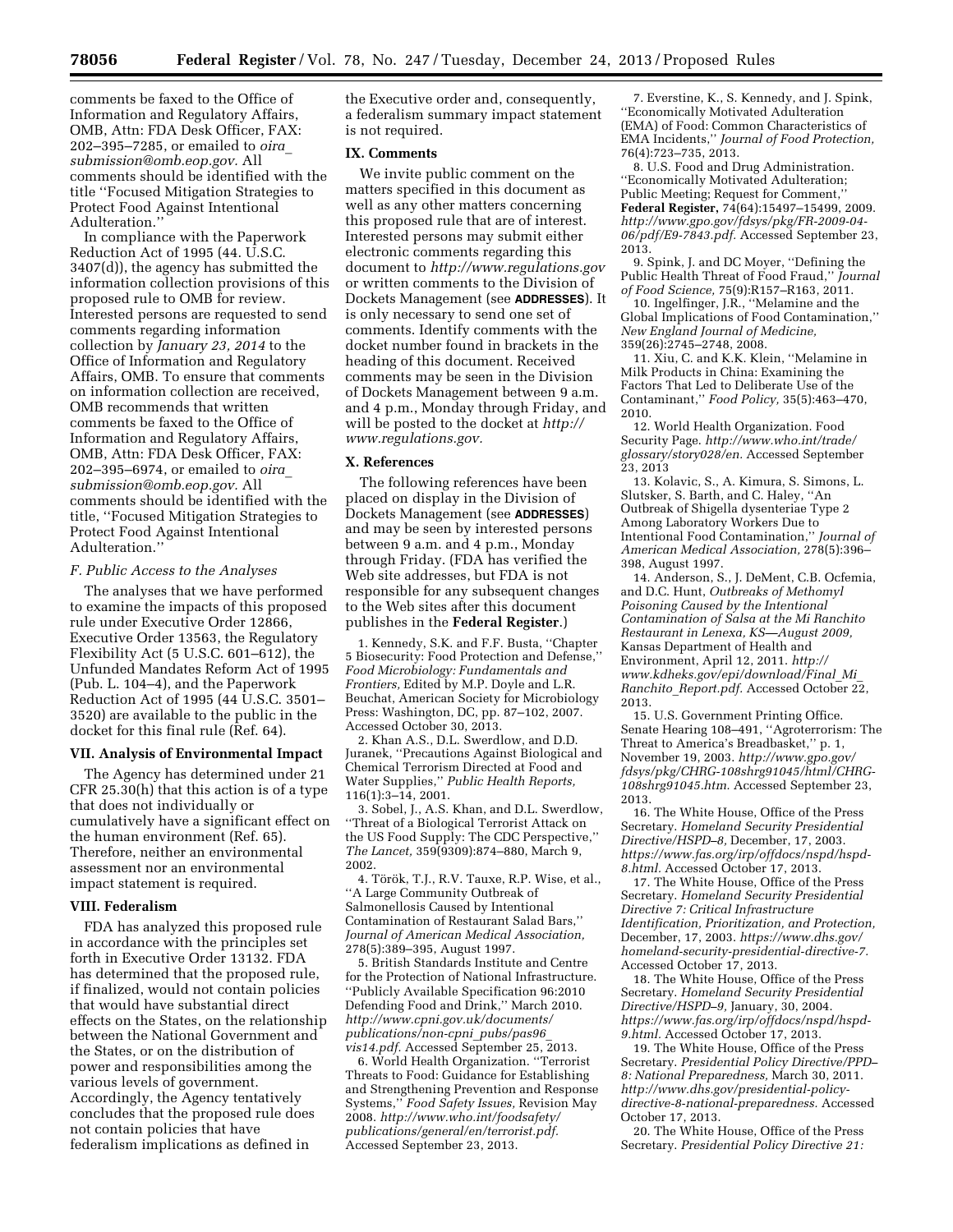*Critical Infrastructure Security and Resilience,* February 12, 2013. *[http://](http://www.whitehouse.gov/the-press-office/2013/02/12/presidential-policy-directive-critical-infrastructure-security-and-resil) [www.whitehouse.gov/the-press-office/2013/](http://www.whitehouse.gov/the-press-office/2013/02/12/presidential-policy-directive-critical-infrastructure-security-and-resil) [02/12/presidential-policy-directive-critical](http://www.whitehouse.gov/the-press-office/2013/02/12/presidential-policy-directive-critical-infrastructure-security-and-resil)[infrastructure-security-and-resil.](http://www.whitehouse.gov/the-press-office/2013/02/12/presidential-policy-directive-critical-infrastructure-security-and-resil)* Accessed October 7, 2013.

21. U.S. Food and Drug Administration. *Strategic Partnership Program Agroterrorism (SPPA) Initiative: Final Summary Report September 2005—September 2008,* December 2008. *[http://www.fda.gov/Food/](http://www.fda.gov/Food/FoodDefense/FoodDefensePrograms/ucm170509.htm) [FoodDefense/FoodDefensePrograms/](http://www.fda.gov/Food/FoodDefense/FoodDefensePrograms/ucm170509.htm) [ucm170509.htm.](http://www.fda.gov/Food/FoodDefense/FoodDefensePrograms/ucm170509.htm)* Accessed September 23, 2013.

22. U.S. Food and Drug Administration, Center for Food Safety and Applied Nutrition. ''Guidance for Industry: Food Producers, Processors, and Transporters: Food Security Preventive Measures Guidance,'' March 2003, Revision October 2007. *[http://www.fda.gov/Food/](http://www.fda.gov/Food/GuidanceRegulation/GuidanceDocumentsRegulatoryInformation/FoodDefense/ucm083075.htm) [GuidanceRegulation/](http://www.fda.gov/Food/GuidanceRegulation/GuidanceDocumentsRegulatoryInformation/FoodDefense/ucm083075.htm)*

*[GuidanceDocumentsRegulatoryInformation/](http://www.fda.gov/Food/GuidanceRegulation/GuidanceDocumentsRegulatoryInformation/FoodDefense/ucm083075.htm) [FoodDefense/ucm083075.htm.](http://www.fda.gov/Food/GuidanceRegulation/GuidanceDocumentsRegulatoryInformation/FoodDefense/ucm083075.htm)* Accessed September 23, 2013.

23. U.S. Food and Drug Administration, Center for Food Safety and Applied Nutrition. ''Guidance for Industry: Importers and Filers: Food Security Preventive Measures Guidance,'' March 2003, Revision October 2007. *[http://www.fda.gov/Food/](http://www.fda.gov/Food/GuidanceRegulation/GuidanceDocumentsRegulatoryInformation/FoodDefense/ucm078978.htm) [GuidanceRegulation/](http://www.fda.gov/Food/GuidanceRegulation/GuidanceDocumentsRegulatoryInformation/FoodDefense/ucm078978.htm)*

*[GuidanceDocumentsRegulatoryInformation/](http://www.fda.gov/Food/GuidanceRegulation/GuidanceDocumentsRegulatoryInformation/FoodDefense/ucm078978.htm) [FoodDefense/ucm078978.htm.](http://www.fda.gov/Food/GuidanceRegulation/GuidanceDocumentsRegulatoryInformation/FoodDefense/ucm078978.htm)* Accessed September 23, 2013.

24. U.S. Food and Drug Administration, Center for Food Safety and Applied Nutrition. ''Guidance for Industry: Dairy Farms, Bulk Milk Transporters, Bulk Milk Transfer Stations and Fluid Milk Processors: Food Security Preventive Measures Guidance,'' July 2003, Revision October 2007. *[http://www.fda.gov/Food/](http://www.fda.gov/Food/GuidanceRegulation/GuidanceDocumentsRegulatoryInformation/FoodDefense/ucm078978.htm) [GuidanceRegulation/](http://www.fda.gov/Food/GuidanceRegulation/GuidanceDocumentsRegulatoryInformation/FoodDefense/ucm078978.htm)*

*[GuidanceDocumentsRegulatoryInformation/](http://www.fda.gov/Food/GuidanceRegulation/GuidanceDocumentsRegulatoryInformation/FoodDefense/ucm078978.htm) [FoodDefense/ucm078978.htm.](http://www.fda.gov/Food/GuidanceRegulation/GuidanceDocumentsRegulatoryInformation/FoodDefense/ucm078978.htm)* Accessed September 23, 2013.

25. U.S. Food and Drug Administration, Center for Food Safety and Applied Nutrition. ''Guidance for Industry: Retail Food Stores and Food Service Establishments: Food Security Preventive Measures Guidance,'' December 2003, Revision October 2007. *[http://www.fda.gov/](http://www.fda.gov/Food/GuidanceRegulation/GuidanceDocumentsRegulatoryInformation/FoodDefense/ucm082751.htm) [Food/GuidanceRegulation/](http://www.fda.gov/Food/GuidanceRegulation/GuidanceDocumentsRegulatoryInformation/FoodDefense/ucm082751.htm)*

*[GuidanceDocumentsRegulatoryInformation/](http://www.fda.gov/Food/GuidanceRegulation/GuidanceDocumentsRegulatoryInformation/FoodDefense/ucm082751.htm) [FoodDefense/ucm082751.htm.](http://www.fda.gov/Food/GuidanceRegulation/GuidanceDocumentsRegulatoryInformation/FoodDefense/ucm082751.htm)* Accessed September 23, 2013.

26. U.S. Food and Drug Administration, Center for Food Safety and Applied Nutrition. ''Guidance for Industry: Cosmetics Processors and Transporters of Cosmetics Security Preventive Measures Guidance,'' November 2003, Revision October 2007. *[http://www.fda.gov/Food/](http://www.fda.gov/Food/GuidanceRegulation/GuidanceDocumentsRegulatoryInformation/FoodDefense/ucm082716.htm)*

*[GuidanceRegulation/](http://www.fda.gov/Food/GuidanceRegulation/GuidanceDocumentsRegulatoryInformation/FoodDefense/ucm082716.htm)*

*[GuidanceDocumentsRegulatoryInformation/](http://www.fda.gov/Food/GuidanceRegulation/GuidanceDocumentsRegulatoryInformation/FoodDefense/ucm082716.htm) [FoodDefense/ucm082716.htm.](http://www.fda.gov/Food/GuidanceRegulation/GuidanceDocumentsRegulatoryInformation/FoodDefense/ucm082716.htm)* Accessed September 23, 2013.

27. U.S. Food and Drug Administration. Food Defense 101 Page. *[http://www.fda.gov/](http://www.fda.gov/Food/FoodDefense/ToolsEducationalMaterials/ucm353774.htm)  [Food/FoodDefense/](http://www.fda.gov/Food/FoodDefense/ToolsEducationalMaterials/ucm353774.htm)*

*[ToolsEducationalMaterials/ucm353774.htm.](http://www.fda.gov/Food/FoodDefense/ToolsEducationalMaterials/ucm353774.htm)*  Accessed October 17, 2013.

28. U.S. Food and Drug Administration. Employees FIRST Page. *[http://www.fda.gov/](http://www.fda.gov/Food/FoodDefense/ToolsEducationalMaterials/ucm295997.htm)* 

# *[Food/FoodDefense/](http://www.fda.gov/Food/FoodDefense/ToolsEducationalMaterials/ucm295997.htm)*

*[ToolsEducationalMaterials/ucm295997.htm.](http://www.fda.gov/Food/FoodDefense/ToolsEducationalMaterials/ucm295997.htm)*  Accessed and printed on October 17, 2013.

29. U.S. Food and Drug Administration. Vulnerability Assessment Software Page, Version 2.4, November 2011. *[http://](http://www.fda.gov/Food/FoodDefense/ToolsEducationalMaterials/ucm295900.htm) [www.fda.gov/Food/FoodDefense/](http://www.fda.gov/Food/FoodDefense/ToolsEducationalMaterials/ucm295900.htm) [ToolsEducationalMaterials/ucm295900.htm.](http://www.fda.gov/Food/FoodDefense/ToolsEducationalMaterials/ucm295900.htm)*  Accessed September 25, 2013.

30. U.S. Food and Drug Administration. Mitigation Strategies Database Page. *[http://](http://www.fda.gov/Food/FoodDefense/ToolsEducationalMaterials/ucm295898.htm) [www.fda.gov/Food/FoodDefense/](http://www.fda.gov/Food/FoodDefense/ToolsEducationalMaterials/ucm295898.htm) [ToolsEducationalMaterials/ucm295898.htm.](http://www.fda.gov/Food/FoodDefense/ToolsEducationalMaterials/ucm295898.htm)*  Accessed September 25, 2013.

31. U.S. Food and Drug Administration. Food Defense Plan Builder Software Page. *[http://www.fda.gov/Food/FoodDefense/](http://www.fda.gov/Food/FoodDefense/ToolsEducationalMaterials/ucm349888.htm) [ToolsEducationalMaterials/ucm349888.htm.](http://www.fda.gov/Food/FoodDefense/ToolsEducationalMaterials/ucm349888.htm)*  Accessed September 25, 2013.

32. U.S. Food and Drug Administration. Food Related Emergency Exercise Bundle (FREE–B) Page. *[http://www.fda.gov/Food/](http://www.fda.gov/Food/FoodDefense/ToolsEducationalMaterials/ucm295902.htm) [FoodDefense/ToolsEducationalMaterials/](http://www.fda.gov/Food/FoodDefense/ToolsEducationalMaterials/ucm295902.htm) [ucm295902.htm.](http://www.fda.gov/Food/FoodDefense/ToolsEducationalMaterials/ucm295902.htm)* Accessed October 17, 2013.

33. Global Food Safety Initiative. *GFSI Guidance Document,* Version 6.1, 6(2), August 2011. *[http://www.mygfsi.com/](http://www.mygfsi.com/gfsifiles/Guidance_Document_Sixth_Edition_Version_6.1.pdf) [gfsifiles/Guidance](http://www.mygfsi.com/gfsifiles/Guidance_Document_Sixth_Edition_Version_6.1.pdf)*\_*Document*\_*Sixth*\_*Edition*\_ *[Version](http://www.mygfsi.com/gfsifiles/Guidance_Document_Sixth_Edition_Version_6.1.pdf)*\_*6.1.pdf.* Accessed September 23, 2013.

34. Safe Quality Food Institute. *SQF Code: A HACCP-Based Supplier Assurance Code for the Food Industry,* Edition 7.1, April 2013. *[http://www.sqfi.com/wp-content/](http://www.sqfi.com/wp-content/uploads/SQF-Code-Ed-7.1-4-3-13.pdf) [uploads/SQF-Code-Ed-7.1-4-3-13.pdf.](http://www.sqfi.com/wp-content/uploads/SQF-Code-Ed-7.1-4-3-13.pdf)*  Accessed October 17, 2013.

35. International Featured Standards. Events and Academy Page. *[http://www.ifs](http://www.ifs-certification.us/events)[certification.us/events.](http://www.ifs-certification.us/events)* Accessed November 5, 2013.

36. China Inspection and Quarantine Service, Administrative Provisions on Filing of Export Food Production Enterprises Page. *[http://en.ciqcid.com/Zjl/Comprehensives/](http://en.ciqcid.com/Zjl/Comprehensives/51829.htm) [51829.htm.](http://en.ciqcid.com/Zjl/Comprehensives/51829.htm)* Accessed September 25, 2013.

37. German Federal Office of Consumer Protection and Food Safety. ''General Recommendations for Protection of Animal Feed and Food Supply Chain From the Intentional Release of Agents,'' February 2011. Accessed October 22, 2013.

38. French Republic. *Guide Containing Recommendations for the Protection of the Food Chain From Threats of Malevolent, Criminal, or Terrorist Acts,* May 2007. *[http://www.frenchfoodintheus.org/IMG/pdf/](http://www.frenchfoodintheus.org/IMG/pdf/I07008308-imtnea-Guide_des_recommandations-ENG_3_.pdf) [I07008308-imtnea-Guide](http://www.frenchfoodintheus.org/IMG/pdf/I07008308-imtnea-Guide_des_recommandations-ENG_3_.pdf)*\_*des*\_ *[recommandations-ENG](http://www.frenchfoodintheus.org/IMG/pdf/I07008308-imtnea-Guide_des_recommandations-ENG_3_.pdf)*\_*3*\_*.pdf.* Accessed and printed on September 23, 2013.

39. Trusted Information Sharing Network for Critical Infrastructure Protection. *A National Strategy for Enhancing the Safety and Security of our Food Supply,* March 2006. *[http://www.daff.gov.au/](http://www.daff.gov.au/__data/assets/pdf_file/0004/183325/enhancing_safety_security_strategy.pdf)*\_\_*data/assets/ pdf*\_*[file/0004/183325/enhancing](http://www.daff.gov.au/__data/assets/pdf_file/0004/183325/enhancing_safety_security_strategy.pdf)*\_*safety*\_ *security*\_*[strategy.pdf.](http://www.daff.gov.au/__data/assets/pdf_file/0004/183325/enhancing_safety_security_strategy.pdf)* Accessed September 23, 2013.

40. U.S. Food and Drug Administration. Memorandum to the File: Evaluation of the potential for intentional adulteration of produce during activities that occur on produce farms, September 2013.

41. Buttars, N.K., A.J. Young, D. Bailey, ''Adoption of Security Systems by Dairy Farms To Address Bioterrorist Threats in the Intermountain United States,'' *Journal of* 

*Dairy Science,* 89:1822–1829, 2006. Accessed October 22, 2013.

42. International Dairy Foods Association. Global Markets Page. *[http://www.idfa.org/](http://www.idfa.org/key-issues/category/global-markets/map/#us) [key-issues/category/global-markets/map/#us.](http://www.idfa.org/key-issues/category/global-markets/map/#us)*  Accessed October 23, 2013.

43. Newkirk, R., C. Hedberg, and J. Bender, ''Establishing a Milkborne Disease Outbreak Profile: Potential Food Defense Implications,'' *Foodborne Pathogens and Disease,* 8(3):433–437, 2011.

44. Popkin, B., ''Patterns of Beverage Use Across the Lifecycle,'' *Physiology and Behavior,* 100(1):4–9, 2010.

45. Sebastian, R.S., J.D. Goldman, C.W. Enns, and R.P. LaComb, ''Fluid Milk Consumption in the United States: What We Eat In America, NHANES 2005–2006,'' *Food Surveys Research Group Dietary Data Brief No. 3,* September 2010. *[http://ars.usda.gov/](http://ars.usda.gov/SP2UserFiles/Place/12355000/pdf/DBrief/3_milk_consumption_0506.pdf) [SP2UserFiles/Place/12355000/pdf/DBrief/3](http://ars.usda.gov/SP2UserFiles/Place/12355000/pdf/DBrief/3_milk_consumption_0506.pdf)*\_ *milk*\_*[consumption](http://ars.usda.gov/SP2UserFiles/Place/12355000/pdf/DBrief/3_milk_consumption_0506.pdf)*\_*0506.pdf.* Accessed October 23, 2013.

46. U.S. Department of Agriculture and Economic Research Service. *Dairy Products: Per capita consumption, United States (Annual),* 2013. *[http://www.ers.usda.gov/](http://www.ers.usda.gov/data-products/dairy-data.aspx) [data-products/dairy-data.aspx.](http://www.ers.usda.gov/data-products/dairy-data.aspx)* Accessed October 23, 2013.

47. Wein, L.M. and Y. Lui, ''Analyzing a Bioterror Attack on the Food Supply: The Case of Botulinum Toxin in Milk,'' *Proceedings of the National Academy of Sciences of the United States of America,*  102(28):9984–9989, 2005.

48. Blayney, D.P., "The Changing Landscape of U.S. Milk Production, *Statistical Bulletin No. 978,* U.S. Department of Agriculture, June 2002. *[http://](http://usda.mannlib.cornell.edu/usda/nass/sb/sb978.pdf) [usda.mannlib.cornell.edu/usda/nass/sb/](http://usda.mannlib.cornell.edu/usda/nass/sb/sb978.pdf) [sb978.pdf.](http://usda.mannlib.cornell.edu/usda/nass/sb/sb978.pdf)* Accessed October 23, 2013.

49. Codex Alimentarius Commission. *General Principles of Food Hygiene, CAC/ RCP 1–1969,* 2003.

50. Sobel J. and J. Watson, ''Chapter 10: Intentional Terrorism Contamination of Food and Water,'' *Beyond Anthrax,* Springer Link, 2009.

51. Stinson, T.F., J. Kinsey, D. Degeneffe, and K. Ghosh, *How Should America's Anti-Terrorism Budget Be Allocated? Findings From a National Survey of Attitudes of U.S. Residents About Terrorism,* The Food Industry Center, March 2006. *[http://](http://ageconsearch.umn.edu/bitstream/14351/1/tr06-01.pdf) [ageconsearch.umn.edu/bitstream/14351/1/](http://ageconsearch.umn.edu/bitstream/14351/1/tr06-01.pdf) [tr06–01.pdf.](http://ageconsearch.umn.edu/bitstream/14351/1/tr06-01.pdf)* Accessed October 21, 2013.

52. Merriam-Webster. Vulnerability Page. *[http://www.merriam-webster.com/dictionary/](http://www.merriam-webster.com/dictionary/vulnerability) [vulnerability.](http://www.merriam-webster.com/dictionary/vulnerability)* Accessed October 21, 2013.

53. U.S. Food and Drug Administration, *Study and Report on the Food Processing Sector,* 2011.

54. U.S. Food and Drug Administration. *Analysis of Results for FDA Food Defense Vulnerability Assessments and Identification of Activity Types,* April 2013. *[http://](http://www.fda.gov/food/guidanceregulation/fsma/ucm347023.htm) [www.fda.gov/food/guidanceregulation/fsma/](http://www.fda.gov/food/guidanceregulation/fsma/ucm347023.htm) [ucm347023.htm.](http://www.fda.gov/food/guidanceregulation/fsma/ucm347023.htm)* Accessed September 25, 2013.

55. U.S. Food and Drug Administration. Memorandum to the File: Evaluation of the potential for intentional adulteration of animal feed from acts of terrorism, December 2013.

56. U.S. Department of Health and Human Services, Public Health Service, and National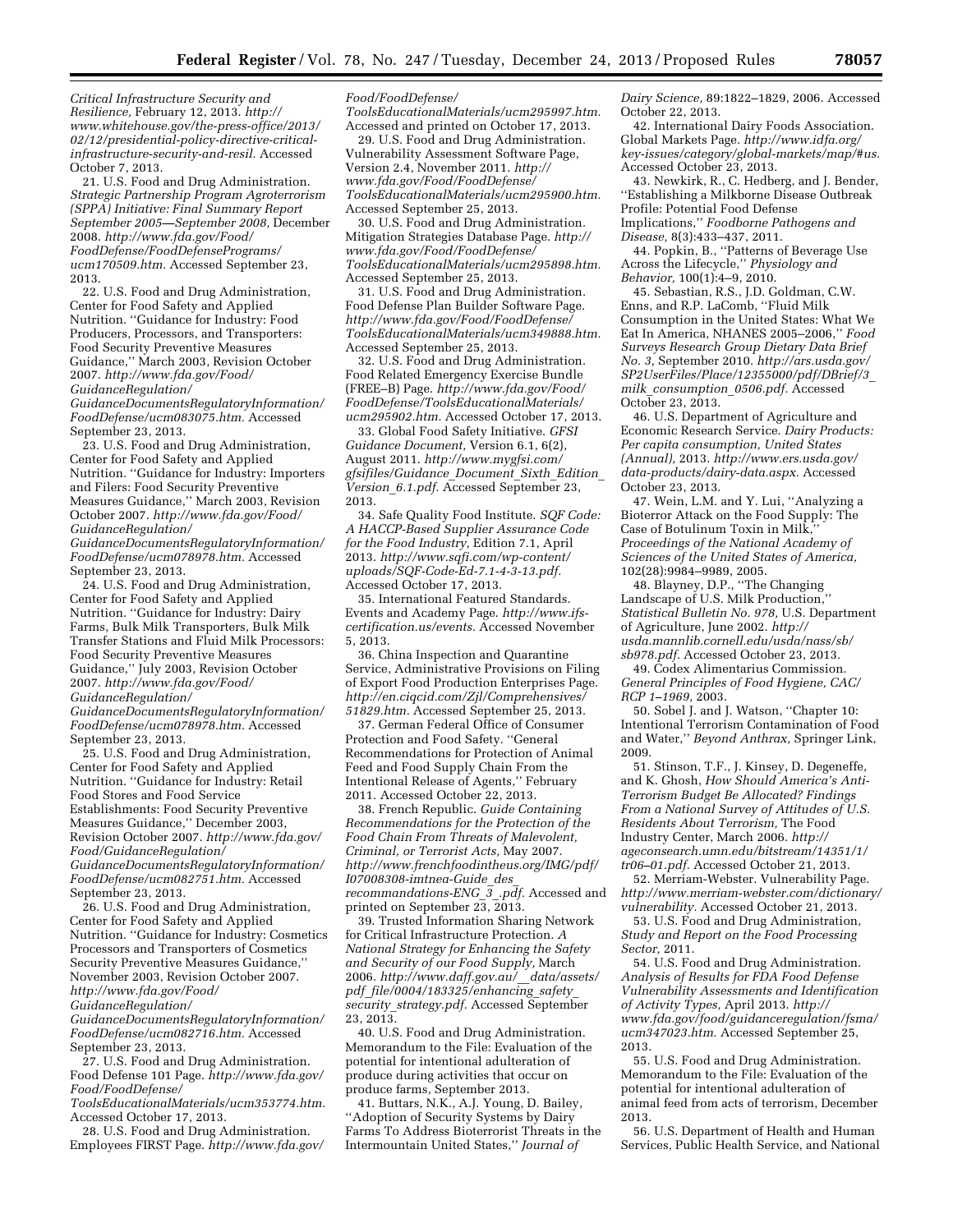Toxicology Program. *Report on Carcinogens,*  12th Edition, 2011.

57. U.S. Department of Health and Human Services, Centers for Disease Control and Prevention, and U.S. Department of Agriculture. HHS and USDA Select Agents and Toxins 7 CFR Part 331, 9 CFR Part 121, and 42 CFR Part 73, September 10, 2013. *[http://www.selectagents.gov/resources/](http://www.selectagents.gov/resources/List_of_Select_Agents_and_Toxins_2013-09-10.pdf)  List*\_*of*\_*Select*\_*Agents*\_*and*\_*Toxins*\_*[2013-09-](http://www.selectagents.gov/resources/List_of_Select_Agents_and_Toxins_2013-09-10.pdf)  [10.pdf.](http://www.selectagents.gov/resources/List_of_Select_Agents_and_Toxins_2013-09-10.pdf)* Accessed October 21, 2013.

58. U.S. Food and Drug Administration. *Vulnerability Assessments of Food Systems: Final Summary Report, June 2009-February 2012. [http://www.fda.gov/downloads/Food/](http://www.fda.gov/downloads/Food/FoodDefense/UCM317547.pdf) [FoodDefense/UCM317547.pdf.](http://www.fda.gov/downloads/Food/FoodDefense/UCM317547.pdf)* Accessed September 23, 2013.

59. AIB International. Food Safety and Food Defense Education Page. *[https://](https://www.aibonline.org/foodsafetyeducation/index.html) [www.aibonline.org/foodsafetyeducation/](https://www.aibonline.org/foodsafetyeducation/index.html) [index.html.](https://www.aibonline.org/foodsafetyeducation/index.html)* Accessed October 17, 2013.

60. Center for Agriculture and Food Security and Preparedness and University of Tennessee Knoxville. Instructor-Led Courses Page: Agriculture and Food Vulnerability Assessment Training. *[http://](http://www.vet.utk.edu/cafsp/courses.php) [www.vet.utk.edu/cafsp/courses.php.](http://www.vet.utk.edu/cafsp/courses.php)*  Accessed October 17, 2013.

61. International Featured Standards. *IFS Food: Standard for Auditing Quality and Food Safety of Food Products,* Version 6, January 2012. *[http://www.ifs](http://www.ifs-certification.com/images/ifs_standards/ifs6/IFS_Food_V6_en.pdf)[certification.com/images/ifs](http://www.ifs-certification.com/images/ifs_standards/ifs6/IFS_Food_V6_en.pdf)*\_*standards/ifs6/ IFS*\_*Food*\_*V6*\_*[en.pdf.](http://www.ifs-certification.com/images/ifs_standards/ifs6/IFS_Food_V6_en.pdf)* Accessed September 23, 2013.

62. National Center for Food Protection and Defense. Food Defense Online Modules Page. *[http://www.ncfpd.umn.edu/index.cfm/](http://www.ncfpd.umn.edu/index.cfm/education/food-defense-online-modules/) [education/food-defense-online-modules/.](http://www.ncfpd.umn.edu/index.cfm/education/food-defense-online-modules/)*  Accessed October 17, 2013.

63. AIB International. *The AIB International Consolidated Standards for Inspection: Prerequisite and Food Safety Programs,* January 2013. *[https://](https://www.aibonline.org/Standards/2013FoodSafety_web_ENG.pdf) [www.aibonline.org/Standards/](https://www.aibonline.org/Standards/2013FoodSafety_web_ENG.pdf) [2013FoodSafety](https://www.aibonline.org/Standards/2013FoodSafety_web_ENG.pdf)*\_*web*\_*ENG.pdf.* Accessed October 17, 2013.

64. U.S. Food and Drug Administration. FDA's Preliminary Regulatory Impact Analysis, Preliminary Regulatory Flexibility Analysis, Preliminary Unfunded Mandates Reform Act Analysis, Preliminary Paperwork Reduction Act Analysis, December 2013.

65. U.S. Food and Drug Administration. Memorandum to the File: Environmental analysis related to the proposed rule on focused mitigation strategies to protect food against intentional adulteration, November 2013.

#### **List of Subjects in 21 CFR Part 121**

Food packaging, Foods.

Therefore, under the Federal Food, Drug, and Cosmetic Act and under authority delegated to the Commissioner of Food and Drugs, it is proposed that 21 CFR chapter I be amended by adding part 121 to read as follows:

# **PART 121—FOCUSED MITIGATION STRATEGIES TO PROTECT FOOD AGAINST INTENTIONAL ADULTERATION**

**Subpart A—General Provisions**  Sec.

121.3 Definitions. 121.5 Exemptions.

**Subpart B—[Reserved]** 

# **Subpart C—Food Defense Measures**

- 121.126 Requirement for a food defense plan.
- 121.130 Identification of actionable process steps.
- 121.135 Focused mitigation strategies for actionable process steps.
- 121.140 Monitoring.<br>121.145 Corrective a
- Corrective actions.
- 121.150 Verification. 121.160 Training.

#### **Subpart D—Requirements Applying to Records That Must Be Established and Maintained**

- 121.301 Records subject to the requirements of this subpart.
- 121.305 General requirements applying to records.
- 121.310 Additional requirements applying to the food defense plan.
- 121.315 Requirements for record retention.
- 121.320 Requirements for official review.
- 121.325 Public disclosure.

#### **Subpart E—Compliance**

121.401 Compliance.

**Authority:** 21 U.S.C. 331, 342, 350g, 350(i), 371, 374.

#### **Subpart A—General Provisions**

#### **§ 121.3 Definitions.**

The definitions and interpretations of terms in section 201 of the Federal Food, Drug, and Cosmetic Act are applicable to such terms when used in this part. The following definitions also apply:

*Actionable process step* means a point, step, or procedure in a food process at which food defense measures can be applied and are essential to prevent or eliminate a significant vulnerability or reduce such vulnerability to an acceptable level.

*Contaminant* means any biological, chemical, physical or radiological agent that may be intentionally added to food and that may cause illness, injury or death.

*Facility* means a domestic facility or a foreign facility that is required to register under section 415 of the Federal Food, Drug, and Cosmetic Act (21 U.S.C. 350d), in accordance with the requirements of 21 CFR part 1, subpart H.

*Farm* means farm as defined in § 1.227 of this chapter.

*FDA* means the Food and Drug Administration.

*Focused mitigation strategies* mean those risk-based, reasonably appropriate measures that a person knowledgeable about food defense would employ to significantly minimize or prevent significant vulnerabilities identified at

actionable process steps, and that are consistent with the current scientific understanding of food defense at the time of the analysis.

*Food* means food as defined in section 201(f) of the Federal Food, Drug, and Cosmetic Act (21 U.S.C. 321(f)) and includes raw materials and ingredients.

*Food defense* means the effort to protect food from intentional acts of adulteration where there is an intent to cause public health harm and economic disruption.

*Holding* means storage of food. Holding facilities include warehouses, cold storage facilities, storage silos, grain elevators, and liquid storage tanks. For farms and farm mixed-type facilities, holding also includes activities traditionally performed by farms for the safe or effective storage of raw agricultural commodities grown or raised on the same farm or another farm under the same ownership, but does not include activities that transform a raw agricultural commodity, as defined in section 201(r) of the Federal Food, Drug, and Cosmetic Act, into a processed food as defined in section 201(gg).

*Manufacturing/processing* means making food from one or more ingredients, or synthesizing, preparing, treating, modifying or manipulating food, including food crops or ingredients. Examples of manufacturing/processing activities are cutting, peeling, trimming, washing, waxing, eviscerating, rendering, cooking, baking, freezing, cooling, pasteurizing, homogenizing, mixing, formulating, bottling, milling, grinding, extracting juice, distilling, labeling, or packaging. For farms and farm mixedtype facilities, manufacturing/ processing does not include activities that are part of harvesting, packing, or holding.

*Mixed-type facility* means an establishment that engages in both activities that are exempt from registration under section 415 of the Federal Food, Drug, and Cosmetic Act and activities that require the establishment to be registered. An example of such a facility is a ''farm mixed-type facility,'' which is an establishment that grows and harvests crops or raises animals and may conduct other activities within the farm definition, but also conducts activities that require the establishment to be registered.

*Monitor* means to conduct a planned sequence of observations or measurements to assess whether focused mitigation strategies are consistently applied and to produce an accurate record for use in verification.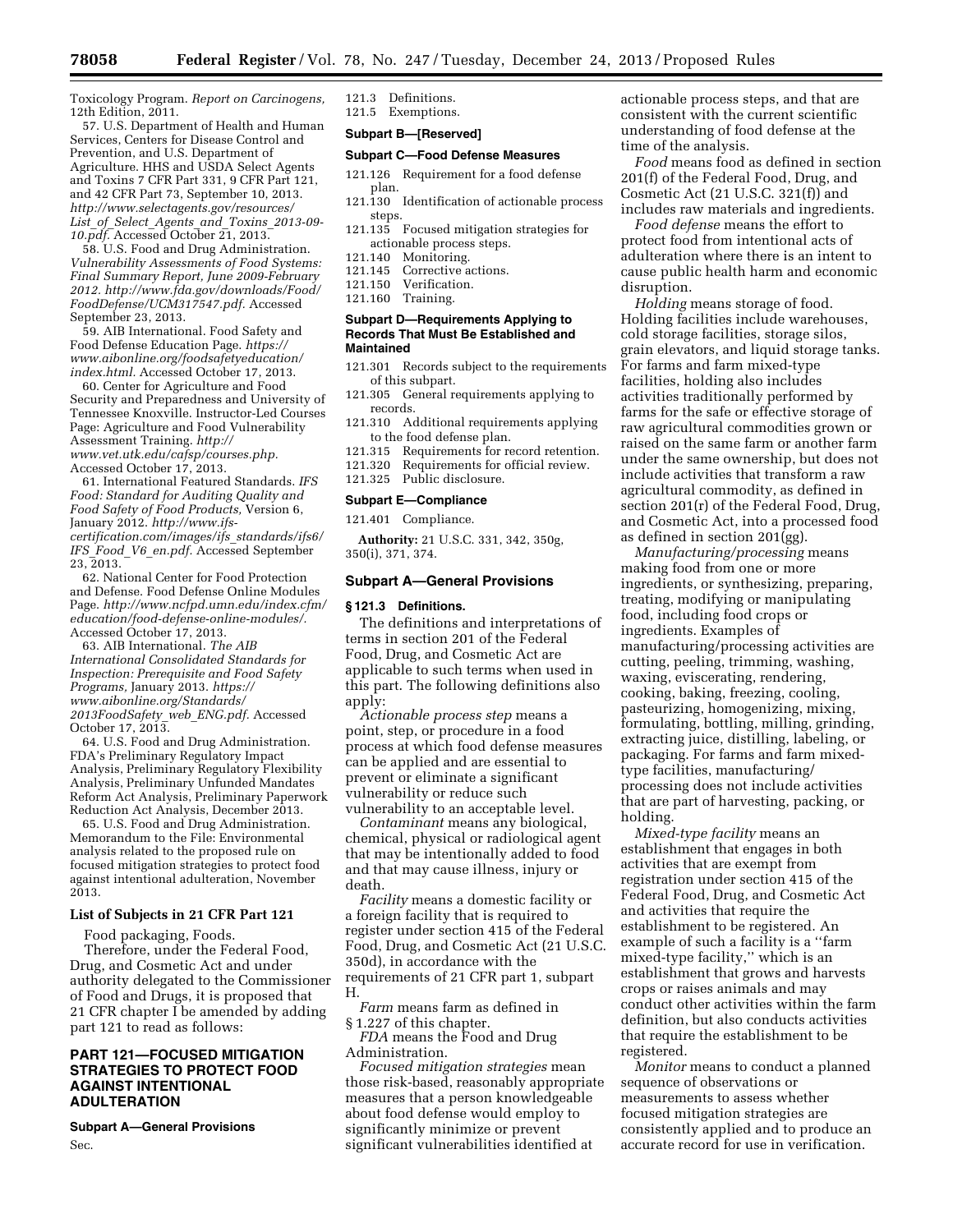*Packing* means placing food into a container other than packaging the food. For farms and farm mixed-type facilities, packing also includes activities traditionally performed by farms to prepare raw agricultural commodities grown or raised on the same farm or another farm under the same ownership for storage and transport, but does not include activities that transform a raw agricultural commodity, as defined in section 201(r) of the Federal Food, Drug, and Cosmetic Act, into a processed food as defined in section 201(gg).

*Qualified end-user,* with respect to a food, means the consumer of the food (where the term consumer does not include a business); or a restaurant or retail food establishment (as those terms are defined in § 1.227 of this chapter) that:

(1) Is located:

(i) In the same State as the qualified facility that sold the food to such restaurant or establishment; or

(ii) Not more than 275 miles from such facility; and

(2) Is purchasing the food for sale directly to consumers at such restaurant or retail food establishment.

*Qualified facility* means (when including the sales by any subsidiary; affiliate; or subsidiaries or affiliates, collectively, of any entity of which the facility is a subsidiary or affiliate) a facility that is:

(1) A very small business as defined in this part; or

(2) A facility to which both of the following apply:

(i) During the 3-year period preceding the applicable calendar year, the average annual monetary value of the food manufactured, processed, packed or held at such facility that is sold directly to qualified end-users (as defined in this part) during such period exceeded the average annual monetary value of the food sold by such facility to all other purchasers; and

(ii) The average annual monetary value of all food sold during the 3-year period preceding the applicable calendar year was less than \$500,000, adjusted for inflation.

*Significant vulnerability* means a vulnerability for which a prudent person knowledgeable about food defense would employ food defense measures because of the potential for serious adverse health consequences or death and the degree of accessibility to that point in the food process.

*Significantly minimize* means to reduce to an acceptable level, including to eliminate.

*Small business* means a business employing fewer than 500 persons.

*Verification* means those activities, other than monitoring, that establish that the system is operating according to the food defense plan.

*Very small business* means a business that has less than \$10,000,000 in total annual sales of food, adjusted for inflation.

*Vulnerability* means the susceptibility of a point, step, or procedure in a facility's food process to intentional adulteration.

# **§ 121.5 Exemptions.**

(a) This part does not apply to a qualified facility, except that qualified facilities must, upon request, provide for official review documentation that was relied upon to demonstrate that the facility meets this exemption. Such documentation must be retained for 2 years.

(b) This part does not apply to the holding of food, except the holding of food in liquid storage tanks.

(c) This part does not apply to the packing, re-packing, labeling, or relabeling of food where the container that directly contacts the food remains intact.

(d) This part does not apply to activities of a facility that are subject to section 419 of the Federal Food, Drug, and Cosmetic Act (21 U.S.C. 350h) (Standards for Produce Safety).

(e)(1) This part does not apply with respect to alcoholic beverages at a facility that meets the following two conditions:

(i) Under the Federal Alcohol Administration Act (27 U.S.C. 201 *et seq.*) or chapter 51 of subtitle E of the Internal Revenue Code of 1986 (26 U.S.C. 5001 *et seq.*) the facility is required to obtain a permit from, register with, or obtain approval of a notice or application from the Secretary of the Treasury as a condition of doing business in the United States, or is a foreign facility of a type that would require such a permit, registration, or approval if it were a domestic facility; and

(ii) Under section 415 of the Federal Food, Drug, and Cosmetic Act (21 U.S.C. 350d) the facility is required to register as a facility because it is engaged in manufacturing, processing, packing, or holding one or more alcoholic beverages.

(2) This part does not apply with respect to food other than alcoholic beverages at a facility described in paragraph (e)(1) of this section, provided such food:

(i) Is in prepackaged form that prevents any direct human contact with such food; and

(ii) Constitutes not more than 5 percent of the overall sales of the facility, as determined by the Secretary of the Treasury.

(f) This part does not apply to the manufacturing, processing, packing, or holding of food for animals other than man.

#### **Subpart B—[Reserved]**

#### **Subpart C—Food Defense Measures**

#### **§ 121.126 Requirement for a food defense plan.**

(a) *Food defense plan.* The owner, operator, or agent in charge of a facility must prepare, or have prepared, and implement a written food defense plan.

(b) *Contents of a food defense plan.*  The food defense plan must include:

(1) The written identification of actionable process steps as required by § 121.130;

(2) The written focused mitigation strategies as required by § 121.135(b);

(3) The written procedures for

monitoring as required by § 121.140(a); (4) The written corrective action

procedures as required by § 121.145(a)(1); and

(5) The written verification

procedures as required by § 121.150(e).

#### **§ 121.130 Identification of actionable process steps.**

The owner, operator, or agent in charge of a facility must identify any actionable process steps, using the procedures described in either paragraph (a) or paragraph (b) of this section. The identification of actionable process steps and the assessment leading to that identification must be written.

(a) *Key activity types.* The owner, operator, or agent in charge of a facility must assess, for each type of food manufactured, processed, packed or held at the facility, whether the facility has one or more of the following key activity types and identify the actionable process steps associated with any key activity types present:

(1) *Bulk liquid receiving and loading*—a step in which a bulk liquid is received and unloaded from an inbound conveyance or loaded into an outbound conveyance where a contaminant can be intentionally introduced and, if it is, it is likely that the contaminant will be distributed throughout the liquid due to sloshing, movement, or turbulence caused by the receiving and unloading or loading activity.

(2) *Liquid storage and handling*—a step in which a liquid is contained in bulk storage tanks or in holding, surge,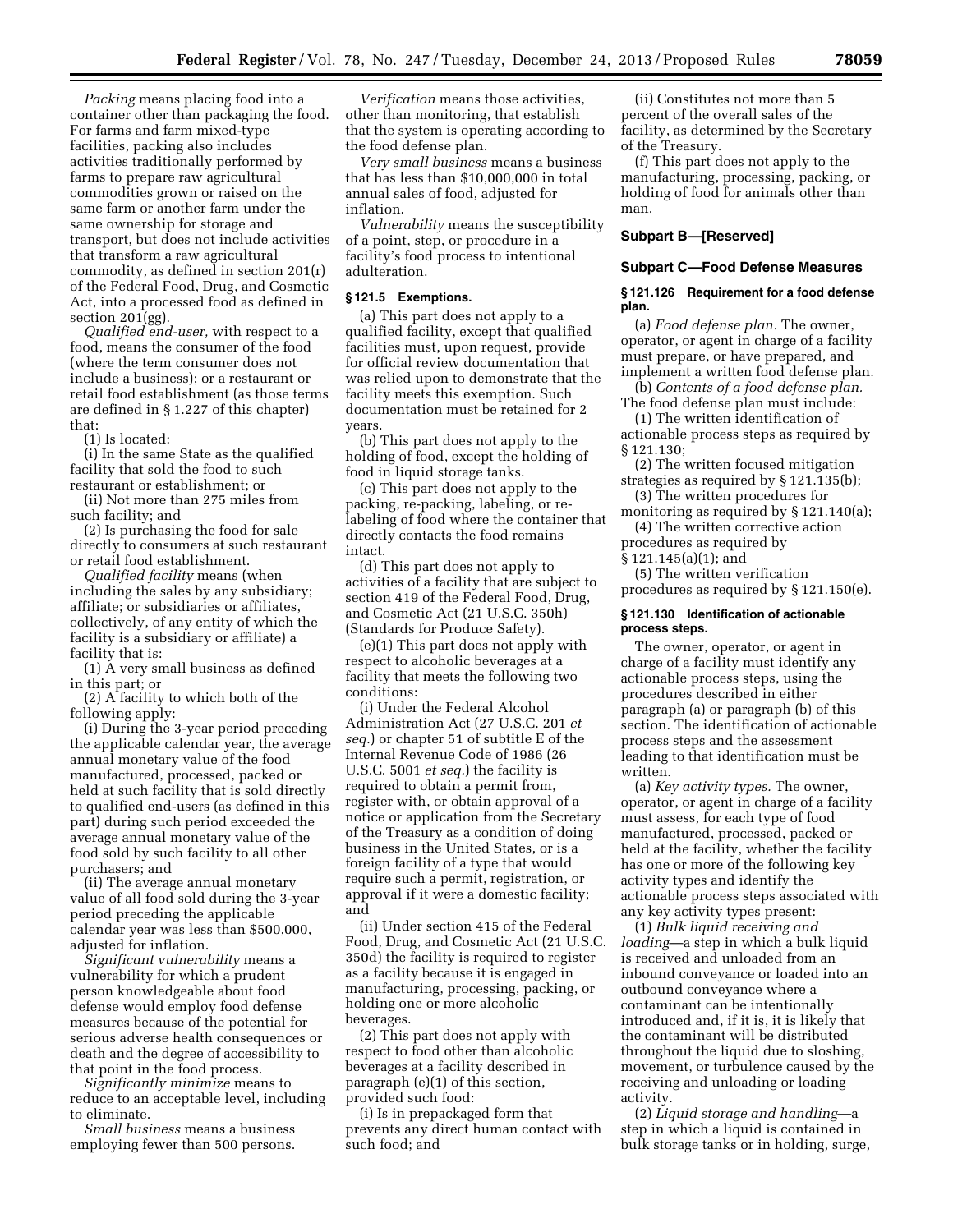or metering tanks where a contaminant can be intentionally introduced and, if it is, it is likely that the contaminant will be distributed into the food.

(3) *Secondary ingredient handling*—a staging, preparation, addition, or rework step where a contaminant can be intentionally introduced into a relatively small amount of ingredient or rework and, if it is, it is likely that the contaminant will be distributed into a larger volume of food.

(4) *Mixing and similar activities*—a step, such as mixing, blending, homogenizing, or grinding where a contaminant can be intentionally introduced and, if it is, it is likely that the contaminant will be distributed into the food.

(b) *Vulnerability assessment.* The owner, operator, or agent in charge of a facility must conduct or have conducted, for each type of food manufactured, processed, packed or held at the facility, an evaluation to identify and prioritize the points, steps, and procedures in a food operation based on their vulnerability to intentional adulteration and to identify actionable process steps. Such vulnerability assessments must be performed by an individual(s) qualified by experience and/or training using appropriate methods.

# **§ 121.135 Focused mitigation strategies for actionable process steps.**

(a) The owner, operator, or agent in charge of a facility must identify and implement focused mitigation strategies at each actionable process step to provide assurances that the significant vulnerability at each step will be significantly minimized or prevented and the food manufactured, processed, packed, or held by such facility will not be adulterated under section 402 of the Federal Food, Drug, and Cosmetic Act (21 U.S.C. 342).

(b) Focused mitigation strategies must be written.

(c) Focused mitigation strategies required under this section are subject to:

(1) Monitoring as required by

§ 121.140;

(2) Corrective actions as required by § 121.145; and

(3) Verification as required by § 121.150.

#### **§ 121.140 Monitoring.**

(a) The owner, operator, or agent in charge of a facility must establish and implement written procedures, including the frequency with which they are to be performed, for monitoring the focused mitigation strategies.

(b) The owner, operator, or agent in charge of a facility must monitor the

focused mitigation strategies with sufficient frequency to provide assurances that they are consistently applied.

(c) All monitoring of focused mitigation strategies in accordance with this section must be documented in records that are subject to verification in accordance with § 121.150(a) and records review in accordance with § 121.150(c).

#### **§ 121.145 Corrective actions.**

(a) *Corrective action procedures.* (1) The owner, operator, or agent in charge of a facility must establish and implement written corrective action procedures that must be taken if focused mitigation strategies are not properly implemented.

(2) The corrective action procedures must describe the steps to be taken to ensure that appropriate action is taken to identify and correct a problem with implementation of a focused mitigation strategy to reduce the likelihood that the problem will recur.

(b) *Documentation.* All corrective actions taken in accordance with this section must be documented in records that are subject to verification in accordance with § 121.150(b) and records review in accordance with § 121.150(c).

#### **§ 121.150 Verification.**

(a) *Monitoring.* The owner, operator, or agent in charge of a facility must verify that monitoring is being conducted, as required by § 121.140.

(b) *Corrective actions.* The owner, operator, or agent in charge of a facility must verify that appropriate decisions about corrective actions are being made, as required by § 121.145.

(c) *Implementation and effectiveness.*  The owner, operator, or agent in charge of a facility must verify that the focused mitigation strategies are consistently implemented and are effectively and significantly minimizing or preventing the significant vulnerabilities. As appropriate to the facility and the food, this must include review of the monitoring and corrective actions records within appropriate timeframes to ensure that the records are complete, the activities reflected in the records occurred in accordance with the food defense plan, the focused mitigation strategies are effective, and appropriate decisions were made about corrective actions.

(d) *Reanalysis.* The owner, operator, or agent in charge of a facility must:

(1) Conduct a reanalysis of the food defense plan:

(i) At least once every 3 years;

(ii) Whenever a significant change is made in the activities conducted at a

facility operated by such owner, operator, or agent in charge if the change creates a reasonable potential for a new vulnerability or a significant increase in a previously identified vulnerability;

(iii) Whenever such owner, operator or agent in charge becomes aware of new information about potential vulnerabilities associated with the food operation or facility;

(iv) Whenever a focused mitigation strategy is found to be ineffective; and

(v) Whenever FDA requires reanalysis to respond to new vulnerabilities and developments in scientific understanding including, as appropriate, results from the Department of Homeland Security biological, chemical, radiological, or other terrorism risk assessment.

(2) Complete such reanalysis and implement any additional focused mitigation strategies needed to address the significant vulnerabilities identified, if any, before the change in activities at the facility is operative or, when necessary, during the first 6 weeks of production; and

(3) Revise the written plan if a significant change is made or document the basis for the conclusion that no additional or revised focused mitigation strategies are needed.

(e) *Documentation.* All verification activities taken in accordance with this section must be documented in records.

# **§ 121.160 Training.**

(a) Personnel and supervisors assigned to actionable process steps must receive appropriate training in food defense awareness and their respective responsibilities in implementing focused mitigation strategies.

(b) All training received in accordance with this section must be documented in records.

# **Subpart D—Requirements Applying to Records That Must Be Established and Maintained**

#### **§ 121.301 Records subject to the requirements of this subpart D.**

(a) Except as provided by paragraph (b) of this section, all records required by subpart C of this part are subject to all requirements of this subpart D.

(b) The requirements of § 121.310 apply only to the written food defense plan.

# **§ 121.305 General requirements applying to records.**

Records must:

(a) Be kept as original records, true copies (such as photocopies, pictures, scanned copies, microfilm, microfiche,